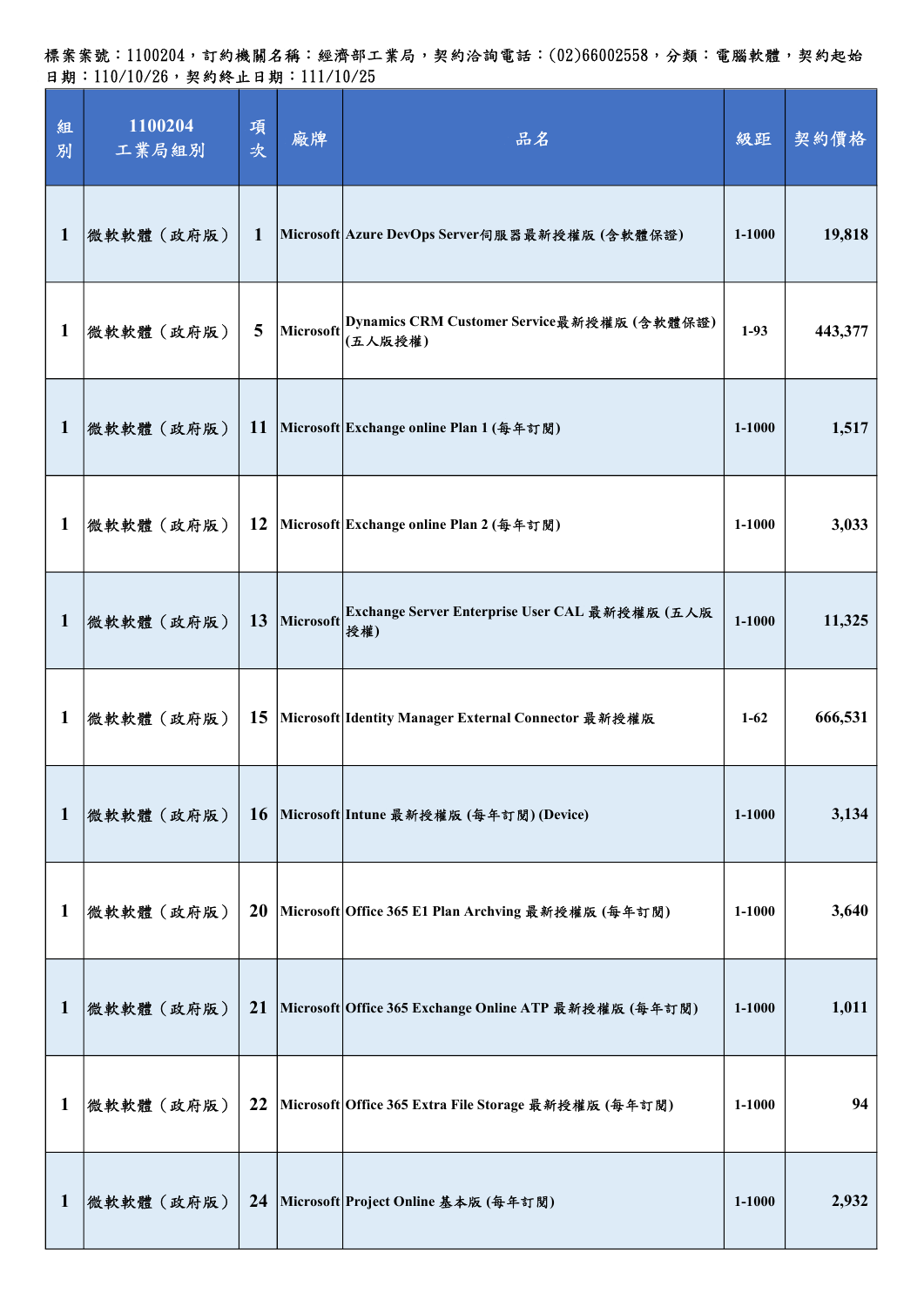| 組<br>別           | 1100204<br>工業局組別 | 項<br>次    | 廠牌        | 品名                                                          | 級距        | 契約價格    |
|------------------|------------------|-----------|-----------|-------------------------------------------------------------|-----------|---------|
| 1                | 微軟軟體(政府版)        | 27        | Microsoft | Right Management Service User CAL 最新授權版 (五人版<br>授權)         | 1-1000    | 11,931  |
| $\mathbf 1$      | 微軟軟體(政府版)        | 29        | Microsoft | SharePoint Server Enterprise Device CAL 最新授權版 (五套<br>装置授權)  | 1-1000    | 17,594  |
| 1                | 微軟軟體(政府版)        | 30        | Microsoft | SharePoint Server Enterprise User CAL 最新授權版 (五人<br>版授權)     | 1-1000    | 23,054  |
| 1                | 微軟軟體(政府版)        | 31        |           | Microsoft SharePoint Server 最新授權版                           | $1 - 148$ | 283,013 |
| 1                | 微軟軟體(政府版)        | 32        |           | Microsoft SharePoint Server 最新授權版 (含軟體保證)                   | $1-96$    | 429,575 |
| 1                | 微軟軟體(政府版)        | 34        |           | Microsoft SQL Server 標準版 2 Core 最新授權版                       | $2 - 294$ | 139,434 |
| $\mathbf{1}$     | 微軟軟體(政府版)        | 35        |           | Microsoft SQL Server 標準版 2 Core 最新授權版 (含軟體保證)               | $2 - 212$ | 194,641 |
| $\mathbf 1$      | 微軟軟體(政府版)        | 36        |           | Microsoft Windows Server Device CAL 最新授權版 (五套裝置授權)          | 1-1000    | 7,381   |
| 2                | 微軟軟體(教育版)        | 1         |           | Microsoft  AADPP1-AD惡意攻擊與異常行為偵測暨多因子身分驗證<br>登入解決方案 (一人版授權一年) | 1-1000    | 264     |
| 2                | 微軟軟體(教育版)        | <b>10</b> | Microsoft | Dynamics CRM Customer Service最新授權版 (含軟體保證)<br>(五人版授權)       | $1 - 192$ | 218,908 |
| $\boldsymbol{2}$ | 微軟軟體(教育版)        | 12        | Microsoft | Dynamics CRM Sales最新授權版 (含軟體保證)(五人版授<br>權)                  | $1-192$   | 218,908 |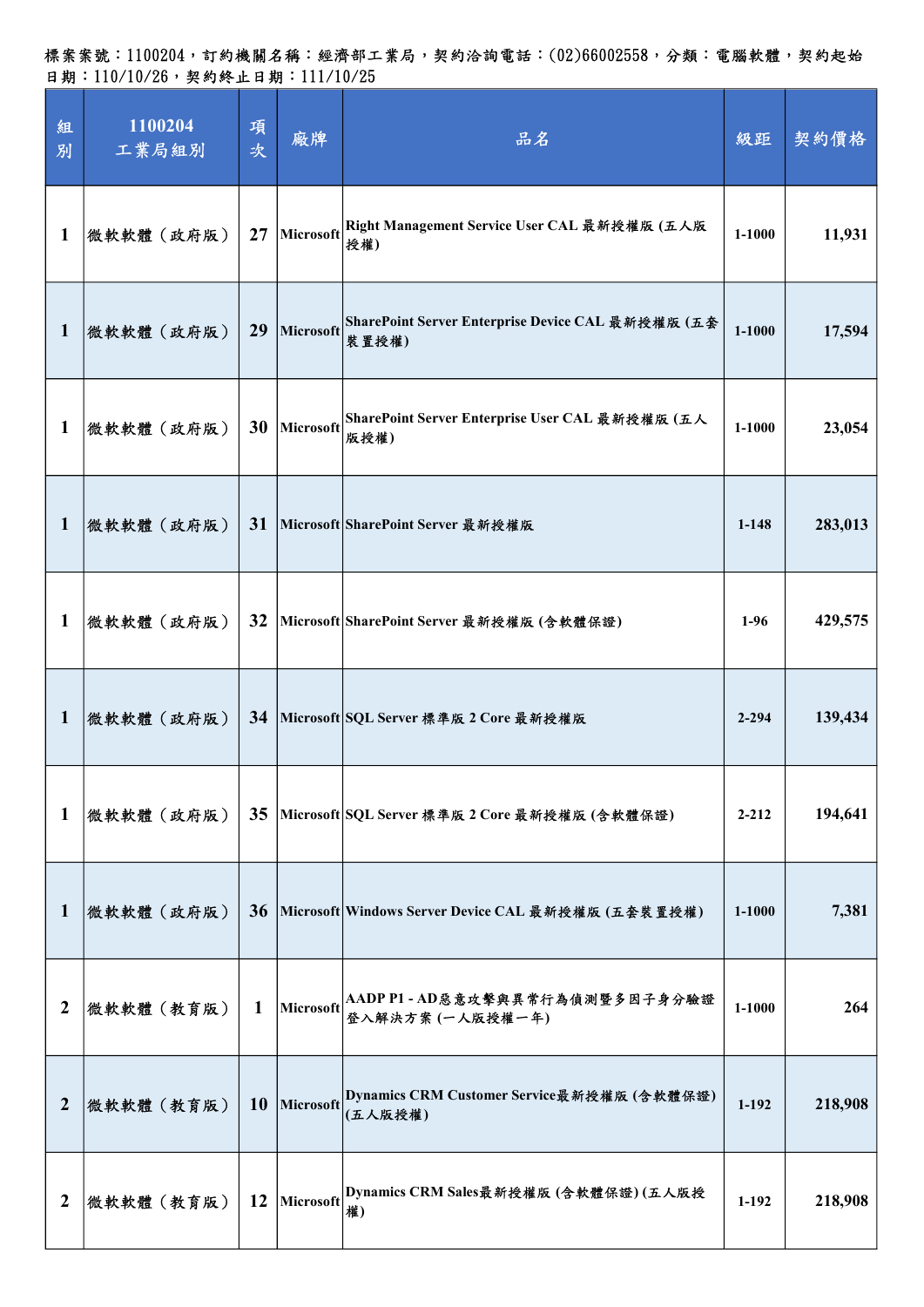| 組<br>別           | 1100204<br>工業局組別 | 項<br>次    | 廠牌           | 品名                                                       | 級距         | 契約價格    |
|------------------|------------------|-----------|--------------|----------------------------------------------------------|------------|---------|
| $\boldsymbol{2}$ | 微軟軟體(教育版)        | 13        |              | Microsoft Dynamics CRM Sales最新授權版 (含軟體保證)(五套裝置授<br>權)    | $1 - 192$  | 218,908 |
| $\boldsymbol{2}$ | 微軟軟體(教育版)        |           | 14 Microsoft | Exchange Server Enterprise Device CAL 最新授權版 (五套<br>装置授權) | $1 - 1000$ | 2,629   |
| $\boldsymbol{2}$ | 微軟軟體(教育版)        | 15        | Microsoft    | Exchange Server Enterprise User CAL 最新授權版 (五人版<br>授權)    | 1-1000     | 2,629   |
| 2                | 微軟軟體(教育版)        | 16        | Microsoft    | Exchange Server Standard Device CAL 最新授權版 (五套裝<br>置授權)   | $1 - 1000$ | 900     |
| $\overline{2}$   | 微軟軟體(教育版)        | 17        | Microsoft    | Exchange Server Standard User CAL 最新授權版 (五人版授<br>權)      | $1 - 1000$ | 900     |
| $\boldsymbol{2}$ | 微軟軟體(教育版)        | 18        |              | Microsoft Identity Manager External Connector 最新授權版      | $1-193$    | 217,998 |
| $\overline{2}$   | 微軟軟體(教育版)        | <b>20</b> |              | Microsoft Office 365 威脅智慧分析 (每年訂閱)                       | 1-1000     | 1,241   |
| $\boldsymbol{2}$ | 微軟軟體(教育版)        | 22        |              | Microsoft Office 365 進階合規解決方案 (每年訂閱)                     | 1-1000     | 1,241   |
| $\boldsymbol{2}$ | 微軟軟體(教育版)        | 24        |              | Microsoft Office ProPlus 最新授權版                           | 5-1000     | 3,438   |
| $\boldsymbol{2}$ | 微軟軟體(教育版)        | 25        |              | Microsoft Office Standard 最新授權版                          | 5-1000     | 2,679   |
| $\boldsymbol{2}$ | 微軟軟體(教育版)        |           |              | 26 Microsoft Power BI 專業版 (每年訂閱)                         | $1 - 1000$ | 3,539   |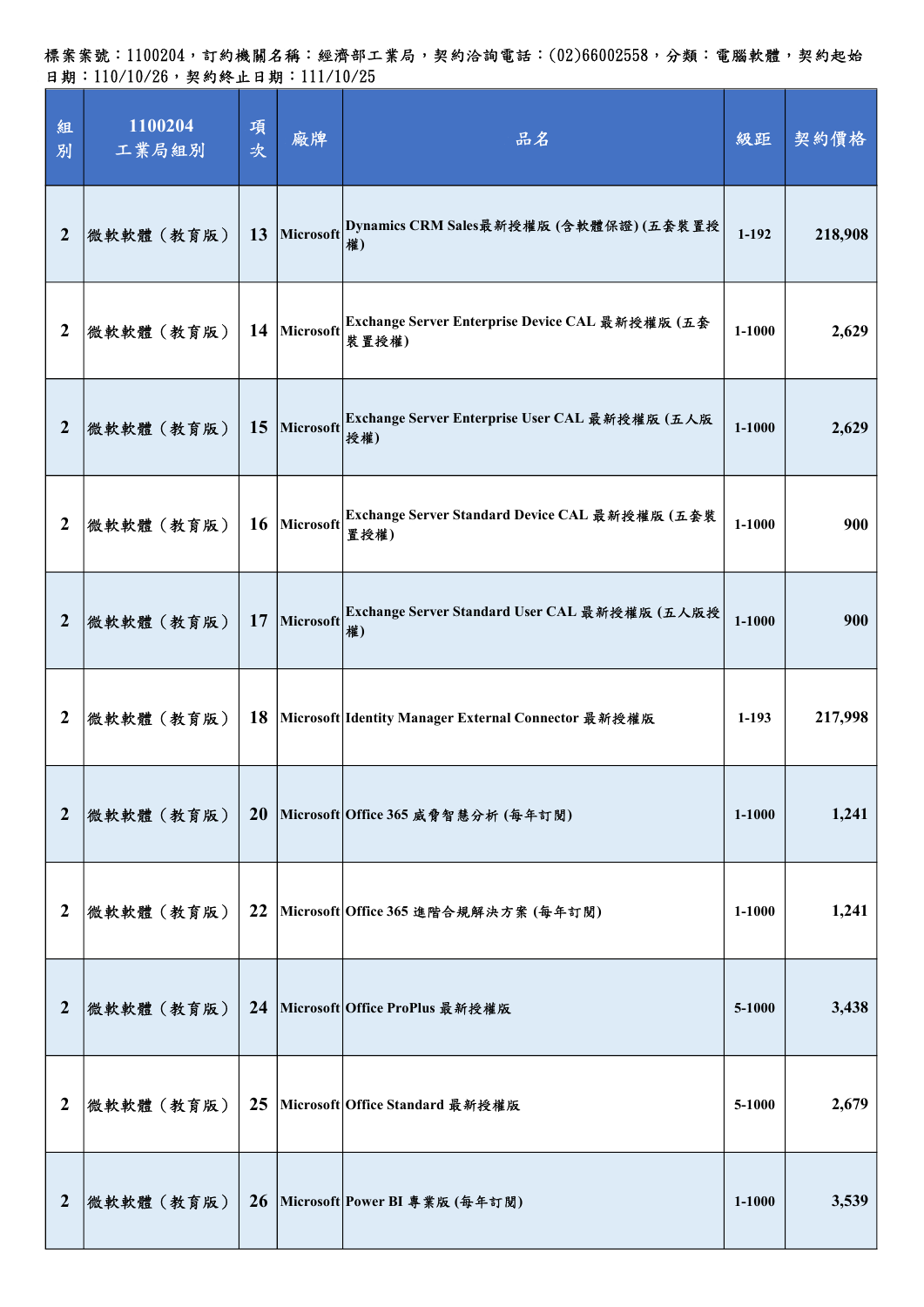| 組<br>別           | 1100204<br>工業局組別 | 項<br>次 | 廠牌        | 品名                                                                   | 級距         | 契約價格    |
|------------------|------------------|--------|-----------|----------------------------------------------------------------------|------------|---------|
| $\boldsymbol{2}$ | 微軟軟體(教育版)        | 27     |           | Microsoft Project Online 教職員版 專業版 (每年訂閱)                             | 1-1000     | 2,730   |
| 2                | 微軟軟體(教育版)        | 28     |           | Microsoft Project Online 教職員版 進階版 (每年訂閱)                             | 1-1000     | 5,056   |
| $\boldsymbol{2}$ | 微軟軟體(教育版)        | 30     | Microsoft | Remote Desktop Service User CAL 最新授權版 (五人版授<br>權)                    | 1-1000     | 5,966   |
| $\overline{2}$   | 微軟軟體(教育版)        | 32     | Microsoft | SharePoint Server Enterprise User CAL 最新授權版 (五人<br>版授權)              | $1 - 1000$ | 4,651   |
| $\boldsymbol{2}$ | 微軟軟體(教育版)        | 33     |           | Microsoft SharePoint Server 最新授權版 (含軟體保證)                            | $1 - 364$  | 115,470 |
| $\boldsymbol{2}$ | 微軟軟體(教育版)        | 35     |           | Microsoft SQL Server User CAL 最新授權版 (依實際連線數購買)                       | 1-1000     | 2,275   |
| $\boldsymbol{2}$ | 微軟軟體(教育版)        | 36     |           | Microsoft SQL Server 標準版 2 Core 最新授權版                                | 2-1000     | 39,434  |
| $\boldsymbol{2}$ | 微軟軟體(教育版)        | 38     |           | Microsoft System Center Configuration Manager 用戶端管理授權-<br><b>OSE</b> | $1 - 1000$ | 1,609   |
| 2                | 微軟軟體 (教育版)       | 39     | Microsoft | System Center Configuration Manager 用戶端管理授權-<br><b>User</b>          | 1-1000     | 2,256   |
| $\boldsymbol{2}$ | 微軟軟體(教育版)        | 40     |           | Microsoft Visio Online Plan 1 (每年訂閱)                                 | $1 - 1000$ | 490     |
| $\boldsymbol{2}$ | 微軟軟體(教育版)        | 42     | Microsoft | Visual Studio Enterprise 訂閱最新授權版 (含軟體保證與<br>MSDN 訂閱權益)               | 1-660      | 63,701  |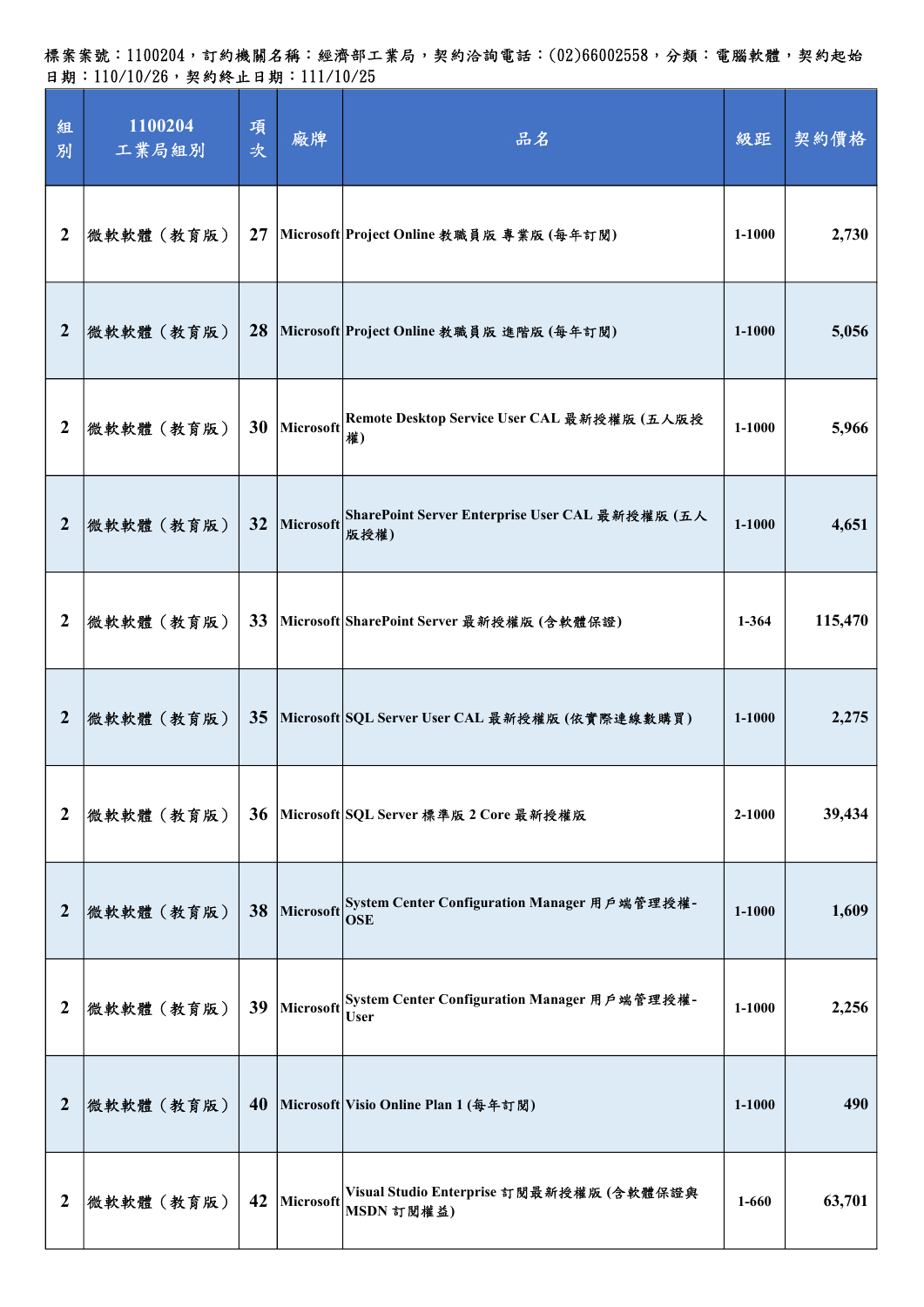| 組<br>別           | 1100204<br>工業局組別 | 項<br>次 | 廠牌          | 品名                                                                           | 級距         | 契約價格   |
|------------------|------------------|--------|-------------|------------------------------------------------------------------------------|------------|--------|
| $\boldsymbol{2}$ | 微軟軟體(教育版)        | 44     | Microsoft   | Visual Studio Professional 訂閱最新授權版(含軟體保證與<br>MSDN 訂閱權益)                      | $1 - 1000$ | 8,089  |
| $\boldsymbol{2}$ | 微軟軟體(教育版)        | 45     |             | Microsoft Windows Server Datacenter版 2Core 最新授權版                             | 8-1000     | 9,100  |
| $\overline{2}$   | 微軟軟體 (教育版)       | 46     |             | Microsoft Windows Server Device CAL 最新授權版 (五套裝置授權)                           | $1 - 1000$ | 2,224  |
| 2                | 微軟軟體(教育版)        | 47     |             | Microsoft Windows Server External Connector 最新授權版                            | 1-1000     | 24,918 |
| $\boldsymbol{2}$ | 微軟軟體(教育版)        | 48     |             | Microsoft Windows Server User CAL 最新授權版 (五人版授權)                              | 1-1000     | 2,224  |
| $\boldsymbol{2}$ | 微軟軟體(教育版)        | 49     |             | Microsoft Windows Server 標準版 2Core 最新授權版                                     | 8-1000     | 1,314  |
| $\overline{2}$   | 微軟軟體(教育版)        | 68     | Microsoft   | 監控雲端服務使用流量與雲端資料存取控制解決方案 (一人<br>版授權一年)                                        | $1 - 1000$ | 555    |
| $\overline{2}$   | 微軟軟體(教育版)        | 71     | Microsoft   | 資料安全防護與自動化檔案加密追蹤與浮水印解決方案(一<br>人版授權一年)                                        | $1 - 1000$ | 593    |
| $\mathbf{3}$     | 自由軟體             | 23     | <b>SUSE</b> | SUSE HA 軟體套件組 (7x24,1年訂閱服務,包含2個HAE軟<br>體)                                    | $1 - 10$   | 71,790 |
| $\mathbf{3}$     | 自由軟體             | 24     | <b>SUSE</b> | SUSE Linux Enterprise Server 單伺服器無限GuestOS,<br>(5x12,1年訂閱式服務2 socket CPU 授權) | $1 - 25$   | 71,790 |
| $\mathbf{3}$     | 自由軟體             | 25     | <b>SUSE</b> | SUSE Linux Enterprise Server 實體機最新版, (5x12) 2<br>socket CPU 一年訂閱式服務授權        | $1 - 25$   | 32,356 |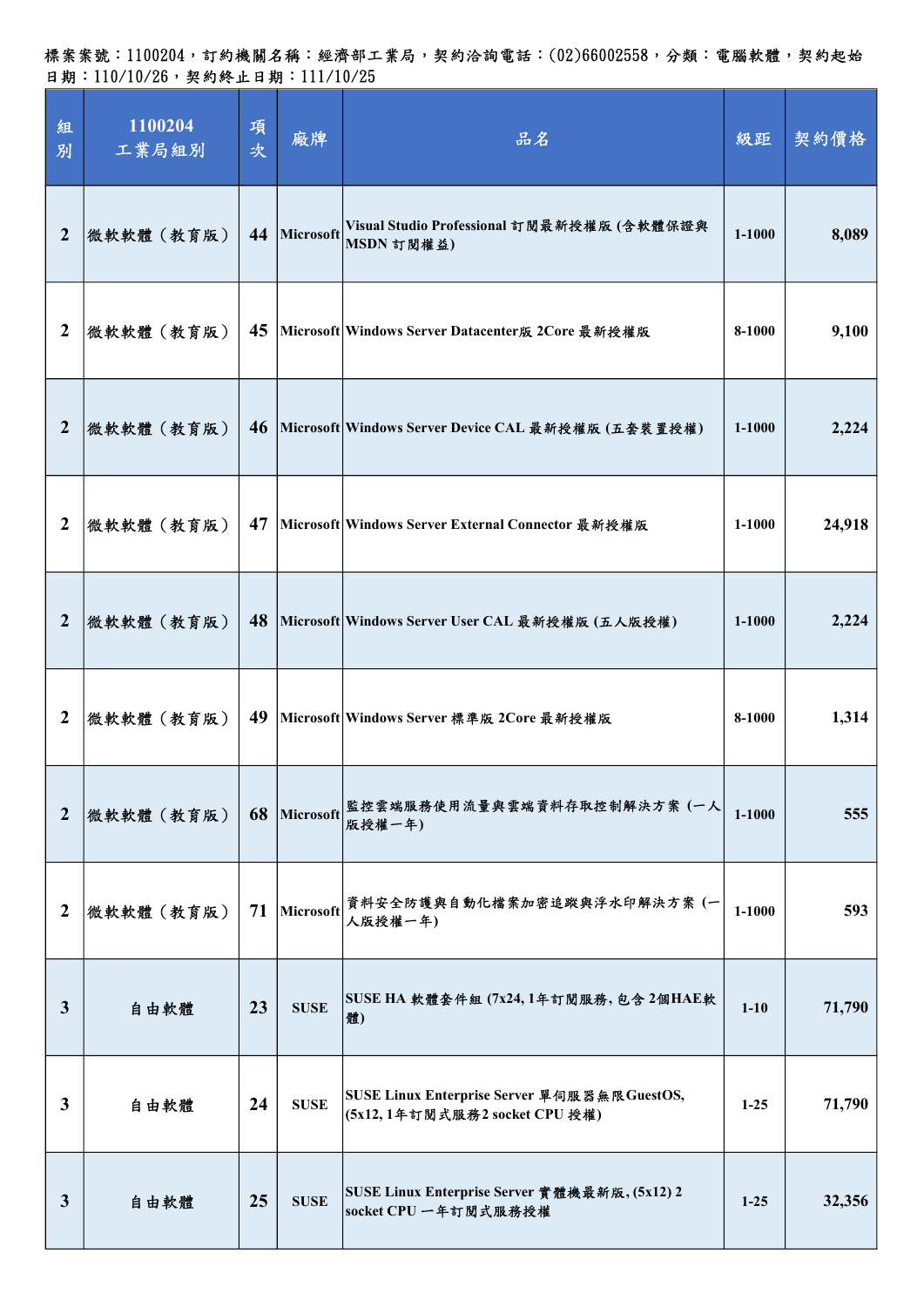| 組<br>別                  | 1100204<br>工業局組別 | 項<br>次 | 廠牌                        | 品名                                                                        | 級距        | 契約價格      |
|-------------------------|------------------|--------|---------------------------|---------------------------------------------------------------------------|-----------|-----------|
| $\mathbf{3}$            | 自由軟體             | 26     | <b>SUSE</b>               | SUSE Linux Enterprise Server 虛擬機版最新版, (5x12) 2<br>socket CPU 一年訂閱式服務授權    | $1-25$    | 32,356    |
| $\mathbf{3}$            | 自由軟體             | 29     | <b>SUSE</b>               | 桌上型 SUSE Linux Desktop (政府版) (5x12)                                       | $5 - 250$ | 3,986     |
| $\mathbf{3}$            | 自由軟體             | 30     | <b>SUSE</b>               | 桌上型 SUSE Linux Desktop (教育版)                                              | 10-500    | 1,942     |
| $\overline{\mathbf{4}}$ | 備份工具             | 31     | <b>Dell</b><br><b>EMC</b> | Dell EMC DATA PROTECTION ADVISOR 備份監控報表<br>軟體                             | $1 - 100$ | 107,482   |
| $\overline{\mathbf{4}}$ | 備份工具             | 38     | <b>HPE</b>                | Data Encryption 加密 LTU                                                    | $1 - 10$  | 2,021,234 |
| $\overline{\mathbf{4}}$ | 備份工具             | 39     | <b>HPE</b>                | <b>HPE EZMERAL Data Fabric 50TB license</b>                               | $1-10$    | 2,425,683 |
| $\overline{\mathbf{4}}$ | 備份工具             | 40     | <b>HPE</b>                | <b>RMC Backup software</b>                                                | $1 - 10$  | 1,616,785 |
| $\overline{\mathbf{4}}$ | 備份工具             | 44     | <b>HPE</b>                | StoreOnce VSA 1TB 擴充套件                                                    | $1 - 100$ | 80,384    |
| $\overline{\mathbf{4}}$ | 備份工具             | 45     | <b>HPE</b>                | <b>StoreOnce VSA 4TB</b>                                                  | $1 - 10$  | 403,943   |
| $\overline{\mathbf{4}}$ | 備份工具             | 46     | <b>HPE</b>                | <b>Windows Storage Server</b>                                             | $1 - 10$  | 282,609   |
| $\overline{\mathbf{4}}$ | 備份工具             | 61     |                           | NAKIVO Rackup & Replication Ent 1 cpu for VMware,<br>Hyper-V, and Nutanix | $1 - 10$  | 71,384    |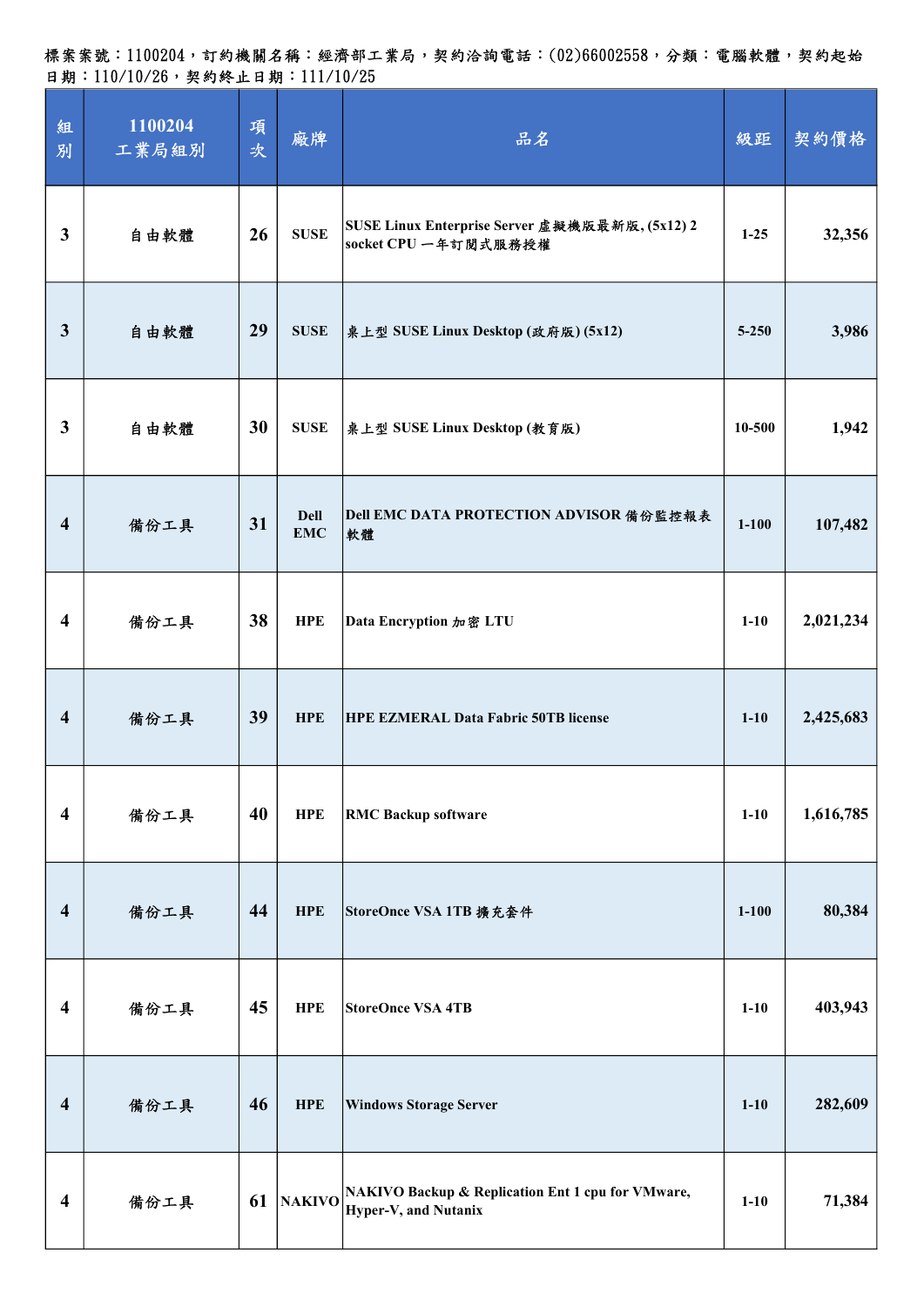| 組<br>別                  | 1100204<br>工業局組別 | 項<br>次 | 廠牌            | 品名                                                                                                                                       | 級距        | 契約價格   |
|-------------------------|------------------|--------|---------------|------------------------------------------------------------------------------------------------------------------------------------------|-----------|--------|
| $\overline{\mathbf{4}}$ | 備份工具             | 62     |               | NAKIVO NAKIVO Backup & Replication Ent 1 cpu for VMware,<br>Hyper-V, and Nutanix                                                         | $11-50$   | 67,172 |
| 4                       | 備份工具             | 63     | <b>NAKIVO</b> | <b>NAKIVO Backup &amp; Replication Ent 1 cpu for VMware,</b><br>Hyper-V, and Nutanix (績約一年)                                              | $1-10$    | 14,661 |
| 4                       | 備份工具             | 64     | <b>NAKIVO</b> | NAKIVO Backup & Replication Ent 1 cpu for VMware,<br>Hyper-V, and Nutanix (績約一年)                                                         | $11-50$   | 13,939 |
| 4                       | 備份工具             | 65     |               | <b>NAKIVO Backup &amp; Replication Ent 5-Workloads for</b><br> NAKIVO   VMware, Hyper-V, Nutanix, Physical, and AWS EC2 - 一年<br>訂閱授權     | $1 - 50$  | 35,592 |
| $\overline{\mathbf{4}}$ | 備份工具             | 66     |               | <b>NAKIVO Backup &amp; Replication Ent 5-Workloads for</b><br> NAKIVO   VMware, Hyper-V, Nutanix, Physical, and AWS EC2 - 三年<br>訂閱授權     | $1 - 50$  | 85,642 |
| 4                       | 備份工具             | 67     | <b>NAKIVO</b> | <b>NAKIVO Backup &amp; Replication Ent Ess 1 cpu for VMware,</b><br>Hyper-V, and Nutanix                                                 | $2 - 10$  | 36,906 |
| 4                       | 備份工具             | 68     | NAKIVO        | NAKIVO Backup & Replication Ent Ess 1 cpu for VMware,<br><b>Hyper-V, and Nutanix</b>                                                     | $11 - 50$ | 35,859 |
| 4                       | 備份工具             | 69     | <b>NAKIVO</b> | NAKIVO Backup & Replication Ent Ess 1 cpu for VMware,<br>Hyper-V, and Nutanix (績約一年)                                                     | $2 - 10$  | 7,381  |
| 4                       | 備份工具             | 70     | <b>NAKIVO</b> | NAKIVO Backup & Replication Ent Ess 1 cpu for VMware,<br>Hyper-V, and Nutanix (績約一年)                                                     | $11 - 50$ | 7,071  |
| 4                       | 備份工具             | 71     |               | <b>NAKIVO Backup &amp; Replication Ent Ess 5-Workloads for</b><br> NAKIVO   VMware, Hyper-V, Nutanix, Physical, and AWS EC2 - 一年<br>訂閱授權 | $1 - 50$  | 20,728 |
| $\overline{4}$          | 備份工具             | 72     |               | <b>NAKIVO Backup &amp; Replication Ent Ess 5-Workloads for</b><br> NAKIVO   VMware, Hyper-V, Nutanix, Physical, and AWS EC2 - 三年<br>訂閱授權 | $1 - 50$  | 50,051 |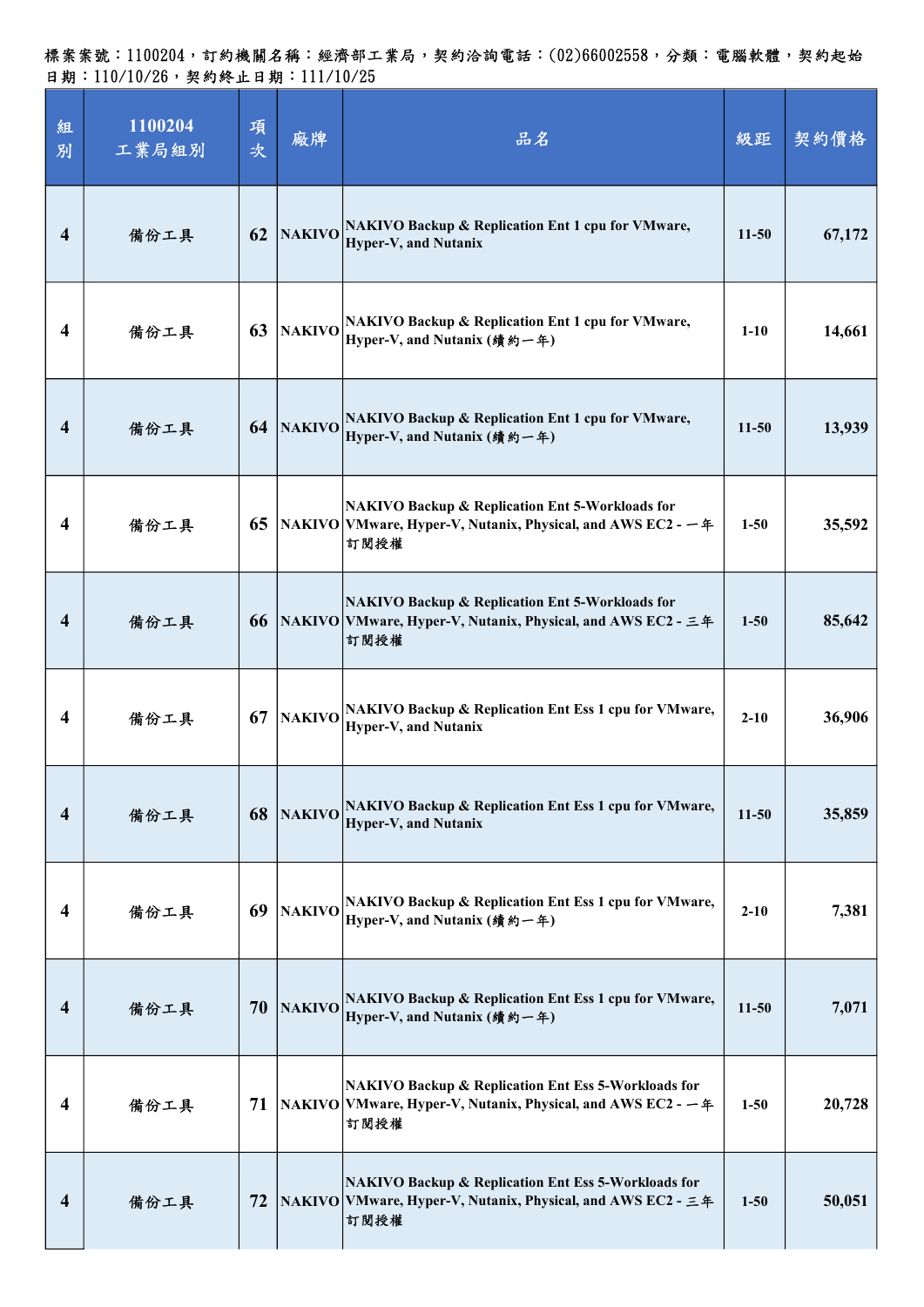| 組<br>別                  | 1100204<br>工業局組別 | 項<br>次 | 廠牌            | 品名                                                                                                                                                                | 級距        | 契約價格    |
|-------------------------|------------------|--------|---------------|-------------------------------------------------------------------------------------------------------------------------------------------------------------------|-----------|---------|
| 4                       | 備份工具             | 73     | <b>NAKIVO</b> | <b>NAKIVO Backup &amp; Replication Ent Plus 1 cpu for VMware,</b><br>Hyper-V, and Nutanix (績約一年)                                                                  | $1-10$    | 21,739  |
| 4                       | 備份工具             | 74     | <b>NAKIVO</b> | NAKIVO Backup & Replication Ent Plus 1 cpu for VMware,<br>Hyper-V, and Nutanix (績約一年)                                                                             | $11-50$   | 20,707  |
| 4                       | 備份工具             | 75     |               | <b>NAKIVO Backup &amp; Replication Ent Plus 5-Workloads for</b><br>NAKIVO VMware, Hyper-V, Nutanix, Physical, AWS EC2, and Oracle<br>Database Workloads. - 一年訂閱授權 | $1 - 50$  | 44,489  |
| 4                       | 備份工具             | 76     |               | <b>NAKIVO Backup &amp; Replication Ent Plus 5-Workloads for</b><br>NAKIVO VMware, Hyper-V, Nutanix, Physical, AWS EC2, and Oracle<br>Database Workloads. - 三年訂閱授權 | $1 - 50$  | 106,673 |
| 4                       | 備份工具             | 77     | <b>NAKIVO</b> | <b>NAKIVO Backup &amp; Replication Pro 1 cpu for VMware,</b><br>Hyper-V, and Nutanix                                                                              | $1-10$    | 54,095  |
| 4                       | 備份工具             | 78     | <b>NAKIVO</b> | <b>NAKIVO Backup &amp; Replication Pro 1 cpu for VMware,</b><br>Hyper-V, and Nutanix                                                                              | $11 - 50$ | 51,010  |
| 4                       | 備份工具             | 79     | <b>NAKIVO</b> | NAKIVO Backup & Replication Pro 1 cpu for VMware,<br>Hyper-V, and Nutanix (績約一年)                                                                                  | $1 - 10$  | 10,617  |
| $\overline{\mathbf{4}}$ | 備份工具             | 80     | <b>NAKIVO</b> | <b>NAKIVO Backup &amp; Replication Pro 1 cpu for VMware,</b><br>Hyper-V, and Nutanix (績約一年)                                                                       | $11-50$   | 8,485   |
| 4                       | 備份工具             | 81     |               | <b>NAKIVO Backup &amp; Replication Pro 5-Workloads for</b><br>NAKIVO VMware, Hyper-V, Nutanix, Physical, and AWS EC2 - 一年<br>訂閱授權                                 | $1 - 50$  | 23,761  |
| 4                       | 備份工具             | 82     |               | <b>NAKIVO Backup &amp; Replication Pro 5-Workloads for</b><br>NAKIVO VMware, Hyper-V, Nutanix, Physical, and AWS EC2 - 三年<br>訂閱授權                                 | $1 - 50$  | 56,623  |
| 4                       | 備份工具             | 83     | <b>NAKIVO</b> | <b>NAKIVO Backup &amp; Replication Pro Ess 1 cpu for VMware,</b><br>Hyper-V, and Nutanix                                                                          | $2 - 10$  | 23,256  |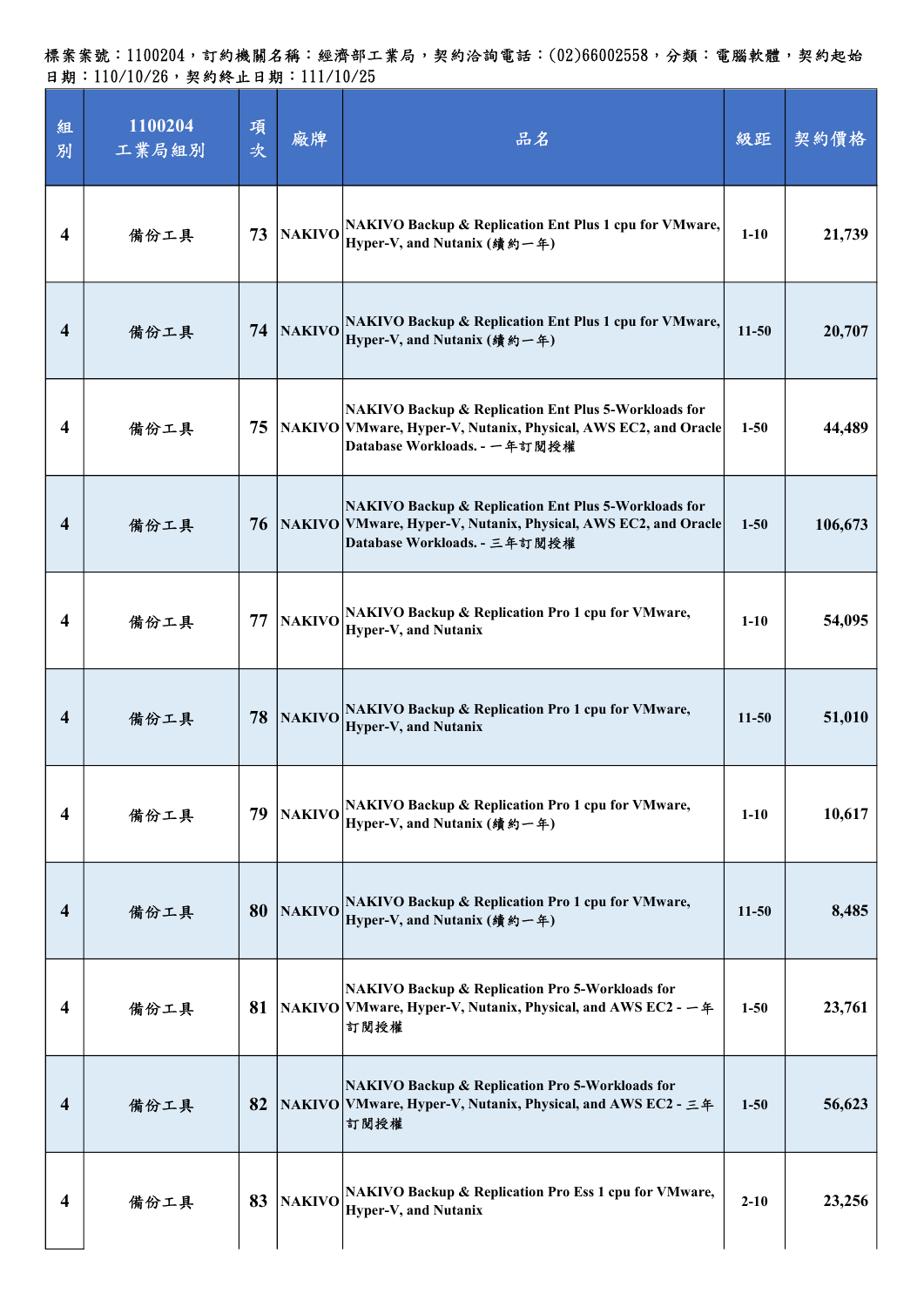| 組<br>別                  | 1100204<br>工業局組別 | 項<br>次     | 廠牌            | 品名                                                                                                                            | 級距        | 契約價格      |
|-------------------------|------------------|------------|---------------|-------------------------------------------------------------------------------------------------------------------------------|-----------|-----------|
| $\overline{\mathbf{4}}$ | 備份工具             | 84         |               | NAKIVO NAKIVO Backup & Replication Pro Ess 1 cpu for VMware,<br><b>Hyper-V, and Nutanix</b>                                   | $11-50$   | 22,727    |
| 4                       | 備份工具             | 85         |               | NAKIVO Rackup & Replication Pro Ess 1 cpu for VMware,<br>Hyper-V, and Nutanix (績約一年)                                          | $2 - 10$  | 5,561     |
| $\overline{\mathbf{4}}$ | 備份工具             | 86         | <b>NAKIVO</b> | NAKIVO Backup & Replication Pro Ess 1 cpu for VMware,<br>Hyper-V, and Nutanix (續約一年)                                          | $11-50$   | 5,354     |
| $\overline{\mathbf{4}}$ | 備份工具             | 87         |               | NAKIVO Backup & Replication Pro Ess 5-Workloads for<br> NAKIVO   VMware, Hyper-V, Nutanix, Physical, and AWS EC2 - 一年<br>訂閱授權 | $1 - 50$  | 14,661    |
| $\overline{\mathbf{4}}$ | 備份工具             | 88         |               | NAKIVO Backup & Replication Pro Ess 5-Workloads for<br> NAKIVO   VMware, Hyper-V, Nutanix, Physical, and AWS EC2 - 三年<br>訂閱授權 | $1 - 50$  | 35,592    |
| 4                       | 備份工具             | 97         | Veeam         | kasten k10 by Veeam, 單node授權,一年訂閱,針對k8s平台專<br>用備份/備援工具(含原廠一年7*24電話支援及保固內軟體<br>免費下載升級)                                         | $1-100$   | 403,943   |
| $\overline{\mathbf{4}}$ | 備份工具             | 98         | Veeam         | Veeam 250TB NAS備份授權 一年訂閱(含原廠一年7*24電<br>話支援及保固內軟體免費下載升級)                                                                       | $1-40$    | 2,021,739 |
| $\overline{\mathbf{4}}$ | 備份工具             | 99         | Veeam         | Veeam 250TB NAS備份授權 一年買斷(含原廠一年7*24電<br>話支援及保固內軟體免費下載升級)                                                                       | $1-40$    | 4,044,388 |
| $\overline{\mathbf{4}}$ | 備份工具             | <b>100</b> | Veeam         | Veeam Backup and Replication Enterprise Plus 企業增強版,<br> 單顆CPU授權(含原廠一年5x8電話支援及保固內軟體免費<br>下载升級))僅供既有相同版本客戶增購使用                  | $1 - 80$  | 150,961   |
| $\overline{\mathbf{4}}$ | 備份工具             | 102        | Veeam         | Veeam Backup and Replication Standard 標準版,單顆CPU<br>授權(含原廠一年5*8電話支援及保固內軟體免費下載升級)<br>僅供既有相同版本客戶增購使用                             | $1 - 80$  | 74,317    |
| $\overline{\mathbf{4}}$ | 備份工具             | <b>104</b> | Veeam         | Veeam Disaster Recovery Orchestrator - 單vm授權-,訂閱版<br>本(含原廠一年7*24電話支援及保固內軟體免費下載升級)                                             | $1 - 100$ | 84,429    |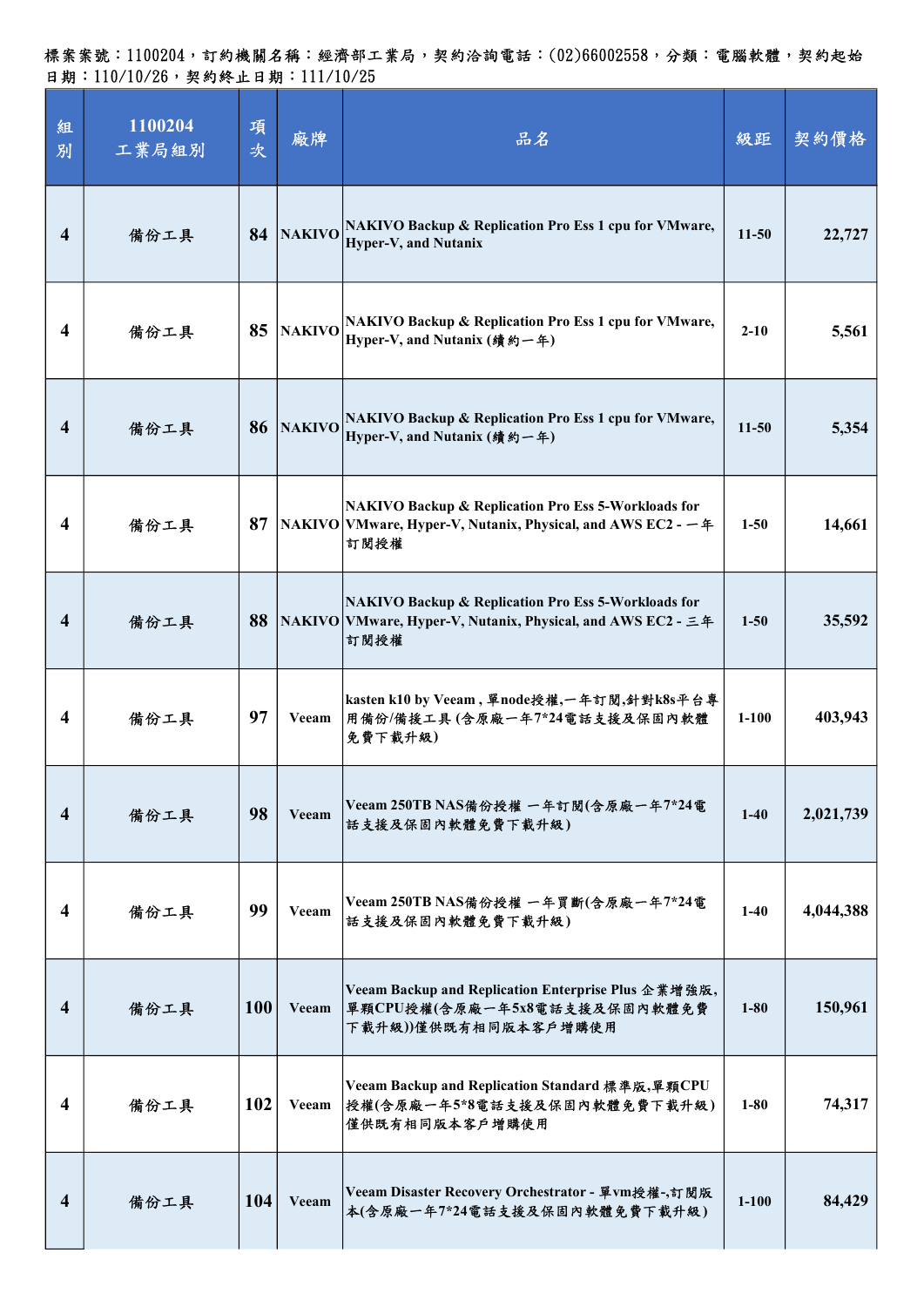| 組<br>別                  | 1100204<br>工業局組別 | 項<br>次 | 廠牌             | 品名                                                                                       | 級距        | 契約價格    |
|-------------------------|------------------|--------|----------------|------------------------------------------------------------------------------------------|-----------|---------|
| $\overline{\mathbf{4}}$ | 備份工具             | 105    | Veeam          | Veeam universal license - 10個instances - 跨平台備份授權,訂<br>閱版本(含原廠1年7*24電話支援及保固內軟體免費下載升<br>级) | $1-40$    | 106,673 |
| $\overline{\mathbf{4}}$ | 備份工具             | 106    | Veeam          | Veeam universal license - 10個instances - 跨平台備份授權,訂<br>閱版本(含原廠3年7*24電話支援及保固內軟體免費下載升<br>级) | $1-40$    | 303,842 |
| $\overline{\mathbf{4}}$ | 備份工具             | 107    | Veeam          | Veeam universal license - 10個instances - 跨平台備份授權,訂<br>閲版本(含原廠5年7*24電話支援及保固內軟體免費下載升<br>級) | $1-40$    | 480,789 |
| $\overline{\mathbf{4}}$ | 備份工具             | 108    | Veeam          | Veeam 監控軟體最新版,單顆CPU授權(含原廠一年7x24電<br>話支援及保固內軟體免費下載升級)                                     | $1 - 80$  | 101,618 |
| 4                       | 備份工具             | 109    |                | Veritas BACKUP EXEC Gold, (依來源資料量1TB), 一年授權                                              | $1 - 50$  | 237,614 |
| $\overline{\mathbf{4}}$ | 備份工具             | 110    |                | Veritas BACKUP EXEC SILVER, (依來源資料量1TB), 一年授權                                            | $1 - 50$  | 188,574 |
| $\overline{\mathbf{4}}$ | 備份工具             | 111    |                | Veritas BACKUP EXEC 資料庫與應用程式備份模組,一年授權                                                    | $1 - 50$  | 50,555  |
| $\overline{\mathbf{4}}$ | 備份工具             | 112    | <b>Veritas</b> | BACKUP EXEC備份主控站for Windows,一年授權                                                         | $1 - 10$  | 50,555  |
| $\overline{\mathbf{4}}$ | 備份工具             | 113    | <b>Veritas</b> | DATA INSIGHT 非結構化資料分析監控報表管理系統,Per<br>資料量TB,一年授權                                          | $1 - 135$ | 134,985 |
| 4                       | 備份工具             | 114    | <b>Veritas</b> | INFOSCALE AVAILABILITY (HA 功能) for XPLAT,一年<br>授權(by Core計)                              | $1 - 180$ | 206,269 |
| $\overline{\mathbf{4}}$ | 備份工具             | 117    | <b>Veritas</b> | NETBACKUP ENTERPRISE 企業版終端程式(管理備份伺<br>服器WLS)一年授權                                         | $1 - 50$  | 195,147 |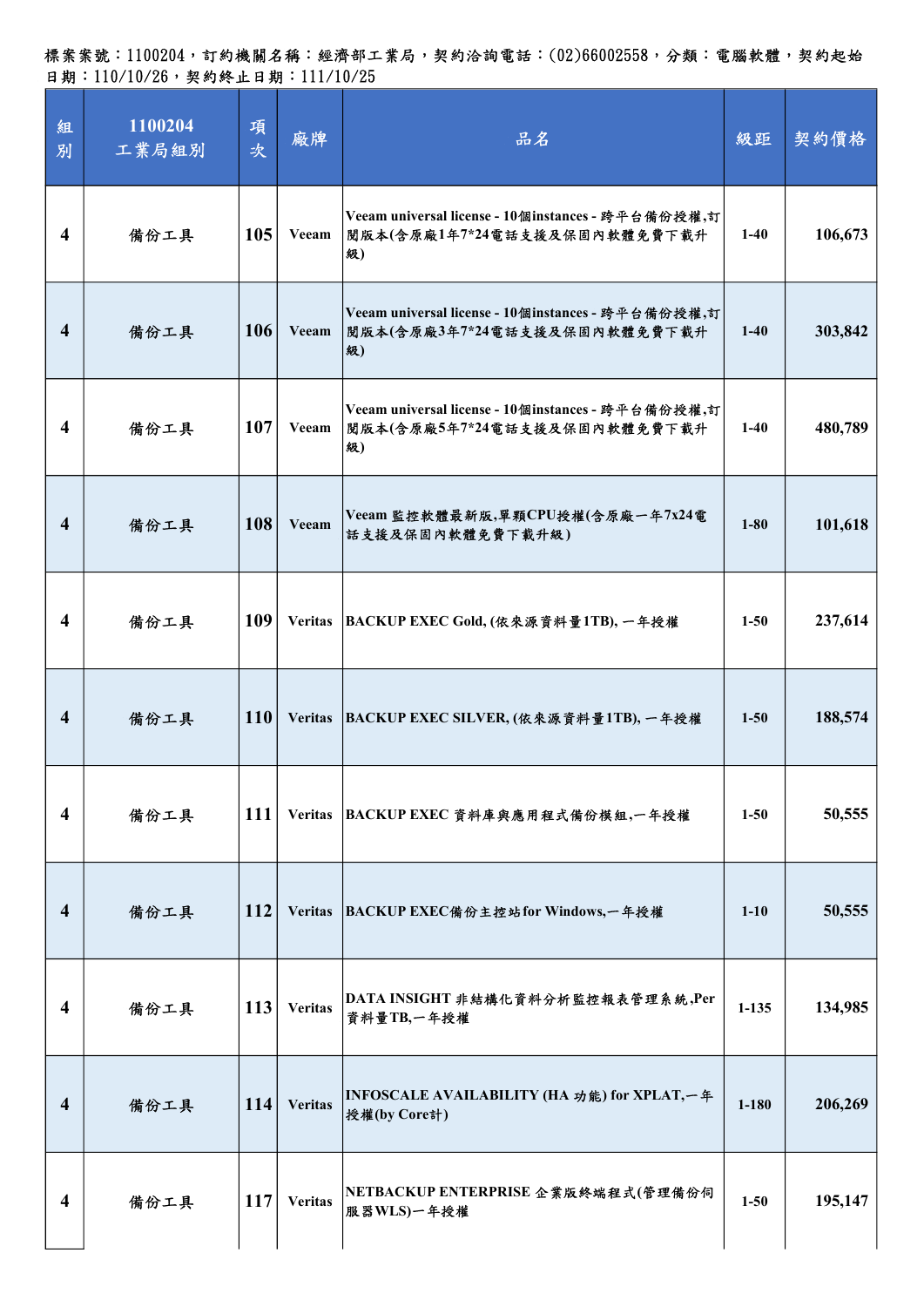標案案號:1100204,訂約機關名稱:經濟部工業局,契約洽詢電話:(02)66002558,分類:電腦軟體,契約起始 日期:110/10/26,契約終止日期:111/10/25

| 組<br>別                  | 1100204<br>工業局組別 | 項<br>次           | 廠牌                             | 品名                                           | 級距        | 契約價格    |
|-------------------------|------------------|------------------|--------------------------------|----------------------------------------------|-----------|---------|
| $\overline{\mathbf{4}}$ | 備份工具             | 120              |                                | Veritas System Recovery Linux Server, 一年授權   | $1 - 30$  | 22,245  |
| 4                       | 備份工具             | 121              |                                | Veritas System Recovery Windows Server, 一年授權 | $1 - 50$  | 56,117  |
| $\overline{\mathbf{4}}$ | 備份工具             | 124              | <b>Veritas</b>                 | Veritas Access 軟體導向儲存平台最新版                   | $1 - 30$  | 103,134 |
| $\boldsymbol{4}$        | 備份工具             |                  |                                | 133 泰溥科技 TOP CPR PLUS電腦還原系統 企業版-10U授權        | 51-200    | 35,895  |
| $\overline{\mathbf{4}}$ | 備份工具             |                  |                                | 135 泰溥科技 TOP CPR PLUS電腦還原系統 標準版-10U授權        | $6 - 200$ | 19,717  |
| $\overline{\mathbf{4}}$ | 備份工具             |                  |                                | $136$ 泰溥科技 TOP CPR 個人電腦保護系統 - 10U授權          | 51-200    | 14,156  |
| $\overline{\mathbf{4}}$ | 備份工具             |                  |                                | 137 泰溥科技 TOP CPR 個人電腦保護系統 一年使用授權版 (10U)      | $1 - 100$ | 11,628  |
| $\boldsymbol{4}$        | 備份工具             |                  |                                | $138$ 泰溥科技 TOP CPR 個人電腦保護系統 一年使用授權版 (10U)    | 101-300   | 10,606  |
| $\overline{\mathbf{4}}$ | 備份工具             |                  |                                | 139 泰溥科技 TOP CPR 電腦還原系統 一年期維護(依10U授權數計算)     | $3 - 200$ | 5,561   |
| 5                       | 開發工具             | $\mathbf{1}$     | Automati<br>on<br>Anywher<br>e | <b>IQBot 20K license</b>                     | $1-10$    | 772,266 |
| 5                       | 開發工具             | $\boldsymbol{2}$ | Automati<br>on<br>Anywher<br>e | On-Premise Enterprise Attended Bot Runner    | $1 - 10$  | 231,616 |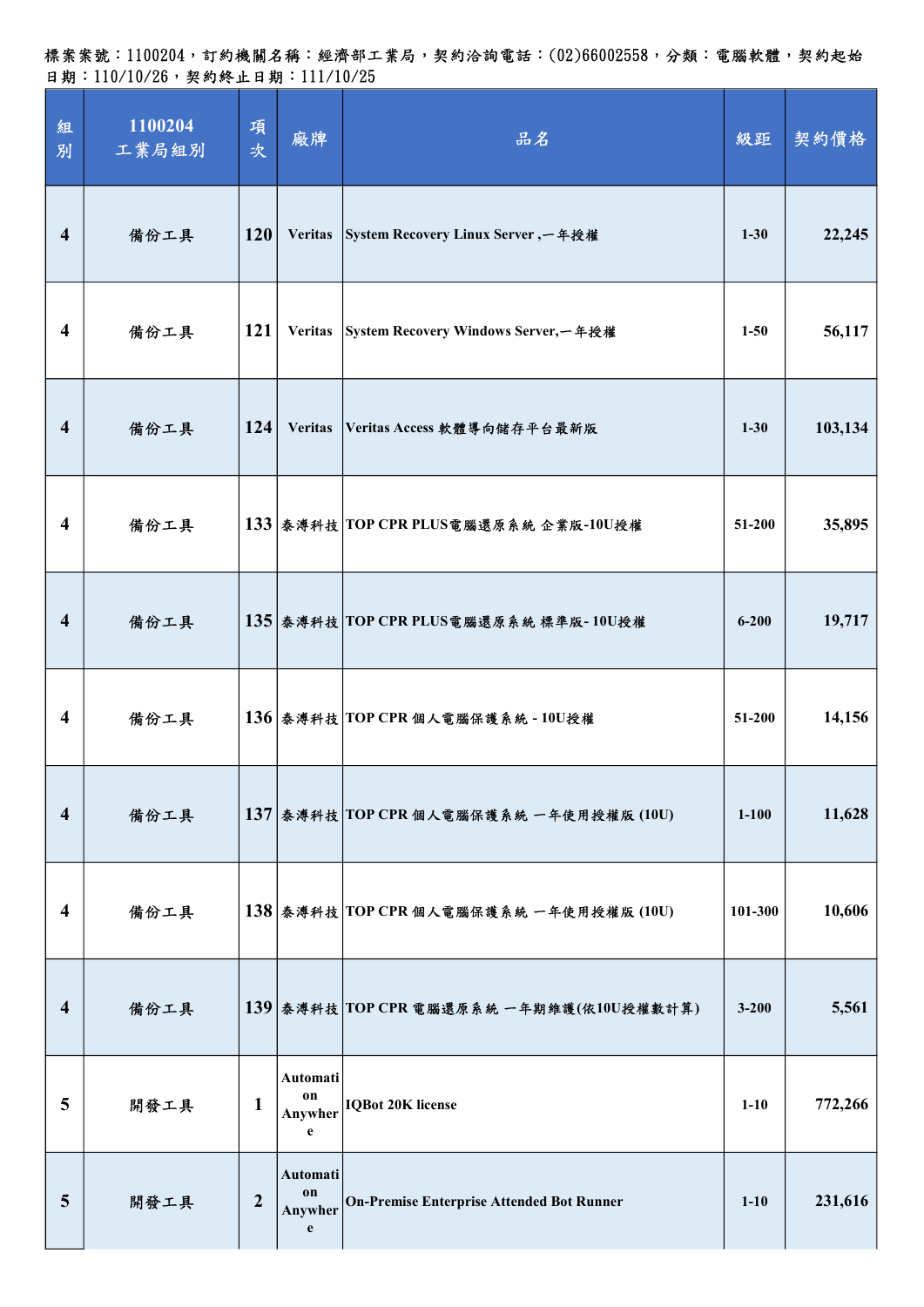| 組<br>別          | 1100204<br>工業局組別 | 項<br>次         | 廠牌                             | 品名                                                        | 級距        | 契約價格      |
|-----------------|------------------|----------------|--------------------------------|-----------------------------------------------------------|-----------|-----------|
| 5               | 開發工具             | $\mathbf{3}$   | Automati<br>on<br>Anywher<br>e | <b>On-Premise Enterprise Bot Creator</b>                  | $1-10$    | 463,323   |
| 5               | 開發工具             | $\overline{4}$ | Automati<br>on<br>Anywher<br>e | <b>On-Premise Enterprise Control Room</b>                 | $1 - 10$  | 643,540   |
| 5               | 開發工具             | 5              | Automati<br>on<br>Anywher<br>e | <b>On-Premise Enterprise Unattended bot runner</b>        | $1-10$    | 386,087   |
| 5               | 開發工具             | 6              | Automati<br>on<br>Anywher<br>e | On-Premise Enterprise 流程快速建立包                             | $1-10$    | 1,935,952 |
| 5               | 開發工具             | 16             | <b>Sky</b>                     | Lucent Lucent Sky AVM T1 一年訂閱軟體授權-開發版 (50萬行/一<br>年50次)    | $1 - 10$  | 443,377   |
| 5               | 開發工具             | 17             | Lucent<br><b>Sky</b>           | Lucent Sky AVM T1 一年軟體續約-T1開發版                            | $1 - 10$  | 399,393   |
| 5               | 開發工具             | 18             | <b>Sky</b>                     | Lucent  Lucent Sky AVM T2 一年訂閱軟體授權-開發版 (100萬行/一<br>年100次) | $1 - 10$  | 888,777   |
| $5\phantom{.0}$ | 開發工具             | 19             | Lucent<br><b>Sky</b>           | Lucent Sky AVM T2 一年軟體續約-T2開發版                            | $1 - 10$  | 799,798   |
| 5               | 開發工具             | 61             | 泰溥科技                           | TOPOO 行政E化管理平台 -- 10U授權 (支援 Android、iOS<br>系統使用)          | $11 - 30$ | 39,939    |
| 8               | 公文製作管理           | 6              | 泰溥科技                           | 雲端公文製作及線上簽核管理系統 -- 10U授權(支援<br>Android、iOS系統使用)           | $31 - 40$ | 116,279   |
| 9               | 會議無紙化及同步軟<br>躄   | $\mathbf{1}$   | ejob<br>meeting                | ejob meeting 會議管理系統-新增1U(2年授權)                            | $1 - 100$ | 13,145    |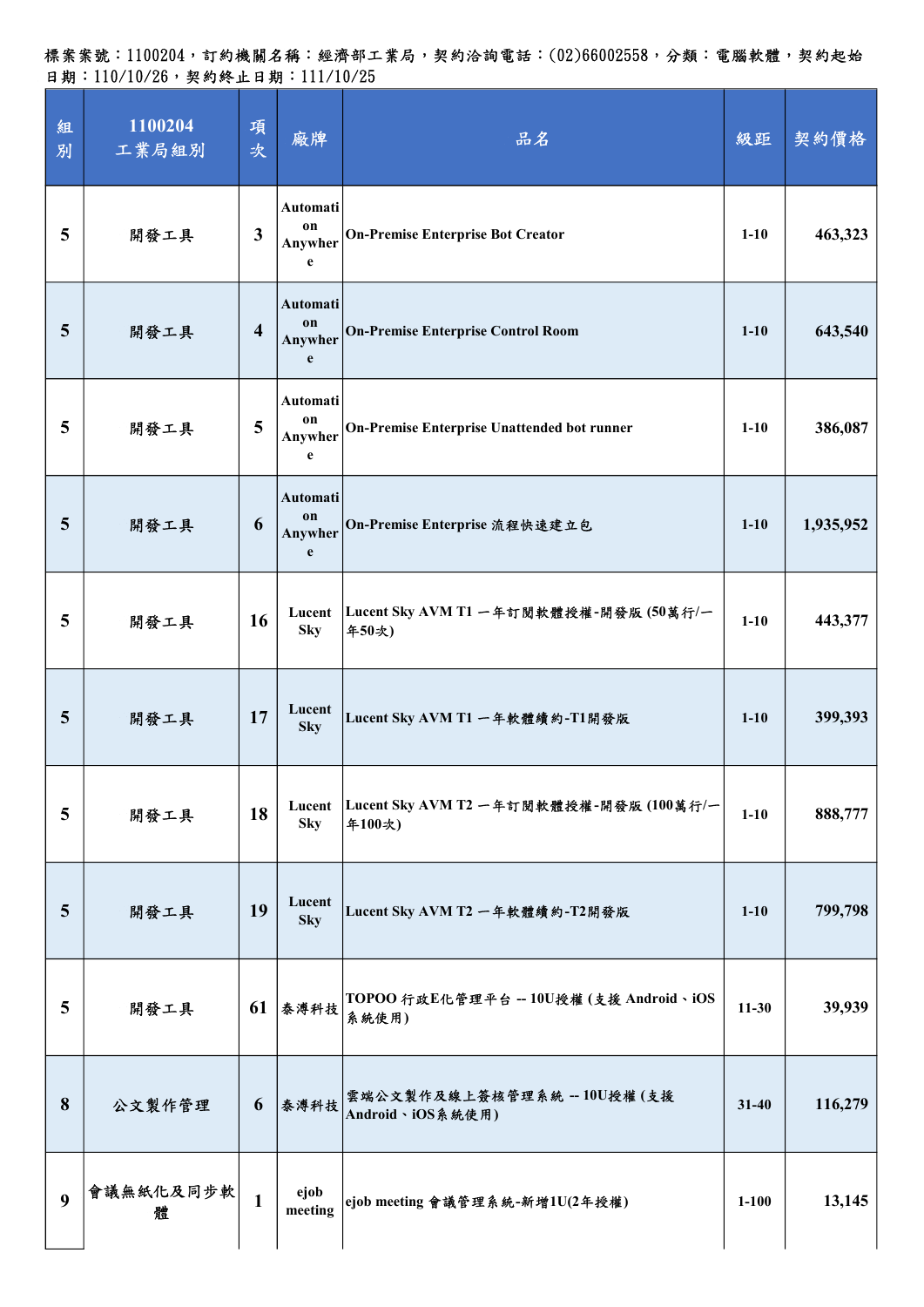| 組<br>別           | 1100204<br>工業局組別 | 項<br>次           | 廠牌              | 品名                                                       | 級距                 | 契約價格    |
|------------------|------------------|------------------|-----------------|----------------------------------------------------------|--------------------|---------|
| 9                | 會議無紙化及同步軟<br>體   | $\overline{2}$   | ejob<br>meeting | ejob meeting 會議管理系統-新增1U(2年授權)                           | 101-200            | 13,131  |
| $\boldsymbol{9}$ | 會議無紙化及同步軟<br>體   | $\overline{3}$   | ejob<br>meeting | ejob meeting 會議管理系統10U-(2年授權)                            | $1 - 100$          | 141,052 |
| 9                | 會議無紙化及同步軟<br>體   | 8                | <b>SunIM</b>    | SunIM 即時通訊系統-使用者一年保固/更新與維護(企業版)                          | 5001-<br>100000    | 384     |
| $\boldsymbol{9}$ | 會議無紙化及同步軟<br>體   | $\boldsymbol{9}$ | <b>SunIM</b>    | SunIM 即時通訊系統-使用者增購軟體                                     | $1 - 1000$         | 3,074   |
| 9                | 會議無紙化及同步軟<br>體   | 10               | <b>SunIM</b>    | SunIM 即時通訊系統-使用者增購軟體(企業版)                                | $5001 -$<br>100000 | 758     |
| 9                | 會議無紙化及同步軟<br>體   | 29               | 泰溥科技            | TOPMeeting全球行動視訊會議系統 一年期維護(支援<br>Windows或行動裝置;依主系統授權數計算) | $1-400$            | 4,853   |
| 9                | 會議無紙化及同步軟<br>體   |                  | 30 泰溥科技         | TOPMeeting全球行動視訊會議系統(支援Windows、<br>Android、iOS)等作業系統     | 21-200             | 39,939  |
| 9                | 會議無紙化及同步軟<br>體   | 32               |                 | 泰溥科技 TOPMeeting多媒體視訊會議系統 主播控制端授權                         | $1 - 50$           | 99,090  |
| 9                | 會議無紙化及同步軟<br>體   | 33               | 泰溥科技            | TOPOO 無紙化會議系統 (5U授權) 支援Windows、Andriod<br>及iOS載具         | $1 - 50$           | 206,269 |
| 9                | 會議無紙化及同步軟<br>體   | 34               | 泰溥科技            | TOPOO 無紙化會議系統 一年期維護(支援Windows或行動<br>裝置;依主系統授權數計算)        | $1 - 400$          | 4,853   |
| 9                | 會議無紙化及同步軟<br>躄   | 35               |                 | 泰溥科技 TOPOO 無紙化會議系統 行動控制端授權                               | $1 - 200$          | 31,345  |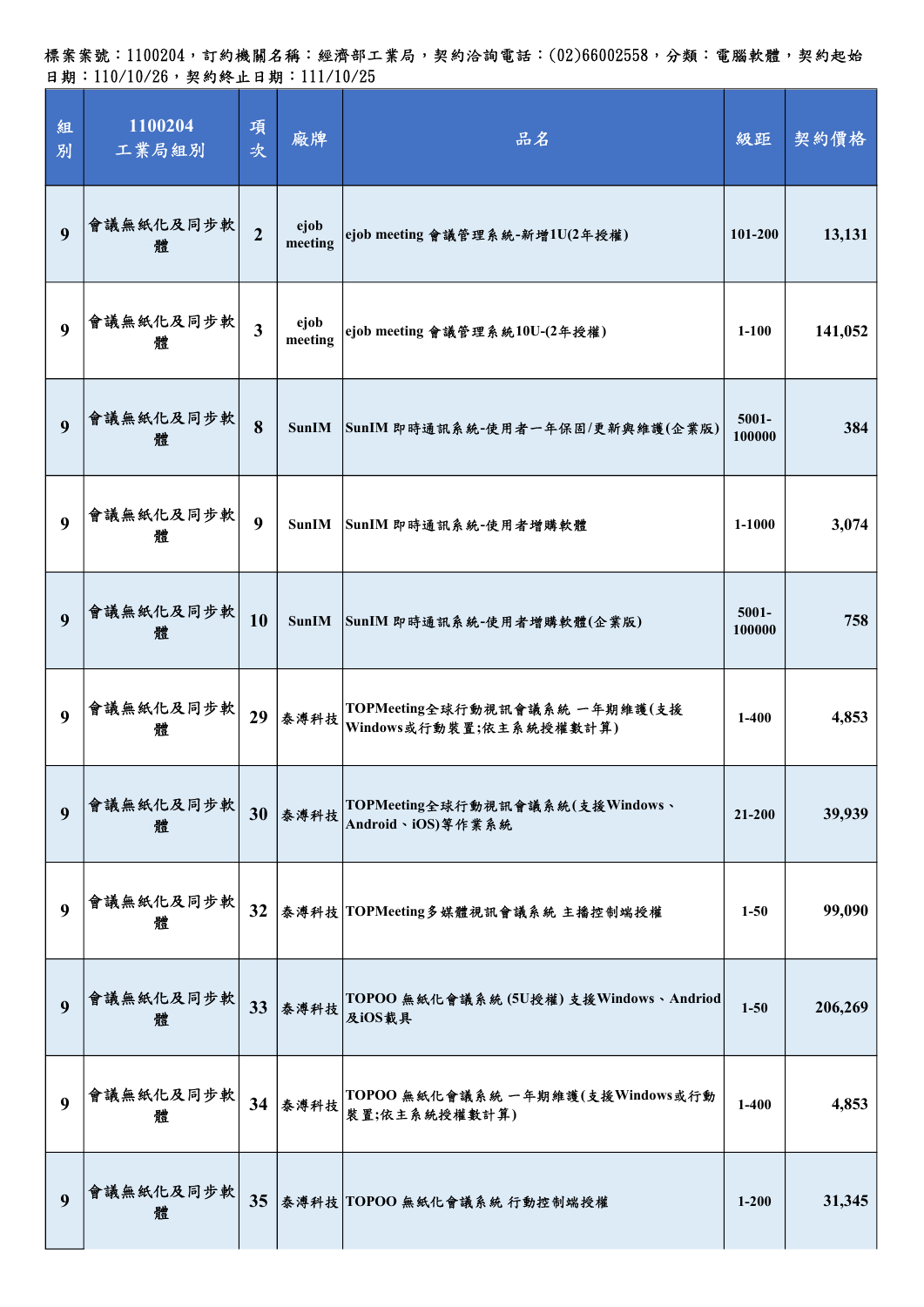| 組<br>別           | 1100204<br>工業局組別 | 項<br>次 | 廠牌            | 品名                                                                                                                         | 級距        | 契約價格    |
|------------------|------------------|--------|---------------|----------------------------------------------------------------------------------------------------------------------------|-----------|---------|
| $\boldsymbol{9}$ | 會議無紙化及同步軟<br>體   | 36     |               | 泰溥科技 會議管理系統-10U授權                                                                                                          | $1 - 200$ | 48,028  |
| 10               | 知識管理軟體           | 28     | <b>Splunk</b> | Splunk Enterprise - Rapid Adoption Packages - Term<br>License with Standard Success Plan( 6 Use Cases) 大敦據分<br>析6案例包       | $1 - 35$  | 936,299 |
| 10               | 知識管理軟體           | 29     | <b>Splunk</b> | <b>Splunk Enterprise - Rapid Adoption Packages - Term</b><br>License with Standard Success Plan(4 Use Cases) 大敦據分<br>析4案例包 | $1 - 50$  | 723,964 |
| <b>10</b>        | 知識管理軟體           | 33     | Tableau       | Tableau Creator 教育版一年訂閱                                                                                                    | $1-10$    | 21,739  |
| 10               | 知識管理軟體           | 36     |               | Tableau Tableau Explorer Add-On 政府版一年訂閲                                                                                    | $1-5$     | 18,706  |
| <b>10</b>        | 知識管理軟體           | 37     | Tableau       | Tableau Explorer Add-On 教育版一年訂閱                                                                                            | $1-5$     | 16,178  |
| <b>10</b>        | 知識管理軟體           | 39     | Tableau       | Tableau Viewer Add on 政府版一年訂閱                                                                                              | $1-5$     | 60,667  |
| <b>10</b>        | 知識管理軟體           | 60     | 泰溥科技          | MCS2 多媒體協同作業系統 專業版 伺服器端 (50人帳號授<br>權版)                                                                                     | $6 - 10$  | 239,636 |
| <b>10</b>        | 知識管理軟體           | 61     | 秦溥科技          | MCS2 多媒體影音互動應用模組 -- 5U授權(需搭配伺服器<br>端)                                                                                      | $11-20$   | 73,812  |
| <b>10</b>        | 知識管理軟體           | 62     |               | 泰溥科技 MCS2 影音小助教 (可搭配伺服器端使用)                                                                                                | $1 - 100$ | 7,988   |
| <b>10</b>        | 知識管理軟體           | 63     |               | 泰溥科技 MOOCS 微課程學習管理平台 -- 10U授權                                                                                              | $11-50$   | 52,578  |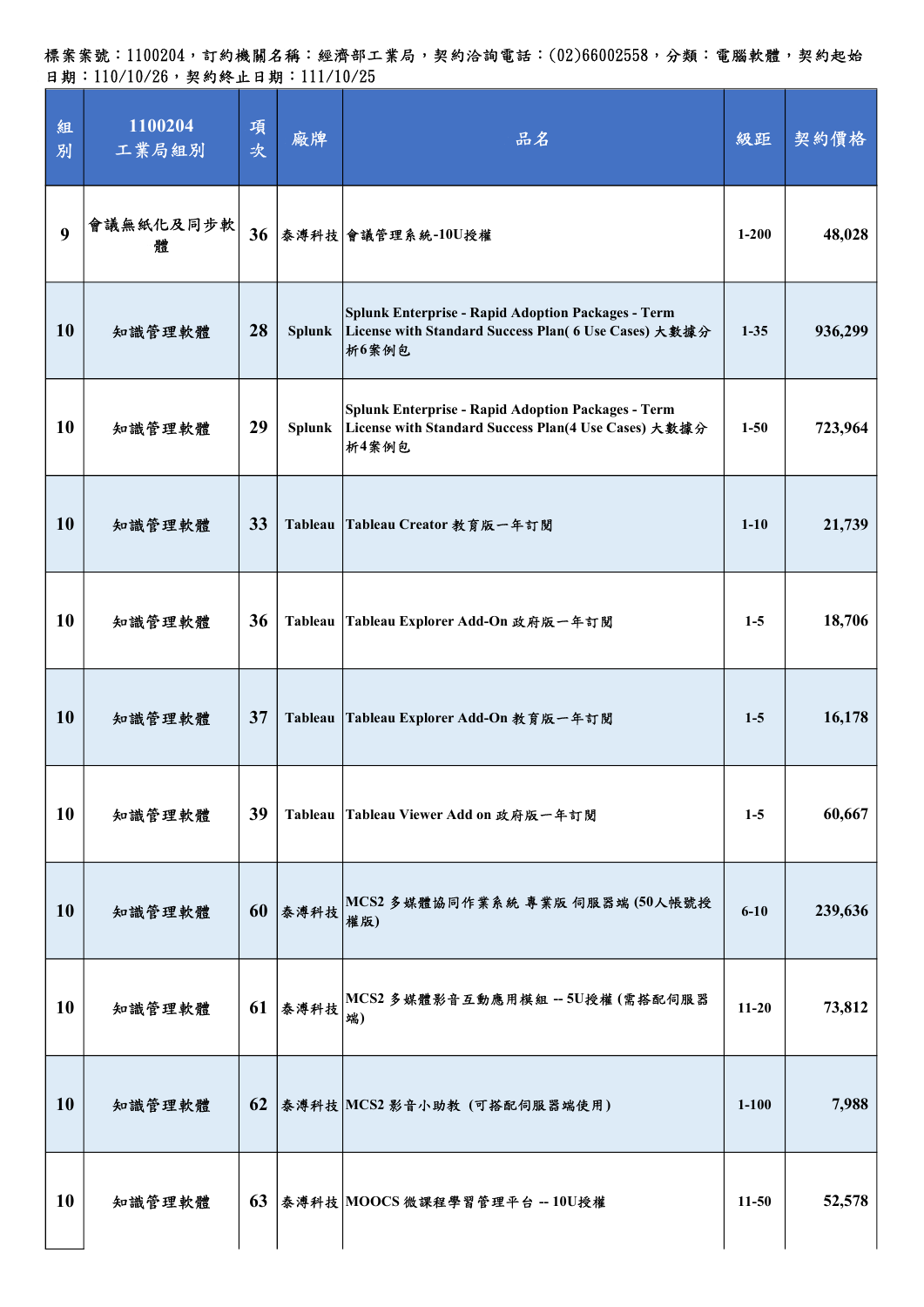標案案號:1100204,訂約機關名稱:經濟部工業局,契約洽詢電話:(02)66002558,分類:電腦軟體,契約起始 日期:110/10/26,契約終止日期:111/10/25

| 組<br>別 | 1100204<br>工業局組別 | 項<br>次           | 廠牌                              | 品名                                                              | 級距        | 契約價格    |
|--------|------------------|------------------|---------------------------------|-----------------------------------------------------------------|-----------|---------|
| 10     | 知識管理軟體           |                  |                                 | 64 泰溥科技 TOP Video多媒體影音中心 標準版 (公有雲Youtube版)                      | $1 - 10$  | 99,090  |
| 10     | 知識管理軟體           |                  | $65$ 泰溥科技                       | TOP Video多媒體影音中心專業版 (10U授權版)(私有雲直<br>播引擎)                       | $2 - 30$  | 81,901  |
| 10     | 知識管理軟體           |                  |                                 | 66 泰溥科技 TOP-Live 智慧導直錄播系統                                       | $1 - 20$  | 164,813 |
| 10     | 知識管理軟體           | 67               | 泰溥科技                            | TOP-Live 智慧影像追蹤模組 學生端 (需搭配智慧導直錄播<br>系統使用)                       | $1-20$    | 148,635 |
| 10     | 知識管理軟體           |                  | 68 泰溥科技                         | TOP-Live 智慧影像追蹤模組 老師端 (需搭配智慧導直錄播<br>系統使用)                       | $1 - 20$  | 148,635 |
| 10     | 知識管理軟體           |                  |                                 | 69 泰溥科技 微校園學習歷程管理平台 -- 10U授權                                    | $11-30$   | 26,138  |
| 11     | 為民服務CRM          | $\boldsymbol{2}$ | <b>SunBot</b>                   | SunBot智能客服--全功能版(一年保固/更新與維護)                                    | $1 - 10$  | 230,536 |
| 12     | 虛擬軟體             | $\boldsymbol{2}$ | AOD随<br>選雲                      | AOD隨選管理平台,專業地端版續約包,一人版一年續約                                      | $1 - 200$ | 5,460   |
| 12     | 虛擬軟體             | 17               | <b>Citrix</b><br><b>Systems</b> | Citrix Virtual Apps and Desktops Advanced Edition (CCU)<br>一年維護 | 5-3000    | 5,250   |
| 12     | 虛擬軟體             | 19               | <b>Citrix</b><br><b>Systems</b> | Citrix Virtual Apps and Desktops Premium Edition (CCU)-<br>年維護  | 5-3000    | 7,543   |
| 12     | 虛擬軟體             | 21               | <b>Citrix</b><br><b>Systems</b> | Citrix Virtual Apps Premium Edition(CCU) 一年維護                   | 5-3000    | 6,014   |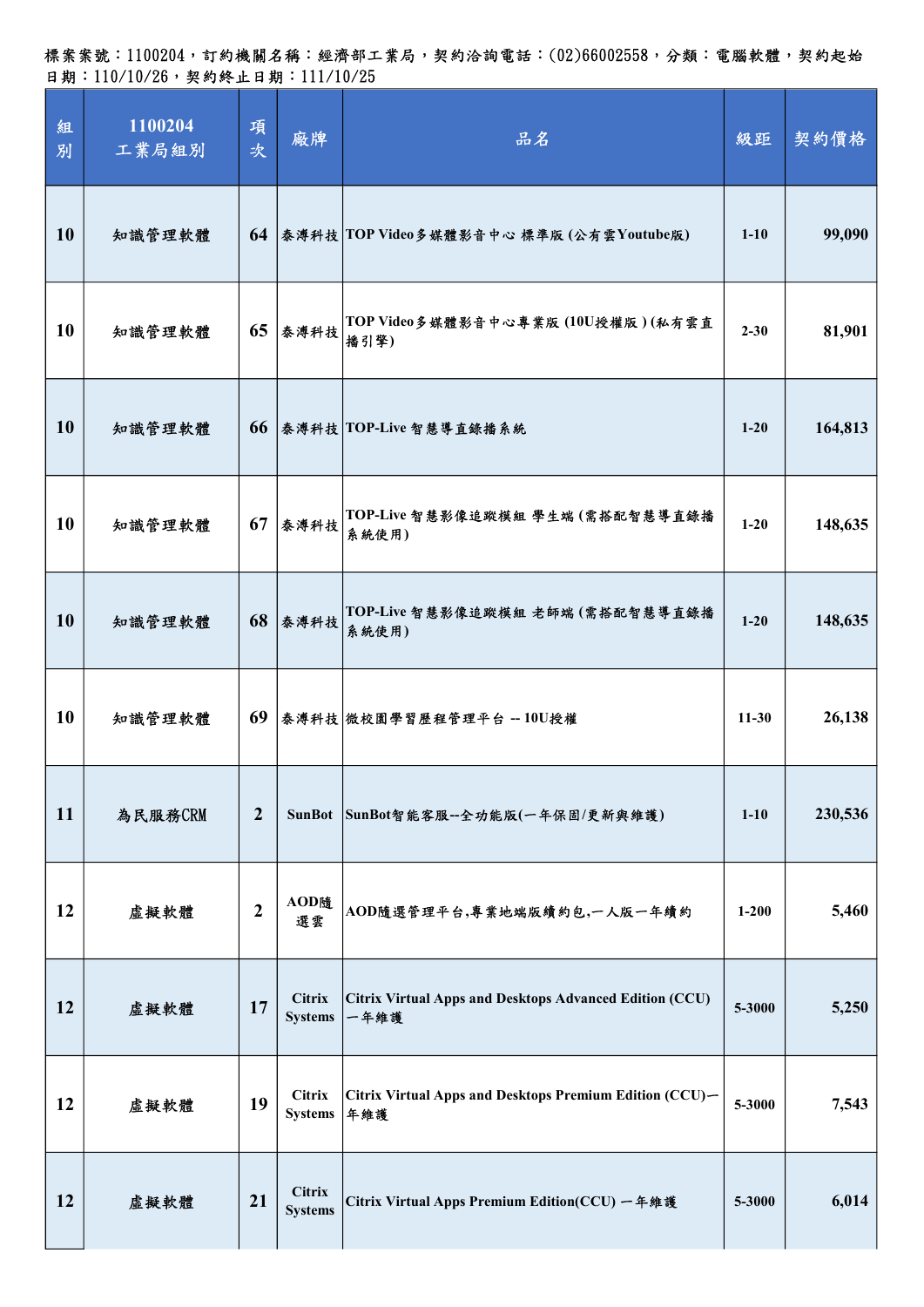| 組<br>別 | 1100204<br>工業局組別 | 項<br>次 | 廠牌                              | 品名                                                              | 級距      | 契約價格      |
|--------|------------------|--------|---------------------------------|-----------------------------------------------------------------|---------|-----------|
| 12     | 虛擬軟體             | 23     | <b>Citrix</b><br><b>Systems</b> | Citrix Virtual Desktops Standard Edition(CCU) 一年維護              | 5-3000  | 2,192     |
| 12     | 虛擬軟體             | 24     | <b>Citrix</b><br><b>Systems</b> | Citrix Virtual Desktops Standard Edition(U/D) 一年維護              | 5-3000  | 1,020     |
| 12     | 虛擬軟體             | 25     | are                             | Combow Comboware ComboStack超融合雲平台,管理虛擬化系統<br>12T(單套)使用授權(含1年續約) | $1-3$   | 468,655   |
| 12     | 虚擬軟體             | 26     | are                             | Combow Comboware ComboStack超融合雲平台,管理虛擬化系統<br>12T(單套)續約授權        | $1-3$   | 93,023    |
| 12     | 虛擬軟體             | 27     | are                             | Combow Comboware ComboStack超融合雲平台,管理虛擬化系統<br>12T(套裝)使用授權(含1年續約) | $1-3$   | 1,407,432 |
| 12     | 虚擬軟體             | 29     | are                             | Combow Comboware ComboStack超融合雲平台,管理虛擬化系統<br>30T(單套)使用授權(含1年續約) | $1-3$   | 695,147   |
| 12     | 虛擬軟體             | 30     | are                             | Combow Comboware ComboStack超融合雲平台,管理虛擬化系統<br>30T(單套)續約授權        | $1-3$   | 138,524   |
| 12     | 虛擬軟體             | 31     | are                             | Combow Comboware ComboStack超融合雲平台,管理虛擬化系統<br>30T(套裝)使用授權(含1年續約) | $1-3$   | 2,086,906 |
| 12     | 虛擬軟體             | 32     | are                             | Combow Comboware ComboStack超融合雲平台,管理虛擬化系統<br>30T(套裝)續約授權        | $1-3$   | 417,088   |
| 12     | 虛擬軟體             | 33     | are                             | Combow Comboware ComboStor儲存虛擬化系統12T(單套)使用授權<br>(含1年續約)         | $1-3$   | 301,820   |
| 12     | 虚擬軟體             | 34     | Combow<br>are                   | Comboware ComboStor儲存虛擬化系統12T(單套)續約授權                           | $1 - 3$ | 60,162    |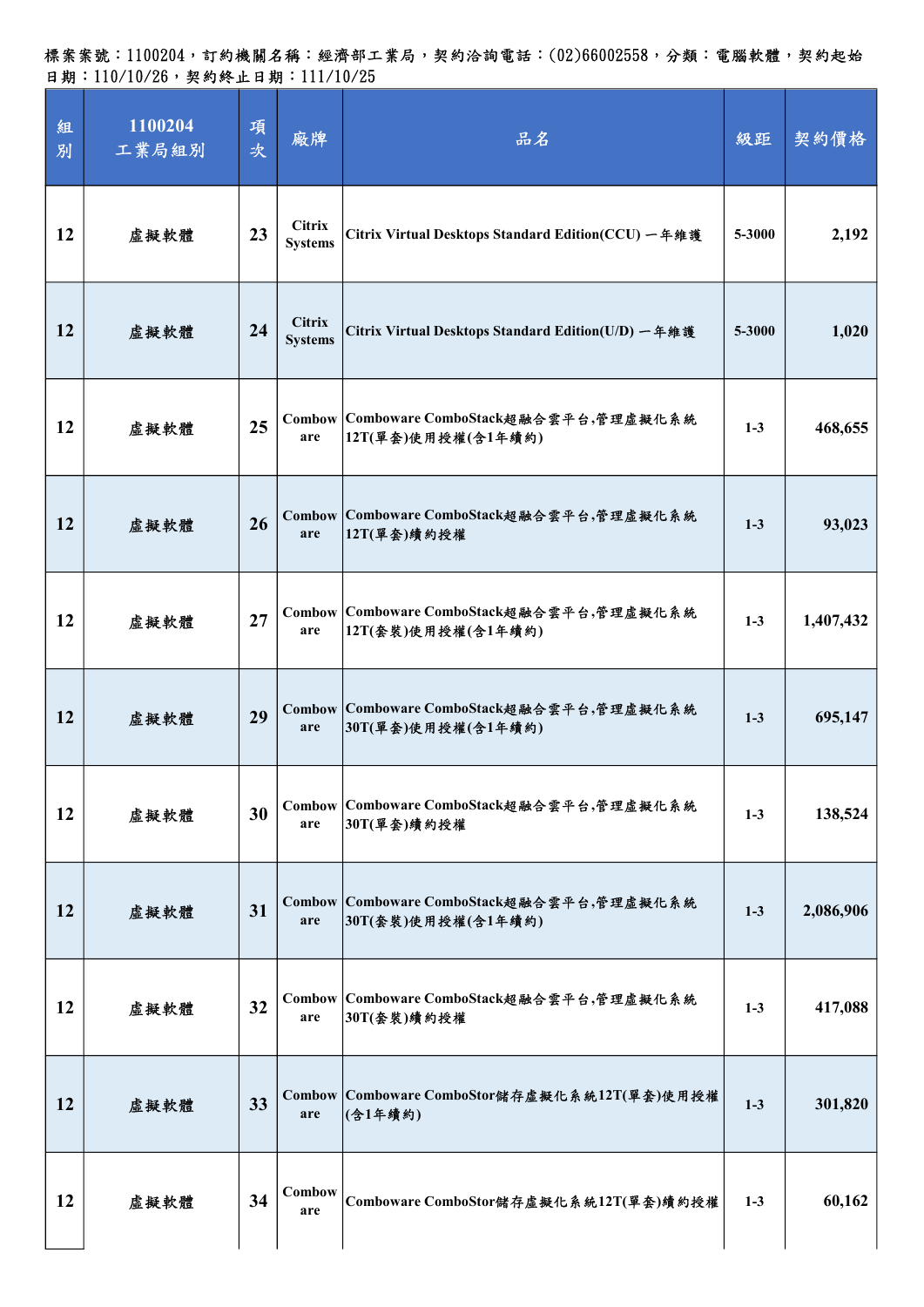| 組<br>別 | 1100204<br>工業局組別 | 項<br>次 | 廠牌              | 品名                                                               | 級距        | 契約價格      |
|--------|------------------|--------|-----------------|------------------------------------------------------------------|-----------|-----------|
| 12     | 虛擬軟體             | 35     | are             | Combow Comboware ComboStor儲存虛擬化系統12T(套裝)使用授權<br>(含1年續約)          | $1-3$     | 905,460   |
| 12     | 虛擬軟體             | 36     | Combow<br>are   | Comboware ComboStor儲存虛擬化系統12T(套裝)續約授權                            | $1-3$     | 180,991   |
| 12     | 虛擬軟體             | 37     | are             | Combow Comboware ComboStor儲存虛擬化系統30T(單套)使用授權<br> (含1年續約)         | $1-3$     | 492,922   |
| 12     | 虛擬軟體             | 38     | Combow<br>are   | Comboware ComboStor儲存虛擬化系統30T(單套)續約授權                            | $1-3$     | 98,584    |
| 12     | 虛擬軟體             | 39     | are             | Combow Comboware ComboStor儲存虛擬化系統30T(套裝)使用授權<br> (含1年續約)         | $1-3$     | 1,480,233 |
| 12     | 虛擬軟體             | 40     | Combow<br>are   | Comboware ComboStor儲存虛擬化系統30T(套裝)續約授權                            | $1-3$     | 295,753   |
| 12     | 虛擬軟體             | 41     | <b>DataCore</b> | DataCore SANsymphony-V 儲存虛擬化軟體vL4主程式軟體<br>升級保固一年                 | $1-40$    | 561,173   |
| 12     | 虛擬軟體             | 42     | <b>DataCore</b> | DataCore SANsymphony-V 儲存虛擬化軟體vL5主程式軟體<br>升級保固一年                 | $1 - 20$  | 996,967   |
| 12     | 虛擬軟體             | 43     |                 | DataCore DataCore SANsymphony-V 儲存虛擬化軟體主程式容量上<br>限擴充 IMC軟體升級保固一年 | $1 - 100$ | 86,957    |
| 12     | 虛擬軟體             | 44     | DataCore        | DataCore SANsymphony-V 與 Virtual SAN 附屬功能升級保<br>固一年              | $1 - 100$ | 43,478    |
| 12     | 虛擬軟體             | 46     |                 | DataCore DataCore SANsymphony-V儲存虛擬化軟體vL3主程式軟體<br>升級保固一年         | $1 - 100$ | 170,880   |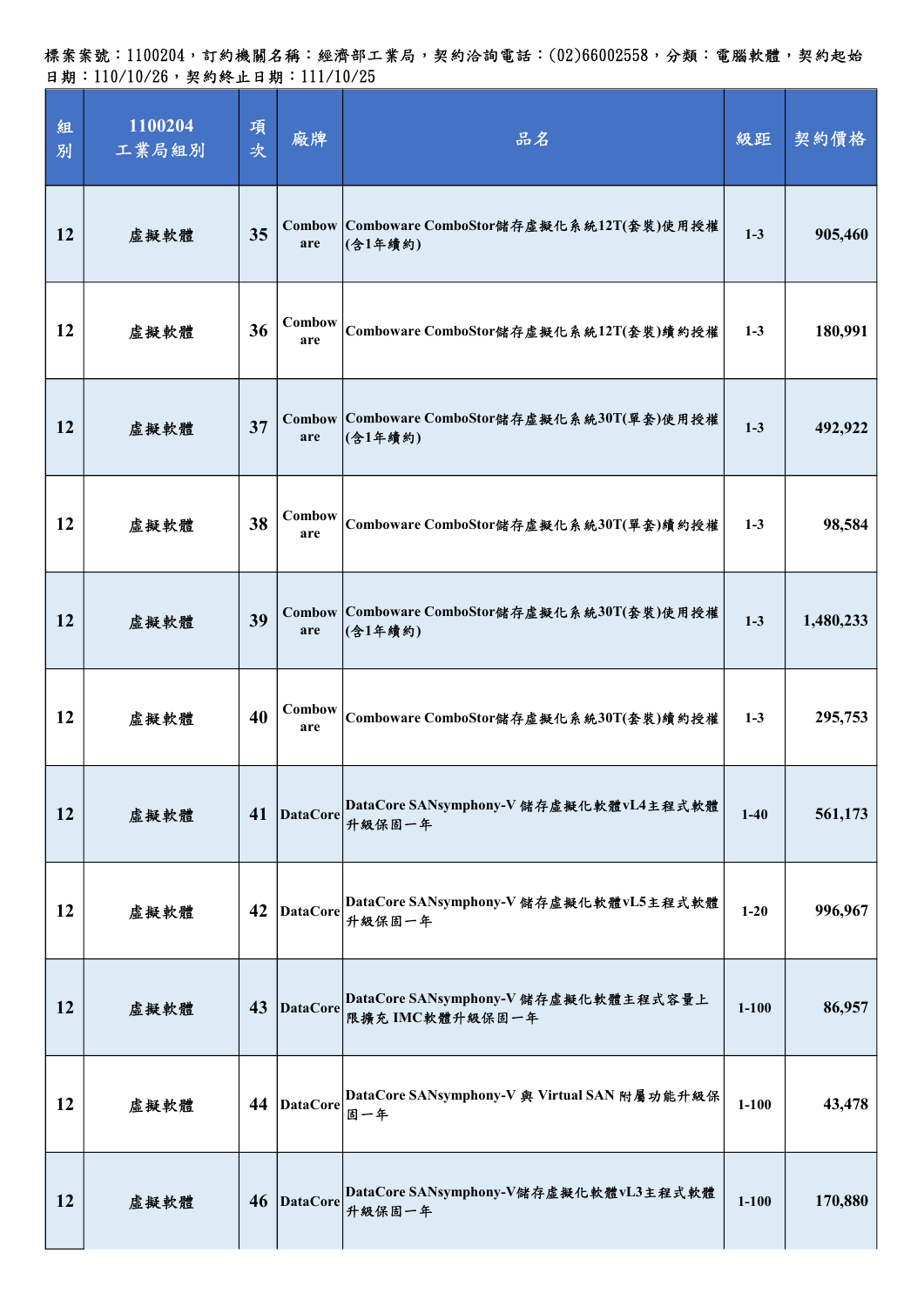| 組<br>別 | 1100204<br>工業局組別 | 項<br>次 | 廠牌                        | 品名                                                                                 | 級距        | 契約價格      |
|--------|------------------|--------|---------------------------|------------------------------------------------------------------------------------|-----------|-----------|
| 12     | 虛擬軟體             | 47     | <b>DataCore</b>           | DataCore SDS EN Edition 1 Year Subscription 2TB 一年期<br>軟體功能使用權                     | $1 - 500$ | 91,507    |
| 12     | 虛擬軟體             | 48     | DataCore                  | DataCore SDS EN Edition Perpetual License 1TB 空間授權<br>軟體升級保固一年                     | $1 - 500$ | 18,200    |
| 12     | 虛擬軟體             | 49     | DataCore                  | DataCore SDS EN Edition Perpetual License plus 1-Year<br>Support & SUS 2TB空間授權     | $2 - 500$ | 147,118   |
| 12     | 虚擬軟體             | 51     | <b>DataCore</b>           | DataCore SDS ST Edition Perpetual License 1TB 空間授權<br>軟體升級保固一年                     | $1 - 500$ | 15,672    |
| 12     | 虛擬軟體             | 53     | DataCore                  | DataCore SDS SWARM 物件储存軟體 Perpetual 50TB 空間<br>授權軟體升級保固一年                          | $2 - 25$  | 282,609   |
| 12     | 虛擬軟體             | 54     | DataCore                  | DataCore SDS SWARM 物件儲存軟體 Perpetual License<br>plus 1-Year Support & SUS 50TB 空間授權 | $2 - 25$  | 1,374,621 |
| 12     | 虛擬軟體             | 55     | <b>DataCore</b>           | DataCore SDS SWARM 物件儲存軟體 Subscription 50TB<br>一年期軟體功能使用權                          | $2 - 50$  | 622,346   |
| 12     | 虛擬軟體             | 58     | <b>Dell</b><br><b>EMC</b> | Data IQ資料群管理軟體(10TB授權)                                                             | $1 - 150$ | 228,514   |
| 12     | 虛擬軟體             | 59     | <b>Dell</b><br><b>EMC</b> | Dell EMC ISILON / PowerScale Basic Bundle License 1 node                           | $1 - 30$  | 112,235   |
| 12     | 虛擬軟體             | 60     | <b>Dell</b><br><b>EMC</b> | Dell EMC ISILON / PowerScale Enterprise Advanced<br><b>Bundle License 1 node</b>   | $1 - 30$  | 300,303   |
| 12     | 虛擬軟體             | 61     | Dell<br><b>EMC</b>        | Dell EMC ISILON / PowerScale Enterprise Bundle License 1<br>node                   | $1 - 30$  | 152,679   |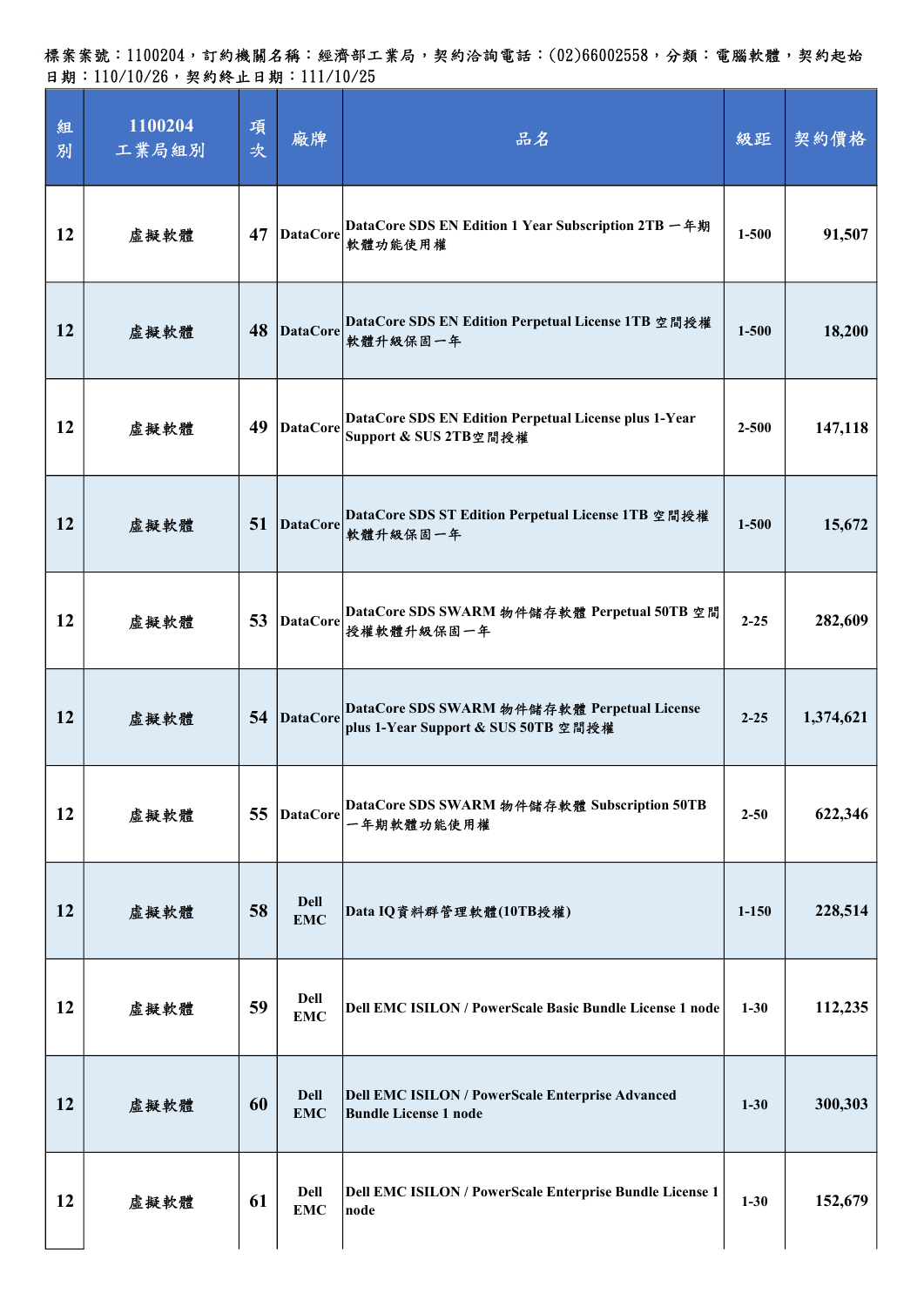標案案號:1100204,訂約機關名稱:經濟部工業局,契約洽詢電話:(02)66002558,分類:電腦軟體,契約起始 日期:110/10/26,契約終止日期:111/10/25

| 組<br>別 | 1100204<br>工業局組別 | 項<br>次 | 廠牌                        | 品名                                                            | 級距        | 契約價格      |
|--------|------------------|--------|---------------------------|---------------------------------------------------------------|-----------|-----------|
| 12     | 虛擬軟體             | 62     | <b>Dell</b><br><b>EMC</b> | Dell EMC ISILON / PowerScale SmartDedupe 1 node               | $1 - 30$  | 400,404   |
| 12     | 虛擬軟體             | 63     | <b>Dell</b><br><b>EMC</b> | <b>Dell EMC ISILON / PowerScale SmartLock 1 node</b>          | $1 - 30$  | 157,634   |
| 12     | 虛擬軟體             | 64     | <b>Dell</b><br><b>EMC</b> | Dell EMC ISILON Virtual Edition 30TB(RAW)使用授權                 | $1 - 50$  | 601,618   |
| 12     | 虛擬軟體             | 65     | <b>Dell</b><br><b>EMC</b> | Dell EMC ISILON Virtual Edition 使用授權1 Node                    | $1 - 30$  | 1,011,122 |
| 12     | 虛擬軟體             | 66     | <b>Dell</b><br><b>EMC</b> | Dell EMC RecoverPoint for Virtual Machines 擴充1個VM保<br>護授權     | $1 - 500$ | 83,418    |
| 12     | 虛擬軟體             | 67     | <b>Dell</b><br><b>EMC</b> | Dell EMC RecoverPoint for Virtual Machines主程式(虚機連<br>續資料保護)   | $1 - 100$ | 1,127,401 |
| 12     | 虛擬軟體             | 68     | <b>Dell</b><br><b>EMC</b> | Dell EMC UnityVSA 1TB(RAW)使用授權                                | $1 - 50$  | 127,401   |
| 12     | 虛擬軟體             | 69     | Corp.                     | GraphOn GraphOn Go Global for Windows應用軟體虛擬化系統,5個<br>終端同時連線授權 | $1 - 20$  | 50,556    |
| 12     | 虛擬軟體             | 70     | Corp.                     | GraphOn GraphOn Go Global for Windows應用軟體虛擬化系統,5個<br>終端同時連線授權 | $21 - 40$ | 47,475    |
| 12     | 虛擬軟體             | 71     | Corp.                     | GraphOn GraphOn Go Global for Windows應用軟體虛擬化系統,5個<br>終端同時連線續約 | $1-20$    | 10,111    |
| 12     | 虛擬軟體             | 72     | Corp.                     | GraphOn GraphOn Go Global for Windows應用軟體虛擬化系統,5個<br>终端同時連線續約 | $21 - 40$ | 8,586     |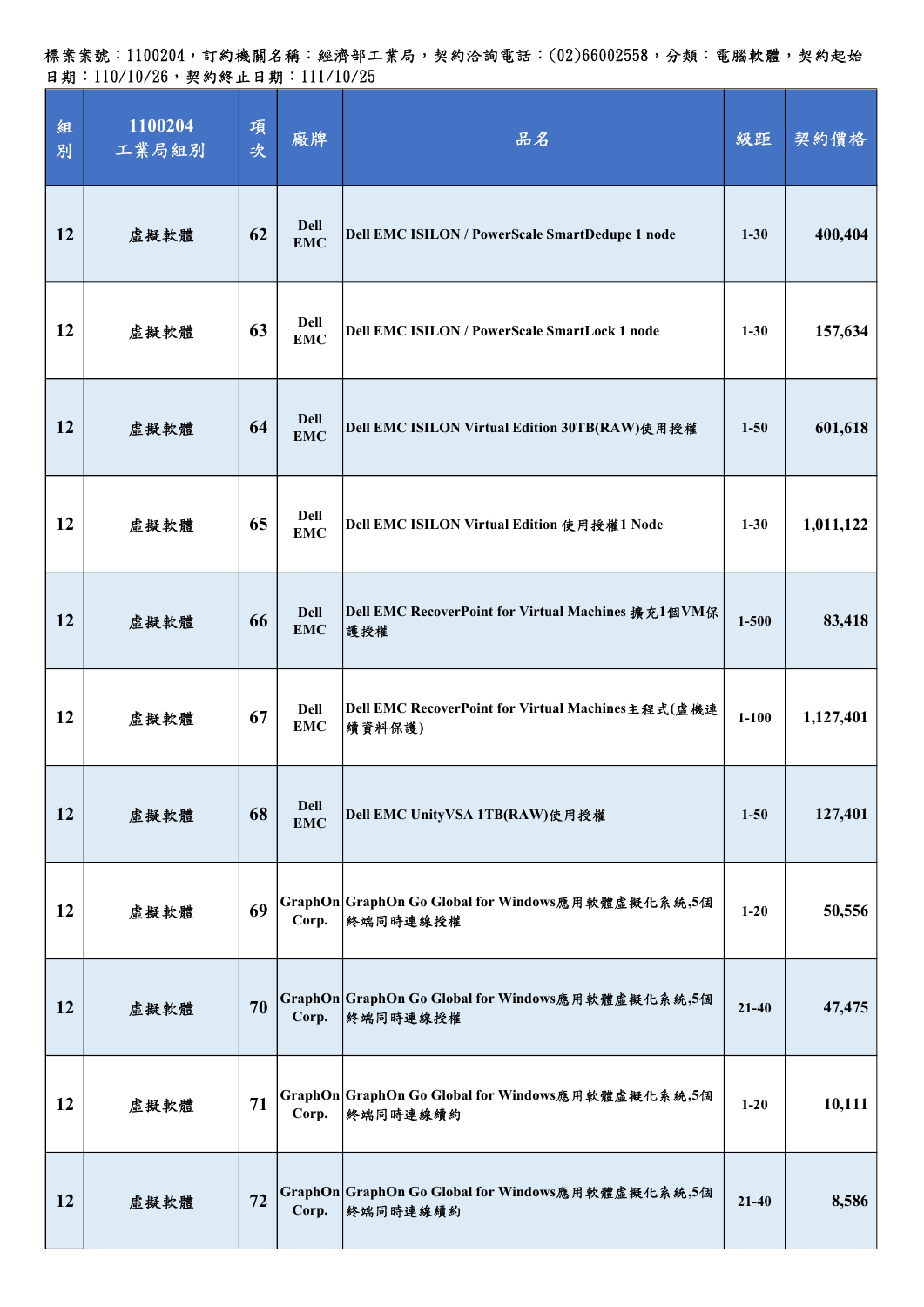| 組<br>別 | 1100204<br>工業局組別 | 項<br>次 | 廠牌             | 品名                                                                              | 級距        | 契約價格      |
|--------|------------------|--------|----------------|---------------------------------------------------------------------------------|-----------|-----------|
| 12     | 虛擬軟體             | 73     | <b>HPE</b>     | HPE Ezmeral Container Platform / HPE Ezmeral 容器平台                               | $1 - 2$   | 3,032,861 |
| 12     | 虛擬軟體             | 74     | <b>HPE</b>     | <b>HPE Ezmeral Deployment and Integration Service / HPE</b><br>Ezmeral部署整合維護工具組 | $1-2$     | 722,952   |
| 12     | 虛擬軟體             | 75     | <b>HPE</b>     | HPE軟體管理套件包                                                                      | $1 - 2$   | 484,833   |
| 12     | 虛擬軟體             | 76     | <b>HPE</b>     | OmniStack 軟體定義儲存管理套件                                                            | $1-4$     | 1,535,895 |
| 12     | 虚擬軟體             | 77     | <b>HPE</b>     | OmniStack 軟體定義儲存管理擴充套件                                                          | $1-10$    | 726,997   |
| 12     | 虚擬軟體             | 78     | <b>HPE</b>     | OneView 平台管理套件                                                                  | $1 - 300$ | 25,278    |
| 12     | 虛擬軟體             | 79     |                | Nutanix Nutanix Acropolis Pro 超融合企業雲軟體主程式                                       | $1-10$    | 2,761,744 |
| 12     | 虛擬軟體             | 80     | <b>Nutanix</b> | Nutanix Acropolis Pro 超融合企業雲軟體主程式一年更新<br>與支援                                    | $1 - 10$  | 637,007   |
| 12     | 虛擬軟體             | 81     |                | Nutanix Nutanix Acropolis Pro 超融合企業雲軟體擴充套件                                      | $1-10$    | 929,717   |
| 12     | 虛擬軟體             | 82     | <b>Nutanix</b> | Nutanix Calm超融合企業雲應用自動化管理軟體授權<br>(25VM pack)                                    | $1 - 80$  | 449,949   |
| 12     | 虚擬軟體             | 83     | <b>Nutanix</b> | Nutanix Era超融合企業雲軟體定義資料庫管理軟體授權<br>(vCPU)                                        | $1 - 200$ | 151,163   |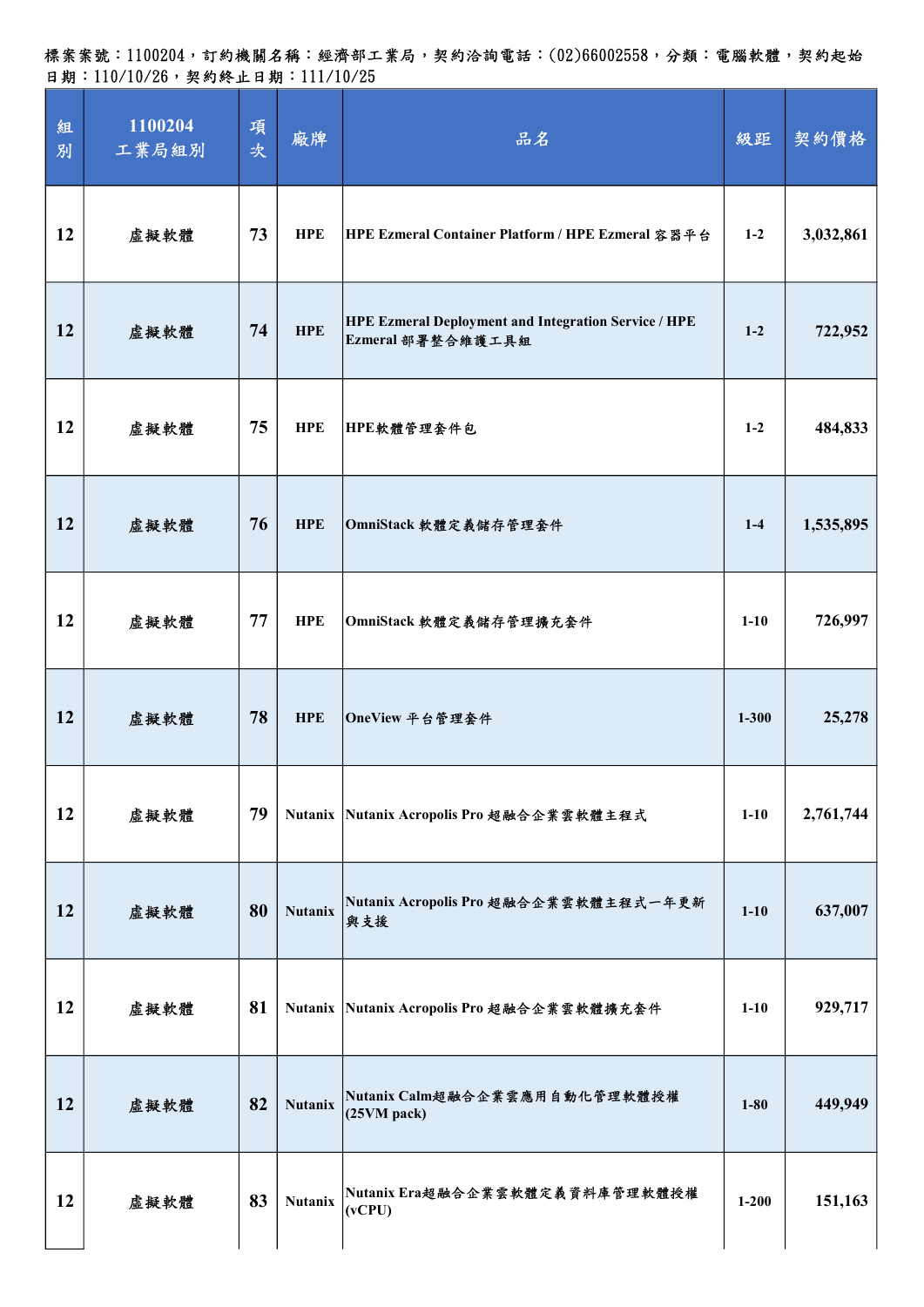標案案號:1100204,訂約機關名稱:經濟部工業局,契約洽詢電話:(02)66002558,分類:電腦軟體,契約起始 日期:110/10/26,契約終止日期:111/10/25

| 組<br>別 | 1100204<br>工業局組別 | 項<br>次 | 廠牌             | 品名                                                                                                                | 級距        | 契約價格      |
|--------|------------------|--------|----------------|-------------------------------------------------------------------------------------------------------------------|-----------|-----------|
| 12     | 虛擬軟體             | 84     | <b>Nutanix</b> | Nutanix Files超融合企業雲軟體定義檔案儲存軟體 1TB 空<br>間授權                                                                        | $1 - 500$ | 40,445    |
| 12     | 虛擬軟體             | 85     |                | Nutanix Nutanix Flow超融合企業雲軟體定義網路軟體授權                                                                              | $1-10$    | 161,780   |
| 12     | 虛擬軟體             | 86     | <b>Nutanix</b> | Nutanix Objects超融合企業雲軟體定義物件儲存軟體 10TB<br>空間授權                                                                      | $1 - 100$ | 249,242   |
| 12     | 虛擬軟體             | 87     |                | Nutanix Nutanix Prism Pro超融合企業雲管理軟體授權                                                                             | $1 - 10$  | 182,002   |
| 12     | 虛擬軟體             | 88     | <b>Nutanix</b> | Nutanix Xi Frame桌面即服務軟體授權同時連線數(MCU)<br>10人授權 - 訂閱式 1年授權                                                           | $1 - 100$ | 177,958   |
| 12     | 虛擬軟體             |        |                | <b>Academic VMware Cloud Foundation Advanced (Per</b><br>108 VMware CPU)(含原廠三年 7*24電話支援及保固內軟體免費下載升<br>級)最新版校園授權   | $1 - 20$  | 1,213,405 |
| 12     | 虛擬軟體             |        |                | <b>Academic VMware Cloud Foundation Enterprise (Per</b><br>109 VMware CPU)(含原廠一年 7*24電話支援及保固內軟體免費下載升<br>級)最新版校園授權 | $1 - 20$  | 928,210   |
| 12     | 虛擬軟體             |        |                | <b>Academic VMware Cloud Foundation Enterprise (Per</b><br>110 VMware CPU)(含原廠三年 7*24電話支援及保固內軟體免費下載升<br>級)最新版校園授權 | $1 - 20$  | 1,427,694 |
| 12     | 虛擬軟體             |        |                | <b>Academic VMware Cloud Foundation Standard (Per</b><br>111 VMware CPU)(含原廠一年 7*24電話支援及保固內軟體免費下載升<br>級)最新版校園授權   | $1 - 20$  | 507,583   |
| 12     | 虛擬軟體             |        |                | <b>Academic VMware Cloud Foundation Standard (Per</b><br>112 VMware CPU)(含原廠三年 7*24電話支援及保固內軟體免費下載升<br>級)最新版校園授權   | $1-20$    | 767,442   |
| 12     | 虛擬軟體             |        |                | Academic VMware Cloud Foundation Starter (Per CPU)(含<br>113 VMware 原廠一年 7*24電話支援及保固內軟體免費下載升級)最新版<br>校園授權          | $1 - 20$  | 629,585   |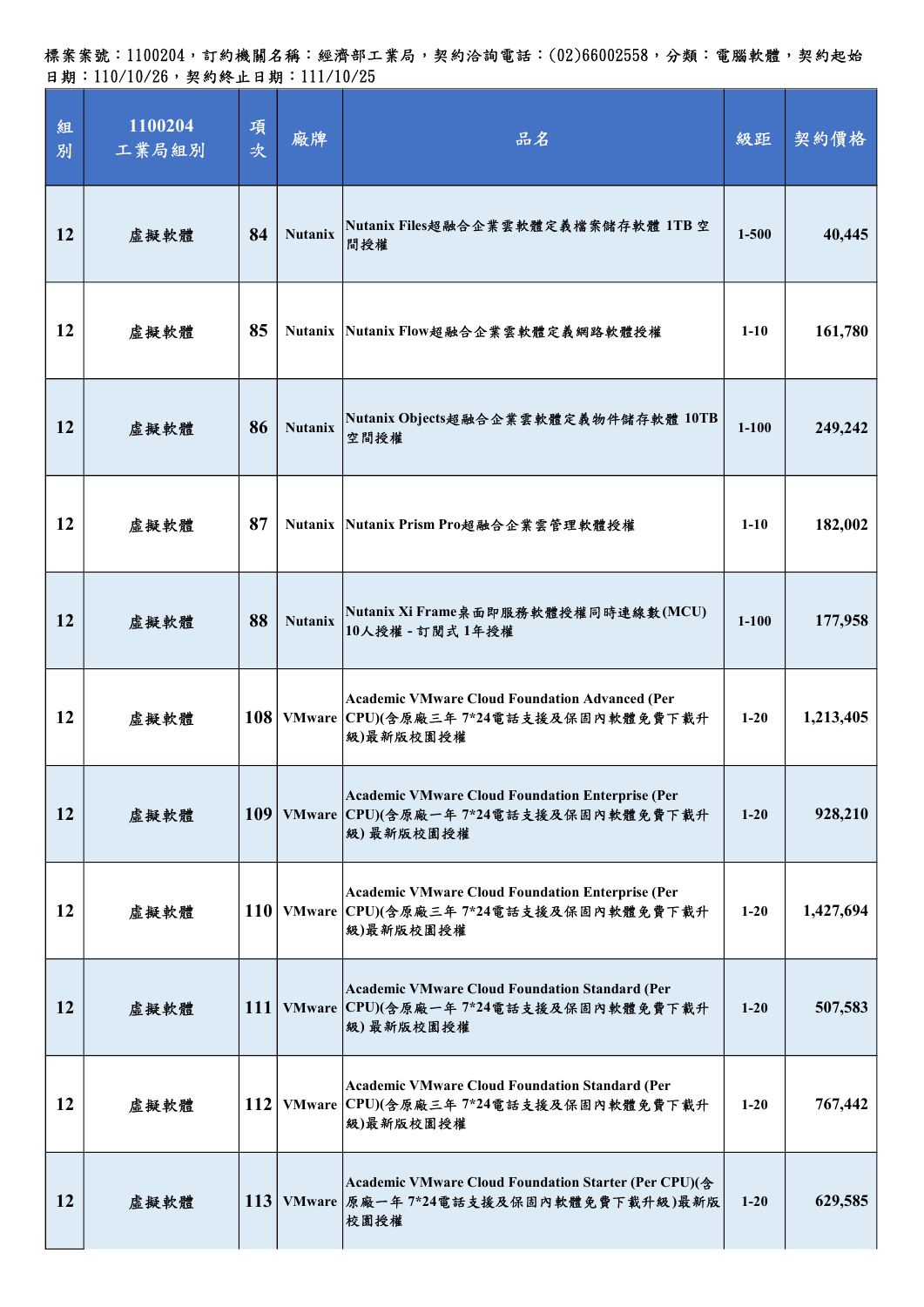| 組<br>別    | 1100204<br>工業局組別 | 項<br>次     | 廠牌            | 品名                                                                                                                                                                                    | 級距       | 契約價格      |
|-----------|------------------|------------|---------------|---------------------------------------------------------------------------------------------------------------------------------------------------------------------------------------|----------|-----------|
| 12        | 虛擬軟體             |            |               | Academic VMware Cloud Foundation Starter (Per CPU)(含<br>114 VMware 原廠三年 7*24電話支援及保固內軟體免費下載升級)最新版<br>校園授權                                                                              | $1-20$   | 1,022,245 |
| 12        | 虛擬軟體             | 115        | <b>VMware</b> | Academic VMware HCI Kit Advanced (Per CPU) Includes<br>vSphere Enterprise Plus for 1 processor and vSAN Advanced<br>for 1 processor (含原廠一年7*24電話支援及保固內軟體免<br>費下載升級)最新版校園授權            | $1 - 20$ | 268,959   |
| 12        | 虛擬軟體             | <b>116</b> | <b>VMware</b> | <b>Academic VMware HCI Kit Enterprise (Per CPU) Includes</b><br>vSphere Enterprise Plus for 1 processor and vSAN<br>Enterprise for 1 processor (含原廠一年7*24電話支援及保固<br>內軟體免費下載升級)最新版校園授權 | $1 - 20$ | 289,181   |
| 12        | 虛擬軟體             | 117        |               | <b>Academic VMware Horizon Advanced Term Edition: 10</b><br>VMware Concurrent User Pack [一年期授權](含原廠一年支援及保<br>固内軟體免費下載升級)最新版校園授權                                                       | $1-99$   | 76,845    |
| 12        | 虛擬軟體             |            |               | Academic VMware Horizon Advanced Term Edition: 10<br>118 VMware Concurrent User Pack [三個月期授權](含原廠三個月支援<br>及保固內軟體免費下載升級)最新版校園授權                                                        | $1-99$   | 22,245    |
| <b>12</b> | 虛擬軟體             | <b>121</b> |               | Academic VMware Horizon Apps Advanced: 10 Pack (CCU)<br>VMware (含原廠三年支援及保固內軟體免費下載升級)最新版校園<br> 授權                                                                                      | $1-99$   | 177,958   |
| 12        | 虛擬軟體             | 122        |               | Academic VMware Horizon Apps Standard: 10 Pack (CCU)<br>VMware (含原廠一年支援及保固內軟體免費下載升級)最新版校園<br> 授權                                                                                      | $1-99$   | 59,656    |
| 12        | 虛擬軟體             | <b>123</b> |               | Academic VMware Horizon Apps Standard: 10 Pack (CCU)<br>VMware (含原廠三年支援及保固內軟體免費下載升級)最新版校園<br>授權                                                                                       | $1-99$   | 109,201   |
| 12        | 虛擬軟體             | 124        | <b>VMware</b> | Academic VMware Horizon Enterprise Term Edition: 10<br> Concurrent User Pack [一年期授權](含原廠一年支援及保<br>固内軟體免費下載升級)最新版校園授權                                                                  | $1-99$   | 101,112   |
| 12        | 虛擬軟體             | 125        |               | Academic VMware Horizon Enterprise Term Edition: 10<br>VMware Concurrent User Pack [三年期授權](含原廠三年支援及保<br>固内軟體免費下載升級)最新版校園授權                                                            | $1-99$   | 281,092   |
| 12        | 虛擬軟體             | <b>126</b> | <b>VMware</b> | Academic VMware Horizon for Linux: 10 Pack (CCU) (含原<br>廠一年支援及保固內軟體免費下載升級)最新版校園授權                                                                                                     | $1-99$   | 55,612    |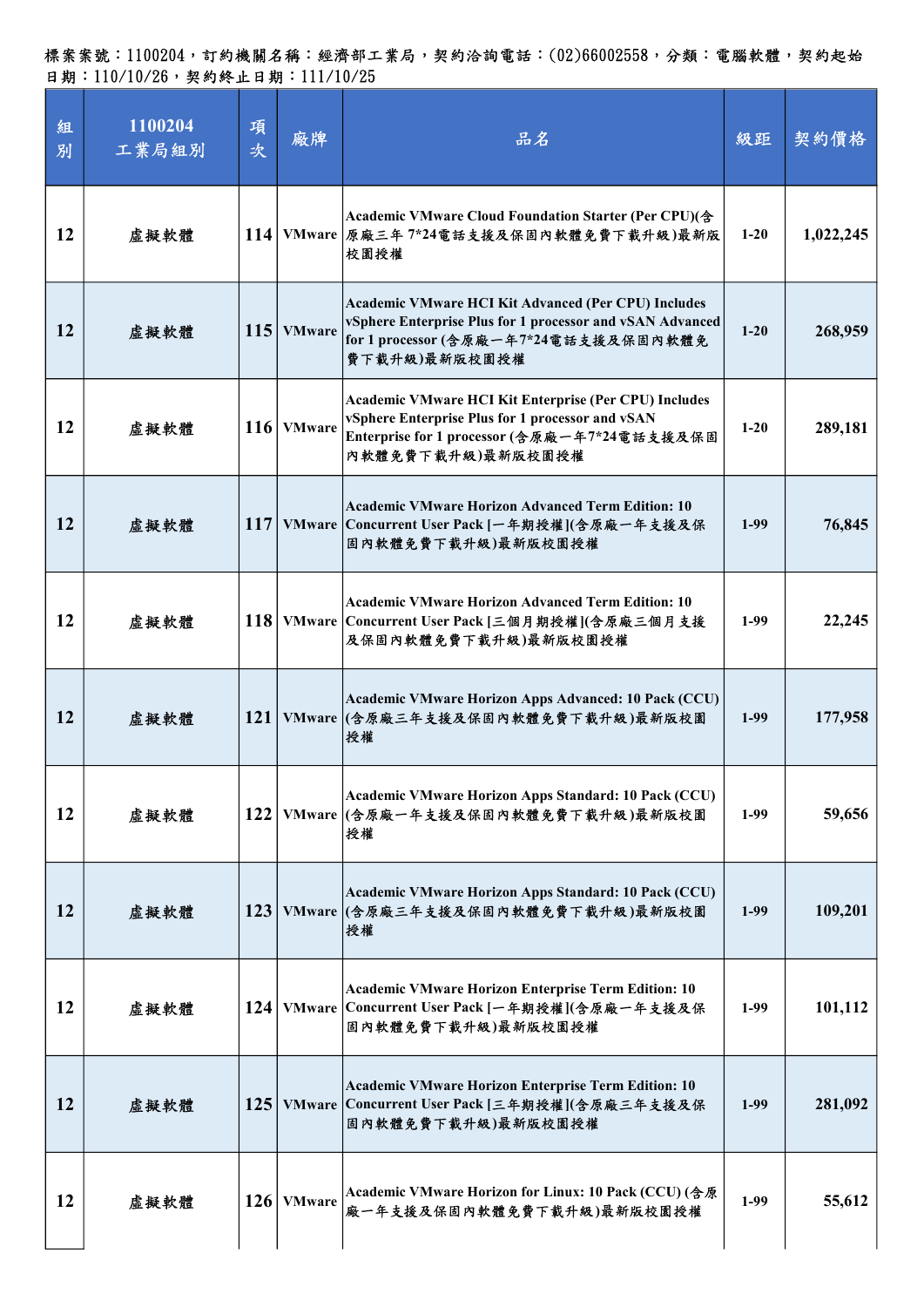| 組<br>別    | 1100204<br>工業局組別 | 項<br>次 | 廠牌            | 品名                                                                                                                                                           | 級距       | 契約價格    |
|-----------|------------------|--------|---------------|--------------------------------------------------------------------------------------------------------------------------------------------------------------|----------|---------|
| <b>12</b> | 虛擬軟體             | 127    | <b>VMware</b> | Academic VMware Horizon for Linux: 10 Pack (CCU) (含原<br>廠三年支援及保固內軟體免費下載升級)最新版校園授權                                                                            | $1-99$   | 81,901  |
| 12        | 虛擬軟體             |        |               | Academic VMware Horizon Standard Term Edition: 10<br>128   VMware   Concurrent User Pack [一年期授權](含原廠一年支援及保<br>固内軟體免費下載升級)最新版校園授權                             | $1-99$   | 47,523  |
| <b>12</b> | 虛擬軟體             |        |               | Academic VMware Horizon Standard Term Edition: 10<br>130   VMware   Concurrent User Pack [三年期授權](含原廠三年支援及保<br>固内軟體免費下載升級)最新版校園授權                             | $1-99$   | 131,446 |
| 12        | 虛擬軟體             |        |               | Academic VMware Horizon Term Enterprise Edition: 10<br>131   VMware   Concurrent User Pack [三個月期授權](含原廠三個月支援<br>及保固內軟體免費下載升級)最新版校園授權                         | $1-99$   | 30,334  |
| <b>12</b> | 虛擬軟體             |        |               | Academic VMware NSX Advanced Load Balancer per<br>132 VMware Service Core(含原廠一年7*24電話支援及保固內軟體免費<br>下载升級)最新版校園授權                                              | $1 - 20$ | 613,751 |
| 12        | 虛擬軟體             |        |               | Academic VMware NSX Advanced Load Balancer per<br>133   VMware   Service Core(含原廠三年 7*24電話支援及保固內軟體免費<br>下载升級)最新版校園授權                                         | $1 - 20$ | 907,988 |
| 12        | 虛擬軟體             |        |               | Academic VMware NSX Advanced Load Balancer: 1 Service<br>135 VMware Core (含原廠 Subscription三年電話支援及保固內軟體免費<br>下载升级)最新版校園授權                                     | $1 - 20$ | 624,874 |
| 12        | 虛擬軟體             |        |               | Academic VMware NSX Data Center Advanced per<br>136 VMware Processor; (含原廠一年7*24電話支援及保固內軟體免費下<br>载升級)最新版校園授權                                                 | $1-20$   | 200,202 |
| 12        | 虛擬軟體             |        | 138   VMware  | Academic VMware Site Recovery Manager Standard (25<br>VM Pack); SKU limited to quantity 3 due to SRM Standard<br>75 VM(含原廠一年5*12電話支援及保固內軟體免費下載升<br>級)最新版校園授權 | $1 - 20$ | 156,724 |
| 12        | 虛擬軟體             | 139    |               | Academic VMware vCenter Server Foundation for vSphere<br>VMware up to 4 hosts;(含原廠一年5*12電話支援及保固內軟體免費<br>下载升級) 最新版校園授權                                        | $1-20$   | 52,578  |
| 12        | 虛擬軟體             | 141    | <b>VMware</b> | Academic VMware vCloud Suite Enterprise; (含原廠三年<br>5*12電話支援及保固內軟體免費下載升級)最新版校園授權                                                                              | $1 - 20$ | 405,460 |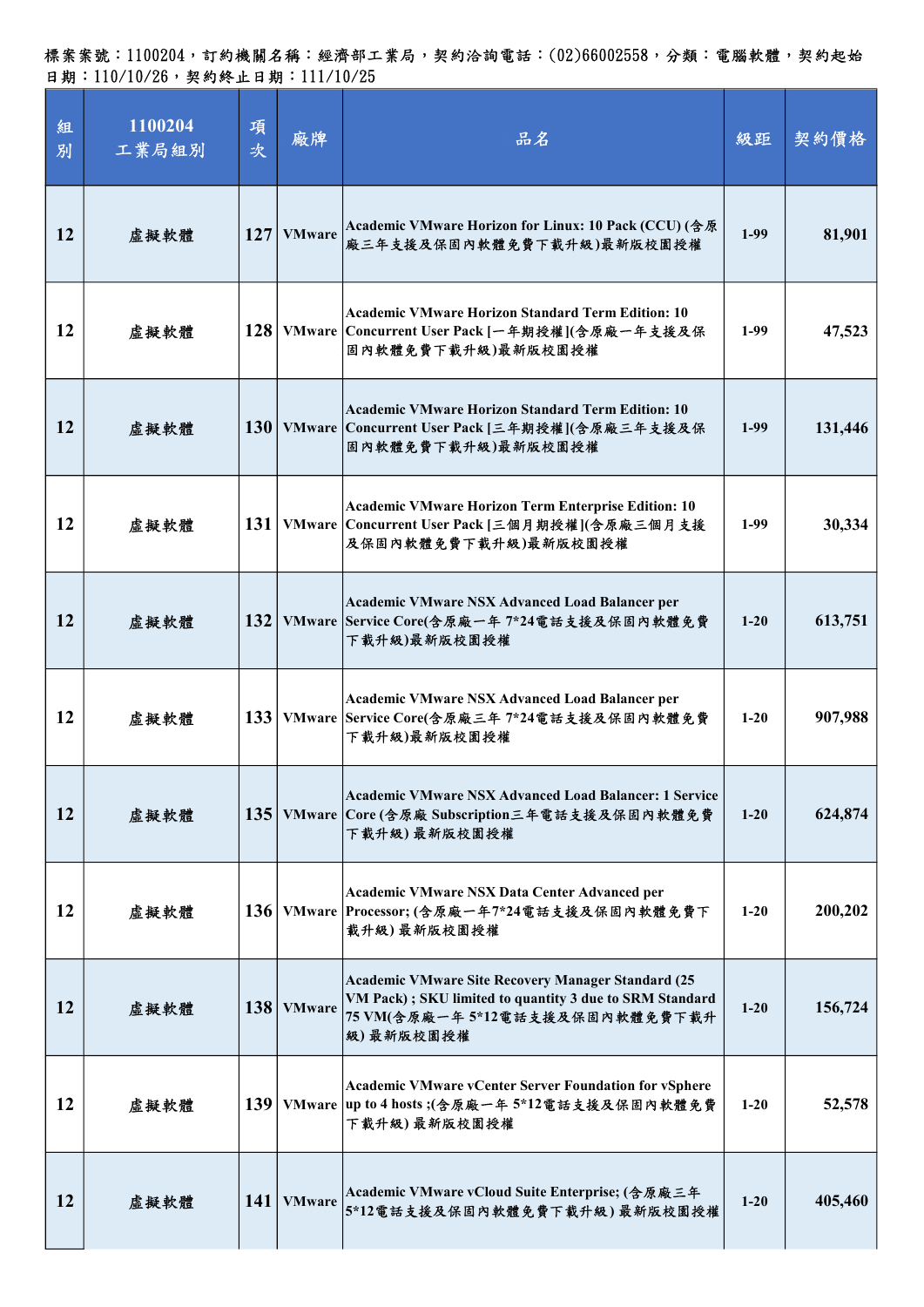| 組<br>別 | 1100204<br>工業局組別 | 項<br>次           | 廠牌             | 品名                                                                                                                                                                                 | 級距       | 契約價格      |
|--------|------------------|------------------|----------------|------------------------------------------------------------------------------------------------------------------------------------------------------------------------------------|----------|-----------|
| 12     | 虛擬軟體             |                  |                | <b>Academic VMware vSphere Enterprise Plus for 1 processor;</b><br>142 VMware (含原廠一年5*12電話支援及保固內軟體免費下載升級)最<br>新版校園授權                                                               | $1-20$   | 102,073   |
| 12     | 虛擬軟體             | 143              |                | Academic VMware vSphere Enterprise Plus for 1<br>VMware processor;(含原廠一年7*24電話支援及保固內軟體免費下<br>載升級)最新版校園授權                                                                           | $1-20$   | 102,123   |
| 12     | 虛擬軟體             | 145              |                | <b>Academic VMware vSphere Essentials Plus Kit for 3 hosts</b><br>VMware (Max 2 processors per host; (含原廠一年 5*12電話支援及保<br>固内軟體免費下載升級)最新版校園授權                                       | $1-20$   | 133,468   |
| 12     | 虛擬軟體             |                  | 146 VMware     | VMware Cloud Foundation Advanced (Per CPU)(含原廠一<br>年7*24電話支援及保固內軟體免費下載升級)最新版授權                                                                                                     | $1-20$   | 1,155,713 |
| 12     | 虛擬軟體             |                  | $148$ VMware   | VMware Cloud Foundation Enterprise (Per CPU)(含原廠一<br>年7*24電話支援及保固內軟體免費下載升級)最新版授權                                                                                                   | $1-20$   | 1,341,759 |
| 12     | 虛擬軟體             |                  | $150$   VMware | VMware Cloud Foundation Standard (Per CPU)(含原廠一<br>年7*24電話支援及保固內軟體免費下載升級)最新版授權                                                                                                     | $1-20$   | 937,310   |
| 12     | 虛擬軟體             | 152              | <b>VMware</b>  | VMware Cloud Foundation Starter (Per CPU)(含原廠一年<br>7*24電話支援及保固內軟體免費下載升級)最新版授權                                                                                                      | $1-20$   | 976,744   |
| 12     | 虛擬軟體             |                  | $154$   VMware | VMware HCI Kit Advanced (Per CPU). Includes VMware<br>vSphere Enterprise Plus and VMware vSAN Advanced for 1<br>processor (含原廠一年 7*24 電話支援及保固內軟體免費下<br>载升級)最新版授權                   | $1-20$   | 408,493   |
| 12     | 虛擬軟體             |                  | $155$ VMware   | VMware HCI Kit Enterprise (per CPU). Includes VMware<br>vSphere Enterprise Plus for 1 processor and VMware vSAN<br>Enterprise for 1 processor(含原廠一年 7*24電話支援及保固<br>內軟體免費下載升級)最新版授權 | $1 - 20$ | 496,461   |
| 12     | 虛擬軟體             |                  |                | <b>VMware Horizon Advanced Term Edition: 10 Concurrent</b><br>156 VMware User Pack [一年期授權](含原廠一年支援及保固內軟體免費<br>下载升級)最新版授權                                                           | $1-99$   | 103,134   |
| 12     | 虛擬軟體             | 157 <sup>1</sup> |                | <b>VMware Horizon Advanced Term Edition: 10 Concurrent</b><br>VMware User Pack [三個月期授權](含原廠三個月支援及保固內軟體<br>免費下載升級)最新版授權                                                             | $1-99$   | 30,334    |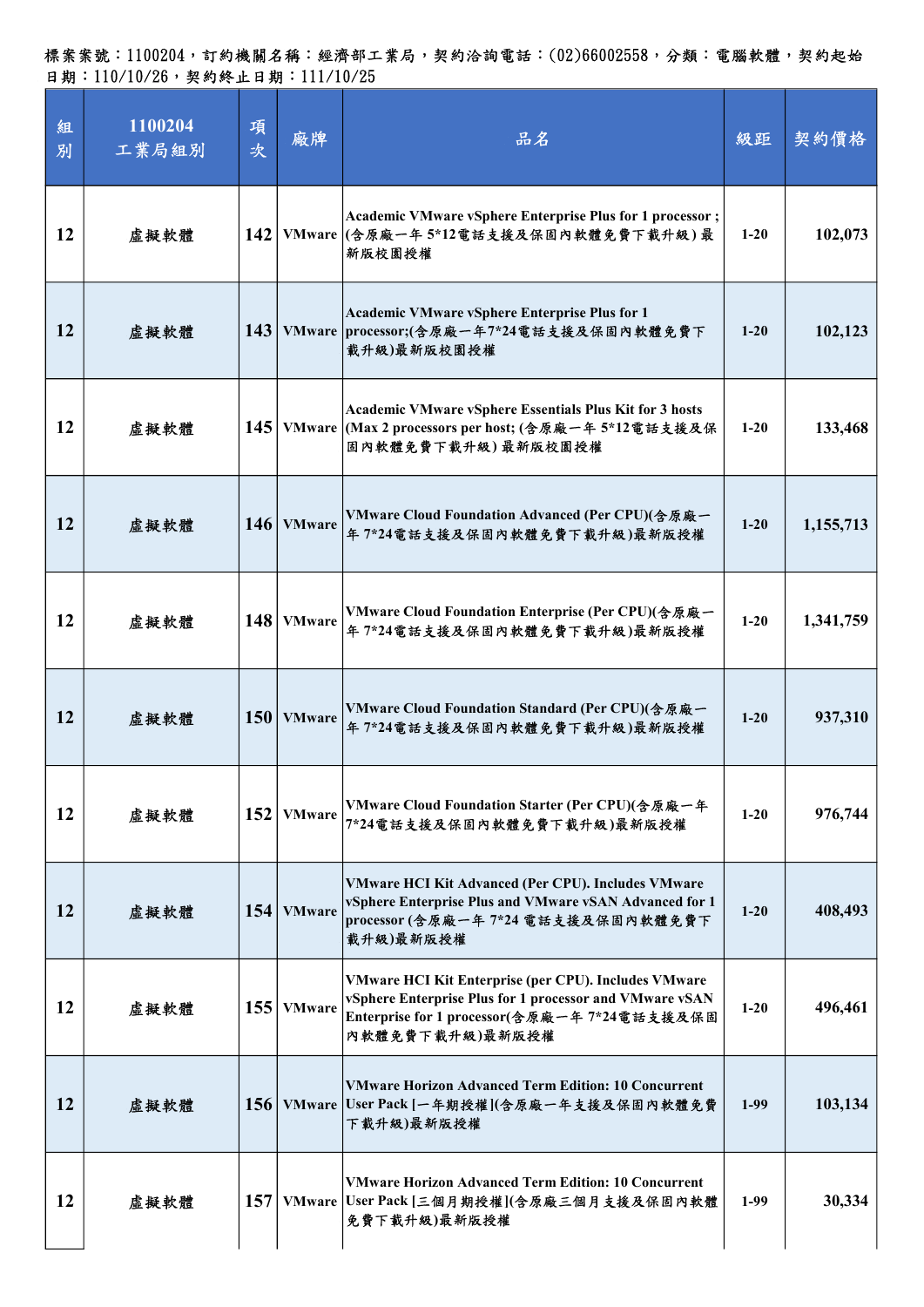| 組<br>別 | 1100204<br>工業局組別 | 項<br>次     | 廠牌           | 品名                                                                                                                           | 級距     | 契約價格    |
|--------|------------------|------------|--------------|------------------------------------------------------------------------------------------------------------------------------|--------|---------|
| 12     | 虛擬軟體             |            |              | <b>VMware Horizon Advanced Term Edition: 10 Concurrent</b><br>158 VMware User Pack [三年期授權](含原廠三年支援及保固內軟體免費<br>下载升級)最新版授權     | $1-99$ | 284,125 |
| 12     | 虛擬軟體             |            | $160$ VMware | VMware Horizon Apps Advanced: 10 Pack (CCU) (含原廠<br>三年支援及保固內軟體免費下載升級)最新版授權                                                   | $1-99$ | 235,592 |
| 12     | 虛擬軟體             |            | 161   VMware | VMware Horizon Apps Standard: 10 Pack (CCU) (含原廠一<br>年支援及保固內軟體免費下載升級)最新版授權                                                   | $1-99$ | 100,101 |
| 12     | 虛擬軟體             |            |              | <b>VMware Horizon Enterprise Term Edition: 10 Concurrent</b><br>164 VMware User Pack [三個月期授權](含原廠三個月支援及保固內軟體<br>免費下載升級)最新版授權 | $1-99$ | 40,445  |
| 12     | 虛擬軟體             |            |              | <b>VMware Horizon Enterprise Term Edition: 10 Concurrent</b><br>165 VMware User Pack [三年期授權](含原廠三年支援及保固內軟體免費<br>下载升級)最新版授權   | $1-99$ | 375,126 |
| 12     | 虛擬軟體             |            | $166$ VMware | VMware Horizon for Linux: 10 Pack (CCU) (含原廠一年支<br>援及保固內軟體免費下載升級)最新版授權                                                       | $1-99$ | 81,901  |
| 12     | 虛擬軟體             |            | $167$ VMware | VMware Horizon for Linux: 10 Pack (CCU) (含原廠三年支<br>接及保固內軟體免費下載升級)最新版授權                                                       | $1-99$ | 108,190 |
| 12     | 虛擬軟體             |            |              | <b>VMware Horizon Standard Term Edition: 10 Concurrent</b><br>168 VMware User Pack [一年期授權](含原廠一年支援及保固內軟體免費<br>下载升級)最新版授權     | $1-99$ | 63,195  |
| 12     | 虛擬軟體             | 169        |              | <b>VMware Horizon Standard Term Edition: 10 Concurrent</b><br>VMware User Pack [三個月期授權](含原廠三個月支援及保固內軟體<br>免費下載升級)最新版授權       | $1-99$ | 18,200  |
| 12     | 虛擬軟體             |            |              | <b>VMware Horizon Standard Term Edition: 10 Concurrent</b><br>170 VMware User Pack [三年期授權](含原廠三年支援及保固內軟體免費<br>下載升級)最新版授權     | $1-99$ | 174,924 |
| 12     | 虛擬軟體             | <b>171</b> |              | VMware NSX Advanced Load Balancer per service Core(含<br>VMware 原廠一年 7*24電話支援及保固內軟體免費下載升級)最新版<br>授權                           | $1-20$ | 910,010 |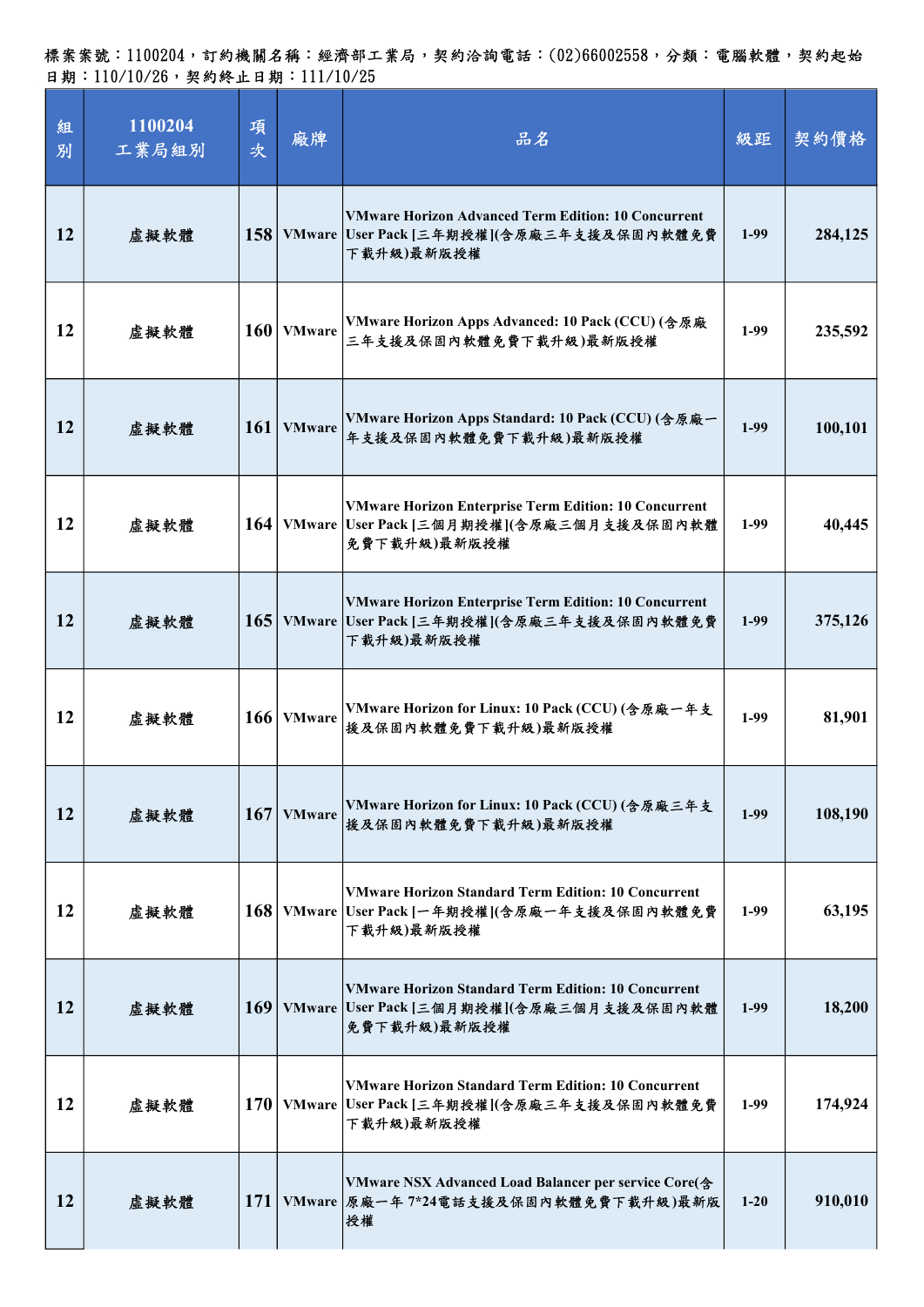| 組<br>別    | 1100204<br>工業局組別 | 項<br>次           | 廠牌            | 品名                                                                                                                             | 級距       | 契約價格      |
|-----------|------------------|------------------|---------------|--------------------------------------------------------------------------------------------------------------------------------|----------|-----------|
| 12        | 虛擬軟體             |                  |               | VMware NSX Advanced Load Balancer: 1 service Core (含<br>173 VMware 原廠 Subscription一年電話支援及保固內軟體免費下載升<br>級)最新版授權                 | $1 - 20$ | 362,993   |
| 12        | 虛擬軟體             | 174              |               | VMware NSX Advanced Load Balancer: 1 service Core (含<br>VMware 原廠 Subscription三年電話支援及保固內軟體免費下載升<br>級)最新版授權                     | $1 - 20$ | 1,040,445 |
| 12        | 虛擬軟體             | <b>176</b>       |               | VMware Tanzu Basic - Per CPU - 3-Year Term(三年期授<br>VMware 權)(含原廠 Subscription三年電話支援及保固內軟體免費下<br>载升级)                           | $1-20$   | 126,390   |
| 12        | 虛擬軟體             | 177 <sup>1</sup> |               | <b>VMware Tanzu Greenplum Term License for 1 year: 18</b><br>VMware Core (含原廠 Premium Subscription一年電話支援及保固內<br>軟體免費下載升級)      | $1 - 20$ | 763,903   |
| 12        | 虛擬軟體             |                  |               | <b>VMware Tanzu Greenplum Term License for 2 year : 18</b><br>178 VMware Core (含原廠 Premium Subscription二年電話支援及保固內<br>軟體免費下載升級) | $1-20$   | 1,528,761 |
| <b>12</b> | 虚擬軟體             | 179              |               | <b>VMware Tanzu Greenplum Term License for 3 year : 18</b><br>VMware Core (含原廠 Premium Subscription三年電話支援及保固內<br>軟體免費下載升級)     | $1-10$   | 2,293,170 |
| 12        | 虚擬軟體             |                  |               | VMware vCenter Server Foundation for vSphere up to 4<br>180 VMware hosts; (含原廠一年5*12電話支援及保固內軟體免費下載升<br>級)最新版授權                 | $1 - 20$ | 82,912    |
| 12        | 虛擬軟體             | 181              | <b>VMware</b> | VMware vCloud Suite Advanced (含原廠一年 5*12電話支援<br>及保固內軟體免費下載升級)最新版授權                                                             | $1 - 20$ | 397,371   |
| 12        | 虛擬軟體             | 182              | <b>VMware</b> | VMware vCloud Suite Advanced (含原廠三年 5*12電話支援<br>及保固內軟體免費下載升級)最新版授權                                                             | $1 - 20$ | 586,451   |
| 12        | 虛擬軟體             | 183              | <b>VMware</b> | VMware vCloud Suite Enterprise (含原廠一年 5*12電話支<br>援及保固內軟體免費下載升級)最新版授權                                                           | $1 - 20$ | 481,294   |
| 12        | 虛擬軟體             | 184              | <b>VMware</b> | VMware vCloud Suite Enterprise (含原廠三年 5*12電話支<br>接及保固內軟體免費下載升級)最新版授權                                                           | $1 - 20$ | 655,902   |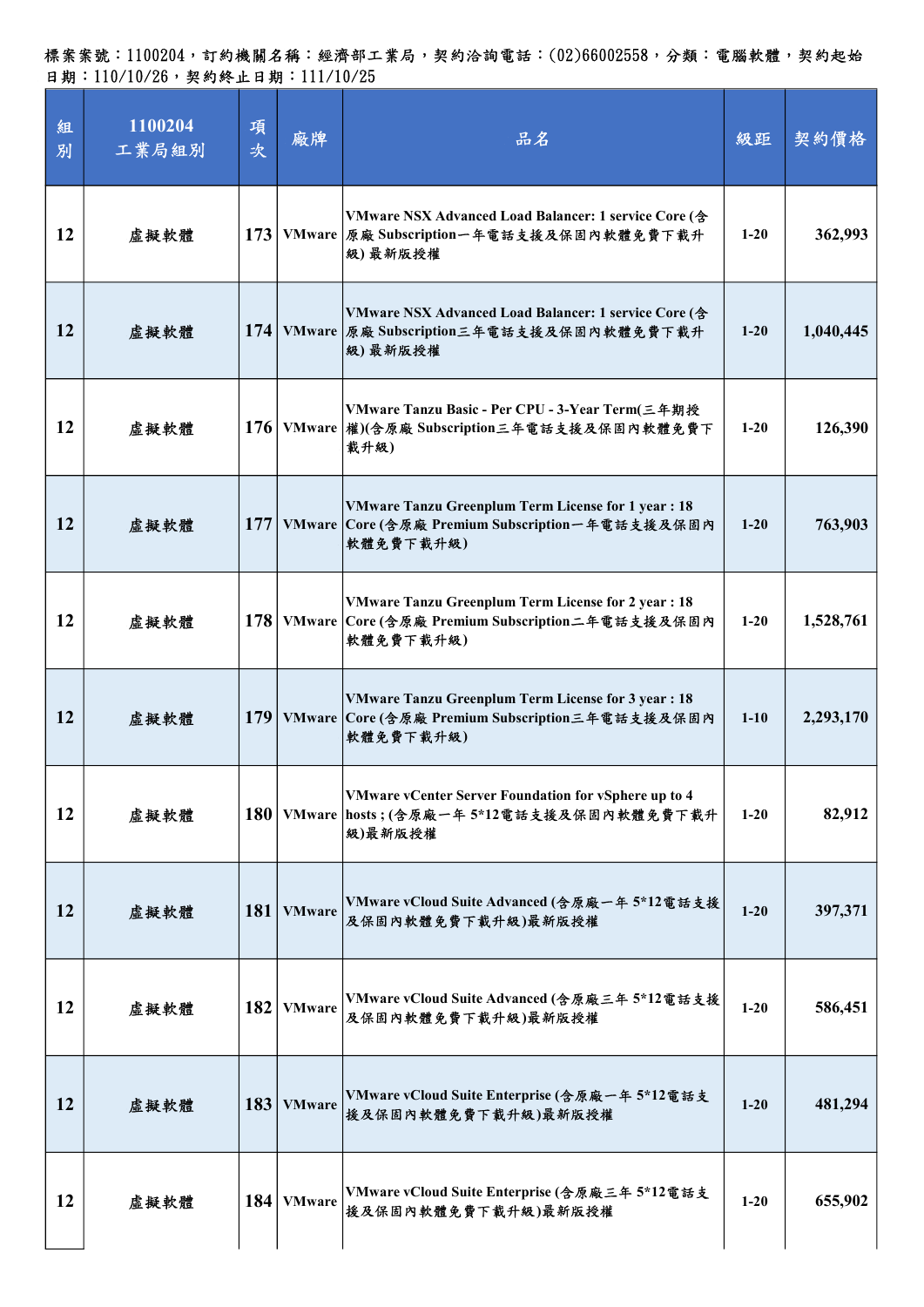| 組<br>別 | 1100204<br>工業局組別 | 項<br>次           | 廠牌             | 品名                                                                                                                                   | 級距        | 契約價格    |
|--------|------------------|------------------|----------------|--------------------------------------------------------------------------------------------------------------------------------------|-----------|---------|
| 12     | 虛擬軟體             | 186              |                | VMware vRealize Network Insight Enterprise (per CPU) (含<br>VMware 原廠一年5*12電話支援及保固內軟體免費下載升級)最新版<br>授權                                 | $1 - 20$  | 115,268 |
| 12     | 虛擬軟體             |                  |                | VMware vRealize Network Insight Enterprise(10 pack<br>187 VMware CCU)(含原廠一年5*12電話支援及保固內軟體免費下載升<br>級)最新版授權                            | $1 - 20$  | 21,234  |
| 12     | 虛擬軟體             | 189              |                | VMware vSphere 7 Enterprise Plus for 1 processor with<br>VMware Tanzu Basic 3-Year Term.(含原廠 Subscription三年電話支<br>援及保固內軟體免費下載升級)     | $1-20$    | 279,070 |
| 12     | 虛擬軟體             | 190 <sup>1</sup> | <b>VMware</b>  | VMware vSphere Enterprise Plus for 1 processor; (含原廠<br>一年5*12電話支援及保固內軟體免費下載升級)最新版授權                                                 | $1 - 20$  | 171,886 |
| 12     | 虛擬軟體             |                  | 191   VMware   | VMware vSphere Enterprise Plus for 1 processor; (含原廠<br>一年7*24電話支援及保固內軟體免費下載升級)最新版授權                                                 | $1 - 20$  | 172,902 |
| 12     | 虛擬軟體             | 192              |                | <b>VMware vSphere Enterprise Plus with NSX Data Center</b><br>VMware Advanced for 1 processor (含原廠一年 7*24 電話支援及保<br>固内軟體免費下載升級)最新版授權 | $1-20$    | 475,228 |
| 12     | 虛擬軟體             |                  | 198   VMware   | VMware Workstation Pro for Linux and Windows, ESD +<br>VMware顧問諮詢服務(1天)                                                              | $1-5$     | 68,756  |
| 12     | 虛擬軟體             |                  | $199$ VMware   | VMware Workstation Pro for Linux and Windows, ESD+<br>VMware環境檢測服務                                                                   | $1 - 5$   | 401,416 |
| 12     | 虛擬軟體             |                  |                | $211$ 泰溥科技 TOP Magic 虚擬桌面平台 -- 5U授權                                                                                                  | $1 - 200$ | 17,189  |
| 12     | 虛擬軟體             |                  |                | $212$ 秦溥科技 TOP Magic 虚擬桌面平台 專業版                                                                                                      | $5 - 200$ | 13,145  |
| 13     | 學習內容             | 1                | <b>Avantis</b> | VR主題課程內容與學習歷程                                                                                                                        | $1 - 10$  | 64,206  |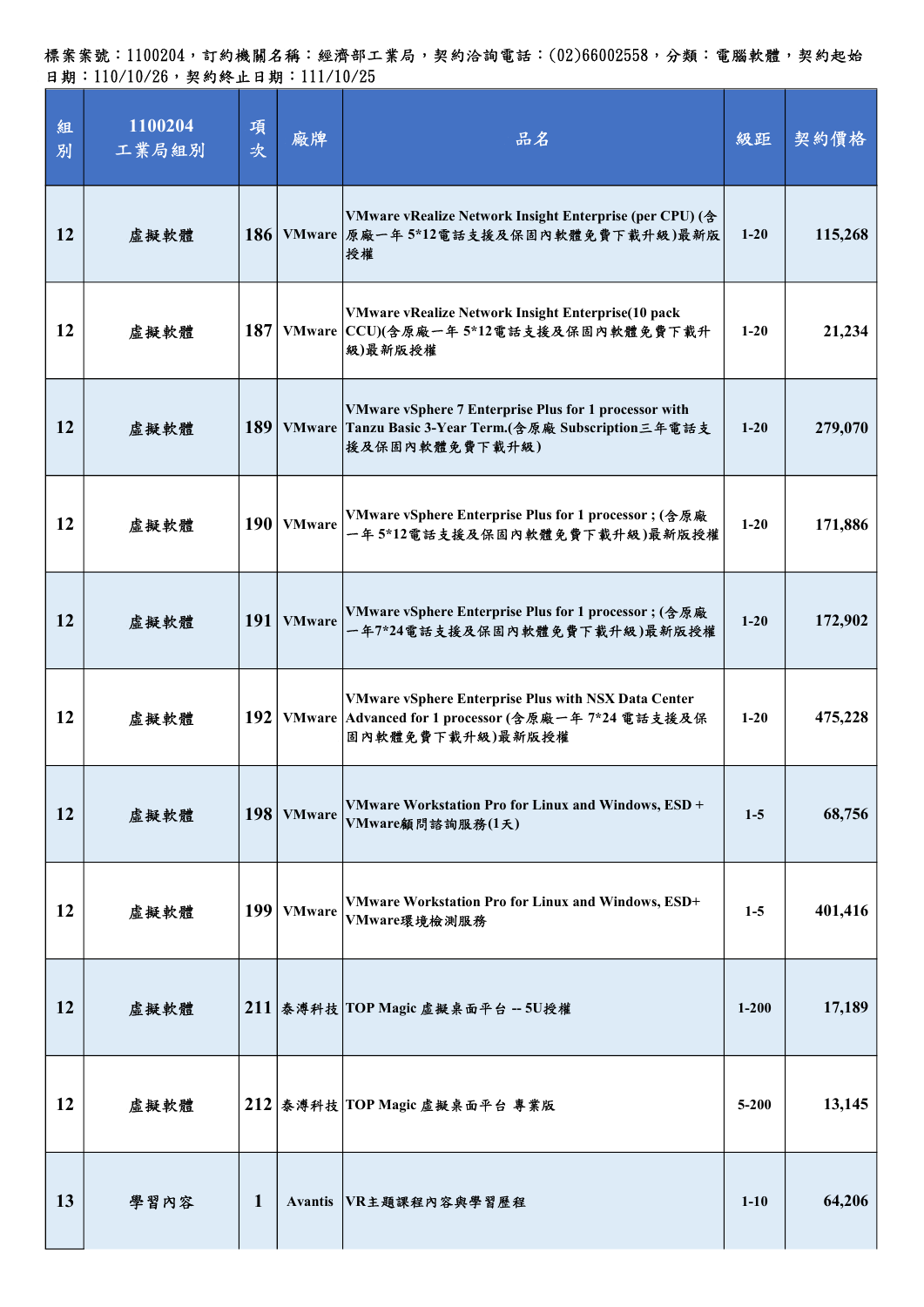標案案號:1100204,訂約機關名稱:經濟部工業局,契約洽詢電話:(02)66002558,分類:電腦軟體,契約起始 日期:110/10/26,契約終止日期:111/10/25

| 組<br>別 | 1100204<br>工業局組別 | 項<br>次                  | 廠牌                              | 品名                                                                          | 級距         | 契約價格      |
|--------|------------------|-------------------------|---------------------------------|-----------------------------------------------------------------------------|------------|-----------|
| 13     | 學習內容             | $\overline{\mathbf{4}}$ |                                 | Avantis VR教材與教師教學平台                                                         | $11-50$    | 46,465    |
| 13     | 學習內容             | 6                       |                                 | Avantis VR遠距教學協作工具                                                          | $11-50$    | 15,657    |
| 14     | 其他應用軟體           | 35                      | <b>BMC</b>                      | BMC Control-M (Base) (一年訂閱,訂閱期間內軟體免費下<br>載最新版軟體,含基礎安裝、教育訓練)                 | $1-2$      | 264,914   |
| 14     | 其他應用軟體           | 36                      | <b>BMC</b>                      | BMC Control-M (Base)(含一年原廠保固及保固內軟體免費<br>下載最新版軟體、基礎安裝、教育訓練)                  | $1-2$      | 795,753   |
| 14     | 其他應用軟體           | 38                      | <b>BMC</b>                      | BMC Control-M Platform (Task) (含一年原廠保固及保固內<br>軟體免費下載最新版軟體、基礎安裝、教育訓練)        | $50 - 200$ | 12,133    |
| 14     | 其他應用軟體           | 67                      | <b>Citrix</b><br><b>Systems</b> | Citrix Secure Internet Access-Premium-100 Users(Cloud/每<br>年訂閱)             | $1-20$     | 1,095,551 |
| 14     | 其他應用軟體           | 68                      | <b>Citrix</b><br><b>Systems</b> | Citrix Secure Internet Access-Standard-100 Users(Cloud/每<br>年訂閱)            | $1 - 100$  | 382,103   |
| 14     | 其他應用軟體           | 69                      | <b>Citrix</b><br><b>Systems</b> | <b>Citrix Virtual Apps and Desktops On-Prem-ADV-</b><br>Concurrent(地端/每年訂閱) | 5-1000     | 14,987    |
| 14     | 其他應用軟體           | 70                      | <b>Citrix</b><br><b>Systems</b> | <b>Citrix Virtual Apps and Desktops On-Prem-ADV-Name</b><br>User(地端/每年訂閱)   | 5-1000     | 6,748     |
| 14     | 其他應用軟體           | 71                      | <b>Citrix</b><br><b>Systems</b> | <b>Citrix Virtual Apps and Desktops On-Prem-PRE-</b><br>Concurrent(地端/每年訂閱) | 5-1000     | 21,165    |
| 14     | 其他應用軟體           | 72                      | <b>Citrix</b><br><b>Systems</b> | <b>Citrix Virtual Apps and Desktops On-Prem-PRE-Name</b><br>User(地端/每年訂閱)   | 5-1000     | 10,610    |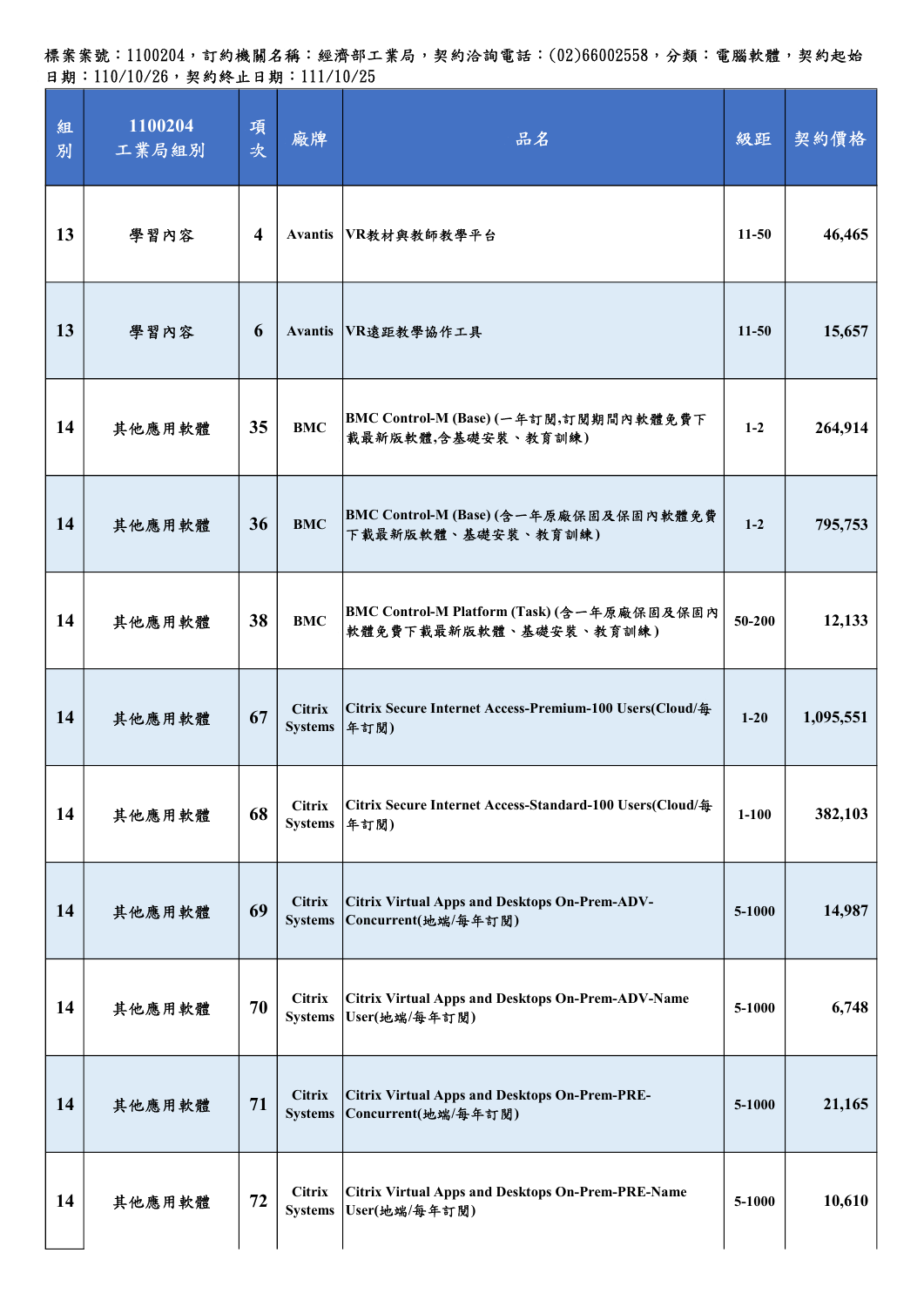| 組<br>別 | 1100204<br>工業局組別 | 項<br>次 | 廠牌                              | 品名                                                                             | 級距        | 契約價格    |
|--------|------------------|--------|---------------------------------|--------------------------------------------------------------------------------|-----------|---------|
| 14     | 其他應用軟體           | 73     | <b>Citrix</b><br><b>Systems</b> | <b>Citrix Virtual Apps and Desktops Service-ADV-</b><br>Concurrent(Cloud/每年訂閱) | 25-1000   | 22,245  |
| 14     | 其他應用軟體           | 77     | <b>Citrix</b><br><b>Systems</b> | Citrix Workspace Service-Premium Plus-Concurrent(Cloud/<br>每年訂閱)               | 25-500    | 55,956  |
| 14     | 其他應用軟體           | 78     | <b>Citrix</b><br><b>Systems</b> | Citrix Workspace Service-Premium Plus-User/Device(Cloud/<br>每年訂閱)              | 25-1000   | 25,278  |
| 14     | 其他應用軟體           | 80     | <b>Citrix</b><br><b>Systems</b> | Citrix虛擬數位白金軟體包-Concurrent                                                     | $1-40$    | 840,748 |
| 14     | 其他應用軟體           | 82     | <b>Citrix</b><br><b>Systems</b> | Citrix虛擬數位進階軟體包-Concurrent                                                     | $1 - 50$  | 621,335 |
| 14     | 其他應用軟體           | 109    | <b>D-Link</b>                   | Nuclias Connect 集中化無線網路管理軟體                                                    | $1 - 30$  | 495,450 |
| 14     | 其他應用軟體           | 110    | <b>Dell</b><br><b>EMC</b>       | Dell EMC AppSync 應用程式一致性複製管理軟體                                                 | $1 - 100$ | 556,117 |
| 14     | 其他應用軟體           | 136    | Fujitsu                         | 先進平台環境監控方案                                                                     | $1-10$    | 611,729 |
| 14     | 其他應用軟體           | 137    | Fujitsu                         | 先進平台環境監控進階方案                                                                   | $1-10$    | 856,926 |
| 14     | 其他應用軟體           |        | 185 Infinities                  | AI-Stack Express(用於RTX-2080系列以下4片)三年授權政<br>府版                                  | $1 - 10$  | 100,870 |
| 14     | 其他應用軟體           |        | 186 Infinities                  | AI-Stack Express(用於RTX-2080系列以下4片)三年授權教<br>育版                                  | $1-10$    | 80,647  |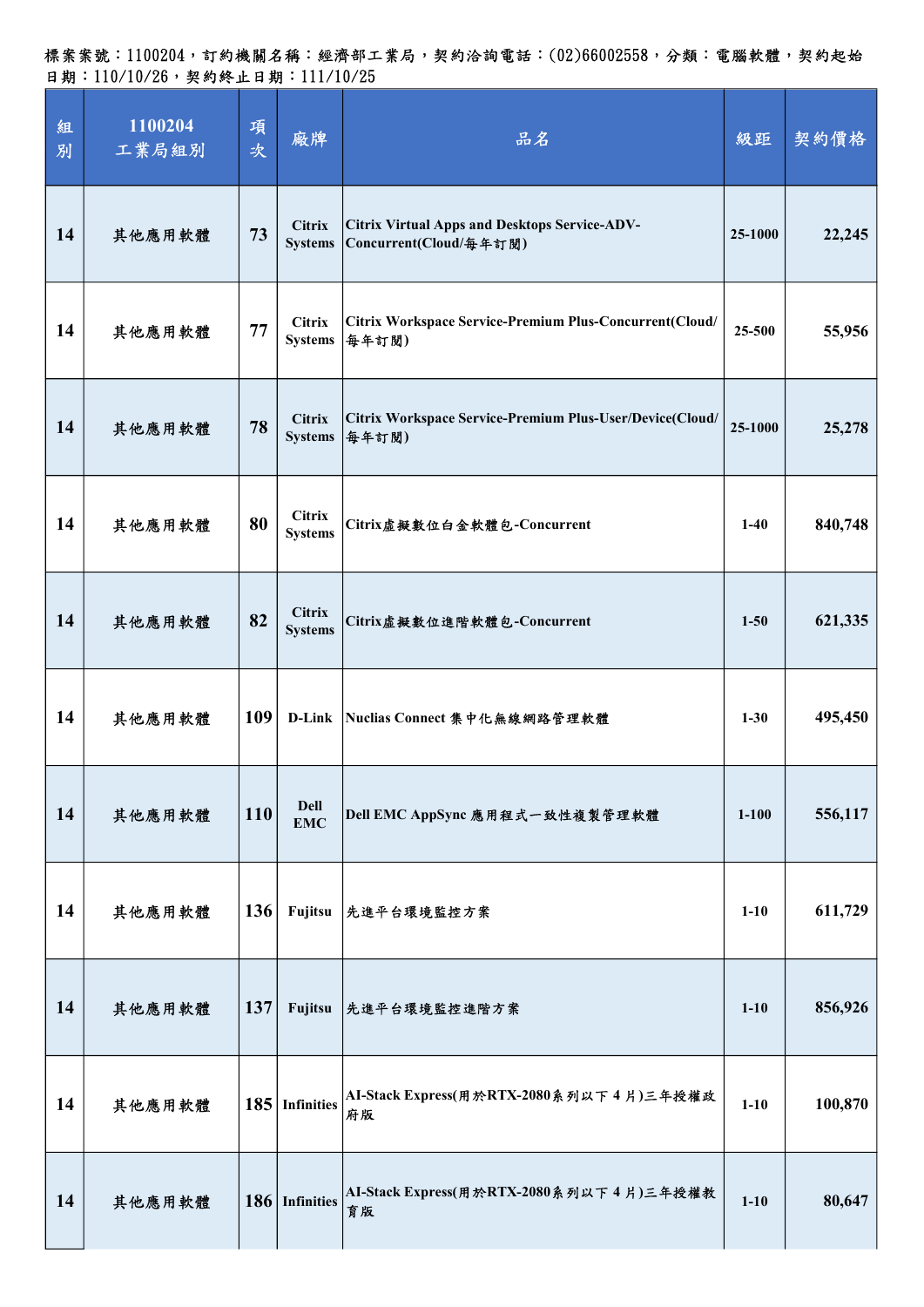| 組<br>別 | 1100204<br>工業局組別 | 項<br>次 | 廠牌                | 品名                                                | 級距        | 契約價格    |
|--------|------------------|--------|-------------------|---------------------------------------------------|-----------|---------|
| 14     | 其他應用軟體           | 187    | <b>Infinities</b> | AI-Stack Express(用於T4 或同級Titan RTX 2片)一年授權<br>政府版 | $1 - 10$  | 127,199 |
| 14     | 其他應用軟體           |        | 188 Infinities    | AI-Stack Express(用於T4 或同級Titan RTX 2片)一年授權<br>教育版 | $1 - 10$  | 88,979  |
| 14     | 其他應用軟體           | 189    | <b>Infinities</b> | AI-Stack Express(用於T4 或同級Titan RTX 2片)三年授權<br>政府版 | $1 - 10$  | 173,064 |
| 14     | 其他應用軟體           |        | 190 Infinities    | AI-Stack Express(用於T4 或同級Titan RTX 2片)三年授權<br>教育版 | $1 - 10$  | 121,082 |
| 14     | 其他應用軟體           |        | 191 Infinities    | AI-Stack Express(用於V100 或頂級RTX1片)一年授權政府<br>版      | $1-3$     | 127,199 |
| 14     | 其他應用軟體           | 192    | <b>Infinities</b> | AI-Stack Express(用於V100 或頂級RTX 1 片)一年授權教育<br>版    | $1-3$     | 88,979  |
| 14     | 其他應用軟體           | 193    | Infinities        | AI-Stack Express(用於V100 或頂級RTX1片)三年授權政府<br>版      | $1-3$     | 173,064 |
| 14     | 其他應用軟體           |        | 194 Infinities    | AI-Stack Express(用於V100 或頂級RTX1片)三年授權教育<br>版      | $1-3$     | 121,082 |
| 14     | 其他應用軟體           | 195    | <b>Infinities</b> | AI-Stack Express原廠軟體更新、支援與維護訂閱服務,政府<br>版          | $1 - 100$ | 16,785  |
| 14     | 其他應用軟體           | 197    | <b>Infinities</b> | AI-Stack Lite(用於RTX-2080系列以下4片)一年授權政府<br>版        | $1 - 10$  | 63,498  |
| 14     | 其他應用軟體           |        | 198 Infinities    | AI-Stack Lite(用於RTX-2080系列以下 4 片)一年授權教育<br>版      | $1 - 10$  | 44,388  |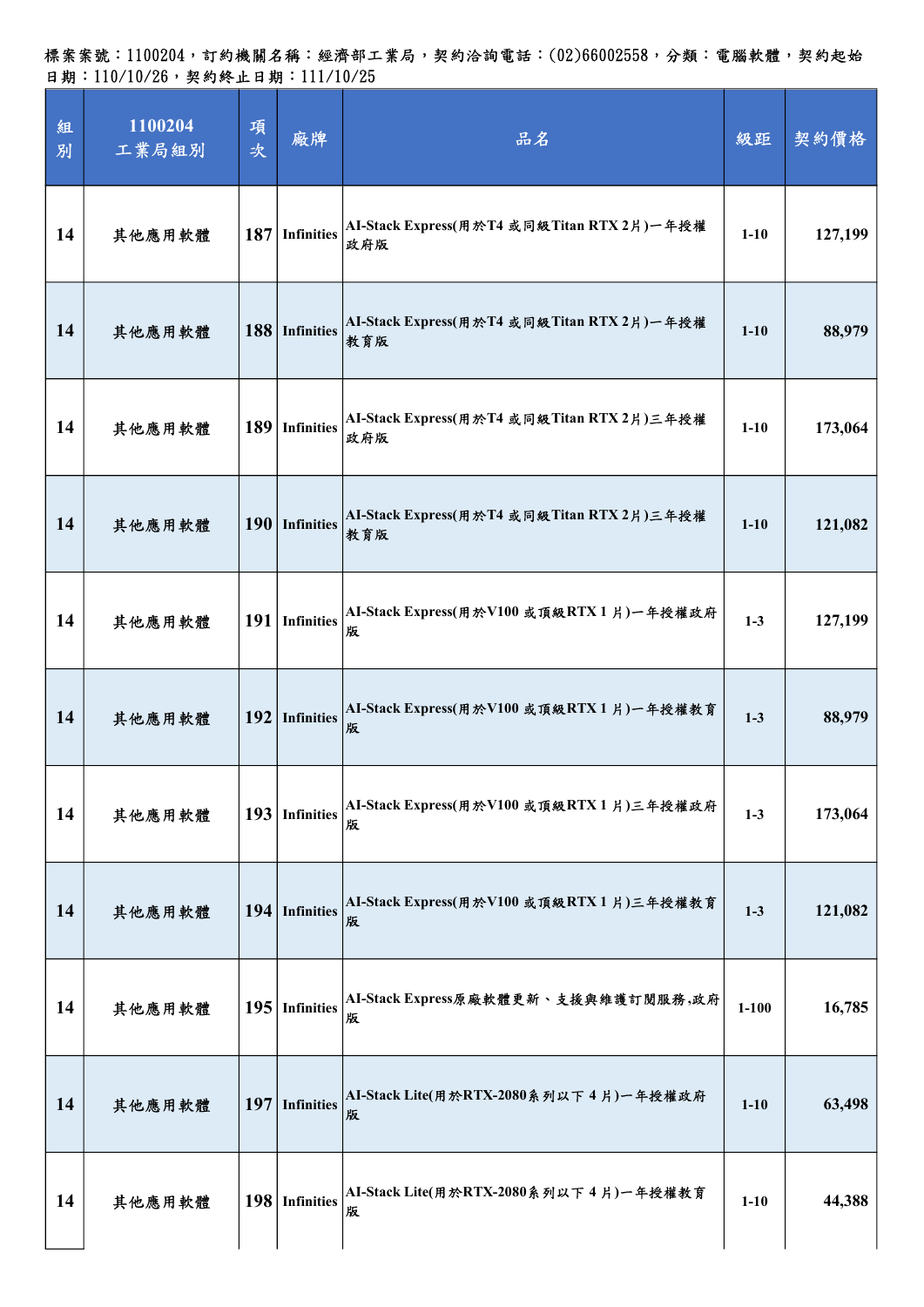標案案號:1100204,訂約機關名稱:經濟部工業局,契約洽詢電話:(02)66002558,分類:電腦軟體,契約起始 日期:110/10/26,契約終止日期:111/10/25

| 組<br>別 | 1100204<br>工業局組別 | 項<br>次 | 廠牌                               | 品名                                                 | 級距       | 契約價格      |
|--------|------------------|--------|----------------------------------|----------------------------------------------------|----------|-----------|
| 14     | 其他應用軟體           |        | 199 Infinities                   | AI-Stack Lite(用於RTX-2080系列以下 4 片)三年授權政府<br>版       | $1 - 10$ | 86,431    |
| 14     | 其他應用軟體           |        | 200 Infinities                   | AI-Stack Lite(用於RTX-2080系列以下 4 片)三年授權教育<br>版       | $1 - 10$ | 60,435    |
| 14     | 其他應用軟體           |        |                                  | 201   Infinities   AI-Stack Lite/Express基本附加套組     | $1 - 10$ | 39,636    |
| 14     | 其他應用軟體           |        | $202$ Infinities                 | CloudFusion Enterprise混合雲管理軟體(1 CPU)一年授權政<br>府版    | $2 - 5$  | 52,882    |
| 14     | 其他應用軟體           |        | $205$ Infinities                 | CloudFusion Enterprise混合雲管理軟體(1 CPU)三年授權教<br>育版    | $2 - 5$  | 50,334    |
| 14     | 其他應用軟體           |        |                                  | 206   Infinities   CloudFusion 混合雲管理軟體平台新購啟動基礎附加套組 | $1 - 10$ | 39,636    |
| 14     | 其他應用軟體           |        | <b>PURE</b><br>E                 | 305 STORAG Purity主程式                               | $1 - 50$ | 1,813,512 |
| 14     | 其他應用軟體           |        | <b>PURE</b><br>E                 | 308 STORAG Purity行動版一年更新與支援服務                      | $1 - 50$ | 42,308    |
| 14     | 其他應用軟體           | 369    | Siraya<br><b>Networks</b>        | Siraya MS-Basic - 1YLIC                            | $1 - 10$ | 9,656     |
| 14     | 其他應用軟體           | 370    | Siraya<br><b>Networks</b>        | Siraya MS-Basic視訊會議系統                              | $1 - 10$ | 97,978    |
| 14     | 其他應用軟體           | 371    | <b>Siraya</b><br><b>Networks</b> | Siraya MS-Lite - 1YLIC                             | $1 - 10$ | 16,279    |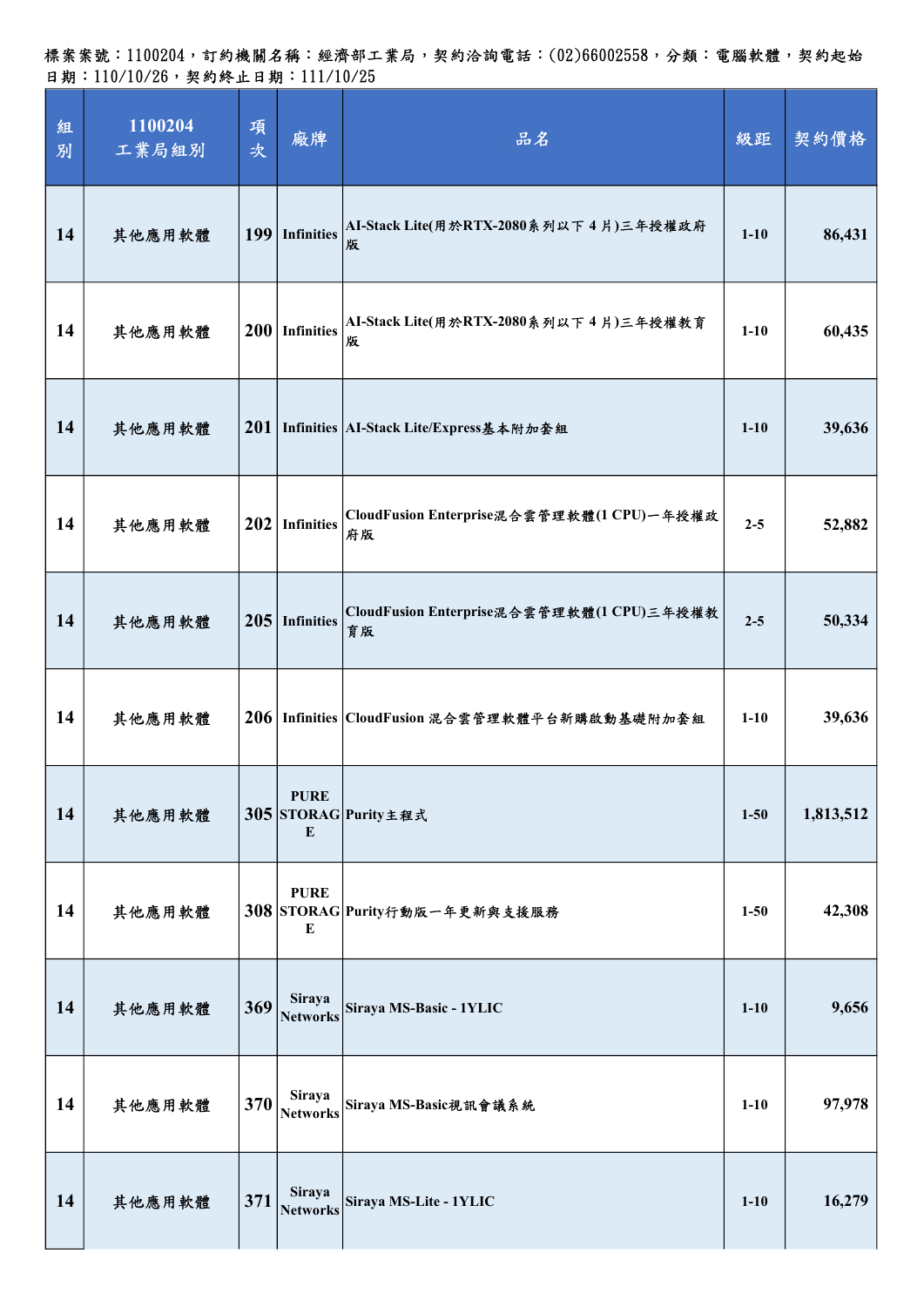| 組<br>別 | 1100204<br>工業局組別 | 項<br>次 | 廠牌                               | 品名                                                                              | 級距        | 契約價格    |
|--------|------------------|--------|----------------------------------|---------------------------------------------------------------------------------|-----------|---------|
| 14     | 其他應用軟體           | 372    | <b>Siraya</b><br><b>Networks</b> | Siraya MS-Lite視訊會議系統                                                            | $1 - 10$  | 163,397 |
| 14     | 其他應用軟體           | 373    | Siraya<br><b>Networks</b>        | Siraya MS-Pro - 1YLIC                                                           | $1-10$    | 24,368  |
| 14     | 其他應用軟體           | 374    | <b>Siraya</b><br><b>Networks</b> | Siraya MS-Pro視訊會議系統                                                             | $1 - 10$  | 235,015 |
| 14     | 其他應用軟體           | 375    | Siraya<br><b>Networks</b>        | Siraya MS-R10視訊會議授權                                                             | $1 - 300$ | 40,748  |
| 14     | 其他應用軟體           | 376    | <b>Siraya</b><br><b>Networks</b> | Siraya MS-R5視訊會議授權                                                              | $1 - 300$ | 24,368  |
| 14     | 其他應用軟體           | 377    | Siraya<br><b>Networks</b>        | Siraya 認證系統                                                                     | $1 - 10$  | 245,096 |
| 14     | 其他應用軟體           | 382    | ds                               | SolarWin 【共同契約】Syslog工具 SolarWinds Kiwi Syslog Server 最<br>新版 永久使用含第一年維護        | $1-4$     | 9,403   |
| 14     | 其他應用軟體           | 383    | ds                               | SolarWin 【共同契約】工程師工具集 SolarWinds Engineer's Toolset<br>最新版 永久使用含第一年維護           | $1-4$     | 41,557  |
| 14     | 其他應用軟體           | 384    | SolarWin<br>ds                   | 【共同契約】檔案安全傳輸 SolarWinds Serv-U File<br>Transfer Protocol Server 最新版 永久使用 含第一年維護 | $1-4$     | 13,751  |
| 14     | 其他應用軟體           | 385    | ds                               | SolarWin 【共同契約】檔案安全傳輸 SolarWinds Serv-U Gateway 最<br>新版 永久使用含第一年維護              | $1-4$     | 25,177  |
| 14     | 其他應用軟體           | 386    | SolarWin<br>ds                   | 【共同契約】檔案安全傳輸 SolarWinds Serv-U Managed<br>File Transfer Server 最新版 永久使用 含第一年維護  | $1-4$     | 94,843  |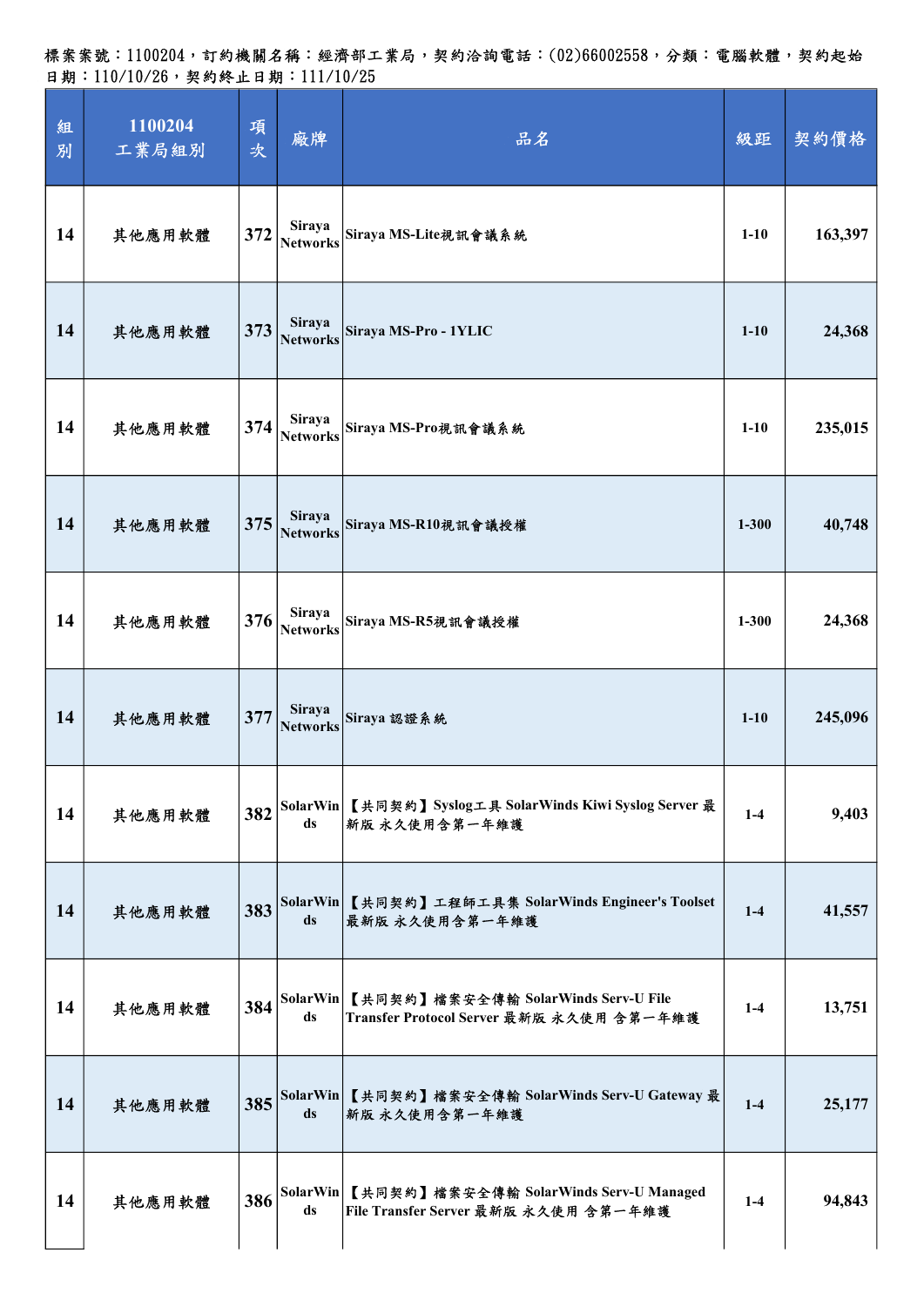| 組<br>別 | 1100204<br>工業局組別 | 項<br>次 | 廠牌                    | 品名                                                                              | 級距        | 契約價格    |
|--------|------------------|--------|-----------------------|---------------------------------------------------------------------------------|-----------|---------|
| 14     | 其他應用軟體           | 387    | SolarWin<br>ds        | 【共同契約】網路伺服器監控 SolarWinds ipMonitor<br>IPM500 up to 500 monitors 最新版 永久使用 含第一年維護 | $1-4$     | 44,894  |
| 14     | 其他應用軟體           | 388    | ds                    | SolarWin 【共同契約】網路配置管理 SolarWinds Kiwi CatTools 最<br>新版 永久使用 含第一年維護              | $1-4$     | 21,840  |
| 14     | 其他應用軟體           | 389    | SolarWin<br>ds        | 【共同契約】遠端電腦控制 SolarWinds Dameware Mini<br>Remote Control 最新版 永久使用含第一年維護          | $1 - 4$   | 6,876   |
| 14     | 其他應用軟體           | 390    | ds                    | SolarWin 【共同契約】遠端電腦控制 SolarWinds DameWare<br>Remote Support 最新版永久使用含第一年維護       | $1-4$     | 12,032  |
| 14     | 其他應用軟體           | 393    | <b>SolarWin</b><br>ds | SolarWinds設備配置設定管理(NCM DL100/一年授權)                                              | $1 - 10$  | 231,294 |
| 14     | 其他應用軟體           | 395    | ds                    | SolarWin Solarwinds 資料庫效能分析授權 (DPA for SQL Server or<br>Oracle SE/一年授權)         | $1-4$     | 109,151 |
| 14     | 其他應用軟體           | 396    | SolarWin<br>ds        | SolarWinds使用者存取權限管理(ARM 100/一年授權)                                               | $1 - 10$  | 185,996 |
| 14     | 其他應用軟體           | 397    | ds                    | SolarWin SolarWinds網路設備主管監控管理(NPM+NTA SL100/一年<br>授權)                           | $1-10$    | 226,441 |
| 14     | 其他應用軟體           |        |                       | 480 全景軟體 FastSIGN Cloud 電子簽名平台 (含文件稽核模組,一年授權)                                   | $1 - 500$ | 27,452  |
| 14     | 其他應用軟體           |        |                       | 481 全景軟體   FastSIGN Pro 電子簽名系統 (含軟體主伺服器,使用者授權)                                  | $1 - 500$ | 374,065 |
| 14     | 其他應用軟體           |        |                       | 482 全景軟體 FastSIGN Pro 電子簽名系統 加購使用者授權 (永久授權)                                     | $1 - 500$ | 21,183  |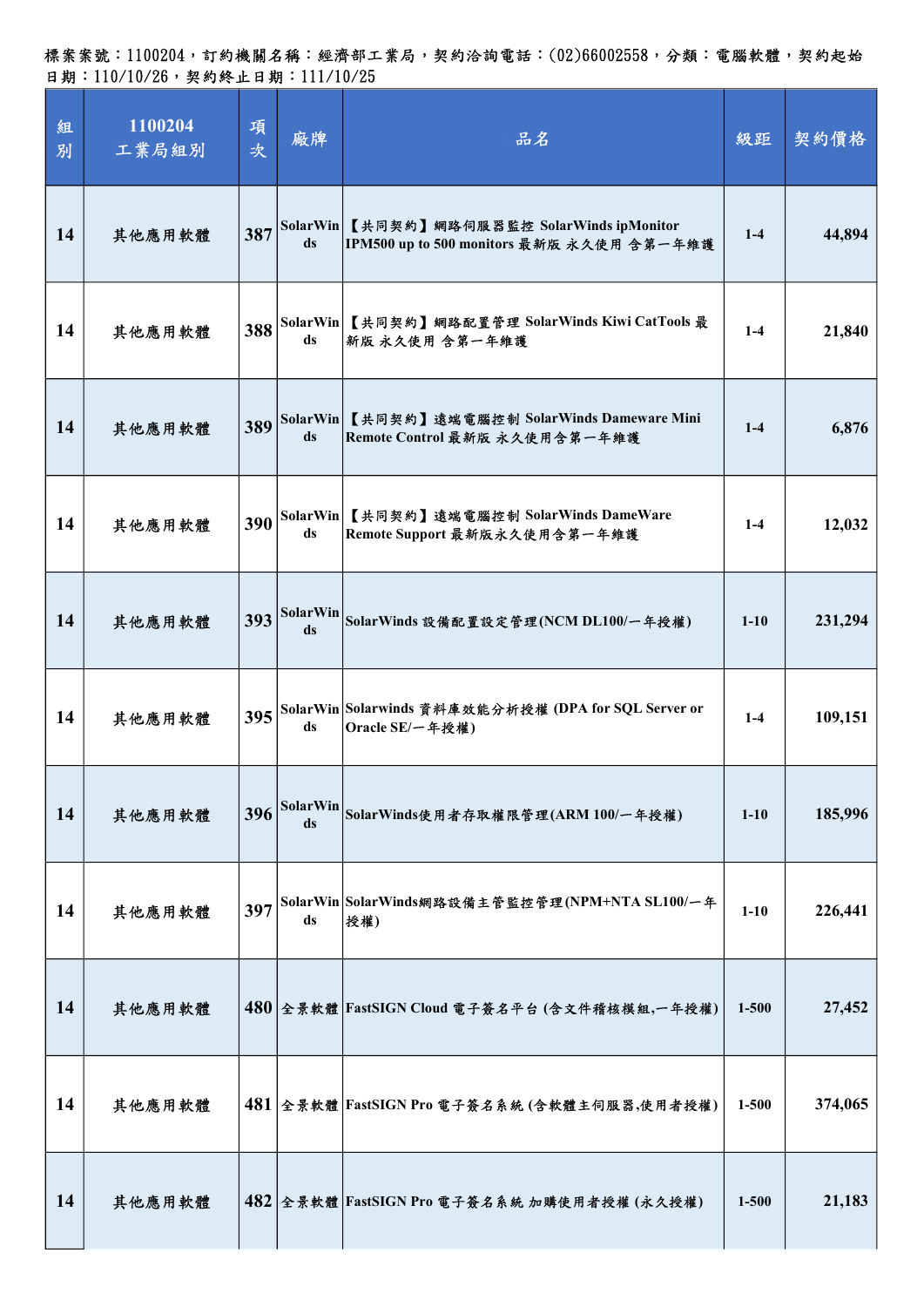標案案號:1100204,訂約機關名稱:經濟部工業局,契約洽詢電話:(02)66002558,分類:電腦軟體,契約起始 日期:110/10/26,契約終止日期:111/10/25

| 組<br>別 | 1100204<br>工業局組別 | 項<br>次 | 廠牌       | 品名                                                        | 級距        | 契約價格    |
|--------|------------------|--------|----------|-----------------------------------------------------------|-----------|---------|
| 14     | 其他應用軟體           |        |          | 706 泰溥科技 iPO 數位資訊推播系統 伺服器傳送端(須搭配接收端)                      | 21-200    | 68,655  |
| 14     | 其他應用軟體           |        |          | 707 泰溥科技 iPO 數位資訊推播系統 接收端 (需搭配伺服器傳送端使用)                   | 101-200   | 14,762  |
| 14     | 其他應用軟體           |        |          | 709 泰溥科技 TOP EXSOFT智慧教室互動系統-五螢幕互動版                        | $2 - 100$ | 24,469  |
| 14     | 其他應用軟體           |        |          | 710 泰溥科技 TOP Voice 語言學習考試系統 -- 10U授權                      | $6 - 30$  | 66,127  |
| 14     | 其他應用軟體           |        | 711 泰溥科技 | TOPOO 行動教學課堂管理系統 -- 10U授權(支援Windows<br>或iOS或Andriod)      | $6 - 20$  | 25,784  |
| 14     | 其他應用軟體           |        |          | 712 泰溥科技 人臉辨識管理系統                                         | $1 - 100$ | 123,862 |
| 14     | 其他應用軟體           |        |          | 713 泰溥科技 智慧無人商店管理系統                                       | $1-20$    | 248,231 |
| 14     | 其他應用軟體           |        |          | 714 泰溥科技 網路協同作業管理系統 單一模組--10U授權                           | $11 - 15$ | 90,950  |
| 14     | 其他應用軟體           |        |          | 715 泰溥科技 電子班牌管理系統                                         | $2 - 50$  | 66,127  |
| 14     | 其他應用軟體           | 729    | Google   | Google workspace business plus 導入及郵件伺服器移轉服務<br>之商務級服務方案   | $1 - 140$ | 10,415  |
| 14     | 其他應用軟體           | 731    | Google   | Google workspace enterprise plus 導入及郵件伺服器移轉服<br>務之企業級服務方案 | $1-90$    | 17,391  |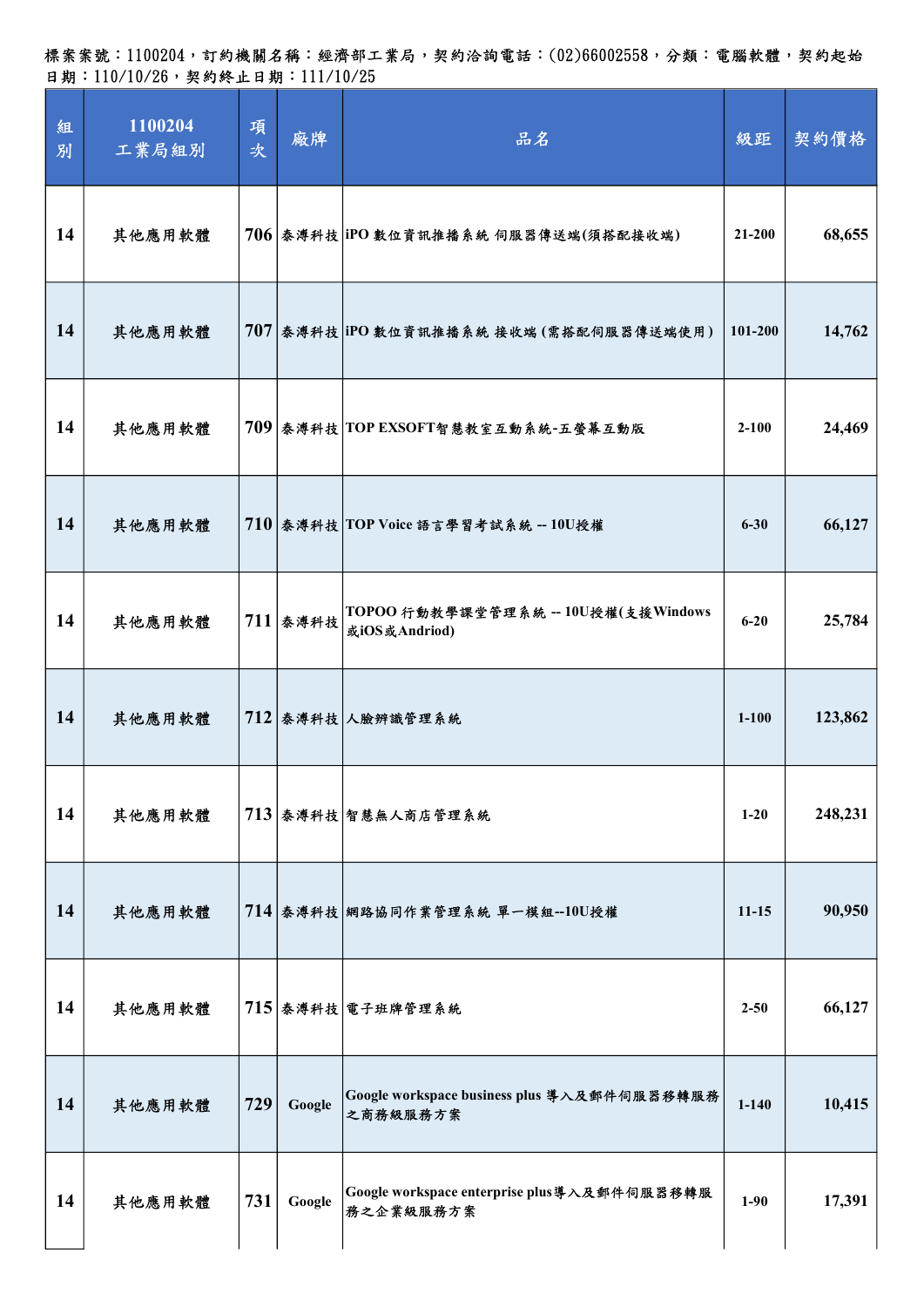| 組<br>別 | 1100204<br>工業局組別 | 項<br>次                  | 廠牌                 | 品名                                                                                                              | 級距         | 契約價格    |
|--------|------------------|-------------------------|--------------------|-----------------------------------------------------------------------------------------------------------------|------------|---------|
| 15     | 資安_身分識別與存<br>取管理 | $\mathbf{1}$            | Akamai             | <b>Enterprise Application Access-Enterprise (EAA-Enterprise)</b><br>解決方案,一年授權(單套授權50 user)                      | $1 - 63$   | 643,074 |
| 15     | 資安_身分識別與存<br>取管理 | $\overline{2}$          | Akamai             | 增購Enterprise Application Access-Enterprise(EAA-<br>Enterprise)解決方案,每月10 Users,每月授權(已是EAA-<br>Enterprise解決方案訂閱戶) | $10 - 100$ | 7,988   |
| 15     | 資安_身分識別與存<br>取管理 | $\overline{\mathbf{3}}$ | Aruba              | Aruba NAC 端點防護控制100 End-System擴充授權(需先有<br>認證管理主系統)                                                              | $1 - 100$  | 206,269 |
| 15     | 資安_身分識別與存<br>取管理 | $\overline{\mathbf{4}}$ | Aruba              | Aruba NAC 端點防護控制1000 End-System擴充授權(需先<br>有認證管理主系統)                                                             | $1-100$    | 779,260 |
| 15     | 資安_身分識別與存<br>取管理 | 5                       | Aruba              | Aruba NAC 端點防護控制500 End-System擴充授權(需先有<br>認證管理主系統)                                                              | $1 - 100$  | 605,662 |
| 15     | 資安_身分識別與存<br>取管理 | 6                       | Aruba              | Aruba 訪客認證存取控制管理模組授權(1000 End-<br>System)(需先有訪客認證存取控制管理系統)                                                      | $1-100$    | 866,532 |
| 15     | 資安_身分識別與存<br>取管理 | 7                       | Aruba              | Aruba 訪客認證存取控制管理系統(100 End-System)                                                                              | $1 - 100$  | 203,236 |
| 15     | 資安_身分識別與存<br>取管理 | 8                       | Aruba              | Aruba 訪客認證存取控制管理系統(500 End-System)                                                                              | $1 - 100$  | 566,229 |
| 15     | 資安_身分識別與存<br>取管理 | 9                       | Aruba              | Aruba 認證管理主系統                                                                                                   | $1 - 100$  | 453,741 |
| 15     | 資安_身分識別與存<br>取管理 | 11                      | CyberAr<br>$\bf k$ | CyberArk Secrets管理方案 (年約訂閱制)                                                                                    | 1-1000     | 702,730 |
| 15     | 資安_身分識別與存<br>取管理 | 12                      | CyberAr<br>$\bf k$ | CyberArk外部帳號側錄使用者授權(年約訂閱制)                                                                                      | $1 - 200$  | 169,767 |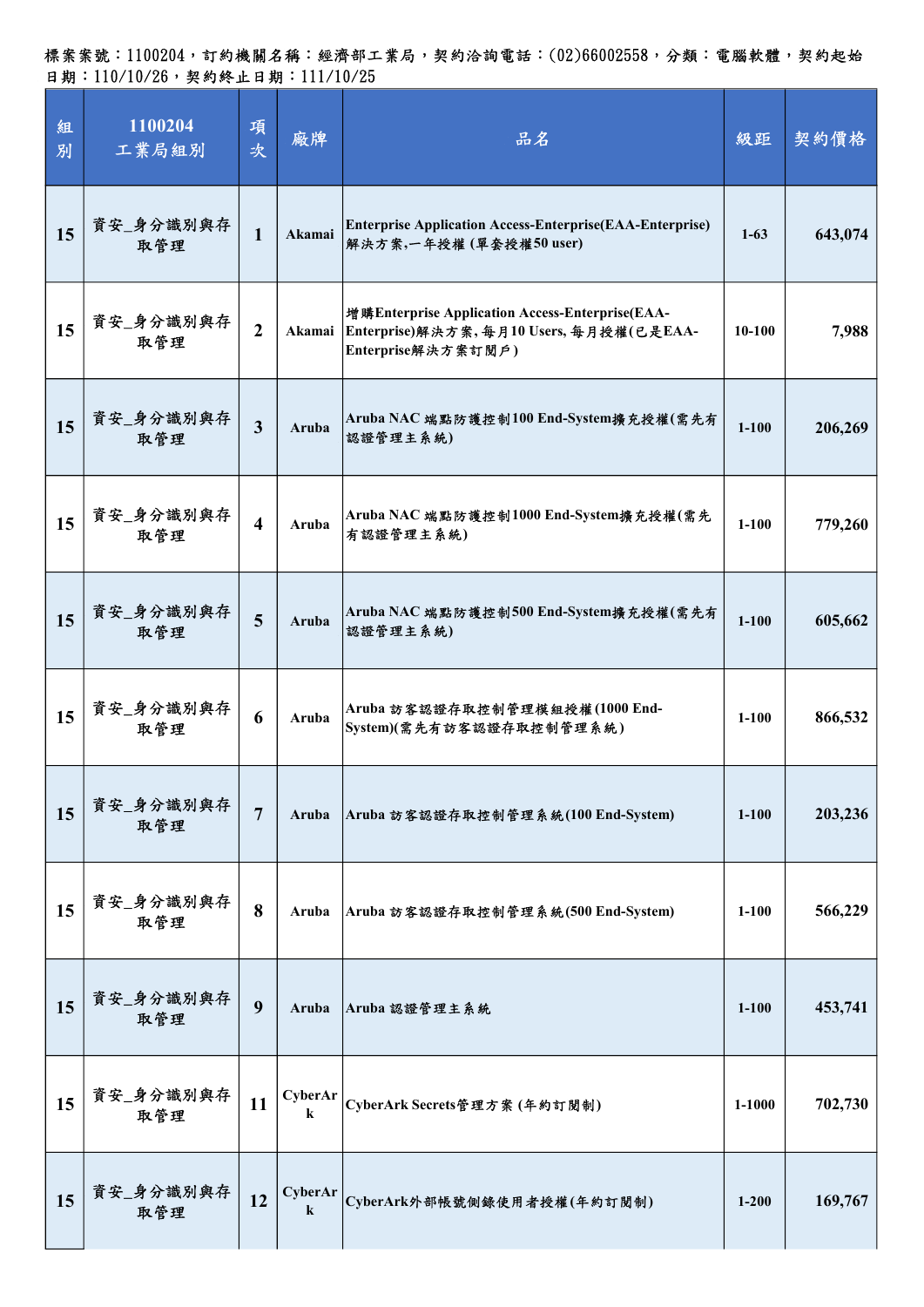| 組<br>別 | 1100204<br>工業局組別 | 項<br>次 | 廠牌                        | 品名                                               | 級距        | 契約價格      |
|--------|------------------|--------|---------------------------|--------------------------------------------------|-----------|-----------|
| 15     | 資安_身分識別與存<br>取管理 | 13     | CyberAr<br>$\bf k$        | CyberArk應用程式金鑰管理                                 | $1 - 100$ | 142,568   |
| 15     | 資安_身分識別與存<br>取管理 | 14     | <b>CyberAr</b><br>$\bf k$ | CyberArk應用程式金鑰管理(年約訂閱制)                          | $1 - 100$ | 93,023    |
| 15     | 資安_身分識別與存<br>取管理 | 15     | CyberAr<br>$\bf k$        | CyberArk核心特權資安系統(增購主系統一年維護)                      | $1 - 10$  | 447,927   |
| 15     | 資安_身分識別與存<br>取管理 | 16     | CyberAr<br>$\bf k$        | CyberArk核心特權資安系統備援金庫                             | $1-5$     | 1,504,550 |
| 15     | 資安_身分識別與存<br>取管理 | 17     | CyberAr<br>$\bf k$        | CyberArk核心特權資安系統備援金庫 (年約訂閱制)                     | $1-5$     | 832,154   |
| 15     | 資安_身分識別與存<br>取管理 | 18     | CyberAr<br>$\bf k$        | CyberArk核心特權資安系統備援金庫(增購一年維護)                     | $1 - 25$  | 281,092   |
| 15     | 資安_身分識別與存<br>取管理 | 20     | CyberAr<br>$\bf k$        | CyberArk零信任高權限帳號遠端安全存取(年約訂閱制)                    | $1 - 10$  | 2,393,327 |
| 15     | 資安_身分識別與存<br>取管理 | 21     | $\bf k$                   | CyberAr CyberArk高權限帳號安控模組 (含10個使用者授權/增購一<br>年維護) | $1 - 50$  | 670,374   |
| 15     | 資安_身分識別與存<br>取管理 | 22     | CyberAr<br>$\bf k$        | CyberArk高權限帳號安控模組(含10個使用者授權)                     | $1 - 10$  | 3,581,395 |
| 15     | 資安_身分識別與存<br>取管理 | 23     | $\bf k$                   | CyberAr CyberArk高權限帳號安控模組(含10個使用者授權)(年約訂<br>閱制)  | $1-10$    | 1,460,061 |
| 15     | 資安_身分識別與存<br>取管理 | 24     | CyberAr<br>$\bf k$        | CyberArk高權限帳號安控模組(增購DC異常警示防護)                    | $1 - 50$  | 634,985   |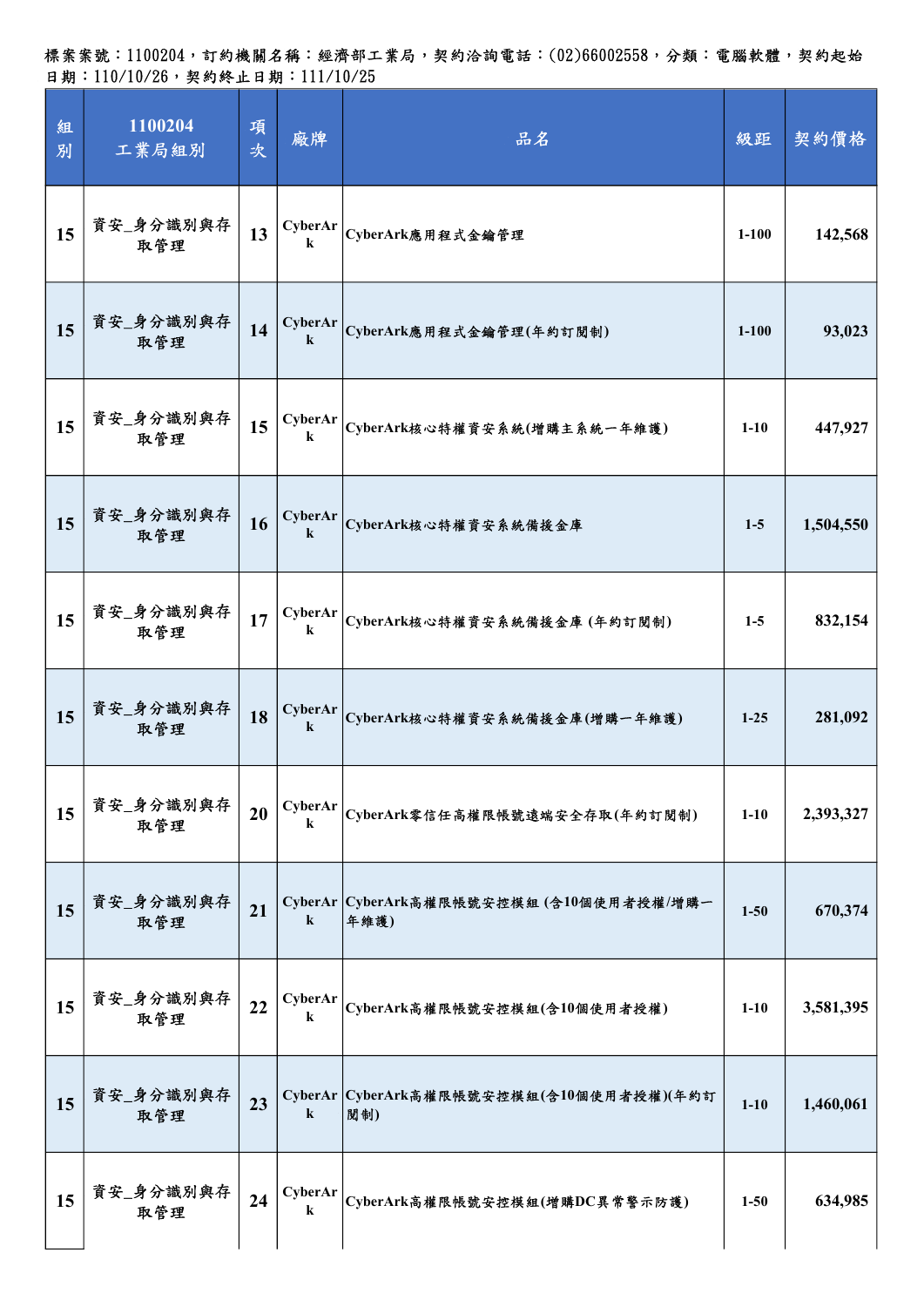標案案號:1100204,訂約機關名稱:經濟部工業局,契約洽詢電話:(02)66002558,分類:電腦軟體,契約起始 日期:110/10/26,契約終止日期:111/10/25

| 組<br>別 | 1100204<br>工業局組別 | 項<br>次 | 廠牌      | 品名                                                                       | 級距         | 契約價格    |
|--------|------------------|--------|---------|--------------------------------------------------------------------------|------------|---------|
| 15     | 資安_身分識別與存<br>取管理 | 25     | $\bf k$ | CyberAr CyberArk高權限帳號安控模組(增購DC異常警示防護)(年<br>約訂閱制)                         | $1 - 50$   | 440,849 |
| 15     | 資安_身分識別與存<br>取管理 | 26     | $\bf k$ | CyberAr   CyberArk高權限帳號安控模組(增購DC異常警示防護一年<br>維護)                          | $1 - 250$  | 114,257 |
| 15     | 資安_身分識別與存<br>取管理 | 27     | e-SOFT  | AD 資訊偵測管理系統 - 適用50 Licenses 軟體授權最新版                                      | $1 - 200$  | 62,608  |
| 15     | 資安_身分識別與存<br>取管理 | 28     | e-SOFT  | AD 資訊偵測管理系統-適用50 Licenses 軟體授權 一年升級<br>授權                                | $1 - 200$  | 12,497  |
| 15     | 資安_身分識別與存<br>取管理 | 29     | e-SOFT  | Dr. IP IPv6模組-適用50 Licenses 軟體 一年版本升級授權<br>(支援Link,Unique,Global位址偵測及封鎖) | $1 - 200$  | 4,755   |
| 15     | 資安_身分識別與存<br>取管理 | 30     | e-SOFT  | Dr. IP IPv6模組-適用50 Licenses 軟體授權最新版(支援<br>Link, Unique, Global位址偵測及封鎖)   | $1 - 200$  | 17,026  |
| 15     | 資安_身分識別與存<br>取管理 | 31     | e-SOFT  | Dr. IP IP資源管理系統標準版 -適用50 Lisences軟體 一年版<br>本升級授權權                        | $1 - 200$  | 12,639  |
| 15     | 資安_身分識別與存<br>取管理 | 32     | e-SOFT  | Dr. IP IP資源管理系統標準版- 適用50 Licences軟體授權最<br>新版                             | $1 - 200$  | 64,030  |
| 15     | 資安_身分識別與存<br>取管理 | 33     | e-SOFT  | e-SOFT SIP平台系統介接服務 適用50U最新版                                              | $1 - 200$  | 35,973  |
| 15     | 資安_身分識別與存<br>取管理 | 34     | e-SOFT  | 內網IoT聯網設備盤點系統-適用50 Licenses 軟體授權最新<br>版                                  | 20-200     | 64,021  |
| 15     | 資安_身分識別與存<br>取管理 | 35     | e-SOFT  | 內網IoT聯網設備盤點系統-適用50 Licenses軟體 一年版本<br>升級授權                               | $20 - 200$ | 12,639  |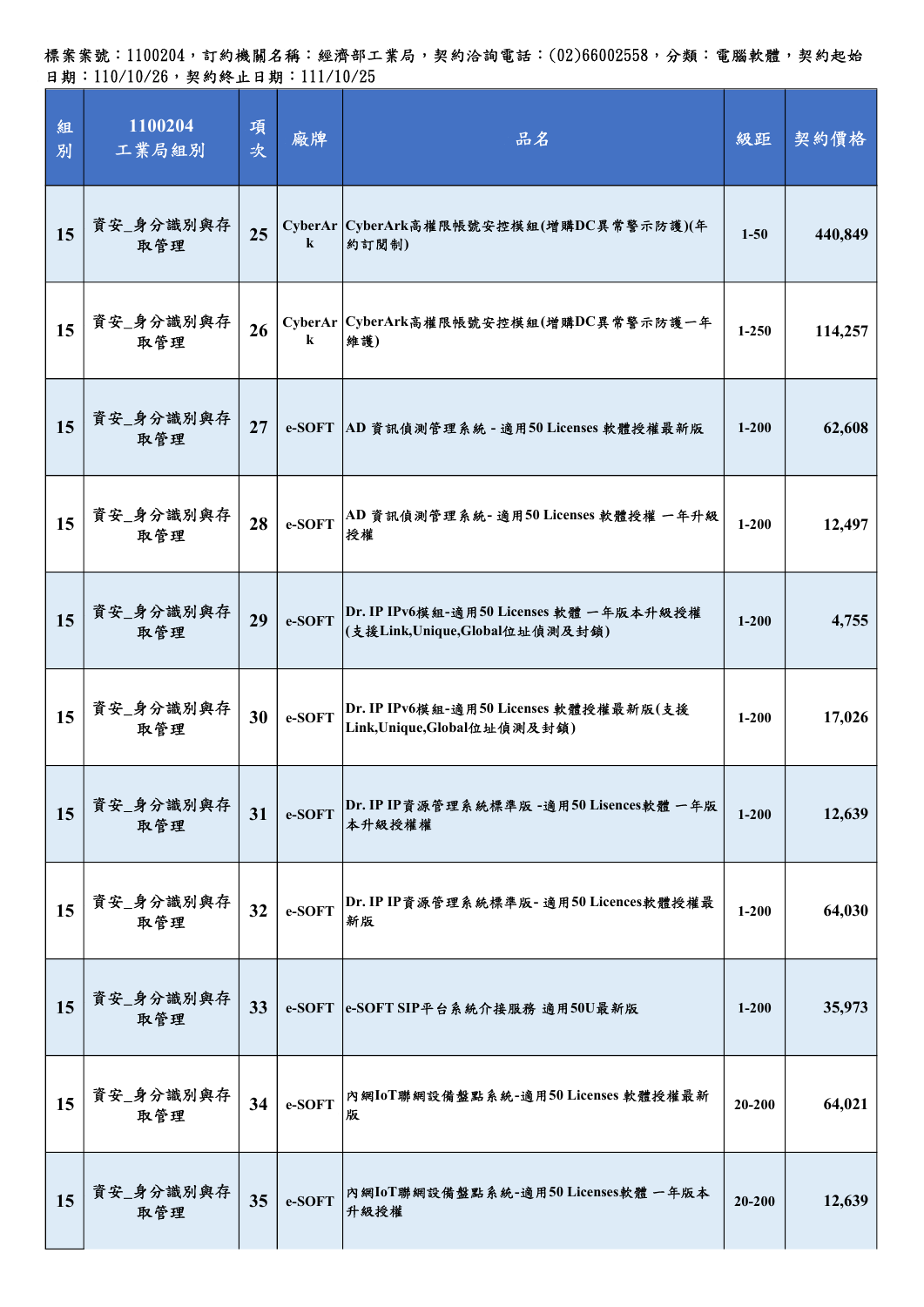| 組<br>別 | 1100204<br>工業局組別 | 項<br>次 | 廠牌              | 品名                                                                                                                                        | 級距        | 契約價格    |
|--------|------------------|--------|-----------------|-------------------------------------------------------------------------------------------------------------------------------------------|-----------|---------|
| 15     | 資安_身分識別與存<br>取管理 | 36     | t               | ForeScou 內網設備(IT/IOT)盤點與風險監控系統 100 License 永久授<br>權                                                                                       | $1 - 210$ | 189,080 |
| 15     | 資安_身分識別與存<br>取管理 | 38     |                 | Fortinet Fortinet 身份認證系統 (Authenticator) 100人版                                                                                            | $1 - 100$ | 162,791 |
| 15     | 資安_身分識別與存<br>取管理 | 39     | <b>Fortinet</b> | Fortinet 身份認證系統 (Authenticator) 使用者數量升級 100<br>ᆺ                                                                                          | $1 - 100$ | 79,879  |
| 15     | 資安_身分識別與存<br>取管理 | 80     | PowerAd<br>min  | PowerAdmin File Sight Ultra 機敏檔案存取稽核系統 中文<br>版 1-Server (續約一年)(包含網頁版存取稽核報表查詢系統<br>V-Report for Power Admin 繁中/英文多語言版)                     | $1-9$     | 10,111  |
| 15     | 資安_身分識別與存<br>取管理 | 81     | PowerAd<br>min  | PowerAdmin File Sight Ultra 機敏檔案存取稽核系統 中文<br>版 1-Server (續約一年)(包含網頁版存取稽核報表查詢系統<br>V-Report for Power Admin 繁中/英文多語言版)                     | $10 - 50$ | 9,697   |
| 15     | 資安_身分識別與存<br>取管理 | 82     | min             | PowerAdmin File Sight Ultra 機敏檔案存取稽核系統 中文<br>PowerAd 版 1-Server 最新版 (含一年升級服務)(包含網頁版存取稽核<br>報表查詢系統 V-Report for Power Admin 繁中/英文多語言<br>版) | $1-9$     | 49,545  |
| 15     | 資安_身分識別與存<br>取管理 | 83     | min             | PowerAdmin File Sight Ultra 機敏檔案存取稽核系統 中文<br>PowerAd 版 1-Server 最新版 (含一年升級服務)(包含網頁版存取稽核<br>報表查詢系統 V-Report for Power Admin 繁中/英文多語言<br>版) | $10 - 50$ | 47,475  |
| 15     | 資安_身分識別與存<br>取管理 | 84     | min             | PowerAd PowerAdmin File Sight 機敏檔案存取稽核系統~Endpoint<br>用戶端 用戶端點授權/1-U(須有 PA File Sight 伺服器授權)                                               | 1-1000    | 337     |
| 15     | 資安_身分識別與存<br>取管理 | 85     | PowerAd<br>min  | PowerAdmin File Sight 機敏檔案存取稽核系統~Endpoint<br>用戶端點授權/1-U(續約一年)(須有 PA File Sight 伺服器授<br>權)                                                 | 1-1000    | 92      |
| 15     | 資安_身分識別與存<br>取管理 | 87     |                 | Splashtop Splashtop Enterprise 遠端存取企業版,使用者一年授權                                                                                            | $5 - 100$ | 4,348   |
| 15     | 資安_身分識別與存<br>取管理 |        |                 | 88 Splashtop Splashtop Enterprise 遠端存取企業版,使用者一年授權                                                                                         | 101-500   | 3,485   |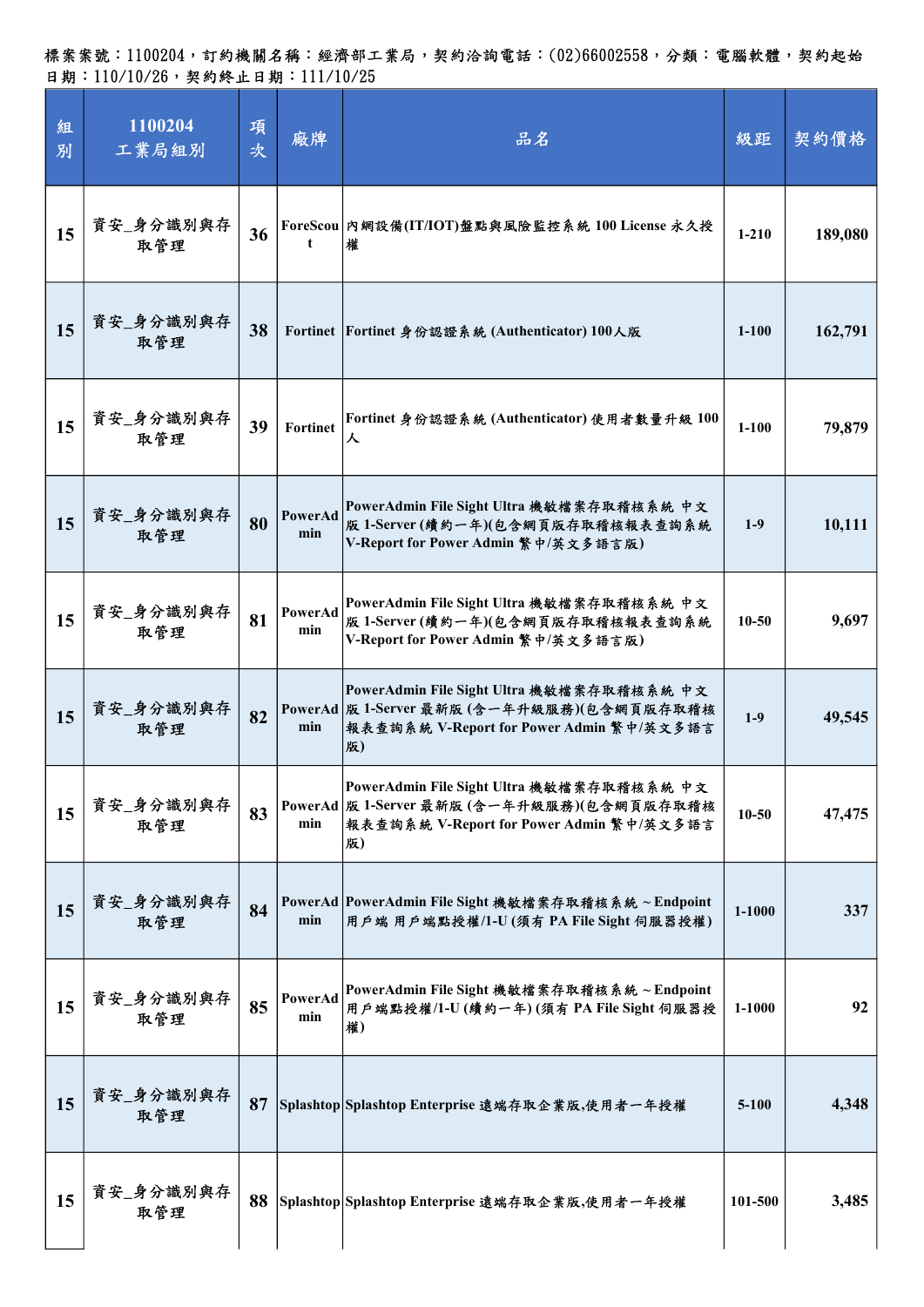| 組<br>別 | 1100204<br>工業局組別 | 項<br>次 | 廠牌             | 品名                                                                   | 級距        | 契約價格    |
|--------|------------------|--------|----------------|----------------------------------------------------------------------|-----------|---------|
| 15     | 資安_身分識別與存<br>取管理 | 89     | Splashtop      | Splashtop Enterprise 遠端存取企業版,同時技術人員一年授                               | $5 - 100$ | 17,695  |
| 15     | 資安_身分識別與存<br>取管理 | 90     | Splashtop      | Splashtop Enterprise 遠端存取企業版,同時技術人員一年授<br>權                          | 101-500   | 14,141  |
| 15     | 資安_身分識別與存<br>取管理 | 91     |                | Splashtop Splashtop On-Prem 自建主機,使用者一年授權                             | $5 - 100$ | 4,348   |
| 15     | 資安_身分識別與存<br>取管理 | 92     |                | Splashtop  Splashtop On-Prem 自建主機,使用者一年授權                            | 101-500   | 3,485   |
| 15     | 資安_身分識別與存<br>取管理 | 94     |                | Splashtop Splashtop On-Prem 自建主機,同時技術人員一年授權                          | 101-500   | 18,182  |
| 15     | 資安_身分識別與存<br>取管理 | 95     | Splashtop      | Splashtop On-Prem 自建主機,遠距實驗室與電腦教室,同時<br>使用者一年授權                      | $5-100$   | 5,814   |
| 15     | 資安_身分識別與存<br>取管理 |        | 96 Splashtop   | Splashtop On-Prem 自建主機,遠距實驗室與電腦教室,同時<br>使用者一年授權                      | 101-500   | 4,646   |
| 15     | 資安_身分識別與存<br>取管理 | 98     | WatchGu<br>ard | WatchGuard AuthPoint多因素認證軟體(一年授權)                                    | 5-1000    | 1,769   |
| 15     | 資安_身分識別與存<br>取管理 | 99     | key            | YesTurn WiNOC 2016 iTaiwan單一認證中心介接模組-對250可管理<br>設備及2500線上使用者一年軟體升級保固 | $1 - 25$  | 57,128  |
| 15     | 資安_身分識別與存<br>取管理 | 100    | key            | YesTurn WiNOC 2016 iTaiwan單一認證中心介接模組-對250可管理<br>設備及2500線上使用者軟體授權     | $1-5$     | 348,837 |
| 15     | 資安_身分識別與存<br>取管理 | 101    | key            | YesTurn WiNOC 2016 iTaiwan單一認證中心介接模組-對25可管理<br>設備及250線上使用者一年軟體升級保固   | $1 - 25$  | 15,672  |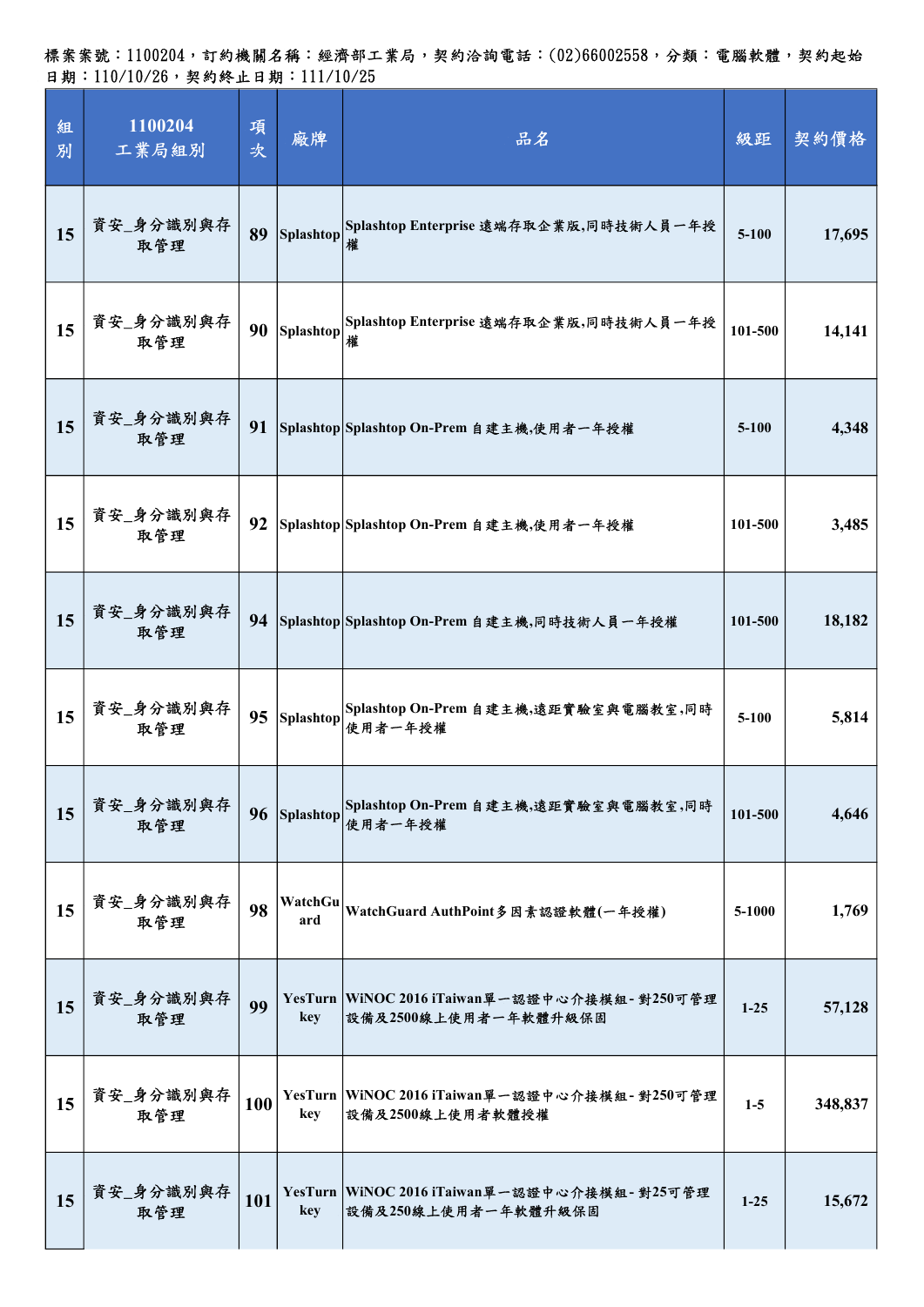| 組<br>別 | 1100204<br>工業局組別 | 項<br>次 | 廠牌  | 品名                                                                             | 級距       | 契約價格    |
|--------|------------------|--------|-----|--------------------------------------------------------------------------------|----------|---------|
| 15     | 資安_身分識別與存<br>取管理 | 102    | key | YesTurn WiNOC 2016 iTaiwan單一認證中心介接模組-對25可管理<br>設備及250線上使用者軟體授權                 | $1-5$    | 105,157 |
| 15     | 資安_身分識別與存<br>取管理 | 103    | key | YesTurn WiNOC 2016 使用者每日總流量管控(Quota Control)模組-<br>對250可管理設備及2500線上使用者一年軟體升級保固 | $1-25$   | 102,123 |
| 15     | 資安_身分識別與存<br>取管理 | 104    | key | YesTurn WiNOC 2016 使用者每日總流量管控(Quota Control)模組-<br>對250可管理設備及2500線上使用者軟體授權     | $1-5$    | 685,531 |
| 15     | 資安_身分識別與存<br>取管理 | 105    | key | YesTurn WiNOC 2016 使用者每日總流量管控(Quota Control)模組-<br>對25可管理設備及250線上使用者一年軟體升級保固   | $1 - 25$ | 28,301  |
| 15     | 資安_身分識別與存<br>取管理 | 106    | key | YesTurn WiNOC 2016 使用者每日總流量管控(Quota Control)模組-<br> 對25可管理設備及250線上使用者軟體授權      | $1-5$    | 188,069 |
| 15     | 資安_身分識別與存<br>取管理 | 107    | key | YesTurn WiNOC 2016 有線網路IP管理模組-對250可管理設備及<br>2500線上使用者一年軟體升級保固                  | $1 - 25$ | 93,023  |
| 15     | 資安_身分識別與存<br>取管理 | 108    | key | YesTurn WiNOC 2016 有線網路IP管理模組- 對250可管理設備及<br>2500線上使用者軟體授權                     | $1-5$    | 623,862 |
| 15     | 資安_身分識別與存<br>取管理 | 109    | key | YesTurn WiNOC 2016 有線網路IP管理模組- 對25可管理設備及250<br>線上使用者一年軟體升級保固                   | $1 - 25$ | 25,278  |
| 15     | 資安_身分識別與存<br>取管理 | 110    | key | YesTurn   WiNOC 2016 有線網路IP管理模組- 對25可管理設備及250<br>線上使用者軟體授權                     | $1-5$    | 171,891 |
| 15     | 資安_身分識別與存<br>取管理 | 111    | key | YesTurn WiNOC 2016 有線網路管理平台250可管理設備及2500線上<br>使用者一年軟體升級保固                      | $1 - 25$ | 106,168 |
| 15     | 資安_身分識別與存<br>取管理 | 112    | key | YesTurn   WiNOC 2016 有線網路管理平台250可管理設備及2500線上<br>使用者軟體授權                        | $1-5$    | 709,808 |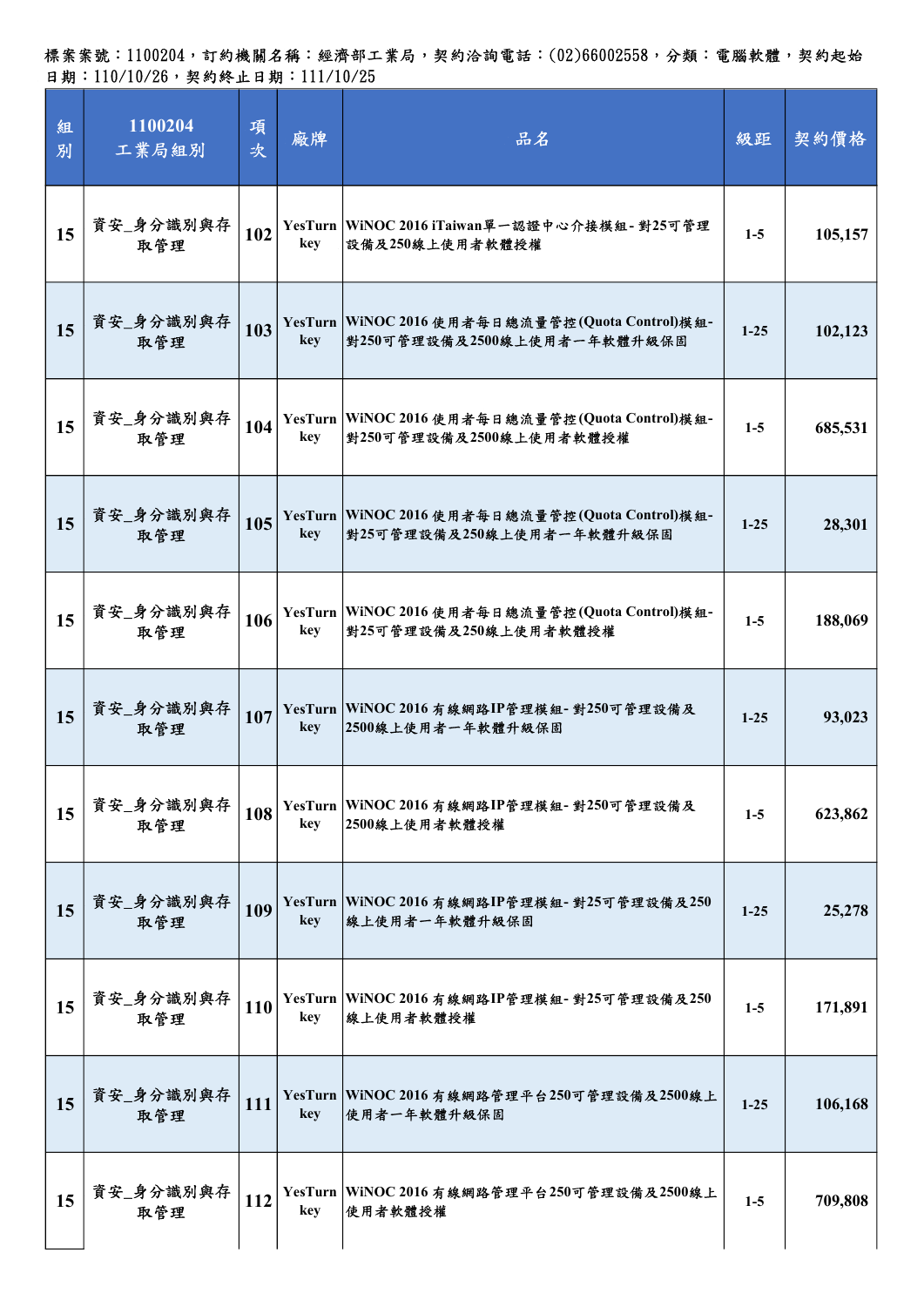| 組<br>別 | 1100204<br>工業局組別 | 項<br>次 | 廠牌  | 品名                                                          | 級距        | 契約價格    |
|--------|------------------|--------|-----|-------------------------------------------------------------|-----------|---------|
| 15     | 資安_身分識別與存<br>取管理 | 113    | key | YesTurn   WiNOC 2016 有線網路管理平台25可管理設備及250線上使<br>用者一年軟體升級保固   | $1-25$    | 28,311  |
| 15     | 資安_身分識別與存<br>取管理 | 114    | key | YesTurn WiNOC 2016 有線網路管理平台25可管理設備及250線上使<br>用者軟體授權         | $1-5$     | 193,124 |
| 15     | 資安_身分識別與存<br>取管理 | 115    | key | YesTurn   WiNOC 2016 無線網路管理平台250可管理設備及2500線上<br>使用者一年軟體升級保固 | $1 - 25$  | 116,279 |
| 15     | 資安_身分識別與存<br>取管理 | 116    | key | YesTurn   WiNOC 2016 無線網路管理平台250可管理設備及2500線上<br>使用者軟體授權     | $1-5$     | 780,152 |
| 15     | 資安_身分識別與存<br>取管理 | 117    | key | YesTurn WiNOC 2016 無線網路管理平台25可管理設備及250線上使<br>用者一年軟體升級保固     | $1 - 25$  | 31,345  |
| 15     | 資安_身分識別與存<br>取管理 | 118    | key | YesTurn WiNOC 2016 無線網路管理平台25可管理設備及250線上使<br>用者軟體授權         | $1-5$     | 212,336 |
| 15     | 資安_身分識別與存<br>取管理 |        |     | 145 全景軟體 ID Expert 身分認證系統 (含軟體主伺服器,使用者授權)                   | $1 - 500$ | 356,926 |
| 15     | 資安_身分識別與存<br>取管理 |        |     | 146 全景軟體 ID Expert 身分認證系統 API使用者開發套件                        | $1 - 500$ | 85,440  |
| 15     | 資安_身分識別與存<br>取管理 |        |     | 147 全景軟體 ID Expert 身分認證系統 HA備援系統                            | $1 - 50$  | 120,829 |
| 15     | 資安_身分識別與存<br>取管理 |        |     | 148 全景軟體 ID Expert 身分認證系統 使用者授權 (永久授權)                      | $1 - 500$ | 120,829 |
| 15     | 資安_身分識別與存<br>取管理 |        |     | 149 全景軟體 ID Expert 身分認證系統 加購技術支援授權 (含升級維護)                  | $1 - 500$ | 26,795  |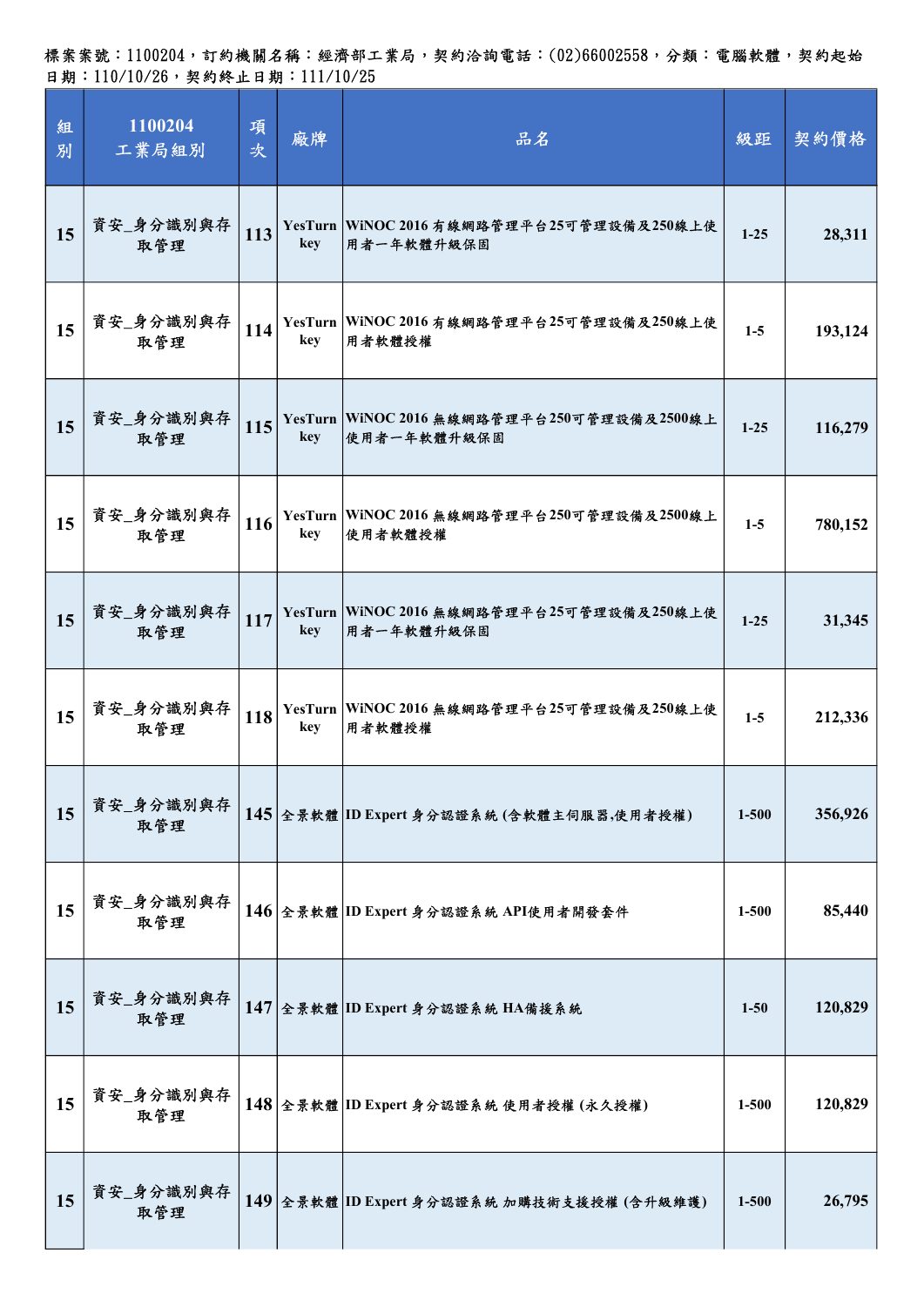| 組<br>別 | 1100204<br>工業局組別 | 項<br>次 | 廠牌         | 品名                                         | 級距       | 契約價格      |
|--------|------------------|--------|------------|--------------------------------------------|----------|-----------|
| 15     | 資安_身分識別與存<br>取管理 |        |            | 150 全景軟體 SS 簽章加密安控伺服系統 (含一年原廠軟體升級保固)       | $1 - 10$ | 1,313,953 |
| 15     | 資安_身分識別與存<br>取管理 |        |            | 151 全景軟體 VA 多憑證驗證系統(含一年原廠軟體升級保固)           | $1 - 10$ | 1,212,841 |
| 15     | 資安_身分識別與存<br>取管理 |        | 154 智弘軟體   | ANCHOR 進階 特權帳號管理與稽核平台-企業加值版<br>ETP+一年維護    | $1 - 30$ | 406,100   |
| 15     | 資安_身分識別與存<br>取管理 |        |            | 155 智弘軟體 ANCHOR 進階平台-破窗系統 一年維護             | $1 - 30$ | 55,106    |
| 15     | 資安_身分識別與存<br>取管理 |        | 156 智弘軟體   | ANCHOR 進階特權帳號管理與稽核平台-ETP、ETP+擴充<br>套件 一年維護 | $1 - 30$ | 200,202   |
| 15     | 資安_身分識別與存<br>取管理 |        | 157 智弘軟體   | ANCHOR 進階特權帳號管理與稽核平台-VDI模組擴充 一<br>年維護      | $1 - 30$ | 69,767    |
| 15     | 資安_身分識別與存<br>取管理 |        | $158$ 智弘軟體 | ANCHOR 進階特權帳號管理與稽核平台-企業版ETP一年<br>維護        | $1 - 30$ | 320,275   |
| 15     | 資安_身分識別與存<br>取管理 |        | 159 智弘軟體   | ANCHOR 進階特權帳號管理與稽核平台-同時上線授權數<br>一年維護費用     | $1 - 50$ | 21,586    |
| 15     | 資安_身分識別與存<br>取管理 |        | $160$ 智弘軟體 | ANCHOR 進階特權帳號管理與稽核平台-基礎版FDT一年<br>維護        | $1 - 30$ | 146,765   |
| 15     | 資安_身分識別與存<br>取管理 |        | $161$ 智弘軟體 | ANCHOR 進階特權帳號管理與稽核平台-標準版STD一年<br>維護        | $1 - 30$ | 238,636   |
| 15     | 資安_身分識別與存<br>取管理 |        | $162$ 智弘軟體 | ANCHOR 進階特權帳號管理與稽核平台-被管理端設備側<br>錄授權數 一年維護  | 1-1000   | 3,640     |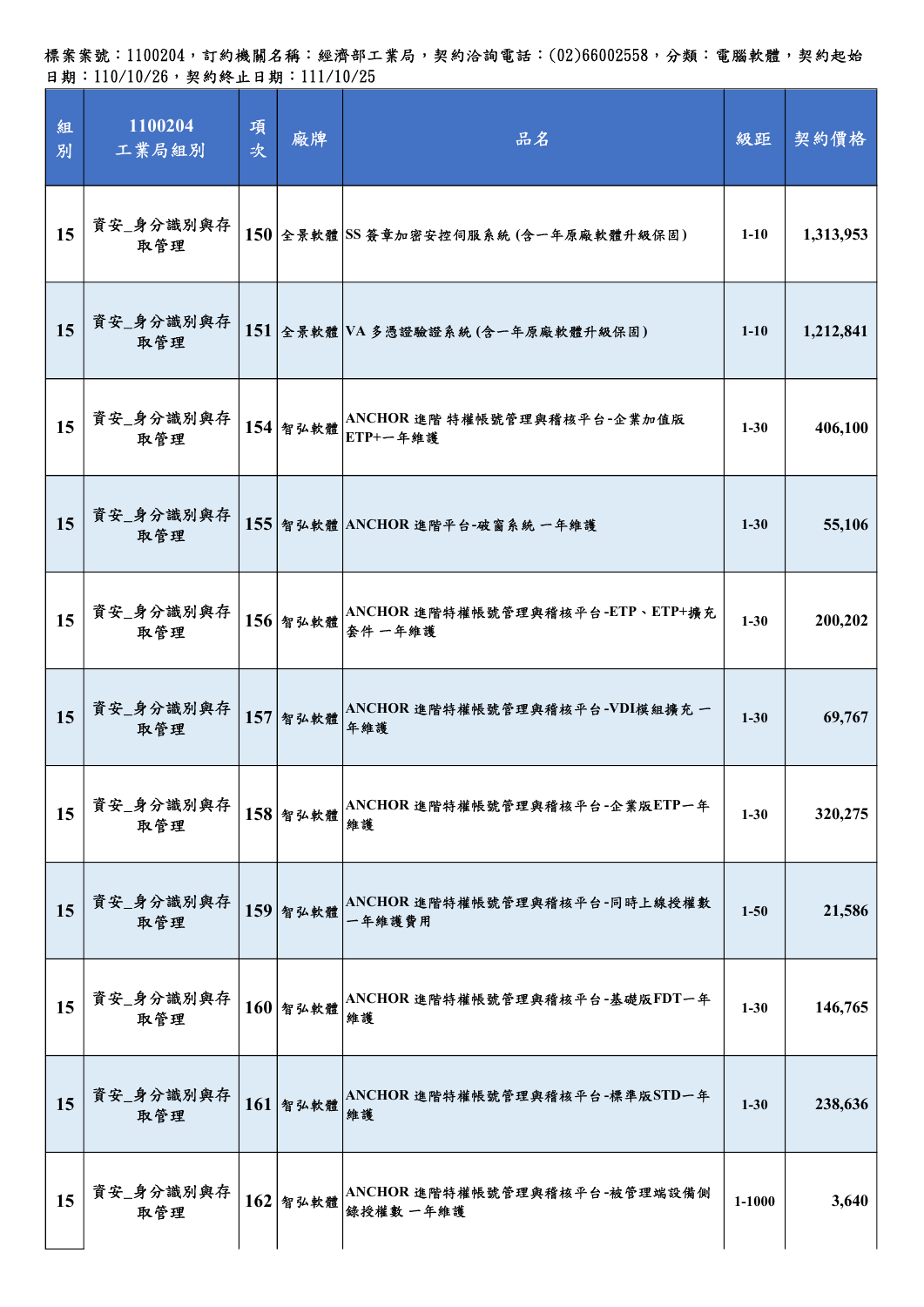| 組<br>別    | 1100204<br>工業局組別 | 項<br>次         | 廠牌         | 品名                                                                                                                        | 級距         | 契約價格      |
|-----------|------------------|----------------|------------|---------------------------------------------------------------------------------------------------------------------------|------------|-----------|
| 15        | 資安_身分識別與存<br>取管理 |                | $163$ 智弘軟體 | ANCHOR 進階組合包-企業加值版ETP+(帳號管理、 連線<br>側錄功能模組二選一)一年維護                                                                         | $1 - 30$   | 263,956   |
| 15        | 資安_身分識別與存<br>取管理 |                | $164$ 智弘軟體 | ANCHOR 進階組合包-企業版ETP (帳號管理、連線側錄功<br>能模組二選一)一年維護                                                                            | $1 - 30$   | 208,133   |
| 15        | 資安_身分識別與存<br>取管理 |                | $165$ 智弘軟體 | ANCHOR 進階組合包-基礎版FDT(帳號管理、連線側錄功<br>能模組二選一)一年維護                                                                             | $1 - 30$   | 90,214    |
| 15        | 資安_身分識別與存<br>取管理 |                | $166$ 智弘軟體 | ANCHOR 進階組合包-帳號管理,連線側錄功能模組二選一<br>平台-ETP,ETP+擴充套件 一年維護                                                                     | $1 - 30$   | 130,217   |
| 15        | 資安_身分識別與存<br>取管理 |                | $167$ 智弘軟體 | ANCHOR 進階組合包-標準版STD(帳號管理、連線側錄功<br>能模組二選一)一年維護                                                                             | $1 - 30$   | 155,103   |
| 16        | 資安_網路安全          | $\mathbf{2}$   | Akamai     | Dynamic Site Accelerator(DSA)每月1000GB, Web 管理方<br>案、一年授權                                                                  | $1-10$     | 1,613,751 |
| <b>16</b> | 資安_網路安全          | $\overline{4}$ | Akamai     | Edge DNS (Fast DNS) Addation 1 Zone, 每月授權 (已是<br>Edge DNS/Fast DNS安全管理方案訂閱戶)                                              | $1-10$     | 7,786     |
| 16        | 資安_網路安全          | 5              | Akamai     | Enterprise Threat Protector-Intelligence(ETP-Intelligence)解<br>決方案,一年授權 (單套授權200user)                                     | $1 - 50$   | 607,685   |
| <b>16</b> | 資安_網路安全          | 8              | Akamai     | 増購Dynamic Site Accelerator(DSA)Web 管理方案,每月一<br> 組(1,000GB),每月授權 單次最低購買數量:1(已是<br>Dynamic Site Accelerator(DSA)Web管理方案訂閱戶) | $1-10$     | 24,267    |
| 16        | 資安_網路安全          | 9              | Akamai     | 增購ION Standard (ION)管理方案,每月一組(1,000GB),每<br> 月授權 單次最低購買數量:1(已是ION Standard 管理方案<br>訂閱戶)                                   | $1 - 10$   | 52,578    |
| <b>16</b> | 資安_網路安全          | <b>10</b>      | Akamai     | 增購Prolexic Proxy ON-DEMAND DDoS解決方案,每月10<br>VIPS, 每月授權 單次最低購買數量:10(已是Prolexic Proxy<br>ON-DEMAND DDoS解決方案訂閱戶)             | $10 - 100$ | 147,624   |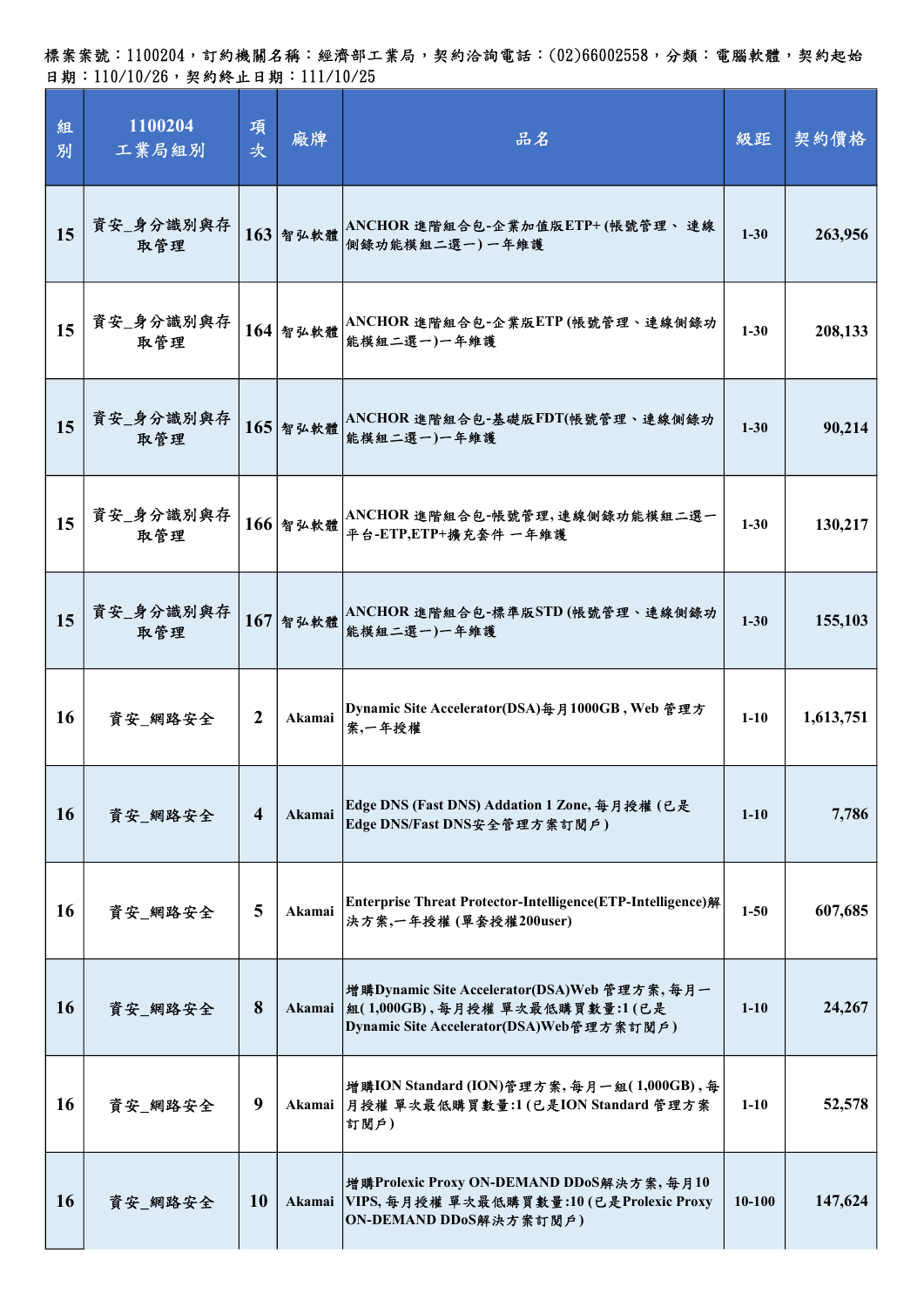| 組<br>別    | 1100204<br>工業局組別 | 項<br>次 | 廠牌                       | 品名                          | 級距       | 契約價格      |
|-----------|------------------|--------|--------------------------|-----------------------------|----------|-----------|
| 16        | 資安_網路安全          | 17     | ArrayNet<br>works        | Array應用程式加密控制模組             | $1-20$   | 187,058   |
| 16        | 資安_網路安全          | 18     | ArrayNet<br>works        | Array應用程式加密控制模組一年保固維護       | $1 - 20$ | 110,212   |
| 16        | 資安_網路安全          | 19     | <b>ArrayNet</b><br>works | Array應用程式多階式加密功能            | $1-20$   | 193,023   |
| 16        | 資安_網路安全          | 20     | <b>ArrayNet</b><br>works | Array應用程式多階式加密功能一年保固維護      | $1 - 20$ | 33,367    |
| 16        | 資安_網路安全          | 21     | ArrayNet<br>works        | Array應用程式控制系統一年保固維護(2CPU)   | $1-20$   | 79,778    |
| <b>16</b> | 資安_網路安全          | 22     | <b>ArrayNet</b><br>works | Array應用程式控制系統授權(2CPU)       | $1 - 20$ | 473,003   |
| 16        | 資安_網路安全          | 24     | <b>ArrayNet</b><br>works | Array網路虛擬平台主系統(16CPU)       | $1 - 10$ | 2,043,478 |
| 16        | 資安_網路安全          | 26     | <b>ArrayNet</b><br>works | Array網路虛擬平台主系統一年保固維護(16CPU) | $1 - 20$ | 195,147   |
| 16        | 資安_網路安全          | 28     | ArrayNet<br>works        | Array網頁應用服務防火牆主系統(2CPU)     | $1 - 20$ | 464,914   |
| 16        | 資安_網路安全          | 29     | ArrayNet<br>works        | Array網頁應用服務防火牆主系統(4CPU)     | $1 - 20$ | 1,102,123 |
| 16        | 資安_網路安全          | 30     | <b>ArrayNet</b><br>works | Array網頁防火牆DDoS授權            | $1 - 20$ | 254,803   |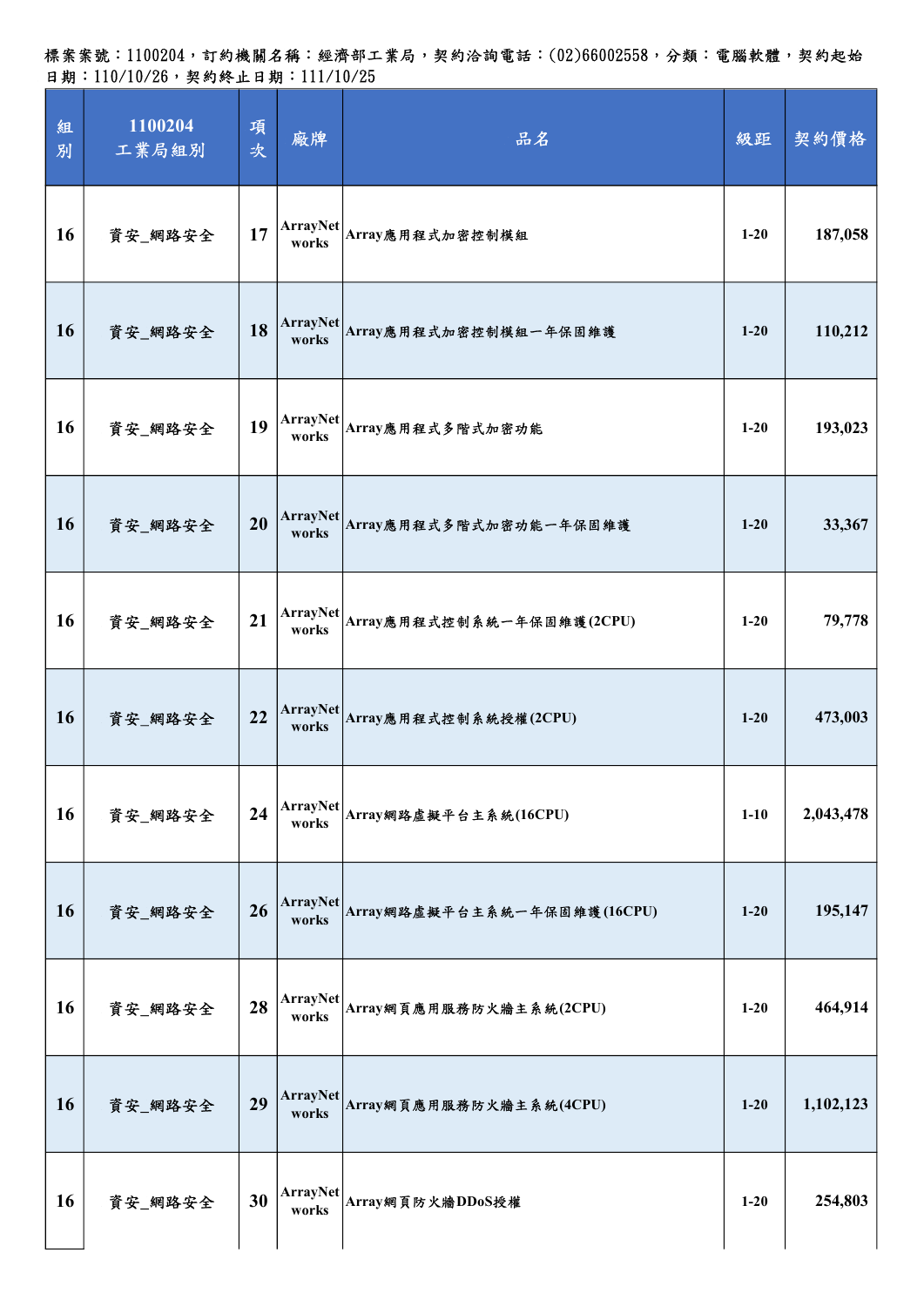標案案號:1100204,訂約機關名稱:經濟部工業局,契約洽詢電話:(02)66002558,分類:電腦軟體,契約起始 日期:110/10/26,契約終止日期:111/10/25

| 組<br>別    | 1100204<br>工業局組別 | 項<br>次 | 廠牌                      | 品名                                                   | 級距        | 契約價格      |
|-----------|------------------|--------|-------------------------|------------------------------------------------------|-----------|-----------|
| 16        | 資安_網路安全          | 31     | ArrayNet<br>works       | Array網頁防火牆WAF Signature Update 1 Year                | $1-20$    | 158,746   |
| 16        | 資安_網路安全          | 32     |                         | ArrayNet Array網頁防火牆WAF授權                             | $1-20$    | 126,390   |
| 16        | 資安_網路安全          | 33     | ArrayNet<br>works       | Array網頁防火牆主系統一年保固維護(2CPU)                            | $1-20$    | 78,868    |
| <b>16</b> | 資安_網路安全          | 35     | ArrayNet<br>works       | Array網頁防火牆新增虛擬網路埠授權(1GE)                             | $1 - 20$  | 107,179   |
| <b>16</b> | 資安_網路安全          | 37     | ArrayNet<br>works       | Array遠端存取控制主系統一年保固維護                                 | $1-20$    | 69,262    |
| 16        | 資安_網路安全          | 39     | ArrayNet<br>works       | Array遠端存取控制新增虛擬網路埠授權(1GE)                            | $1-20$    | 107,179   |
| <b>16</b> | 資安_網路安全          | 40     | Aruba                   | Aruba ClearPass BYOD 無線裝置認證管理100 End-System<br>擴充授權  | $1 - 100$ | 243,680   |
| 16        | 資安_網路安全          | 41     | Aruba                   | Aruba ClearPass BYOD 無線裝置認證管理1000 End-<br>System擴充授權 | $1 - 100$ | 1,611,587 |
| <b>16</b> | 資安_網路安全          | 42     | Aruba                   | Aruba ClearPass BYOD 無線裝置認證管理500 End-System<br>擴充授權  | $1 - 100$ | 907,981   |
| 16        | 資安_網路安全          | 45     | Cato<br><b>Networks</b> | 遠距行動安全管理中流量版一年授權                                     | $1 - 50$  | 452,477   |
| <b>16</b> | 資安_網路安全          | 46     | Cato<br><b>Networks</b> | 遠距行動安全管理低流量版一年授權                                     | $1 - 50$  | 236,603   |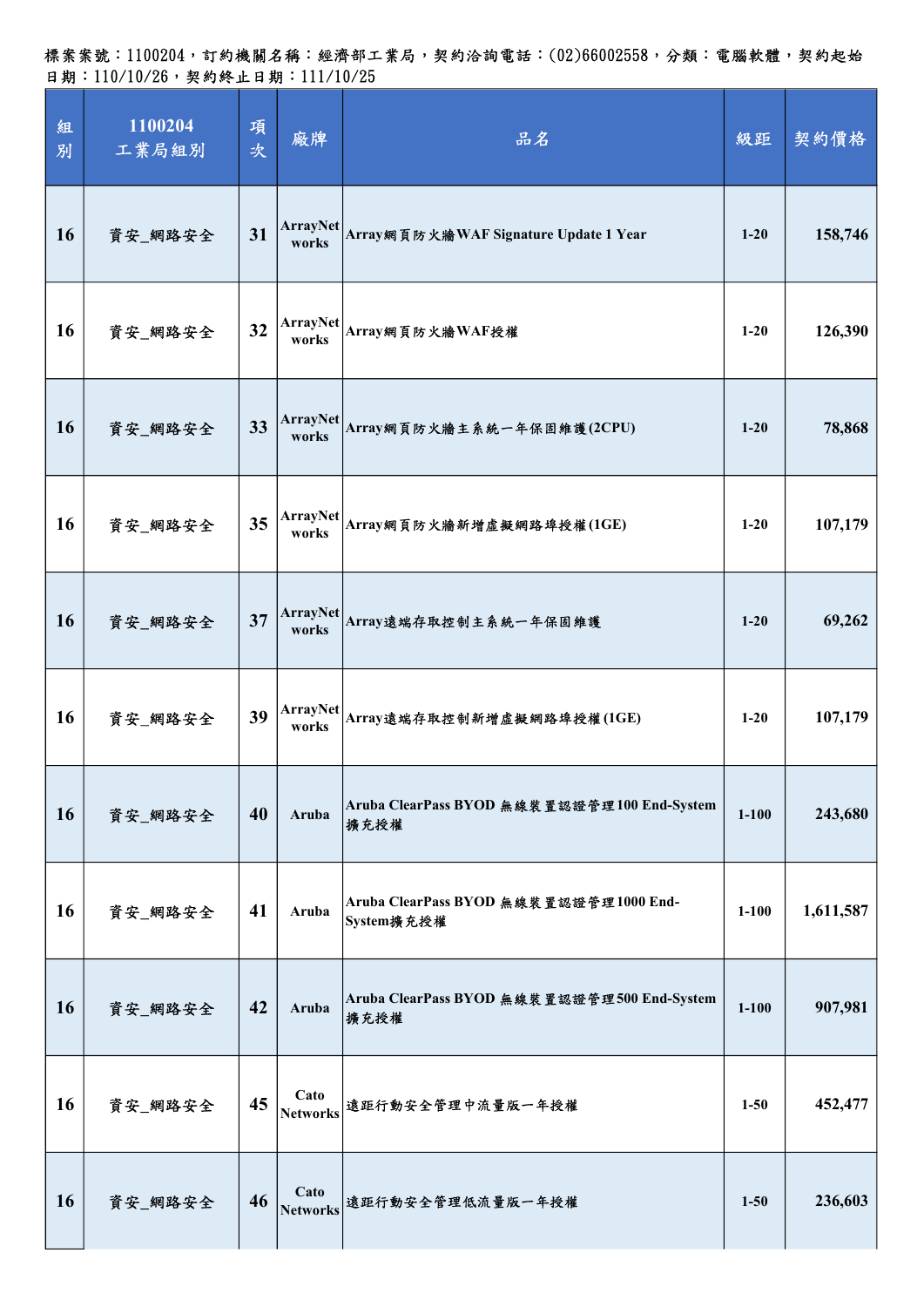| 組<br>別    | 1100204<br>工業局組別 | 項<br>次 | 廠牌                      | 品名                                                                    | 級距         | 契約價格      |
|-----------|------------------|--------|-------------------------|-----------------------------------------------------------------------|------------|-----------|
| 16        | 資安_網路安全          | 47     | Cato<br><b>Networks</b> | 遠距行動安全管理特高流量版一年授權                                                     | $1 - 50$   | 774,520   |
| <b>16</b> | 資安_網路安全          | 48     | Cato<br><b>Networks</b> | 遠距行動安全管理高流量版一年授權                                                      | $1 - 50$   | 642,038   |
| 16        | 資安_網路安全          | 51     | <b>CyCarrie</b><br>r    | 情資威脅偵測系統 (Threat Wall) 10Gbps Throughput                              | $1-16$     | 2,426,188 |
| <b>16</b> | 資安_網路安全          | 52     |                         | CyCarrie 情資威脅偵測系統 (Threat Wall) 1Gbps Throughput                      | $1 - 35$   | 1,000,506 |
| 16        | 資安_網路安全          | 57     |                         | FireEye  FireEye APT 資安沙箱惡意軟體分析授權一年                                   | $1-10$     | 1,566,734 |
| <b>16</b> | 資安 網路安全          | 60     | nt                      | Forcepoi Forcepoint 軟體次世代網路閘道防護系統(防火牆,IPS入侵<br>防禦兩選一)一年續約授權(1Gbps)    | $1 - 200$  | 75,329    |
| 16        | 資安_網路安全          | 61     | nt                      | Forcepoi Forcepoint 軟體次世代網路閘道防護系統(防火牆,IPS入侵<br>防禦兩選一) 一年續約授權(200Mbps) | $1 - 200$  | 39,939    |
| <b>16</b> | 資安_網路安全          | 62     | nt                      | Forcepoi Forcepoint 軟體次世代網路閘道防護系統(防火牆,IPS入侵<br>防禦兩選一)每1Gbps授權         | $1 - 200$  | 353,387   |
| <b>16</b> | 資安_網路安全          | 63     | nt                      | Forcepoi Forcepoint 軟體次世代網路閘道防護系統(防火牆,IPS入侵<br>防禦兩選一)每 200Mbps 授權     | $1 - 200$  | 164,792   |
| 16        | 資安_網路安全          | 64     | nt                      | Forcepoi Forcepoint 軟體次世代防火牆中控管理授權(1節點/1年授<br>權)                      | $1 - 1000$ | 48,028    |
| 16        | 資安_網路安全          | 68     | t                       | ForeScou ForeScout網路存取控管系統開放整合功能模組-選其一功<br>能(100 IP授權)-1年版本更新維護授權     | 1-1000     | 6,643     |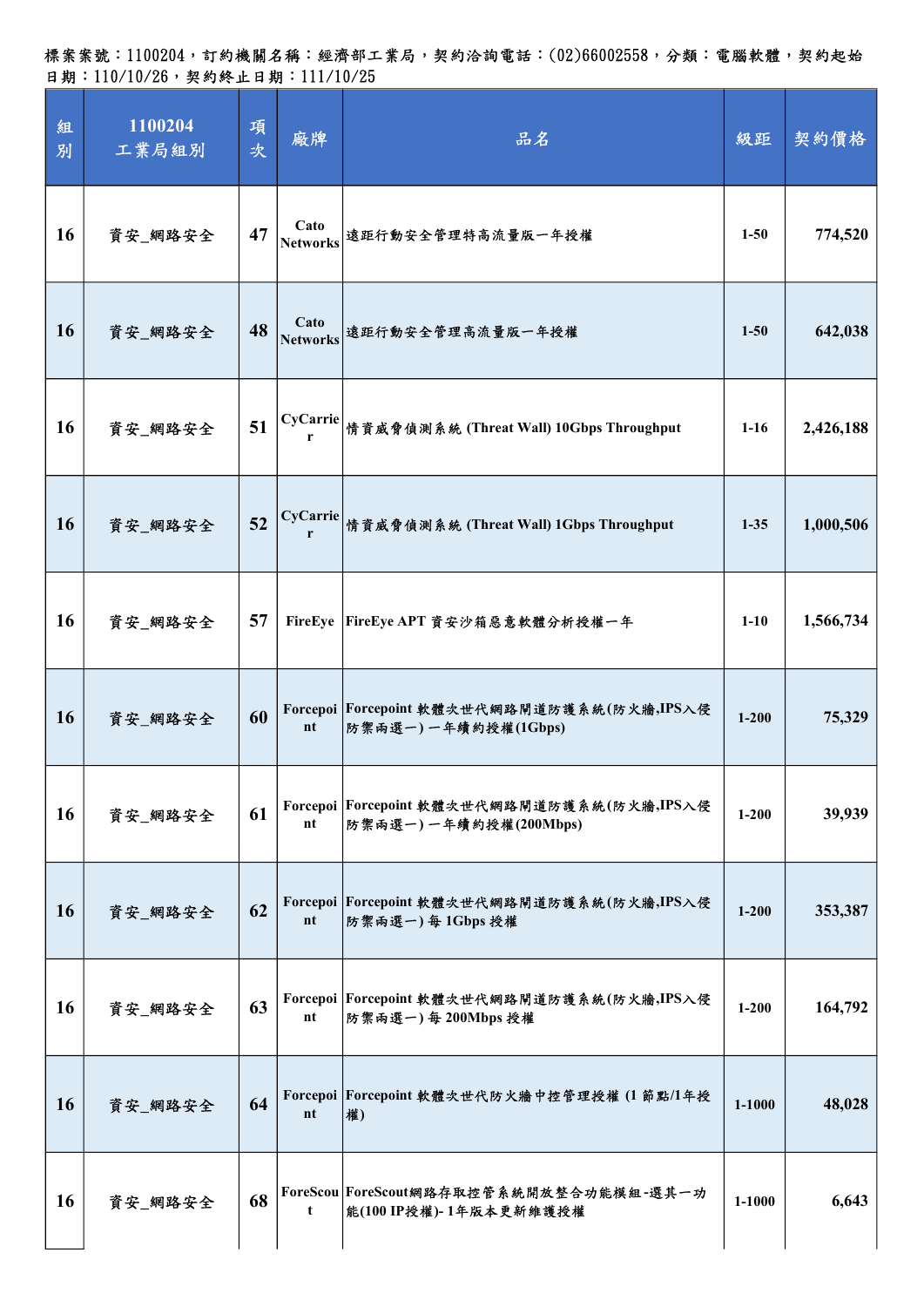標案案號:1100204,訂約機關名稱:經濟部工業局,契約洽詢電話:(02)66002558,分類:電腦軟體,契約起始 日期:110/10/26,契約終止日期:111/10/25

| 組<br>別    | 1100204<br>工業局組別 | 項<br>次 | 廠牌              | 品名                                                    | 級距        | 契約價格      |
|-----------|------------------|--------|-----------------|-------------------------------------------------------|-----------|-----------|
| 16        | 資安_網路安全          | 69     |                 | Fortinet Fortinet 主機負載平衡系統(SLB) 1Gbps                 | $1 - 100$ | 162,791   |
| <b>16</b> | 資安_網路安全          | 70     |                 | Fortinet Fortinet 主機負載平衡系統(SLB) 一年續約授權                | $1-100$   | 48,534    |
| <b>16</b> | 資安_網路安全          | 71     |                 | Fortinet Fortinet 主機負載平衡系統(SLB)頻寬升級 1Gbps             | $1 - 100$ | 121,335   |
| 16        | 資安_網路安全          | 72     | <b>Fortinet</b> | Fortinet 主機負載平衡系統(SLB)1CPU:依照CPU數量<br>1/2/4/8四個授權方式出貨 | $1 - 100$ | 247,725   |
| <b>16</b> | 資安_網路安全          | 73     |                 | Fortinet Fortinet 先進威脅防護系統 (ATP)                      | $1 - 100$ | 3,142,568 |
| <b>16</b> | 資安_網路安全          | 74     |                 | Fortinet Fortinet 先進威脅防護系統 (ATP) 一年續約授權               | $1 - 100$ | 744,186   |
| <b>16</b> | 資安_網路安全          | 75     | <b>Fortinet</b> | Fortinet 新世代網路防火牆 1 CPU(依照CPU數量授權方式<br>出貨)            | $1 - 100$ | 494,439   |
| 16        | 資安_網路安全          | 76     |                 | Fortinet Fortinet 新世代網路防火牆 500Mbps                    | $1 - 100$ | 84,934    |
| <b>16</b> | 資安_網路安全          | 77     |                 | Fortinet Fortinet 新世代網路防火牆 一年續約授權                     | $1 - 100$ | 39,939    |
| <b>16</b> | 資安_網路安全          | 78     |                 | Fortinet Fortinet 新世代網路防火牆頻寬升級 1Gbps                  | $1 - 100$ | 84,934    |
| <b>16</b> | 資安_網路安全          | 79     |                 | Fortinet Fortinet 標準版資安防護系統 一年續約授權                    | $1 - 100$ | 111,223   |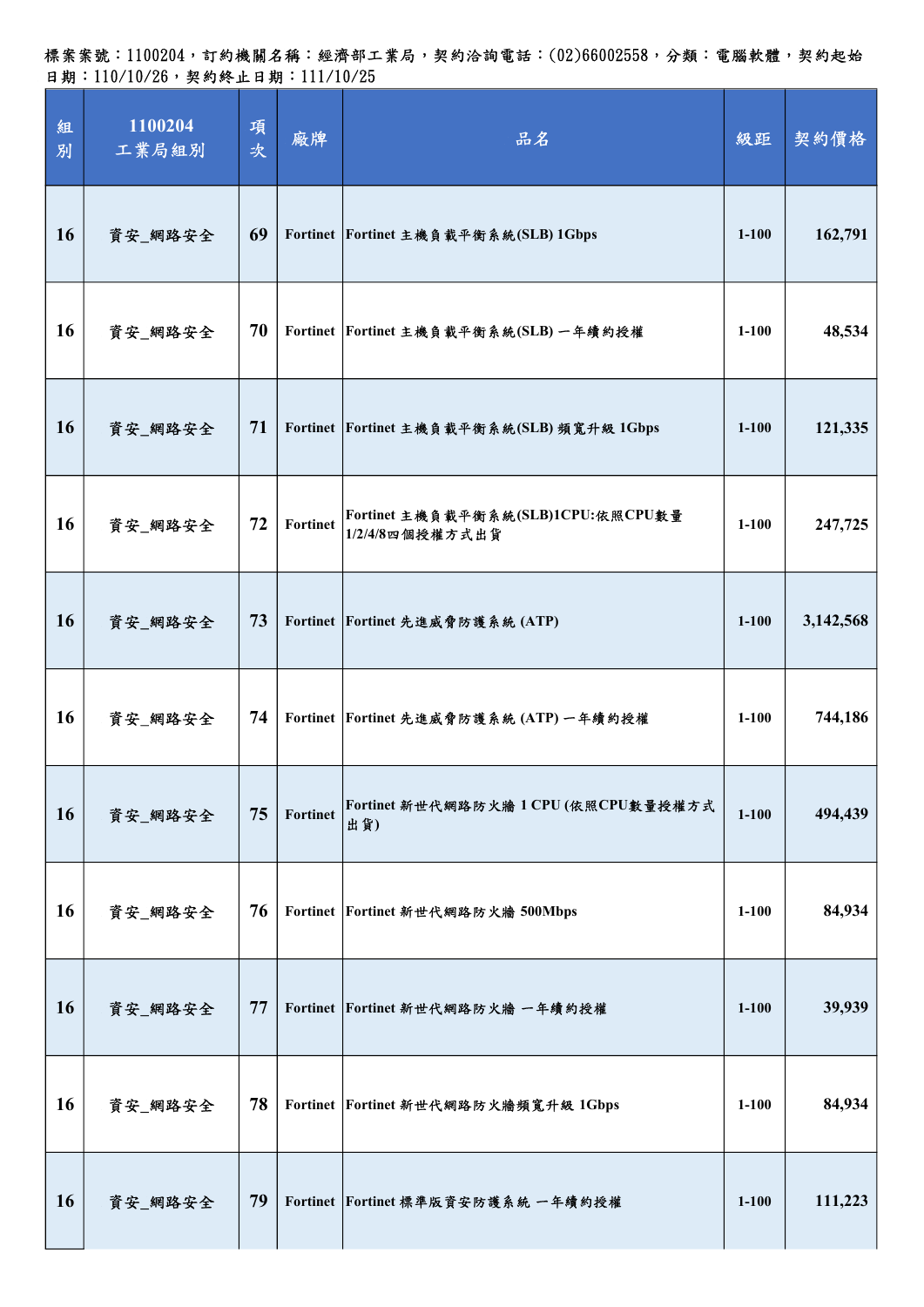| 組<br>別    | 1100204<br>工業局組別 | 項<br>次 | 廠牌 | 品名                                            | 級距        | 契約價格      |
|-----------|------------------|--------|----|-----------------------------------------------|-----------|-----------|
| 16        | 資安_網路安全          | 80     |    | Fortinet Fortinet 標準版資安防護系統 防護升級模組 一年續約授權     | $1 - 100$ | 77,856    |
| <b>16</b> | 資安_網路安全          | 81     |    | Fortinet Fortinet 網路防火牆 1 CPU (依照CPU數量授權方式出貨) | $1 - 100$ | 330,595   |
| 16        | 資安_網路安全          | 82     |    | Fortinet Fortinet 網路防火牆 500Mbps               | $1 - 100$ | 78,329    |
| <b>16</b> | 資安_網路安全          | 83     |    | Fortinet Fortinet 網路防火牆 一年續約授權                | $1 - 100$ | 24,267    |
| 16        | 資安_網路安全          | 84     |    | Fortinet Fortinet 網路防火牆頻寬升級 1Gbps             | $1 - 100$ | 79,879    |
| 16        | 資安_網路安全          | 85     |    | Fortinet Fortinet 高階版資安防護系統 一年續約授權            | $1 - 100$ | 180,991   |
| 16        | 資安_網路安全          | 86     |    | Fortinet Fortinet 高階版資安防護系統 防護升級模組 一年續約授權     | $1 - 100$ | 139,535   |
| 16        | 資安_網路安全          | 97     |    | Gigamon Gigamon 專業版導流軟體智慧功能加購套件-中階版           | $1 - 10$  | 920,121   |
| <b>16</b> | 資安_網路安全          | 98     |    | Gigamon Gigamon 專業版導流軟體智慧功能加購套件-高階版           | $1 - 10$  | 1,657,230 |
| 16        | 資安_網路安全          | 99     |    | Gigamon Gigamon 專業版智慧功能導流軟體加購套件-入門版           | $1-10$    | 552,073   |
| 16        | 資安_網路安全          |        |    | 100 Gigamon Gigamon 智慧導流軟體專業版                 | $1 - 10$  | 5,969,666 |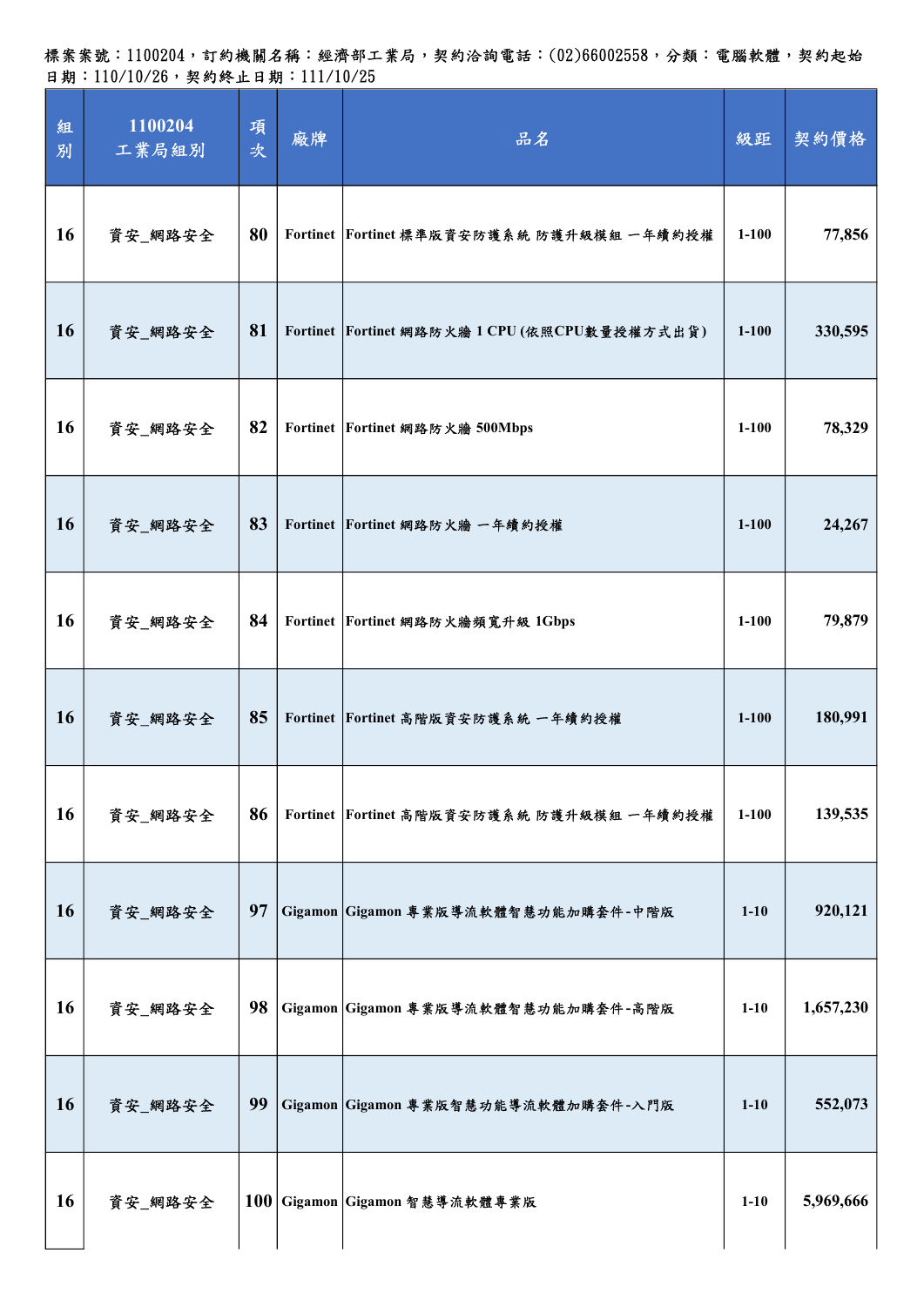標案案號:1100204,訂約機關名稱:經濟部工業局,契約洽詢電話:(02)66002558,分類:電腦軟體,契約起始 日期:110/10/26,契約終止日期:111/10/25

| 組<br>別 | 1100204<br>工業局組別 | 項<br>次 | 廠牌 | 品名                                      | 級距       | 契約價格      |
|--------|------------------|--------|----|-----------------------------------------|----------|-----------|
| 16     | 資安_網路安全          |        |    | 101 Gigamon Gigamon 智慧導流軟體專業版一年續約授權     | $1 - 10$ | 1,024,257 |
| 16     | 資安_網路安全          |        |    | 102 Gigamon Gigamon 智慧導流軟體標準版           | $1 - 10$ | 1,691,573 |
| 16     | 資安_網路安全          |        |    | 103 Gigamon Gigamon 智慧導流軟體標準版一年續約授權     | $1 - 10$ | 281,092   |
| 16     | 資安_網路安全          |        |    | 104 Gigamon Gigamon 智慧導流軟體進階版           | $1 - 10$ | 3,112,235 |
| 16     | 資安_網路安全          |        |    | 105 Gigamon Gigamon 智慧導流軟體進階版一年續約授權     | $1 - 10$ | 520,728   |
| 16     | 資安_網路安全          |        |    | 107 Gigamon Gigamon 標準版導流軟體智慧功能加購套件-中階版 | $1 - 10$ | 460,061   |
| 16     | 資安_網路安全          |        |    | 108 Gigamon Gigamon 標準版導流軟體智慧功能加購套件-入門版 | $1 - 10$ | 229,525   |
| 16     | 資安_網路安全          |        |    | 109 Gigamon Gigamon 標準版導流軟體智慧功能加購套件-複合版 | $1 - 10$ | 1,224,469 |
| 16     | 資安_網路安全          |        |    | 110 Gigamon Gigamon 標準版導流軟體智慧功能加購套件-高階版 | $1 - 10$ | 690,597   |
| 16     | 資安_網路安全          |        |    | 111 Gigamon Gigamon 流量集中導流軟體標準版         | $1 - 10$ | 940,344   |
| 16     | 資安_網路安全          |        |    | 112 Gigamon Gigamon 流量集中導流軟體標準版一年續約授權   | $1 - 10$ | 154,702   |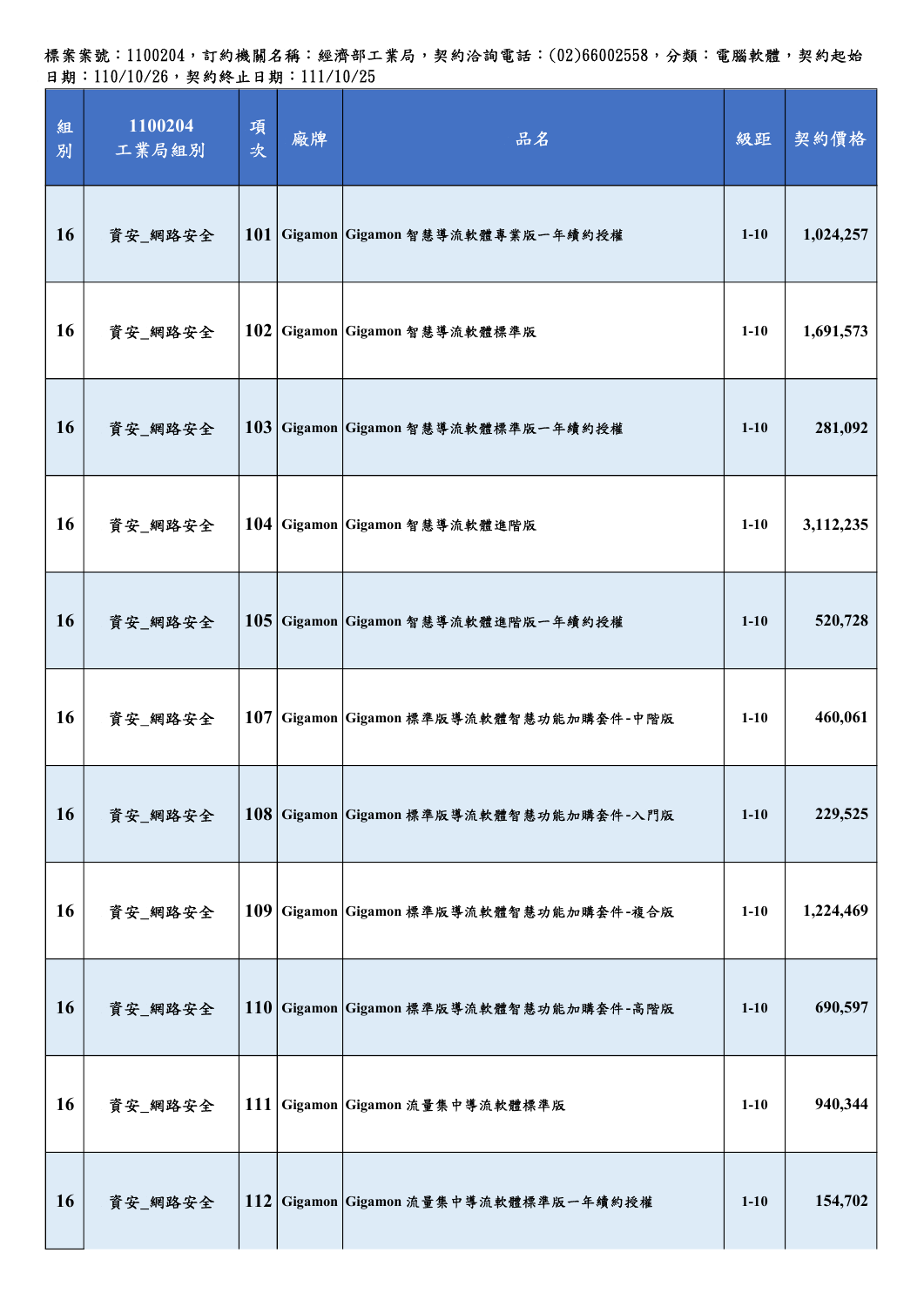| 組<br>別    | 1100204<br>工業局組別 | 項<br>次 | 廠牌             | 品名                                            | 級距               | 契約價格      |
|-----------|------------------|--------|----------------|-----------------------------------------------|------------------|-----------|
| 16        | 資安_網路安全          |        |                | 113 Gigamon Gigamon 流量集中導流軟體進階版               | $1-10$           | 1,584,429 |
| <b>16</b> | 資安_網路安全          |        |                | 114 Gigamon Gigamon 流量集中導流軟體進階版一年續約授權         | $1 - 10$         | 260,870   |
| 16        | 資安_網路安全          | 122    |                | Infoblox DDI DNS防火牆模組 企業/企業強化訂閱版              | $1 - 30$         | 541,962   |
| <b>16</b> | 資安_網路安全          | 123    |                | Infoblox DDI DNS防火牆模組 基本/基本強化訂閱版              | $1 - 30$         | 82,912    |
| 16        | 資安_網路安全          |        |                | 124 Infoblox DDI DNS防火牆模組 專業/專業強化訂閱版          | $1 - 30$         | 278,059   |
| 16        | 資安_網路安全          |        | $125$ Infoblox | DDI 白金版/白金進階版/白金進階效能強化永久版 DNS防<br>火牆模組 (續約一年) | $1 - 30$         | 140,546   |
| <b>16</b> | 資安_網路安全          |        |                | 126 Infoblox DDI銀級版/銀級進階永久版 DNS防火牆模組 (續約一年)   | $1 - 30$         | 21,436    |
| 16        | 資安_網路安全          |        | $127$ Infoblox | DDI 黄金版/黄金進階版/黄金進階效能強化永久版 DNS防<br>火牆模組(續約一年)  | $1 - 30$         | 71,790    |
| 16        | 資安_網路安全          | 128    |                | Infoblox DNS全球大型區域防禦情資共享1人單價                  | $2501 -$<br>5000 | 1,659     |
| <b>16</b> | 資安_網路安全          |        |                | 129 Infoblox DNS全球防禦情資強化訂閱版一年中型區域1人單價         | $1251 -$<br>2500 | 1,921     |
| <b>16</b> | 資安_網路安全          |        |                | 130 Infoblox DNS全球防禦情資強化訂閱版一年小型區域1人單價         | 500-1250         | 2,123     |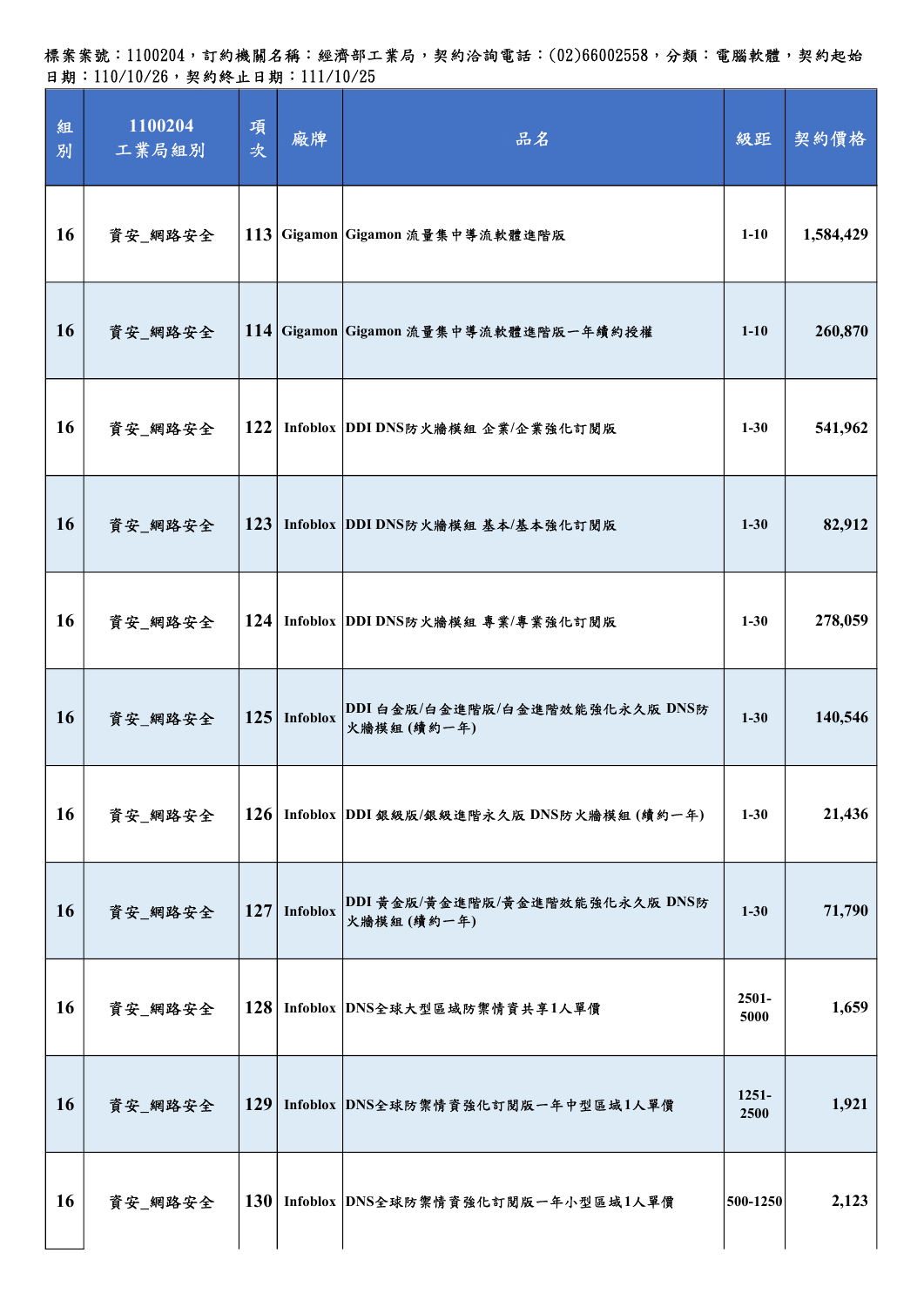標案案號:1100204,訂約機關名稱:經濟部工業局,契約洽詢電話:(02)66002558,分類:電腦軟體,契約起始 日期:110/10/26,契約終止日期:111/10/25

| 組<br>別    | 1100204<br>工業局組別 | 項<br>次           | 廠牌                         | 品名                                            | 級距        | 契約價格      |
|-----------|------------------|------------------|----------------------------|-----------------------------------------------|-----------|-----------|
| 16        | 資安_網路安全          |                  |                            | 131 Infoblox DNS全球防禦情資訂閱版一年-DDI 企業強化訂閱版       | $1-5$     | 3,763,397 |
| <b>16</b> | 資安_網路安全          |                  |                            | 132 Infoblox DNS全球防禦情資訂閱版一年-DDI企業訂閱版          | $1-5$     | 2,778,564 |
| <b>16</b> | 資安_網路安全          |                  |                            | 133 Infoblox DNS全球防禦情資訂閱版一年-DDI 基本強化訂閱版       | $1 - 30$  | 684,530   |
| 16        | 資安_網路安全          |                  | $134$ Infoblox             | DNS及DHCP自動化管理系統 - 銀級永久版報表模組(續約<br>$-4)$       | $1-5$     | 201,213   |
| 16        | 資安_網路安全          |                  |                            | 135 Infoblox DNS及DHCP自動化管理系統 - 銀級進階永久版 (續約一年) | $1 - 30$  | 150,657   |
| <b>16</b> | 資安_網路安全          |                  |                            | 136 Infoblox DNS攻擊防禦軟體-一年授權-企業訂閱版             | $1-5$     | 1,913,043 |
| <b>16</b> | 資安_網路安全          | 137 <sup>1</sup> |                            | Infoblox GSLB 全球伺服器負載平衡 - 基本強化訂閱版             | $1 - 30$  | 245,703   |
| 16        | 資安_網路安全          |                  |                            | 138 Infoblox GSLB 全球伺服器負載平衡 - 基本訂閱版           | $1 - 30$  | 161,780   |
| 16        | 資安_網路安全          | 139              |                            | Infoblox GSLB 全球伺服器負載平衡 - 專業訂閱版               | $1 - 30$  | 558,140   |
| <b>16</b> | 資安_網路安全          |                  |                            | 140 Infoblox 全球伺服器GSLB 負載平衡 - 銀級進階永久版 (續約一年)  | $1 - 30$  | 64,206    |
| <b>16</b> | 資安_網路安全          | 141              | Juniper<br><b>Networks</b> | Juniper Junos 網路管理平台,一年維護包                    | $1 - 250$ | 66,734    |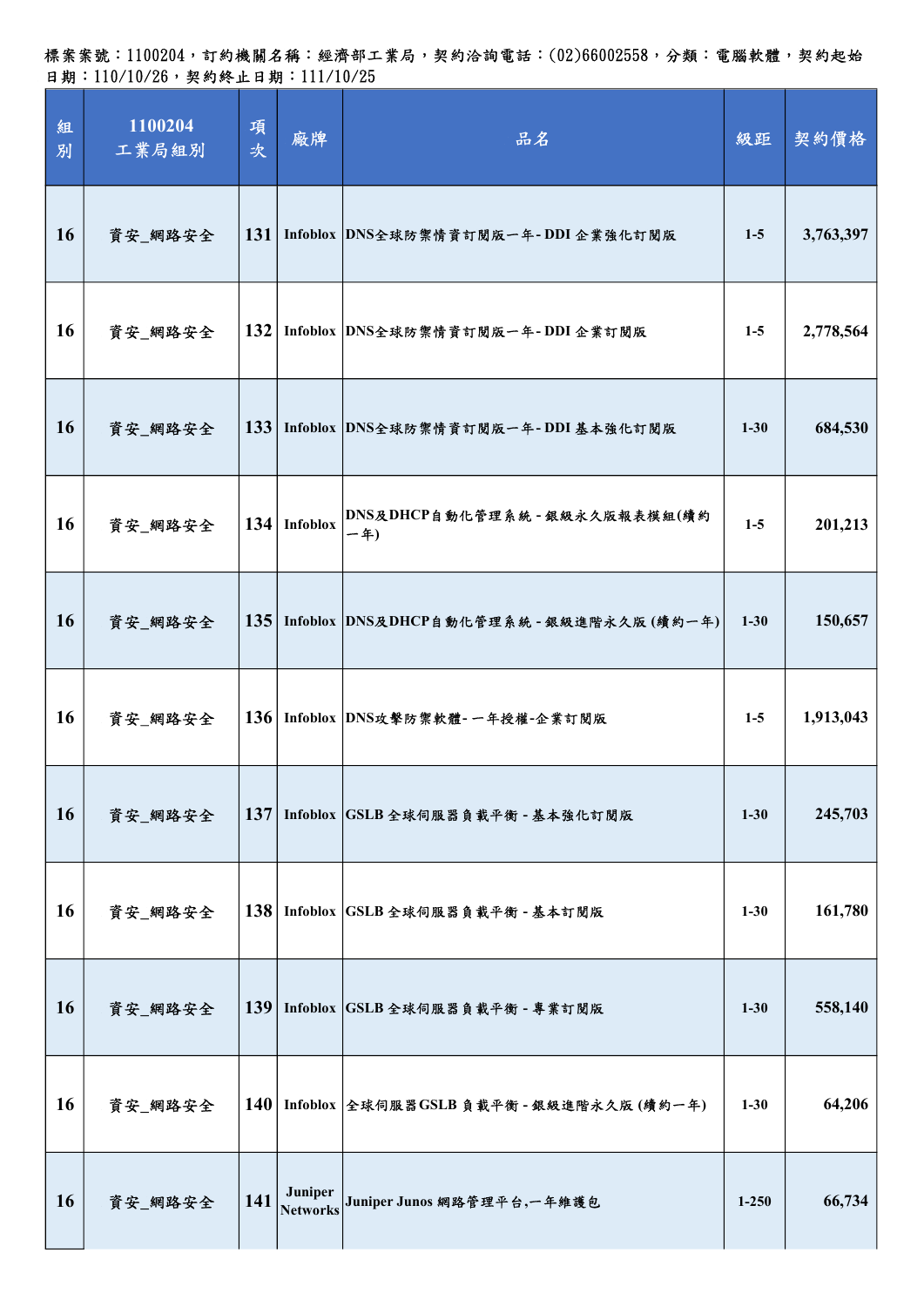| 組<br>別    | 1100204<br>工業局組別 | 項<br>次 | 廠牌                         | 品名                                       | 級距        | 契約價格      |
|-----------|------------------|--------|----------------------------|------------------------------------------|-----------|-----------|
| 16        | 資安_網路安全          | 142    | Juniper<br><b>Networks</b> | Juniper Junos 網路管理平台,一年軟體授權              | $1 - 50$  | 716,886   |
| <b>16</b> | 資安_網路安全          | 143    | Juniper<br><b>Networks</b> | Juniper Network Director 網路管理軟體, 一年維護包   | $1 - 500$ | 16,684    |
| 16        | 資安_網路安全          | 144    | Juniper<br><b>Networks</b> | Juniper Network Director 網路管理軟體, 一年軟體授權  | $1 - 100$ | 135,490   |
| <b>16</b> | 資安_網路安全          | 145    | Juniper<br><b>Networks</b> | Juniper SDSN 軟體定義網路安全管理軟體,一年維護包          | $1 - 150$ | 147,624   |
| 16        | 資安_網路安全          | 146    | Juniper<br><b>Networks</b> | Juniper SDSN 軟體定義網路安全管理軟體,一年軟體授權         | $1 - 30$  | 1,214,358 |
| <b>16</b> | 資安 網路安全          | 147    | Juniper<br><b>Networks</b> | Juniper Security Analytics 威脅管理平台,一年維護包  | $1-25$    | 616,785   |
| 16        | 資安_網路安全          | 148    | Juniper<br><b>Networks</b> | Juniper Security Analytics 威脅管理平台,一年軟體授權 | $1-5$     | 4,827,098 |
| <b>16</b> | 資安_網路安全          | 149    | Juniper<br><b>Networks</b> | Juniper Security Analytics 日誌管理平台,一年維護包  | $1 - 50$  | 506,572   |
| 16        | 資安_網路安全          | 150    | Juniper<br><b>Networks</b> | Juniper Security Analytics 日誌管理平台,一年軟體授權 | $1 - 10$  | 3,017,189 |
| <b>16</b> | 資安_網路安全          | 151    | Juniper<br><b>Networks</b> | Juniper Security Director 資安管理軟體, 一年維護包  | $1 - 500$ | 20,222    |
| <b>16</b> | 資安_網路安全          | 152    | Juniper<br><b>Networks</b> | Juniper Security Director 資安管理軟體, 一年軟體授權 | $1 - 100$ | 161,780   |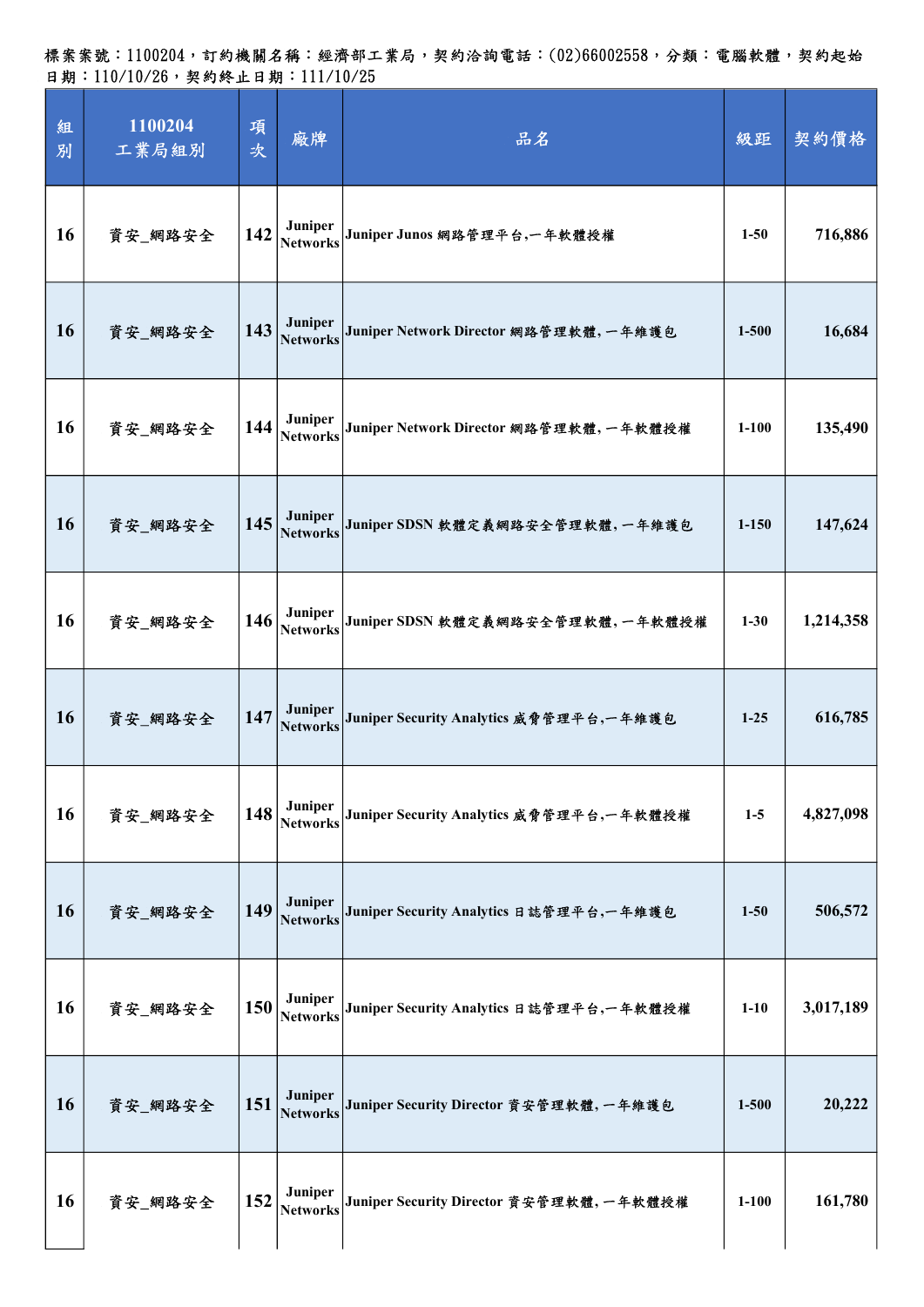| 組<br>別    | 1100204<br>工業局組別 | 項<br>次 | 廠牌                         | 品名                                                                                  | 級距        | 契約價格      |
|-----------|------------------|--------|----------------------------|-------------------------------------------------------------------------------------|-----------|-----------|
| <b>16</b> | 資安_網路安全          | 153    | Juniper<br><b>Networks</b> | Juniper vMX 虚擬路由器,一年軟體授權                                                            | $1 - 500$ | 51,567    |
| 16        | 資安_網路安全          | 154    | Juniper<br><b>Networks</b> | Juniper vMX 虚擬路由器專業版,一年軟體授權                                                         | $1 - 150$ | 277,048   |
| 16        | 資安_網路安全          | 155    | Juniper<br><b>Networks</b> | Juniper vMX 虚擬路由器標準版, 一年軟體授權                                                        | $1 - 400$ | 97,068    |
| 16        | 資安_網路安全          | 156    | Juniper<br><b>Networks</b> | Juniper vMX 虚擬路由器進階版, 一年軟體授權                                                        | $1 - 200$ | 193,124   |
| 16        | 資安_網路安全          | 157    | Juniper<br><b>Networks</b> | Juniper vSRX 虚擬安全防火牆專業版, 一年軟體授權                                                     | $1 - 100$ | 165,824   |
| 16        | 資安_網路安全          | 158    | Juniper<br><b>Networks</b> | Juniper vSRX 虚擬安全防火牆標準版,一年軟體授權                                                      | $1 - 100$ | 115,268   |
| 16        | 資安_網路安全          | 159    | Juniper<br><b>Networks</b> | Juniper vSRX 虚擬安全防火牆進階版,一年軟體授權                                                      | $1 - 100$ | 143,579   |
| <b>16</b> | 資安_網路安全          | 160    | Juniper<br><b>Networks</b> | Juniper 先進威脅防禦(JATP) 專業版, 一年軟體授權                                                    | $1-10$    | 3,024,267 |
| 16        | 資安_網路安全          | 161    | Juniper<br><b>Networks</b> | Juniper 先進威脅防禦(JATP)標準版,一年軟體授權                                                      | $1 - 30$  | 1,315,470 |
| 16        | 資安_網路安全          | 162    | Juniper<br><b>Networks</b> | Juniper 先進威脅防禦(JATP) 進階版, 一年軟體授權                                                    | $1 - 20$  | 2,105,157 |
| <b>16</b> | 資安_網路安全          | 163    | (ixia)                     | keysight   Keysight (Ixia) for Application and Threat Intelligence<br>Service (ATI) | $1 - 10$  | 1,103,162 |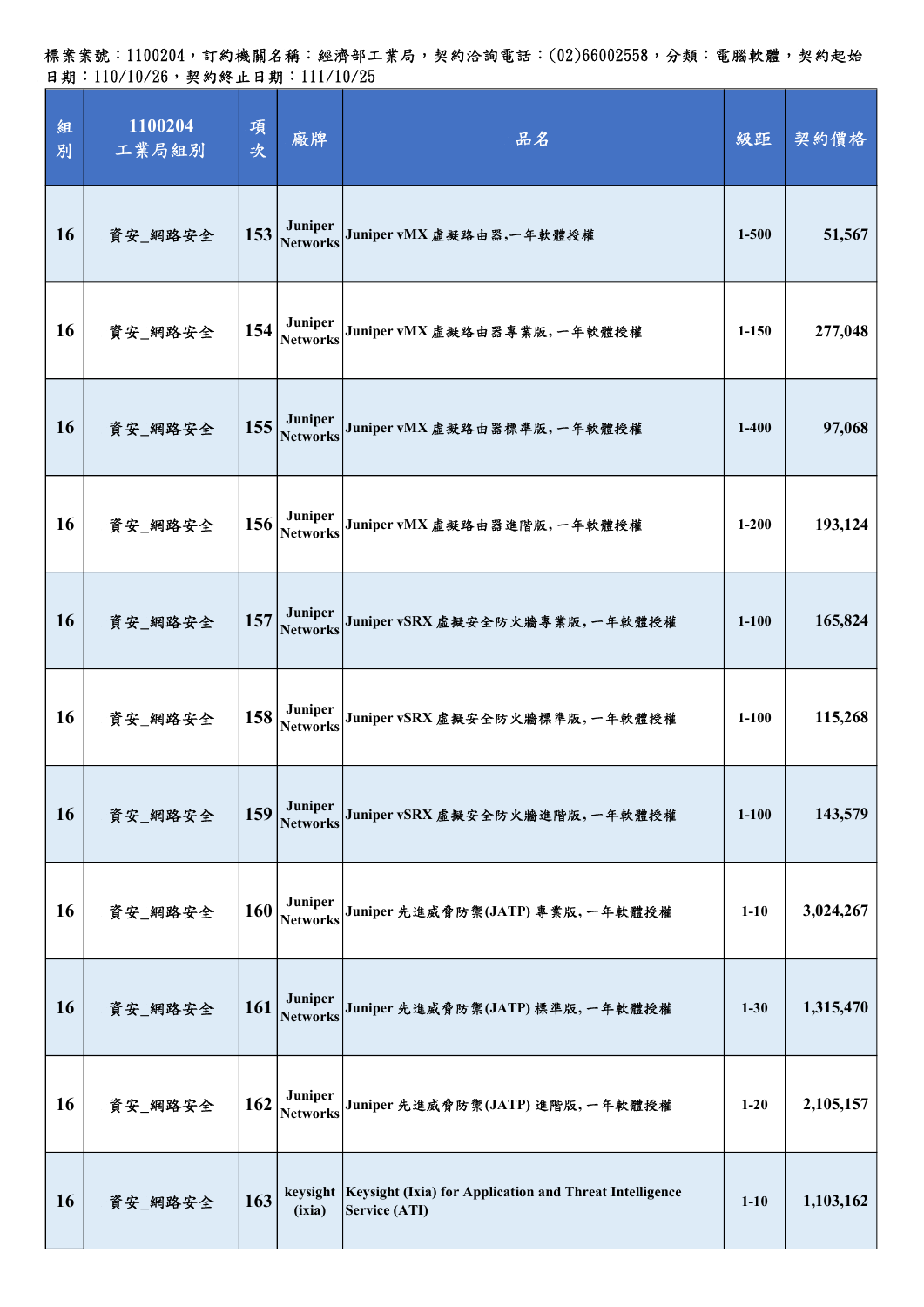| 組<br>別    | 1100204<br>工業局組別 | 項<br>次 | 廠牌                 | 品名                                                                                                               | 級距       | 契約價格      |
|-----------|------------------|--------|--------------------|------------------------------------------------------------------------------------------------------------------|----------|-----------|
| 16        | 資安_網路安全          | 164    | keysight<br>(ixia) | Keysight (Ixia) Hawkeye 10 Endpoint Solutions Bundle 授權                                                          | $1 - 10$ | 1,706,070 |
| <b>16</b> | 資安_網路安全          | 165    | keysight<br>(ixia) | Keysight (Ixia) Hawkeye 25 Endpoint Solutions Bundle 授權                                                          | $1 - 10$ | 3,412,139 |
| 16        | 資安_網路安全          | 166    | keysight<br>(ixia) | <b>Keysight (Ixia) Security Analysis for</b><br><b>Malware/Botnet/Phishing</b>                                   | $1-10$   | 1,711,203 |
| <b>16</b> | 資安_網路安全          | 167    | keysight<br>(ixia) | Keysight (Ixia) 流量加密可視化功能授權                                                                                      | $1-9$    | 3,400,572 |
| 16        | 資安_網路安全          | 169    | keysight<br>(ixia) | Keysight (Ixia) 資安威脅模擬授權-Breach and Attack<br>Simulation Platform (Base Bundle-5 Agents, 1-year<br>subscription) | $1-10$   | 2,822,649 |
| 16        | 資安 網路安全          | 171    | <b>McAfee</b>      | McAfee vNSP Cloud Large (McAfee入侵偵測防禦系統VM<br>版-1Gbps流量一年軟體授權)                                                    | $1-12$   | 1,874,621 |
| 16        | 資安_網路安全          | 172    | <b>McAfee</b>      | McAfee vNSP Cloud Medium (McAfee入侵偵測防禦系統<br>VM版-500Mbps流量一年軟體授權)                                                 | $1 - 15$ | 1,239,636 |
| <b>16</b> | 資安_網路安全          | 173    | <b>McAfee</b>      | McAfee vNSP Cloud Small (McAfee入侵偵測防禦系統VM<br>版-200Mbps流量一年軟體授權)                                                  | $1-20$   | 558,140   |
| <b>16</b> | 資安_網路安全          |        |                    | 191   NetScout   NetScout DDoS偵測及緩解系統 500Mbps, 一年軟體授權                                                            | $1-5$    | 2,485,449 |
| <b>16</b> | 資安_網路安全          |        |                    | 192 NetScout NetScout DDoS偵測及緩解系統 500Mbps, 訂閱式服務一年                                                               | $1-5$    | 1,771,680 |
| 16        | 資安_網路安全          |        |                    | 195 NetScout NetScout 主動式端點測試軟體,一年維護包                                                                            | $1 - 20$ | 228,012   |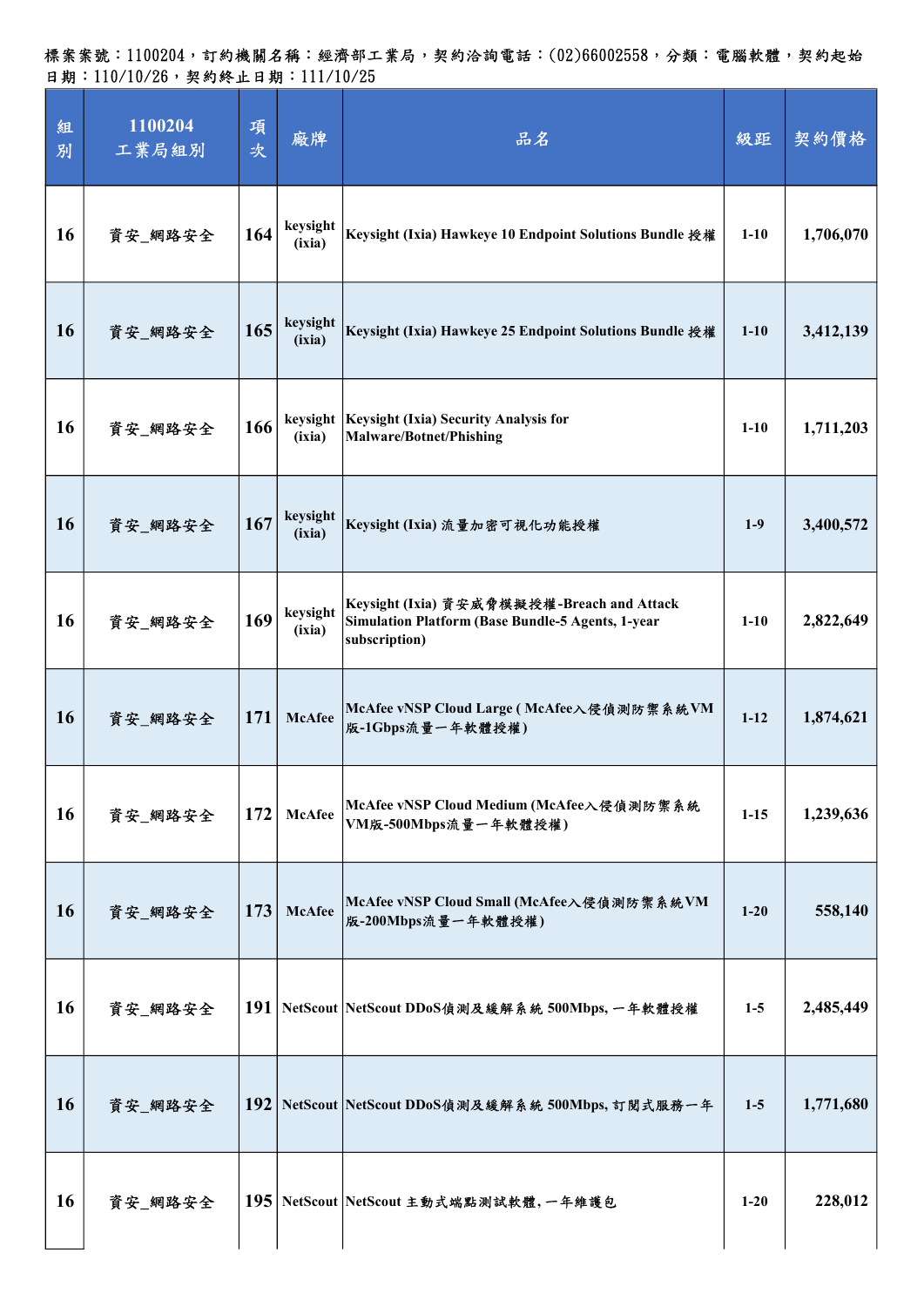標案案號:1100204,訂約機關名稱:經濟部工業局,契約洽詢電話:(02)66002558,分類:電腦軟體,契約起始 日期:110/10/26,契約終止日期:111/10/25

| 組<br>別 | 1100204<br>工業局組別 | 項<br>次 | 廠牌             | 品名                                                                             | 級距      | 契約價格       |
|--------|------------------|--------|----------------|--------------------------------------------------------------------------------|---------|------------|
| 16     | 資安_網路安全          |        |                | 198 NetScout NetScout 内外網流量收集過濾平台標準版,一年軟體授權                                    | $1-5$   | 1,011,122  |
| 16     | 資安_網路安全          |        |                | 200 NetScout NetScout 加解密軟體平台基礎版,一年軟體授權                                        | $1-5$   | 3,754,297  |
| 16     | 資安_網路安全          |        |                | 201 NetScout NetScout 威脅偵測平台, 一年維護包                                            | $1-4$   | 1,516,805  |
| 16     | 資安_網路安全          |        |                | 202 NetScout NetScout 威脅偵測平台, 一年軟體授權                                           | $1 - 4$ | 8,190,091  |
| 16     | 資安_網路安全          |        |                | 203 NetScout NetScout 網路封包撷取與分析雲端版,一年維護包                                       | $1-4$   | 104,105    |
| 16     | 資安_網路安全          |        | $205$ NetScout | NetScout 網路應用服務效能管理平台暨封包擷取與分析基<br>礎版,一年維護包                                     | $1-4$   | 564,133    |
| 16     | 資安_網路安全          |        | $207$ NetScout | NetScout 網路應用服務效能管理平台暨封包撷取與分析雲<br>端版,一年維護包                                     | $1-4$   | 441,610    |
| 16     | 資安_網路安全          |        | $208$ NetScout | NetScout 網路應用服務效能管理平台暨封包擷取與分析雲<br>端版,一年軟體授權                                    | $1-4$   | 2,527,806  |
| 16     | 資安_網路安全          |        | $209$ NetScout | NetScout 網路應用服務效能管理平台暨封包擷取與分析雲<br>端版,訂閱式服務一年                                   | $1-4$   | 1,825,407  |
| 16     | 資安_網路安全          |        |                | 211 NetScout NetScout 網路設備與無線網路監控系統,一年軟體授權                                     | $1-5$   | 5,055,612  |
| 16     | 資安_網路安全          | 235    |                | Palo Alto Palo Alto Networks Cortex Data Lake 資安日誌儲存及管理<br>Networks   服務 100TB | $1-3$   | 11,303,337 |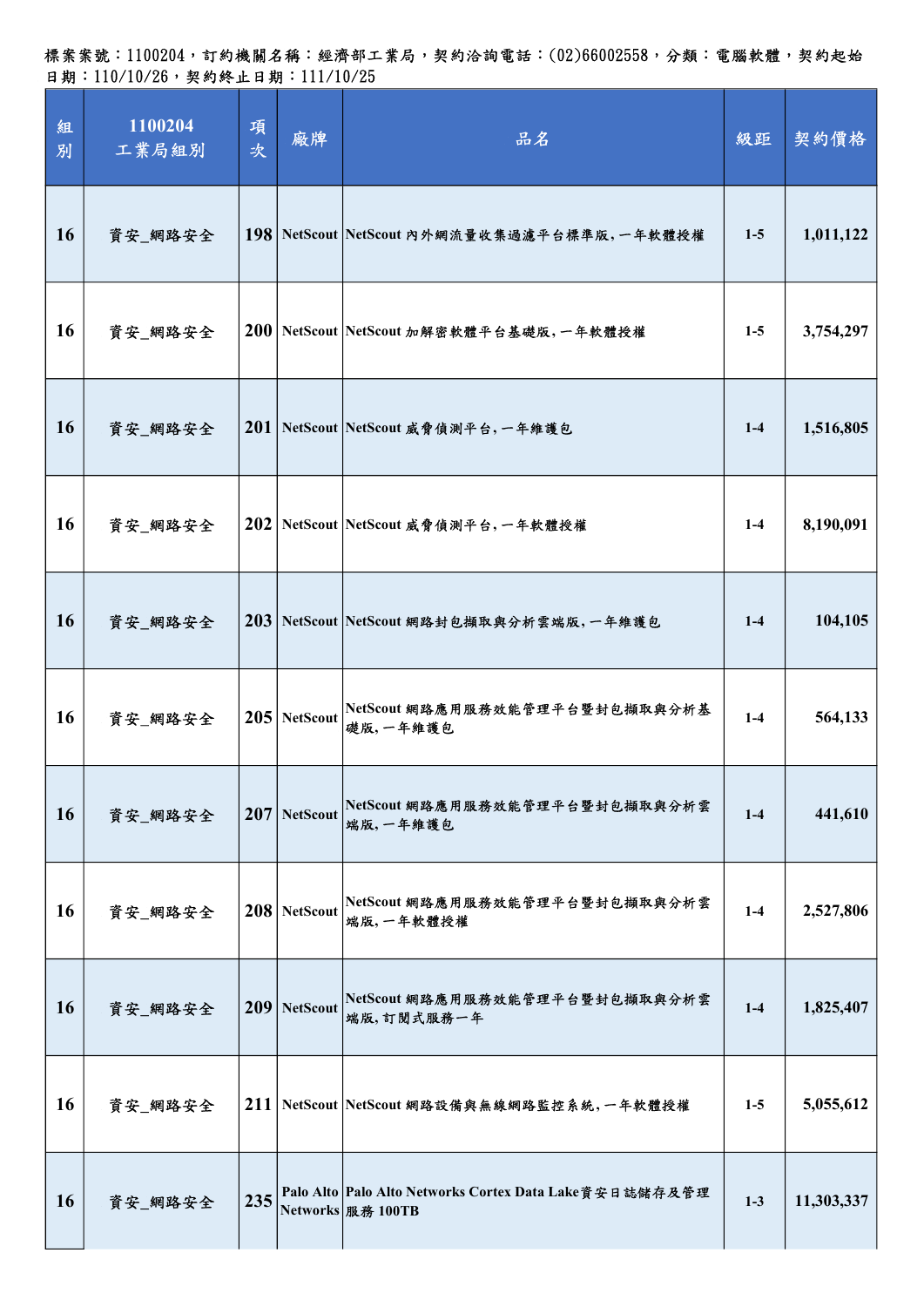| 組<br>別    | 1100204<br>工業局組別 | 項<br>次 | 廠牌                           | 品名                                                                             | 級距        | 契約價格      |
|-----------|------------------|--------|------------------------------|--------------------------------------------------------------------------------|-----------|-----------|
| <b>16</b> | 資安_網路安全          | 236    |                              | Palo Alto   Palo Alto Networks Cortex Data Lake 資安日誌儲存及管理<br>Networks 服務 12TB  | $1-29$    | 1,355,915 |
| <b>16</b> | 資安_網路安全          | 237    |                              | Palo Alto   Palo Alto Networks Cortex Data Lake資安日誌儲存及管理<br>Networks   服務 24TB | $1 - 14$  | 2,712,775 |
| <b>16</b> | 資安_網路安全          | 238    |                              | Palo Alto Palo Alto Networks Cortex Data Lake資安日誌儲存及管理<br>Networks 服務 2TB      | $1 - 100$ | 215,369   |
| <b>16</b> | 資安_網路安全          | 239    |                              | Palo Alto Palo Alto Networks Cortex Data Lake 資安日誌儲存及管理<br>Networks 服務 4TB     | $1 - 87$  | 451,876   |
| 16        | 資安_網路安全          | 240    |                              | Palo Alto Palo Alto Networks Cortex Data Lake資安日誌儲存及管理<br>Networks   服務 8TB    | $1-43$    | 903,943   |
| <b>16</b> | 資安_網路安全          | 241    | Networks 200人版               | Palo Alto Palo Alto Networks Cortex XDR使用者資安行為分析服務                             | $1 - 77$  | 507,583   |
| <b>16</b> | 資安_網路安全          | 242    | Networks 400人版               | Palo Alto Palo Alto Networks Cortex XDR使用者資安行為分析服務                             | $1 - 38$  | 1,017,100 |
| <b>16</b> | 資安_網路安全          | 243    | Networks 600人版               | Palo Alto Palo Alto Networks Cortex XDR使用者資安行為分析服務                             | $1 - 25$  | 1,525,784 |
| <b>16</b> | 資安_網路安全          | 244    | Palo Alto<br><b>Networks</b> | Palo Alto Networks DNS惡意網域防禦(一年期)                                              | $1-10$    | 3,546,006 |
| <b>16</b> | 資安_網路安全          | 245    | Palo Alto<br><b>Networks</b> | Palo Alto Networks 資安協同自動化回應系統                                                 | $1-8$     | 4,902,932 |
| <b>16</b> | 資安_網路安全          | 246    | min                          | PowerAd PowerAdmin Server Monitor Ultra 網路設備及主機監測網<br>管軟體 中文版 1-Node (續約一年)    | $1 - 100$ | 1,618     |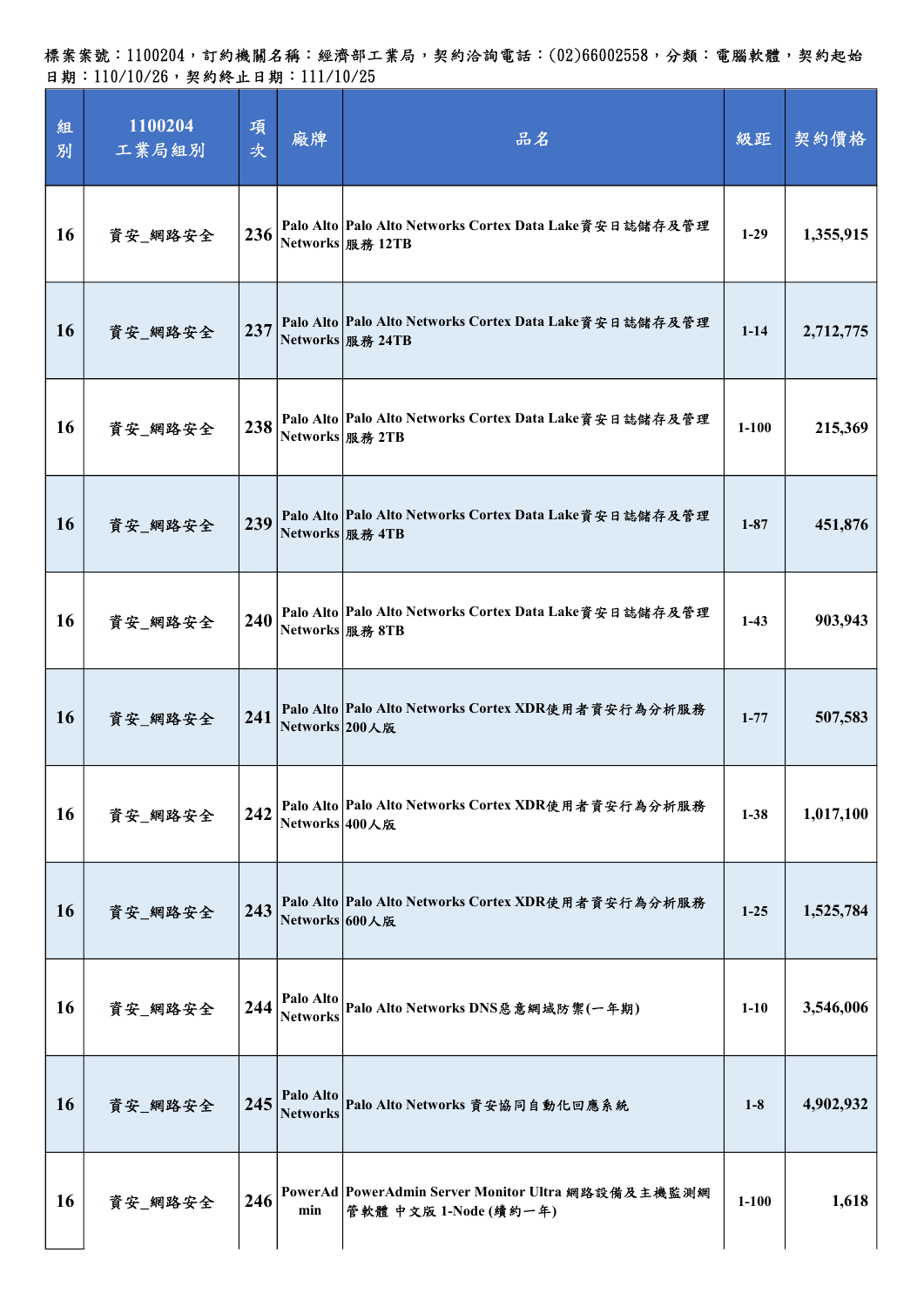| 組<br>別    | 1100204<br>工業局組別 | 項<br>次           | 廠牌              | 品名                                                                                                                        | 級距        | 契約價格    |
|-----------|------------------|------------------|-----------------|---------------------------------------------------------------------------------------------------------------------------|-----------|---------|
| <b>16</b> | 資安_網路安全          | 247              | min             | PowerAd PowerAdmin Server Monitor Ultra 網路設備及主機監測網<br>管軟體 中文版 1-Node 最新版 (含一年升級服務)                                        | $1 - 100$ | 8,493   |
| 16        | 資安_網路安全          | 248              | min             | PowerAd  PowerAdmin Storage Monitor Ultra 儲存設備監測網管軟體<br>中文版 1-Node (續約一年)                                                 | $1-100$   | 3,337   |
| 16        | 資安_網路安全          | 249              | min             | PowerAd PowerAdmin Storage Monitor Ultra 儲存設備監測網管軟體<br>中文版 1-Node 最新版 (含一年升級服務)                                           | $1 - 100$ | 16,684  |
| 16        | 資安_網路安全          | 250 <sup>1</sup> |                 | <b>WhatsUp Gold Application Monitoring 5 New Applications</b><br>Progress with 1 Year Service應用程式效能監控模組 5來源(內含一年<br>更新授權) | $1-10$    | 120,324 |
| <b>16</b> | 資安_網路安全          |                  | 254 Progress    | WhatsUp Gold Log Management 10 Device日誌管理模組授<br>權10台(內含一年更新授權)                                                            | $1 - 10$  | 61,678  |
| 16        | 資安_網路安全          | 257              | <b>Progress</b> | WhatsUp Gold Network Traffic Analysis 5 Source 網路流量<br>監控模組5來源授權(內含一年更新授權)                                                | $1-10$    | 111,223 |
| 16        | 資安_網路安全          | 259              | <b>Progress</b> | WhatsUp Gold Premium 100 Service Agreement with up to 1<br>Year Service(網路監控軟體主程式續約一年軟體更新授權)                              | $1 - 10$  | 51,565  |
| 16        | 資安_網路安全          |                  | $261$ Progress  | <b>WhatsUp Gold Virtual Monitoring 100 Service Agreement</b><br>with up to 1 Year Service虛擬監控模組授權100台-一年軟體<br>更新授權        | $1 - 10$  | 40,445  |
| <b>16</b> | 資安_網路安全          | 263              |                 | Progress WhatsUp Gold 銀級專業服務套件包 100 台裝置                                                                                   | $1 - 10$  | 575,329 |
| 16        | 資安_網路安全          | 281              | WatchGu<br>ard  | WatchGuard Dimension報表軟體(一年授權)                                                                                            | $1 - 30$  | 103,134 |
| 16        | 資安_網路安全          | 282              | ard             | WatchGu   WatchGuard Firebox V UTM 多功能防火牆 2Gbps (Small<br>Office)(一年授權)                                                   | $1 - 30$  | 132,963 |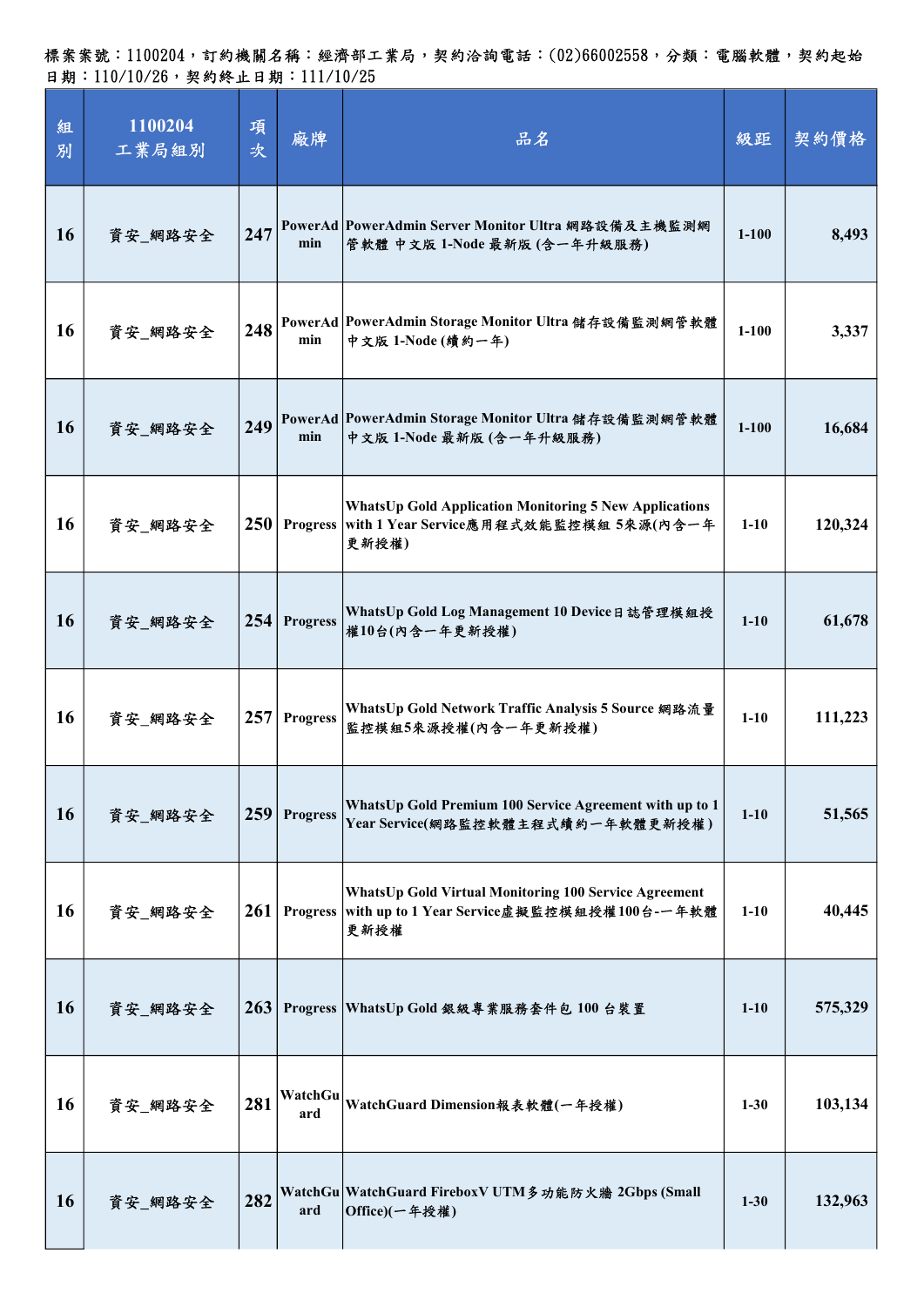| 組<br>別    | 1100204<br>工業局組別 | 項<br>次 | 廠牌  | 品名                                                                           | 級距       | 契約價格      |
|-----------|------------------|--------|-----|------------------------------------------------------------------------------|----------|-----------|
| 16        | 資安_網路安全          | 283    | ard | WatchGu   WatchGuard Firebox V UTM 多功能防火牆 2Gbps (Small<br>Office)一年軟體續約      | $1 - 30$ | 34,378    |
| <b>16</b> | 資安_網路安全          | 284    | ard | WatchGu WatchGuard FireboxV UTM 多功能防火牆 4Gbps (Medium<br>Office)(一年授權)        | $1 - 30$ | 310,920   |
| 16        | 資安_網路安全          | 285    | ard | WatchGu   WatchGuard Firebox V UTM 多功能防火牆 4Gbps (Medium<br>Office)一年軟體續約     | $1 - 30$ | 80,890    |
| <b>16</b> | 資安_網路安全          | 286    | ard | WatchGu WatchGuard FireboxV UTM 多功能防火牆 8Gbps (Large<br>Office)(一年授權)         | $1 - 30$ | 666,835   |
| 16        | 資安_網路安全          | 287    | ard | WatchGu WatchGuard FireboxV UTM 多功能防火牆 8Gbps (Large<br>Office)一年軟體續約         | $1 - 30$ | 173,913   |
| <b>16</b> | 資安_網路安全          | 288    | ard | WatchGu WatchGuard FireboxV UTM 多功能防火牆 Unrestricted<br>(XLarge Office)(一年授權) | $1 - 30$ | 1,329,626 |
| <b>16</b> | 資安_網路安全          | 289    | ard | WatchGu WatchGuard FireboxV UTM 多功能防火牆 Unrestricted<br>(XLarge Office)一年軟體續約 | $1 - 30$ | 349,848   |
| <b>16</b> | 資安_網路安全          | 290    | ard | WatchGu   WatchGuard FireboxV 防火牆 2Gbps (Small Office)(一年授<br>權)             | $1 - 30$ | 96,057    |
| <b>16</b> | 資安_網路安全          | 291    | ard | WatchGu   WatchGuard Firebox V 防火牆 2Gbps (Small Office) 一年軟<br>體續約           | $1 - 30$ | 11,122    |
| <b>16</b> | 資安_網路安全          | 292    | ard | WatchGu WatchGuard FireboxV 防火牆 4Gbps (Medium Office)(一年<br>授權)              | $1 - 30$ | 230,536   |
| <b>16</b> | 資安_網路安全          | 293    | ard | WatchGu   WatchGuard FireboxV 防火牆 4Gbps (Medium Office) 一年<br>軟體續約           | $1 - 30$ | 26,289    |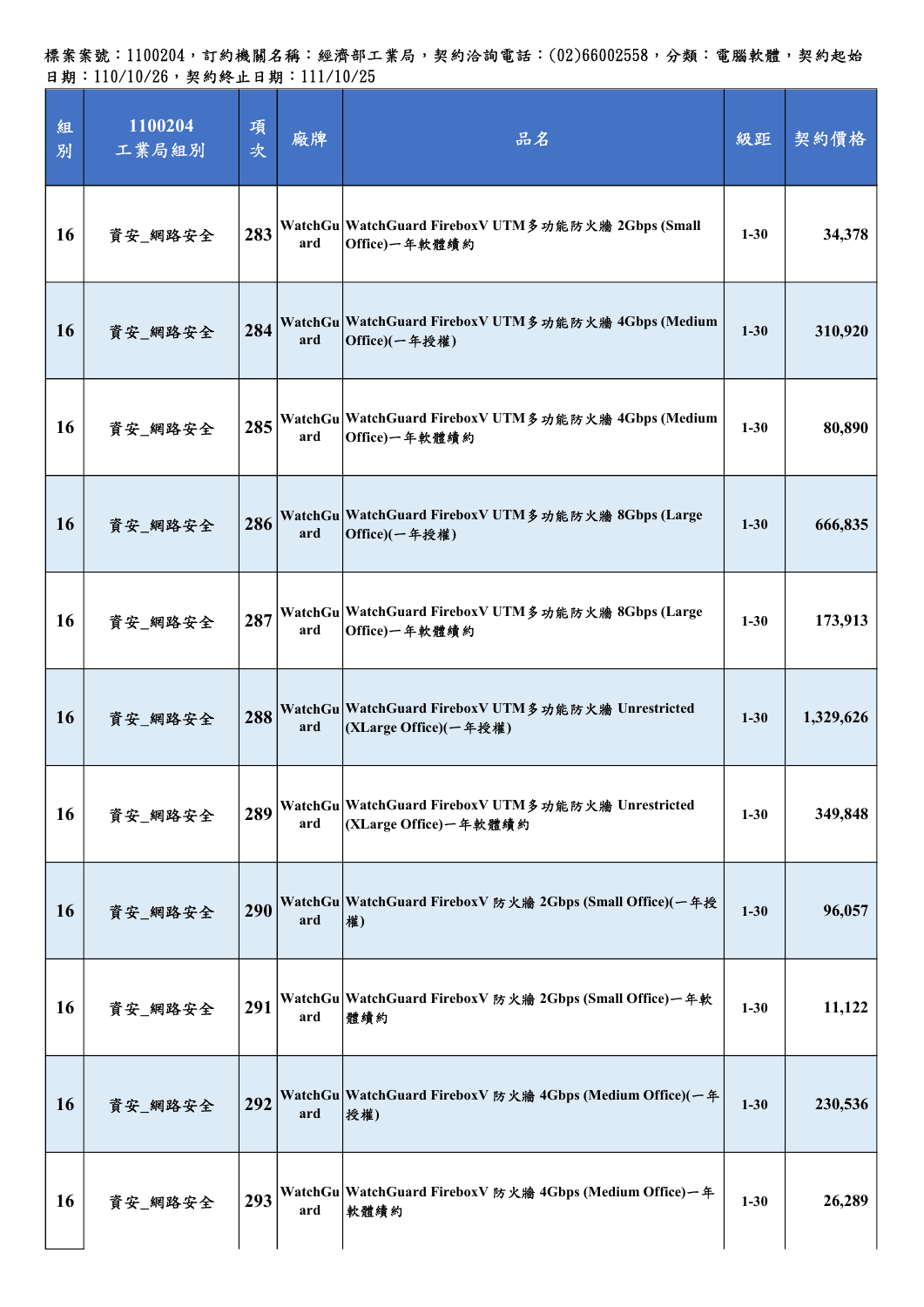| 組<br>別    | 1100204<br>工業局組別 | 項<br>次 | 廠牌             | 品名                                                                     | 級距        | 契約價格      |
|-----------|------------------|--------|----------------|------------------------------------------------------------------------|-----------|-----------|
| <b>16</b> | 資安_網路安全          | 294    | ard            | WatchGu WatchGuard FireboxV 防火牆 8Gbps (Large Office)(一年授<br>權)         | $1 - 30$  | 493,428   |
| 16        | 資安_網路安全          |        | ard            | 295 WatchGu WatchGuard FireboxV 防火牆 8Gbps (Large Office)一年軟<br>體續約     | $1 - 30$  | 56,623    |
| 16        | 資安_網路安全          | 296    | ard            | WatchGu WatchGuard FireboxV 防火牆 Unrestricted (XLarge<br>Office)(一年授權)  | $1 - 30$  | 984,833   |
| 16        | 資安_網路安全          | 297    | ard            | WatchGu WatchGuard FireboxV 防火牆 Unrestricted (XLarge Office)<br>一年軟體續約 | $1 - 30$  | 114,257   |
| 16        | 資安_網路安全          | 298    | WatchGu<br>ard | WatchGuard System Manager-5 Device管理軟體(一年授權)                           | $1 - 30$  | 190,091   |
| 16        | 資安_網路安全          |        | 中華龍網<br>公司     | 319 股份有限   xHunter網路威脅狩獵者-企業升級版                                        | $1 - 100$ | 765,420   |
| 16        | 資安_網路安全          |        | 中華龍網<br>公司     | 320 股份有限 xHunter網路威脅狩獵者-企業版                                            | $1 - 100$ | 3,064,659 |
| 16        | 資安_網路安全          |        | 中華龍網<br>公司     | 321 股份有限 xHunter網路威脅狩獵者-基本升級版                                          | $1 - 100$ | 127,401   |
| 16        | 資安_網路安全          |        | 中華龍網<br>公司     | 323 股份有限 xHunter網路威脅狩獵者-專業升級版                                          | $1 - 100$ | 254,803   |
| 16        | 資安_網路安全          |        | 中華龍網<br>公司     | 324 股份有限 xHunter網路威脅狩獵者-專業版                                            | $1-100$   | 827,001   |
| 16        | 資安_網路安全          |        | 趨勢科技<br>公司     | 355 股份有限 DDI 1000 Software with 1Gbps                                  | $1 - 10$  | 1,796,764 |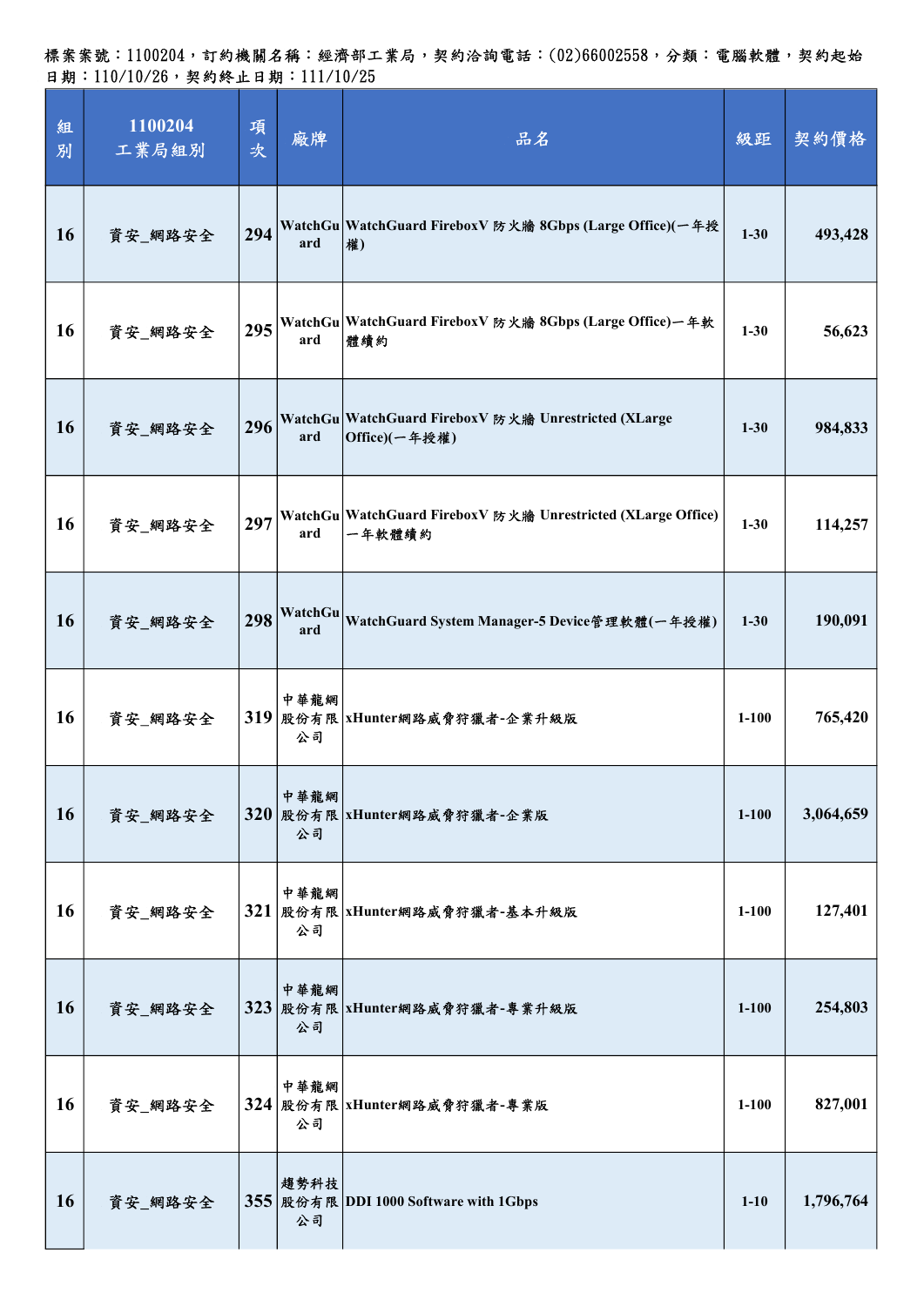| 組<br>別 | 1100204<br>工業局組別 | 項<br>次                  | 廠牌                     | 品名                                                       | 級距               | 契約價格      |
|--------|------------------|-------------------------|------------------------|----------------------------------------------------------|------------------|-----------|
| 16     | 資安_網路安全          |                         | 趨勢科技<br>公司             | 356 股份有限 DDI 1000 Software with 1Gbps 一年更新授權             | $1 - 10$         | 603,640   |
| 16     | 資安_網路安全          |                         | 趨勢科技<br>公司             | 357 股份有限 TippingPoint vTPS威脅防禦平台                         | $1 - 20$         | 1,627,907 |
| 16     | 資安_網路安全          |                         | 趨勢科技<br>公司             | 358 股份有限 進階攻擊防禦包 100人版 - 沙盒模組                            | $6 - 15$         | 128,413   |
| 16     | 資安_網路安全          |                         | 趨勢科技<br>公司             | 359 股份有限 進階攻擊防禦包100人版 - 網頁模組                             | $6 - 15$         | 128,413   |
| 16     | 資安_網路安全          |                         | 趨勢科技<br>公司             | 360 股份有限 進階攻擊防禦包100人版 - 郵件模組                             | $6 - 15$         | 128,413   |
| 17     | 資安_端點安全          | $\overline{2}$          | Aruba                  | Aruba 網路管理系統模組(需先有網路管理主系統)                               | $1 - 100$        | 26,289    |
| 17     | 資安_端點安全          | $\overline{\mathbf{3}}$ | <b>Bitdefend</b><br>er | 地端版沙箱(一年訂閱)                                              | $1-20$           | 624,874   |
| 17     | 資安_端點安全          | $\overline{\mathbf{4}}$ |                        | Bitdefend  <br> 地端版沙箱(三年訂閱)                              | $1 - 20$         | 969,666   |
| 17     | 資安_端點安全          | 5                       | er                     | Bitdefend 端點全域防護先進版 (一年訂閱,最低訂購數量為250U,授權<br>的35%可安装於伺服器) | $250 -$<br>30000 | 1,062     |
| 17     | 資安_端點安全          | 6                       | er                     | Bitdefend 端點全域防護先進版 (一年訂閱,最低訂購數量為50U,授權<br>的35%可安装於伺服器)  | 50-249           | 1,163     |
| 17     | 資安_端點安全          | $\overline{7}$          | er                     | Bitdefend 端點全域防護先進版 (三年訂閱,最低訂購數量為50U,授權<br>的35%可安装於伺服器)  | 50-10000         | 2,831     |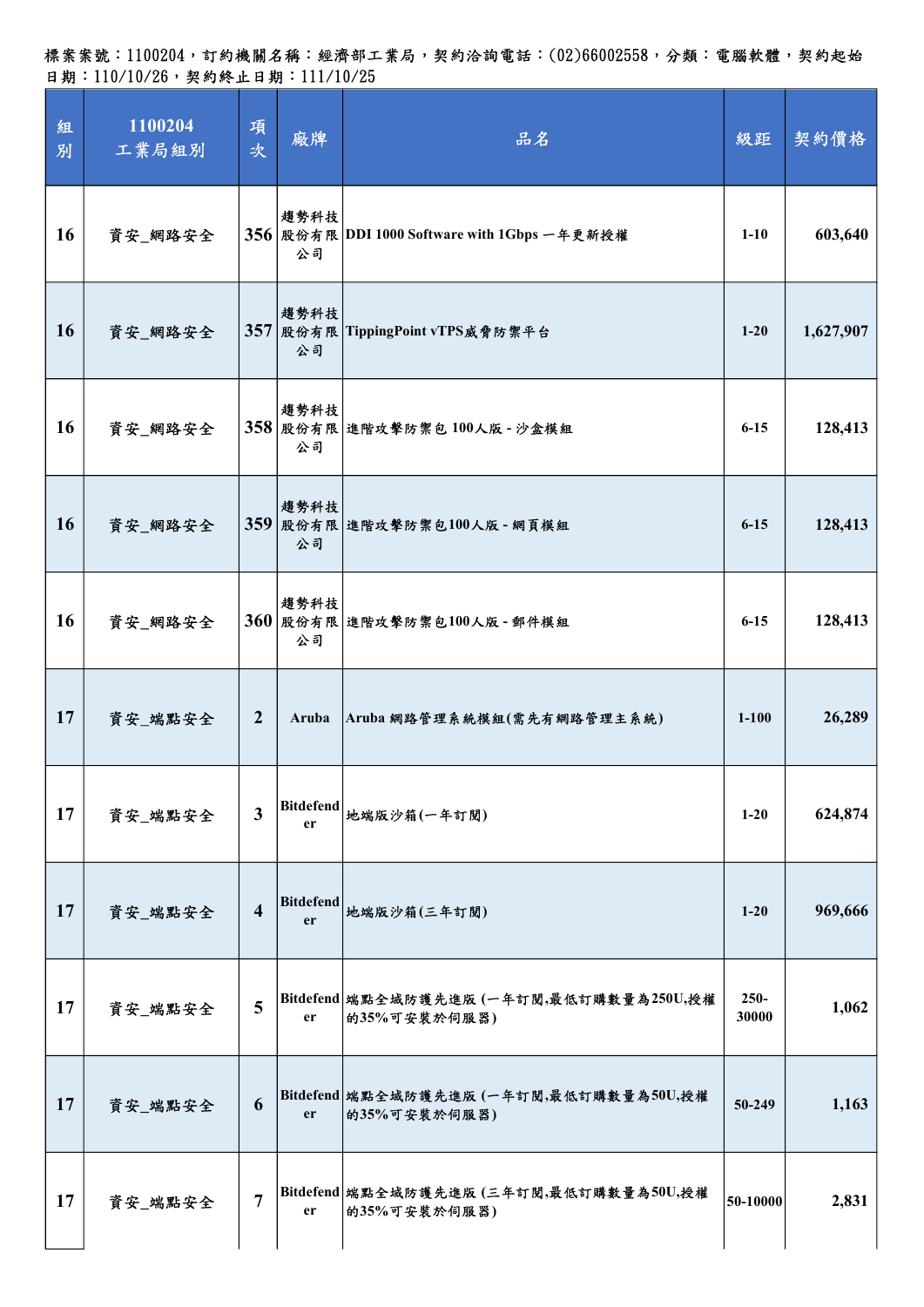標案案號:1100204,訂約機關名稱:經濟部工業局,契約洽詢電話:(02)66002558,分類:電腦軟體,契約起始 日期:110/10/26,契約終止日期:111/10/25

| 組<br>別 | 1100204<br>工業局組別 | 項<br>次           | 廠牌            | 品名                                                                  | 級距               | 契約價格   |
|--------|------------------|------------------|---------------|---------------------------------------------------------------------|------------------|--------|
| 17     | 資安_端點安全          | 8                | er            | Bitdefend 端點全域防護標準版 (一年訂閱,最低訂購數量為250U,授權<br>的35%可安装於伺服器)            | $250 -$<br>30000 | 708    |
| 17     | 資安_端點安全          | $\boldsymbol{9}$ | er            | Bitdefend 端點全域防護標準版 (一年訂閱,最低訂購數量為50U,授權<br>的35%可安装於伺服器)             | 50-249           | 708    |
| 17     | 資安_端點安全          | 10               | <sub>er</sub> | Bitdefend 端點全域防護標準版 (三年訂閱,最低訂購數量為50U,授權<br>的35%可安裝於伺服器)             | 50-10000         | 1,719  |
| 17     | 資安_端點安全          | 11               | er            | Bitdefend 端點全域防護終極版 (一年訂閱,包含完整EDR功能,最低訂<br> 購數量為250U,授權的35%可安裝於伺服器) | $250 -$<br>30000 | 1,517  |
| 17     | 資安_端點安全          | 12               | er            | Bitdefend 端點全域防護終極版(一年訂閱,包含完整EDR功能,最低訂<br> 購數量為50U,授權的35%可安裝於伺服器)   | 50-249           | 1,719  |
| 17     | 資安_端點安全          | 13               | er            | Bitdefend 端點全域防護終極版 (三年訂閱,包含完整EDR功能,最低訂<br>購數量為50U,授權的35%可安裝於伺服器)   | 50-10000         | 4,146  |
| 17     | 資安_端點安全          | 14               | <sub>er</sub> | Bitdefend 端點全域防護菁英版 (一年訂閱,最低訂購數量為250U,授權<br>的35%可安装於伺服器)            | $250 -$<br>30000 | 1,517  |
| 17     | 資安_端點安全          | 15               | er            | Bitdefend 端點全域防護菁英版 (一年訂閱,最低訂購數量為50U,授權<br>的35%可安装於伺服器)             | 50-249           | 1,618  |
| 17     | 資安_端點安全          | 16               | er            | Bitdefend 端點全域防護菁英版 (三年訂閱,最低訂購數量為50U,授權<br>的35%可安装於伺服器)             | 50-10000         | 3,943  |
| 17     | 資安_端點安全          | 21               | e-SOFT        | SmartAD網域稽核管理模組 適用50 Licenses 軟體授權最新<br>版                           | $1 - 200$        | 65,435 |
| 17     | 資安_端點安全          | 22               |               | e-SOFT VANS資訊資產合規檢查系統 50 Licenses 一年升級授權                            | $1 - 200$        | 7,977  |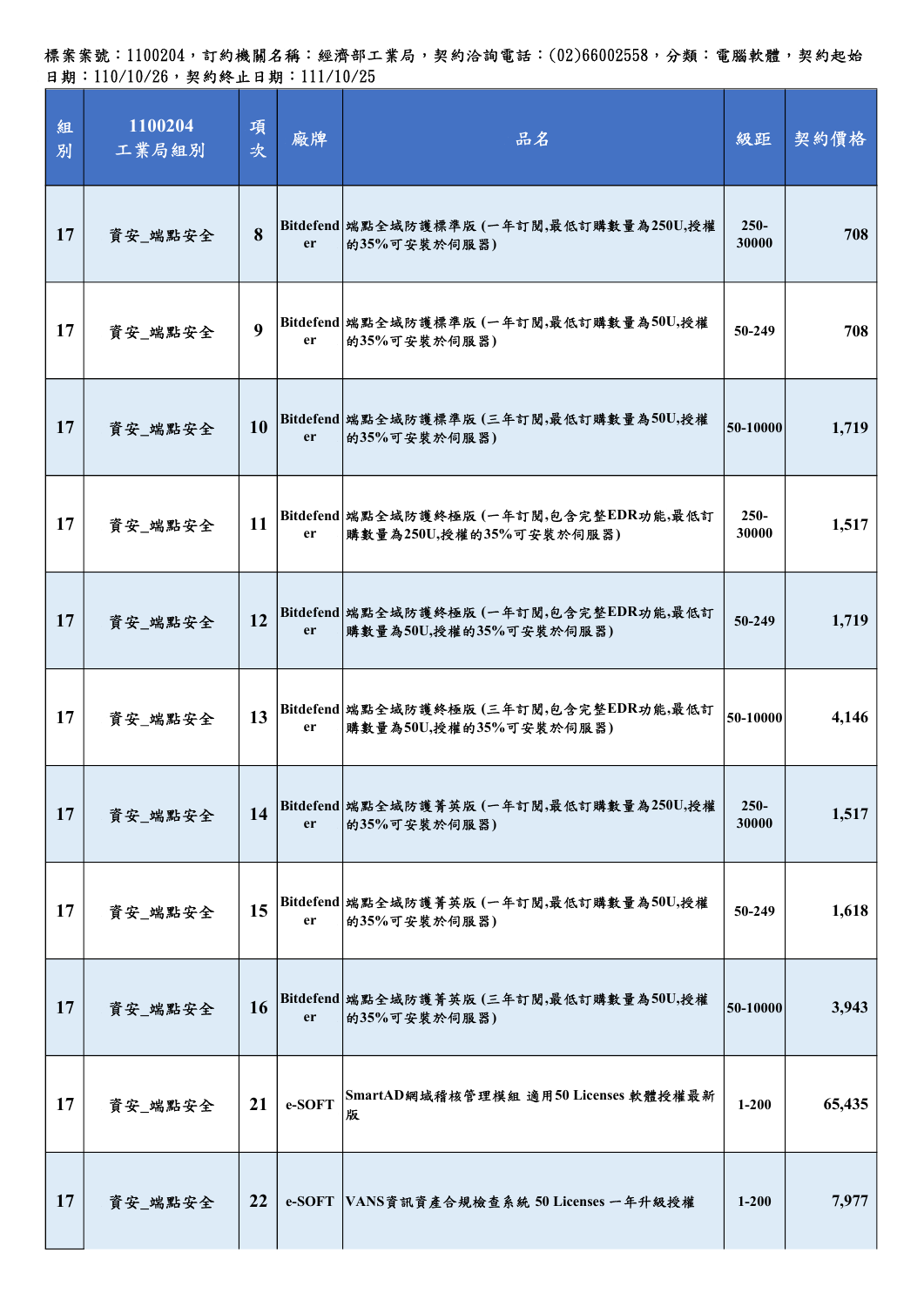| 組<br>別 | 1100204<br>工業局組別 | 項<br>次 | 廠牌             | 品名                                                                        | 級距        | 契約價格      |
|--------|------------------|--------|----------------|---------------------------------------------------------------------------|-----------|-----------|
| 17     | 資安_端點安全          | 23     |                | e-SOFT VANS資訊資產合規檢查系統 50 Licenses最新版                                      | $1 - 200$ | 40,002    |
| 17     | 資安_端點安全          | 24     | e-SOFT         | 内網資安智慧覆核管理系統(NAC++ )-適用50U 軟體 一年 <br> 版本升級授權(需有Dr.IP基本監控模組)               | $1 - 200$ | 19,211    |
| 17     | 資安_端點安全          | 25     | e-SOFT         | 內網資安智慧覆核管理系統(NAC++)-適用50U軟體授權(需<br>有Dr. IP基本監控模組)最新版                      | $1 - 200$ | 61,846    |
| 17     | 資安_端點安全          | 64     | nt             | Forcepoi Forcepoint 軟體次世代網路閘道防護系統(防火牆,IPS入侵<br> 防禦兩選一)用戶端情境感知擴充模組(一年使用授權) | $1 - 500$ | 2,224     |
| 17     | 資安_端點安全          | 67     | t              | ForeScou CPE軟體轉換模組+Forescout盤點監控基本模組100 License<br>永久授權                   | $1-160$   | 241,658   |
| 17     | 資安_端點安全          | 74     | <b>McAfee</b>  | McAfee Complete Data Protection (McAfee 端點資料加密防<br>護套件-標準版 一年軟體授權)        | 5-500     | 6,067     |
| 17     | 資安_端點安全          | 75     | <b>McAfee</b>  | McAfee Complete Data Protection (McAfee 端點資料加密防<br>護套件-標準版更新授權一年)         | 5-500     | 1,314     |
| 17     | 資安_端點安全          | 89     | WatchGu<br>ard | WatchGuard DNSWatchGO端點軟體(一年授權)                                           | 5-1000    | 2,831     |
| 17     | 資安_端點安全          |        |                | $100$ 中芯数據 Core Cloud 主機威脅防禦管理系統2021版(50U) 一年授權                           | $1 - 50$  | 1,394,338 |
| 17     | 資安_端點安全          |        | $101$ 中芯数據     | Core Cloud 內網端點威脅防禦管理系統2021基礎版(5U)一<br>年授權                                | $1 - 100$ | 50,051    |
| 17     | 資安_端點安全          |        | $102$ 中芯数據     | Core Cloud 內網端點威脅防禦管理系統2021專業版(10U)<br>一年授權                               | 5-300     | 145,602   |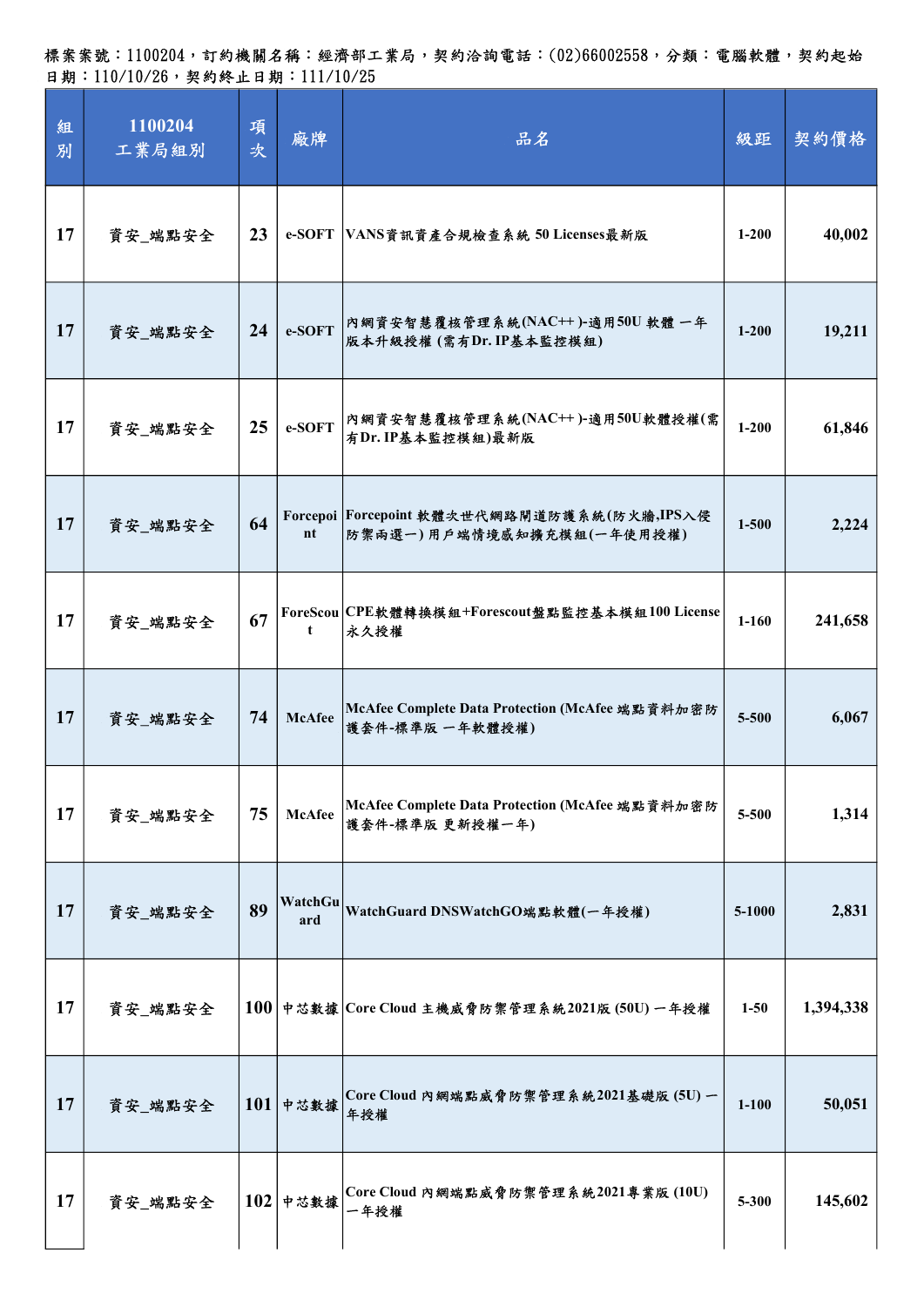標案案號:1100204,訂約機關名稱:經濟部工業局,契約洽詢電話:(02)66002558,分類:電腦軟體,契約起始 日期:110/10/26,契約終止日期:111/10/25

| 組<br>別 | 1100204<br>工業局組別 | 項<br>次 | 廠牌         | 品名                                                     | 級距        | 契約價格      |
|--------|------------------|--------|------------|--------------------------------------------------------|-----------|-----------|
| 17     | 資安_端點安全          |        | $103$ 中芯数據 | Core Cloud 內網端點威脅防禦管理系統2021標準版 (5U) 一<br>年授權           | $1 - 100$ | 94,034    |
| 17     | 資安_端點安全          |        |            | $105$ 中芯数據 Core Cloud 網站威脅防禦管理系統2021版 (50U) 一年授權       | $1 - 50$  | 2,056,623 |
| 17     | 資安_端點安全          |        | 中華龍網<br>公司 | 107 股份有限 CPE政府機關資安弱點通報系統-漏洞比對修補模組                      | 10-5000   | 708       |
| 17     | 資安_端點安全          |        | 中華龍網<br>公司 | 108 股份有限 CPE政府機關資安弱點通報系統-輔助工具                          | 10-5000   | 603       |
| 17     | 資安_端點安全          |        | 中華龍網<br>公司 | 109 股份有限 CPE政府機關資安弱點通報系統-輔助軟體/64U                      | $1 - 100$ | 62,184    |
| 17     | 資安_端點安全          |        | 中華龍網<br>公司 | 110 股份有限 CPE政府機關資安弱點通報系統-輔助軟體升級版                       | $1 - 100$ | 15,369    |
| 17     | 資安_端點安全          |        | 中華龍網<br>公司 | 111 股份有限 DragonSoft GCB 政府資安組態稽核軟體-輔助工具                | 10-5000   | 1,112     |
| 17     | 資安_端點安全          |        | 中華龍網<br>公司 | 112 股份有限 DragonSoft GCB 政府資安組態稽核軟體-輔助工具進階版             | 5-5000    | 11,628    |
| 17     | 資安_端點安全          |        |            | 113 全景軟體 uSAFE 隨身碟使用授權 uSAFEKey01                      | $1 - 100$ | 20,728    |
| 17     | 資安_端點安全          |        | $114$ 全景軟體 | uSAFE 隨身碟管控系統(含uSAFE管理主控<br>台,uSAFEKey01-uSAFE隨身碟使用授權) | $1 - 100$ | 262,386   |
| 17     | 資安_端點安全          |        |            | 115 全景軟體 uSAFE 隨身碟管控系統 加購技術支援授權 (含升級維護)                | $1 - 100$ | 26,795    |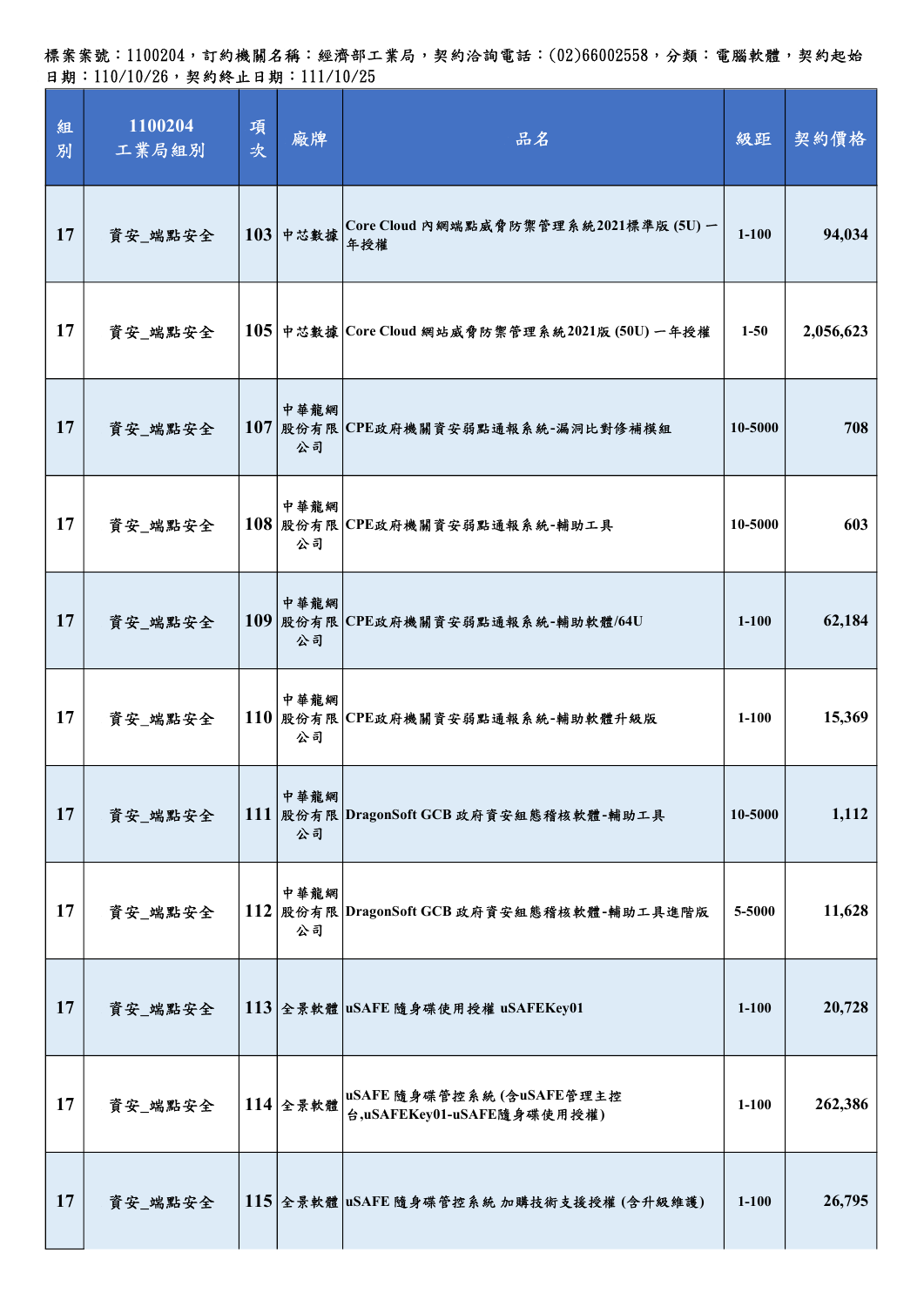標案案號:1100204,訂約機關名稱:經濟部工業局,契約洽詢電話:(02)66002558,分類:電腦軟體,契約起始 日期:110/10/26,契約終止日期:111/10/25

| 組<br>別 | 1100204<br>工業局組別 | 項<br>次 | 廠牌                        | 品名                                                                         | 級距        | 契約價格   |
|--------|------------------|--------|---------------------------|----------------------------------------------------------------------------|-----------|--------|
| 17     | 資安_端點安全          |        | 134 泰溥科技                  | TOP-PXE 群組電腦管理系統 伺服器端 (Windows或Linux<br>版;含10個用戶端授權;需搭配用戶端)                | $1-45$    | 51,567 |
| 17     | 資安_端點安全          |        |                           | 135 泰溥科技 TOP-PXE 群組電腦管理系統 用戶端(需搭配伺服器端)                                     | $5 - 300$ | 3,134  |
| 17     | 資安_端點安全          |        |                           | 136 泰溥科技 TOP-PXE群組電腦管理系統 一年使用授權版 (10U)                                     | $1 - 300$ | 15,672 |
| 17     | 資安_端點安全          |        | 趨勢科技<br>公司                | 140 股份有限 Apex One EndPoint Sensor                                          | 251-8000  | 2,477  |
| 17     | 資安_端點安全          |        | 趨勢科技<br>公司                | 141   股份有限   Apex One On-premises                                          | 5-8000    | 2,730  |
| 17     | 資安 端點安全          |        | 趨勢科技<br>公司                | 142 股份有限 Apex One On-premises一年更新授權                                        | 5-8000    | 1,011  |
| 17     | 資安_端點安全          |        | 趨勢科技<br>公司                | 143 股份有限 Deep Security - Anti-Malware - per Server (VM)                    | 5-4104    | 9,606  |
| 17     | 資安_端點安全          |        | 趨勢科技<br>144 股份有限<br>公司    | Deep Security - Anti-Malware - per Server (VM) 一年更新授<br>權                  | 5-8000    | 3,589  |
| 17     | 資安_端點安全          | 145    | 趨勢科技<br>股份有限<br>公司        | Deep Security全模組最新版Desktop<br>client(AV,DPI,FW,LI,IM)                      | 11-3111   | 12,639 |
| 17     | 資安_端點安全          |        | 趨勢科技<br>$146$  股份有限<br>公司 | Deep Security全模組最新版Server<br>client(AV,DPI,FW,LI,IM)                       | 11-100    | 20,222 |
| 17     | 資安_端點安全          |        | 趨勢科技<br>$147$  股份有限<br>公司 | <b>Managed XDR, Detection and Response Service for</b><br><b>Endpoints</b> | 251-8000  | 1,972  |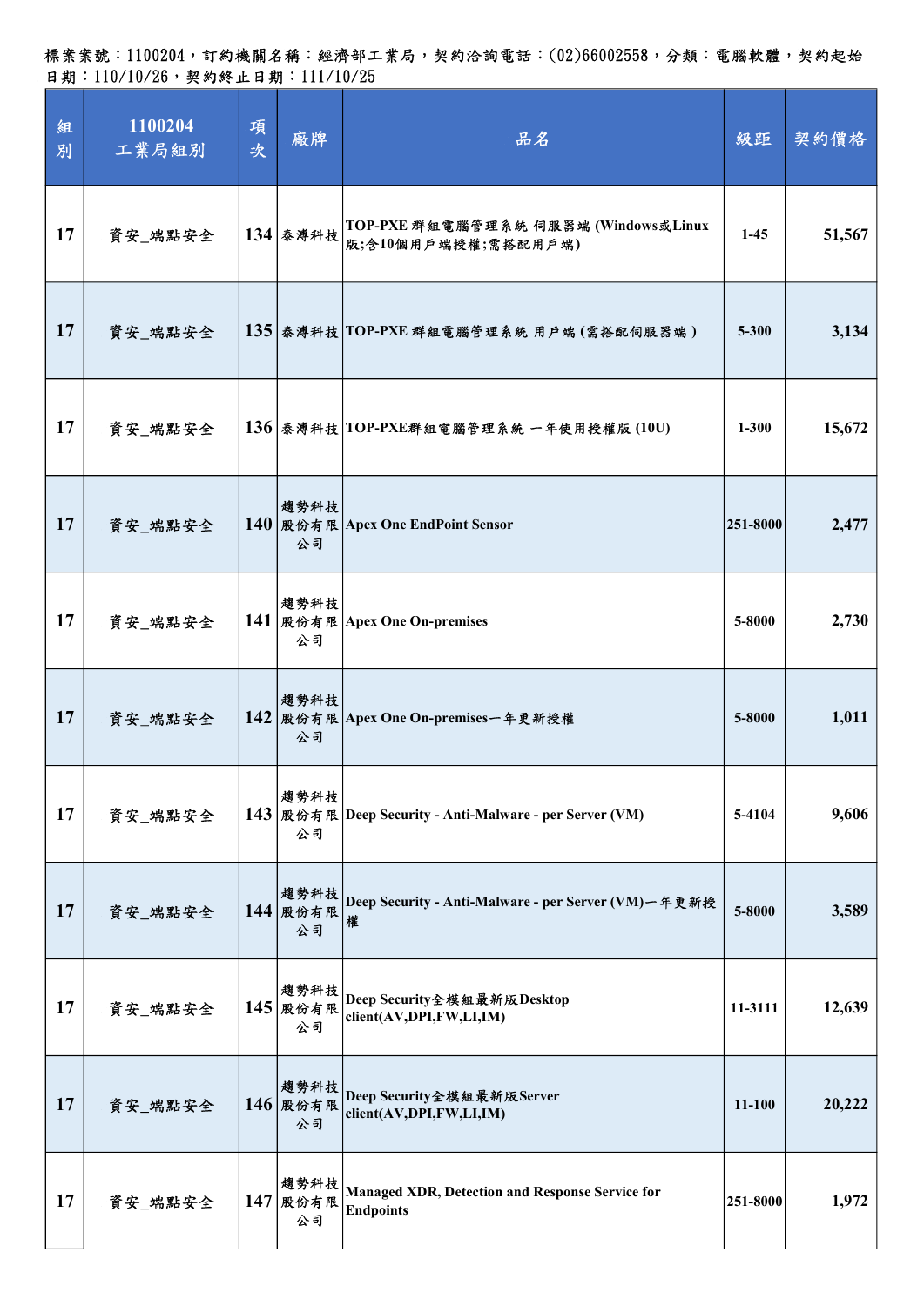| 組<br>別 | 1100204<br>工業局組別 | 項<br>次                  | 廠牌                    | 品名                                                                | 級距        | 契約價格    |
|--------|------------------|-------------------------|-----------------------|-------------------------------------------------------------------|-----------|---------|
| 17     | 資安_端點安全          |                         | 趨勢科技<br>公司            | 148 股份有限 Trend Micro Education Suite國中小單項產品全校授權                   | $1-5$     | 8,089   |
| 18     | 資安_訊息安全          | $\mathbf{1}$            |                       | Cellopoin Cellopoint APT郵件GTI即時偵測模組-50人版/一年授權                     | $1-100$   | 98,079  |
| 18     | 資安_訊息安全          | $\overline{2}$          | <b>Cellopoin</b><br>t | Cellopoint APT郵件URL偵防模組-50人版/一年授權                                 | $1 - 100$ | 98,079  |
| 18     | 資安_訊息安全          | $\mathbf{3}$            | Cellopoin<br>t        | Cellopoint APT郵件附檔偵防模組-50人版/一年授權                                  | $1 - 100$ | 98,079  |
| 18     | 資安_訊息安全          | $\overline{\mathbf{4}}$ |                       | Cellopoin Cellopoint 變臉詐騙BEC偵防模組-50人版/一年授權                        | $1 - 100$ | 123,346 |
| 18     | 資安_訊息安全          | 5                       |                       | Cellopoin Cellopoint反垃圾郵件模組(一年期)-50人版                             | $1 - 100$ | 57,634  |
| 18     | 資安_訊息安全          | 6                       |                       | Cellopoin Cellopoint郵件防毒模組(一年期)-50人版                              | $1 - 100$ | 47,017  |
| 18     | 資安_訊息安全          | 7                       | t                     | Cellopoin Cellopoint電子郵件APT自建沙箱(Sandbox)防禦系統(中文<br>版), 250人版/一年授權 | $1 - 100$ | 661,190 |
| 18     | 資安_訊息安全          | 8                       |                       | Fortinet Fortinet 反垃圾郵件及郵件保全系統 100人版                              | $1 - 100$ | 410,516 |
| 18     | 資安_訊息安全          | 9                       |                       | Fortinet Fortinet 反垃圾郵件及郵件保全系統使用者數量升級 300人                        | $1-100$   | 245,645 |
| 18     | 資安_訊息安全          | <b>10</b>               | Fortinet              | Fortinet 反垃圾郵件及郵件保全系統支援1CPU:依照CPU數<br>量1/2/4/8四個授權出貨              | $1 - 100$ | 343,736 |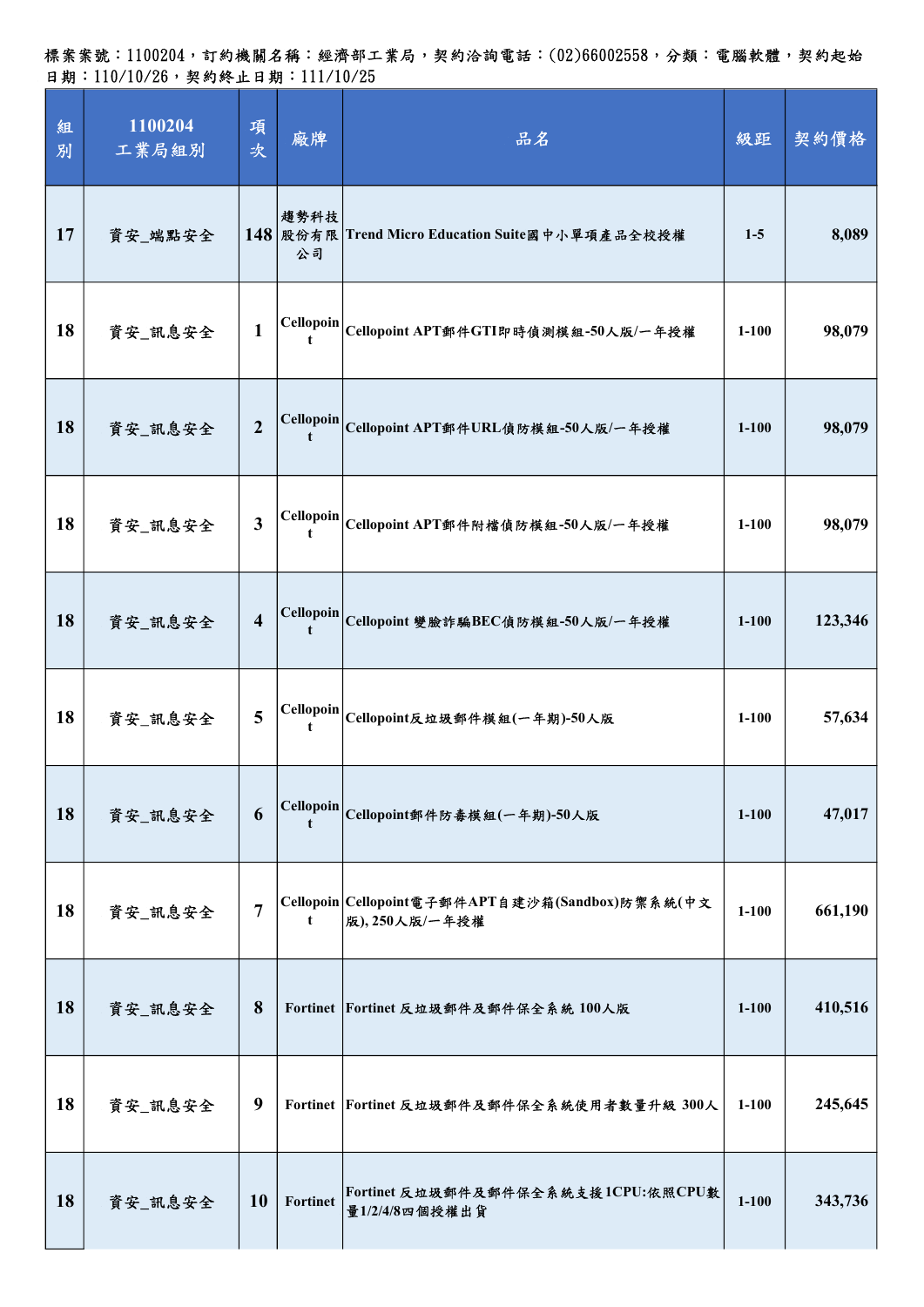| 組<br>別 | 1100204<br>工業局組別 | 項<br>次                  | 廠牌            | 品名                                                                                                          | 級距       | 契約價格      |
|--------|------------------|-------------------------|---------------|-------------------------------------------------------------------------------------------------------------|----------|-----------|
| 18     | 資安_訊息安全          | 20                      | McAfee        | McAfee Web Security Gateway 網頁防毒閘道VM版更新授<br>權一年                                                             | 5-500    | 1,314     |
| 18     | 資安_訊息安全          | 21                      | <b>McAfee</b> | McAfee Web Security Gateway 網頁防毒開道VM版更新授<br>權一年                                                             | 501-1000 | 556       |
| 19     | 資安_主機或網站安<br>全   | $\overline{2}$          |               | Akamai   Bot Manager Premier 每月1000GB 解決方案,一年授權                                                             | $1-5$    | 6,742,164 |
| 19     | 資安_主機或網站安<br>全   | $\overline{3}$          |               | Akamai Bot Manager Standard每月1000GB 解決方案,一年授權                                                               | $1 - 7$  | 5,090,495 |
| 19     | 資安_主機或網站安<br>全   | $\overline{\mathbf{4}}$ | Akamai        | Kona Site Defender Plus Ion(KSD Plus Ion)每月1000GB 解<br>決方案,一年授權                                             | $1 - 7$  | 5,148,635 |
| 19     | 資安_主機或網站安<br>全   | 5                       | Akamai        | Kona Site Defender(KSD)每月1000GB 資安解決方案,一年<br>授權                                                             | $1 - 10$ | 3,268,959 |
| 19     | 資安_主機或網站安<br>全   | 6                       | Akamai        | Web Application Protecto (WAP) 每月1000GB, Web資安解<br>決方案,一年授權                                                 | $1-10$   | 2,686,552 |
| 19     | 資安_主機或網站安<br>全   | $\overline{7}$          | Akamai        | Web Application Protector Plus Ion (WAP Plus Ion)每月<br>1000GB, Web資安解決方案,一年授權                               | $1 - 10$ | 3,452,882 |
| 19     | 資安_主機或網站安<br>全   | 8                       | Akamai        | 增購Bot Manager Premier 解決方案,每月1 Application 或<br>Policies, 每月授權 單次最低購買數量:1(已是Bot Manager<br>Premier 解決方案訂閱戶) | $1-10$   | 61,678    |
| 19     | 資安_主機或網站安<br>全   | 9                       | Akamai        | 增購Bot Manager Premier 解決方案,每月1 Site,每月授權<br>單次最低購買數量:1(已是Bot Manager Premier 解決方案<br>訂閱戶)                   | $1 - 10$ | 15,167    |
| 19     | 資安_主機或網站安<br>全   | 10                      |               | 增購Bot Manager Premier 解決方案,每月一組(1,000GB),<br>Akamai 每月授權 單次最低購買數量:1 (已是Bot Manager Premier<br>解決方案訂閱戶)      | $1 - 10$ | 71,790    |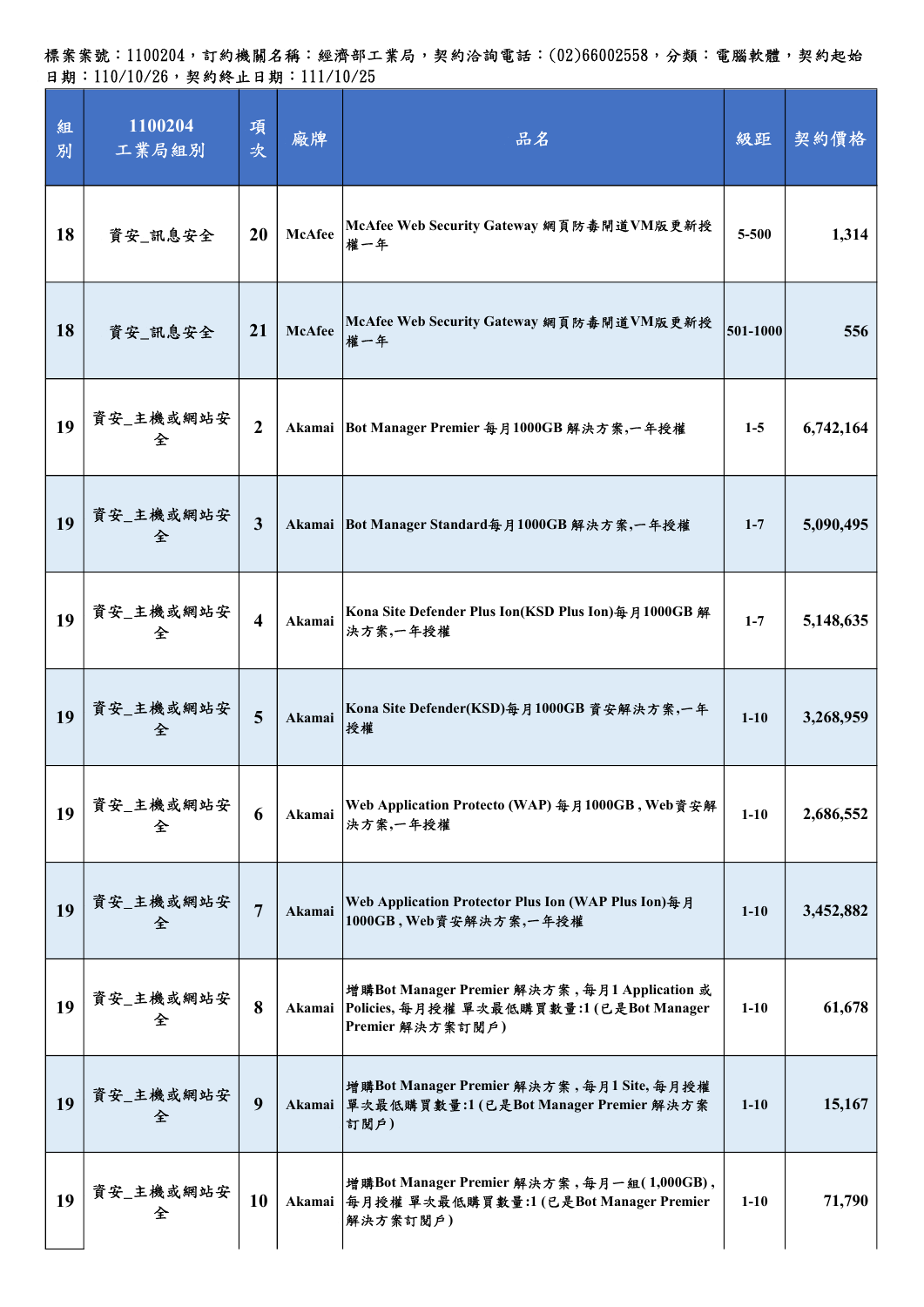| 組<br>別 | 1100204<br>工業局組別 | 項<br>次 | 廠牌     | 品名                                                                                                                                                 | 級距       | 契約價格    |
|--------|------------------|--------|--------|----------------------------------------------------------------------------------------------------------------------------------------------------|----------|---------|
| 19     | 資安_主機或網站安<br>全   | 11     | Akamai | 增購Bot Manager Standard 解決方案, 每月 1 Application<br>或 Policies, 每月授權 單次最低購買數量:1(已是Bot<br>Manager Standard 解決方案訂閱戶)                                    | $1-10$   | 61,678  |
| 19     | 資安_主機或網站安<br>全   | 12     |        | 增購Bot Manager Standard 解決方案,每月1Site,每月授<br>Akamai 權 單次最低購買數量:1 (已是Bot Manager Standard 解決方<br>案訂閱戶)                                                | $1-10$   | 15,167  |
| 19     | 資安_主機或網站安<br>全   | 13     |        | 增購Bot Manager Standard 解決方案,每月一組(1,000GB)<br>Akamai,每月授權單次最低購買數量:1(已是Bot Manager<br>Standard 解決方案訂閱戶)                                              | $1-10$   | 71,790  |
| 19     | 資安_主機或網站安<br>全   | 14     | Akamai | 増購Kona Site Defender Plus Ion(KSD Plus Ion)資安解決方<br>案,每月一組(1,000GB),每月授權 單次最低購買數量:1<br>(已是Kona Site Defender Plus Ion(KSD Plus Ion) 資安解決<br>方案訂閱戶) | $1-10$   | 107,078 |
| 19     | 資安_主機或網站安<br>全   | 15     | Akamai | 増購Kona Site Defender plus Ion(KSD Plus Ion)資安解決方<br>案,每月1個Domain,每月授權 單次最低購買數量:1(已是<br>Kona Site Defender Plus Ion(KSD Plus Ion)資安解決方案訂<br>閲户)     | $1 - 10$ | 15,167  |
| 19     | 資安_主機或網站安<br>全   | 16     |        | 增購Kona Site Defender(KSD)資安解決方案,每月一組(<br>Akamai   1,000GB), 每月授權 單次最低購買數量:1(已是Kona Site<br>Defender(KSD)資安解決方案訂閱戶)                                 | $1-10$   | 81,901  |
| 19     | 資安_主機或網站安<br>全   | 17     | Akamai | 增購Kona Site Defender(KSD)資安解決方案,每月1個<br>Domain, 每月授權 單次最低購買數量:1(已是Kona Site<br>Defender(KSD)資安解決方案訂閱戶)                                             | $1 - 10$ | 15,167  |
| 19     | 資安_主機或網站安<br>全   | 18     |        | 增購Web Application Protector Plus Ion Web資安解決方案,<br>Akamai 每月1個Domain,每月授權 單次最低購買數量:1(已是Web<br>Application Protector Plus Ion Web資安解決方案訂閱戶)         | $1-10$   | 15,167  |
| 19     | 資安_主機或網站安<br>全   | 19     | Akamai | 增購Web Application Protector Plus Ion Web資安解決方案,<br>每月一組(1,000GB),每月授權 單次最低購買數量:1(已是<br>Web Application Protector Plus Ion Web資安解決方案訂閱<br>$\neq$ )  | $1 - 10$ | 61,678  |
| 19     | 資安_主機或網站安<br>全   | 20     | Akamai | 增購Web Application Protector Web資安解決方案,每月1<br> 個Domain,每月授權 單次最低購買數量:1(已是Web<br>Application Protector Web資安解決方案訂閱戶)                                 | $1 - 10$ | 15,167  |
| 19     | 資安_主機或網站安<br>全   | 21     | Akamai | 增購Web Application Protector Web資安解決方案,每月一<br> 組(1,000GB),每月授權 單次最低購買數量:1(已是Web<br>Application Protector Web資安解決方案訂閱戶)                              | $1-10$   | 50,556  |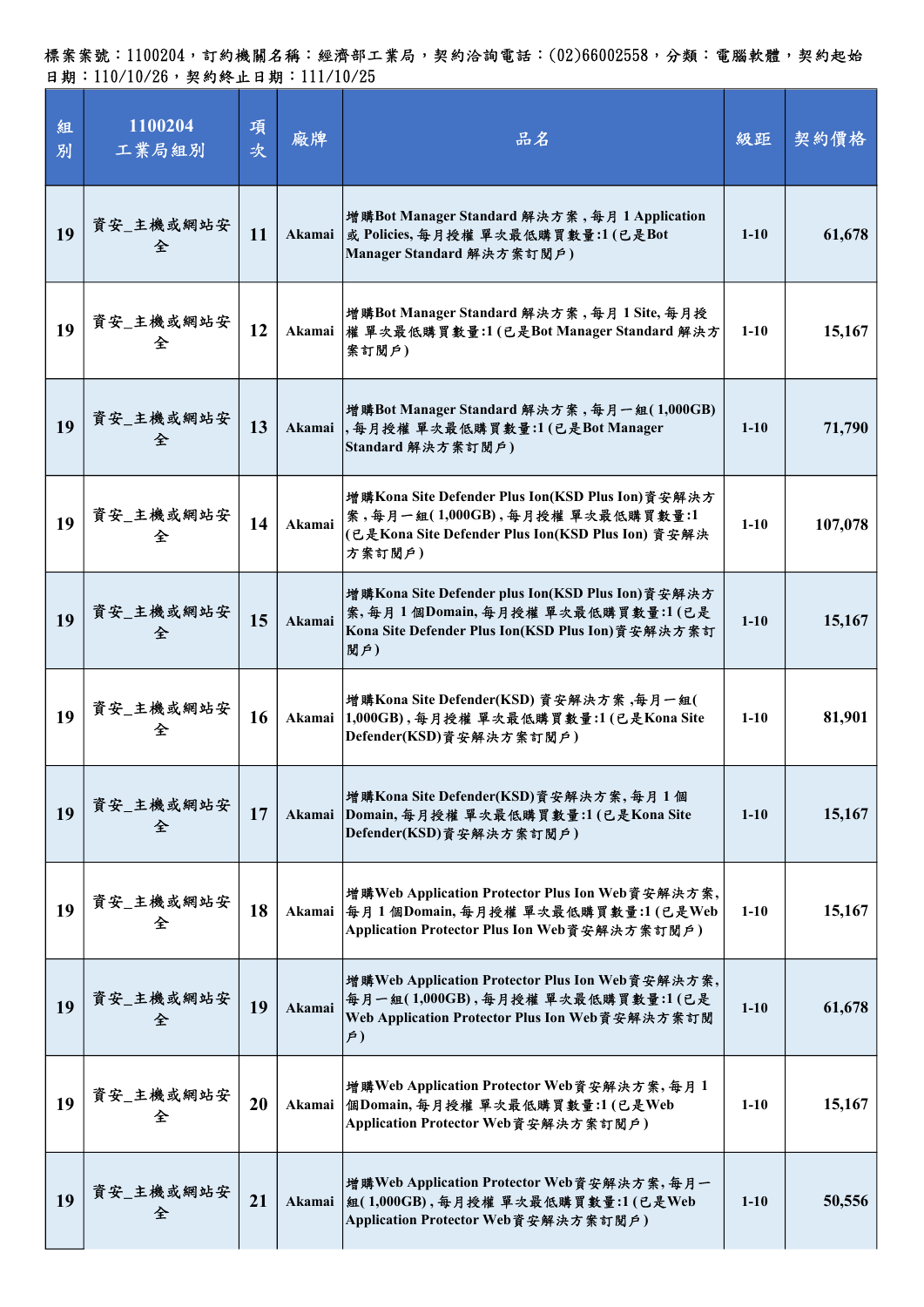| 組<br>別 | 1100204<br>工業局組別 | 項<br>次 | 廠牌         | 品名                                                                                                                   | 級距        | 契約價格      |
|--------|------------------|--------|------------|----------------------------------------------------------------------------------------------------------------------|-----------|-----------|
| 19     | 資安_主機或網站安<br>全   | 26     | <b>BMC</b> | BMC Discovery for Data Center - ESO (一年訂閱,訂閱期間<br>內軟體免費下載最新版軟體、含基礎安裝、教育訓練)                                           | 100-200   | 3,842     |
| 19     | 資安_主機或網站安<br>全   | 27     | <b>BMC</b> | BMC Discovery for Data Center - ESO (一年訂閱,訂閱期間<br>內軟體免費下載最新版軟體、含基礎安裝、教育訓練)                                           | 201-500   | 3,434     |
| 19     | 資安_主機或網站安<br>全   | 28     | <b>BMC</b> | BMC Discovery for Data Center - ESO (含一年原廠保固及<br>保固內軟體免費下載最新版軟體、基礎安裝、教育訓練)                                           | 50-200    | 10,111    |
| 19     | 資安_主機或網站安<br>全   | 30     | <b>BMC</b> | BMC TrueSight Automation compliance pack (一年訂閱,訂<br>閱期間內軟體免費下載最新版軟體,含基礎安裝、教育訓練)                                      | $1-2$     | 577,351   |
| 19     | 資安_主機或網站安<br>全   | 31     | <b>BMC</b> | BMC TrueSight Automation compliance pack (含一年原廠<br>保固及保固內軟體免費下載最新版軟體、基礎安裝、教育<br>訓練)                                  | $1-2$     | 1,971,689 |
| 19     | 資安_主機或網站安<br>全   | 32     | <b>BMC</b> | <b>BMC TrueSight Automation for Servers - Configuration and</b><br>Compliance Management (一年訂閱,訂閱期間內軟體免費下<br>載最新版軟體) | $1 - 200$ | 12,133    |
| 19     | 資安_主機或網站安<br>全   | 34     | <b>BMC</b> | BMC TrueSight Smart Reporting - Server Automation (一年<br>訂閱,訂閱期間內軟體免費下載最新版軟體,含基礎安裝、教<br>育訓練)                         | $1 - 2$   | 403,438   |
| 19     | 資安_主機或網站安<br>全   | 35     | <b>BMC</b> | BMC TrueSight Smart Reporting - Server Automation (含一<br>年原廠保固及保固內軟體免費下載最新版軟體、基礎安<br>裝、教育訓練)                         | $1-2$     | 1,211,325 |
| 19     | 資安_主機或網站安<br>全   | 38     | Fortinet   | Fortinet 網站應用程式防火牆(WAF) 1CPU(依照CPU敦量<br>授權方式出貨)                                                                      | $1-100$   | 577,351   |
| 19     | 資安_主機或網站安<br>全   | 39     |            | Fortinet Fortinet 網站應用程式防火牆(WAF) 25Mbps                                                                              | $1 - 100$ | 382,204   |
| 19     | 資安_主機或網站安<br>全   | 40     |            | Fortinet Fortinet 網站應用程式防火牆(WAF) 一年續約授權                                                                              | $1-100$   | 98,079    |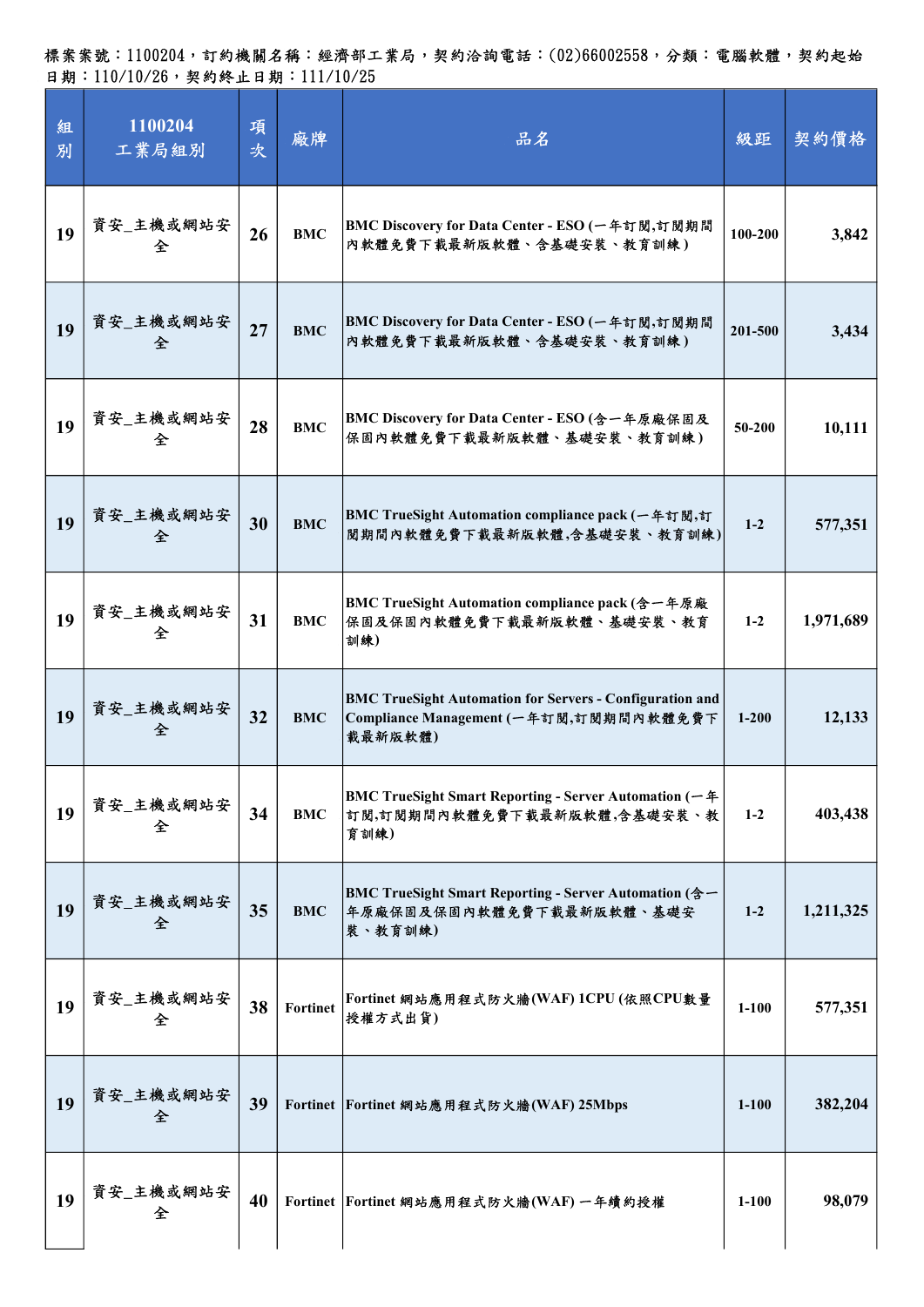標案案號:1100204,訂約機關名稱:經濟部工業局,契約洽詢電話:(02)66002558,分類:電腦軟體,契約起始 日期:110/10/26,契約終止日期:111/10/25

| 組<br>別 | 1100204<br>工業局組別 | 項<br>次 | 廠牌                   | 品名                                                                           | 級距        | 契約價格      |
|--------|------------------|--------|----------------------|------------------------------------------------------------------------------|-----------|-----------|
| 19     | 資安_主機或網站安<br>全   | 41     |                      | Fortinet Fortinet 網站應用程式防火牆(WAF)頻寬升級100Mbps                                  | $1 - 100$ | 162,791   |
| 20     | 資安_安全管理與弱<br>點評估 | 36     |                      | $\left \text{CyCarrie}\right \vphantom{\text{a}}_{\text{f}}$ 資安事件雲端鑑識包(每年訂閱) | $1-61$    | 796,259   |
| 20     | 資安_安全管理與弱<br>點評估 | 39     |                      | Fortinet Fortinet 資安事件管理系統 一年訂閱式授權                                           | $1 - 100$ | 803,842   |
| 20     | 資安_安全管理與弱<br>點評估 | 40     |                      | Fortinet Fortinet 集中日誌報表系統                                                   | $1 - 100$ | 162,791   |
| 20     | 資安_安全管理與弱<br>點評估 | 41     |                      | Fortinet Fortinet 集中日誌報表系統 一年續約授權                                            | $1 - 100$ | 48,534    |
| 20     | 資安_安全管理與弱<br>點評估 | 42     |                      | Fortinet Fortinet 集中日誌報表系統-紀錄數量升級-1GB/Day                                    | $1-100$   | 32,356    |
| 20     | 資安_安全管理與弱<br>點評估 | 95     | e-Lab                | Leukocyt ArgusHack - 劇本型自動化入侵與攻擊模擬平台(BAS) 單機<br>部署基礎版一年授權版                   | $1 - 10$  | 640,121   |
| 20     | 資安_安全管理與弱<br>點評估 | 96     | e-Lab                | Leukocyt ArgusHack - 劇本型自動化入侵與攻擊模擬平台(BAS) 單機<br>部署完整版一年授權版                   | $1 - 10$  | 1,280,243 |
| 20     | 資安_安全管理與弱<br>點評估 | 97     | e-Lab                | Leukocyt ArgusHack - 劇本型自動化入侵與攻擊模擬平台(BAS)混合<br>部署基礎版一年授權版                    | $1 - 10$  | 1,946,491 |
| 20     | 資安_安全管理與弱<br>點評估 | 98     | e-Lab                | Leukocyt ArgusHack - 劇本型自動化入侵與攻擊模擬平台(BAS)混合<br>部署完整版一年授權版                    | $1-2$     | 3,892,983 |
| 20     | 資安_安全管理與弱<br>點評估 | 102    | Lucent<br><b>Sky</b> | Lucent Sky AVM E1 AD 整合加購模組-一年軟體續約                                           | $1 - 10$  | 79,373    |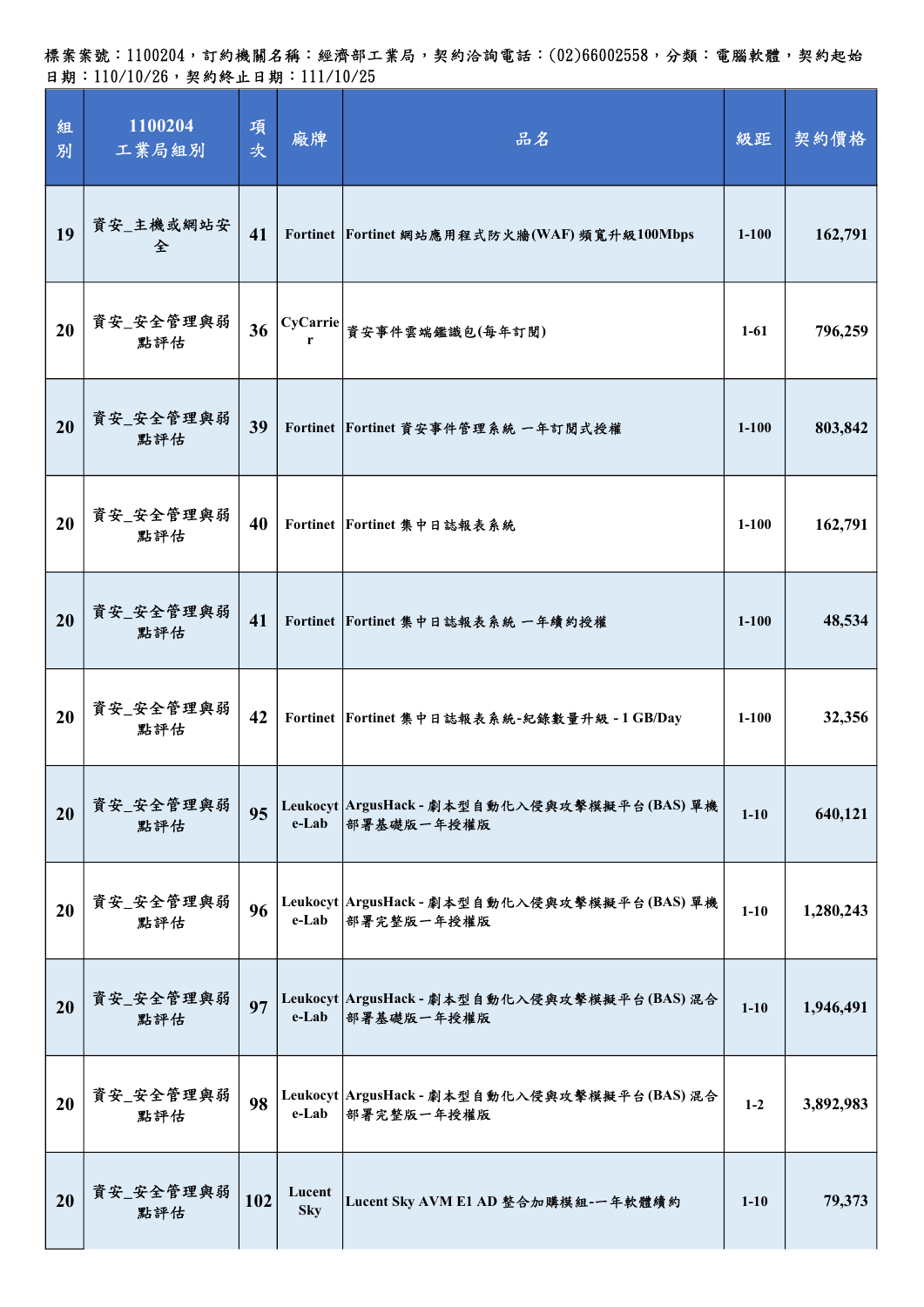| 組<br>別 | 1100204<br>工業局組別 | 項<br>次 | 廠牌                   | 品名                                                            | 級距       | 契約價格      |
|--------|------------------|--------|----------------------|---------------------------------------------------------------|----------|-----------|
| 20     | 資安_安全管理與弱<br>點評估 | 103    | Lucent<br><b>Sky</b> | Lucent Sky AVM E1 AD 整合加購模組(E1 only)-附加元件-<br>一年訂閱軟體授權        | $1-10$   | 88,473    |
| 20     | 資安_安全管理與弱<br>點評估 | 104    | Lucent<br><b>Sky</b> | Lucent Sky AVM E1 一年續約-E1企業版 (一個Core 程式數<br>/5 User 使用者)      | $1 - 10$ | 1,599,596 |
| 20     | 資安_安全管理與弱<br>點評估 | 105    | Lucent<br><b>Sky</b> | Lucent Sky AVM E1 一年訂閱軟體授權-E1企業版 (一個<br>Core 程式數/5 User 使用者)  | $1-10$   | 1,776,542 |
| 20     | 資安_安全管理與弱<br>點評估 | 106    | Lucent<br><b>Sky</b> | Lucent Sky AVM E1 加購API存取權限模組-一年軟體續約                          | $1 - 10$ | 159,454   |
| 20     | 資安_安全管理與弱<br>點評估 | 107    | <b>Sky</b>           | Lucent Lucent Sky AVM E1 加購API存取權限模組(E1 Only)-附加<br>元件-一年軟體授權 | $1 - 10$ | 176,946   |
| 20     | 資安_安全管理與弱<br>點評估 | 108    | Lucent<br><b>Sky</b> | Lucent Sky AVM E3 一年續約-企業進階版 (一個Core 程式<br>數/5 User 使用者)      | $1 - 10$ | 1,998,989 |
| 20     | 資安_安全管理與弱<br>點評估 | 109    | Lucent<br><b>Sky</b> | Lucent Sky AVM E3 一年訂閱軟體授權-企業進階版 (一個<br>Core 程式數/5 User 使用者)  | $1 - 10$ | 2,221,436 |
| 20     | 資安_安全管理與弱<br>點評估 | 110    | Lucent<br><b>Sky</b> | Lucent Sky AVM E3 通用修正模組-附加元件 一年訂閱授權                          | $1 - 10$ | 353,893   |
| 20     | 資安_安全管理與弱<br>點評估 | 111    | Lucent<br><b>Sky</b> | Lucent Sky AVM On-Demand 單次程式碼掃描授權-單次掃<br>描授權(25萬行內)          | $1 - 10$ | 88,473    |
| 20     | 資安_安全管理與弱<br>點評估 | 112    | Lucent<br><b>Sky</b> | Lucent Sky AVM On-Demand 單次程式碼掃描授權組-單次<br>授權(50萬行程式內)         | $1 - 10$ | 149,141   |
| 20     | 資安_安全管理與弱<br>點評估 | 113    | Lucent<br><b>Sky</b> | Lucent Sky AVM S1 一年標準版續約 (一個Core 程式數/5<br>User 使用者)          | $1 - 10$ | 1,128,362 |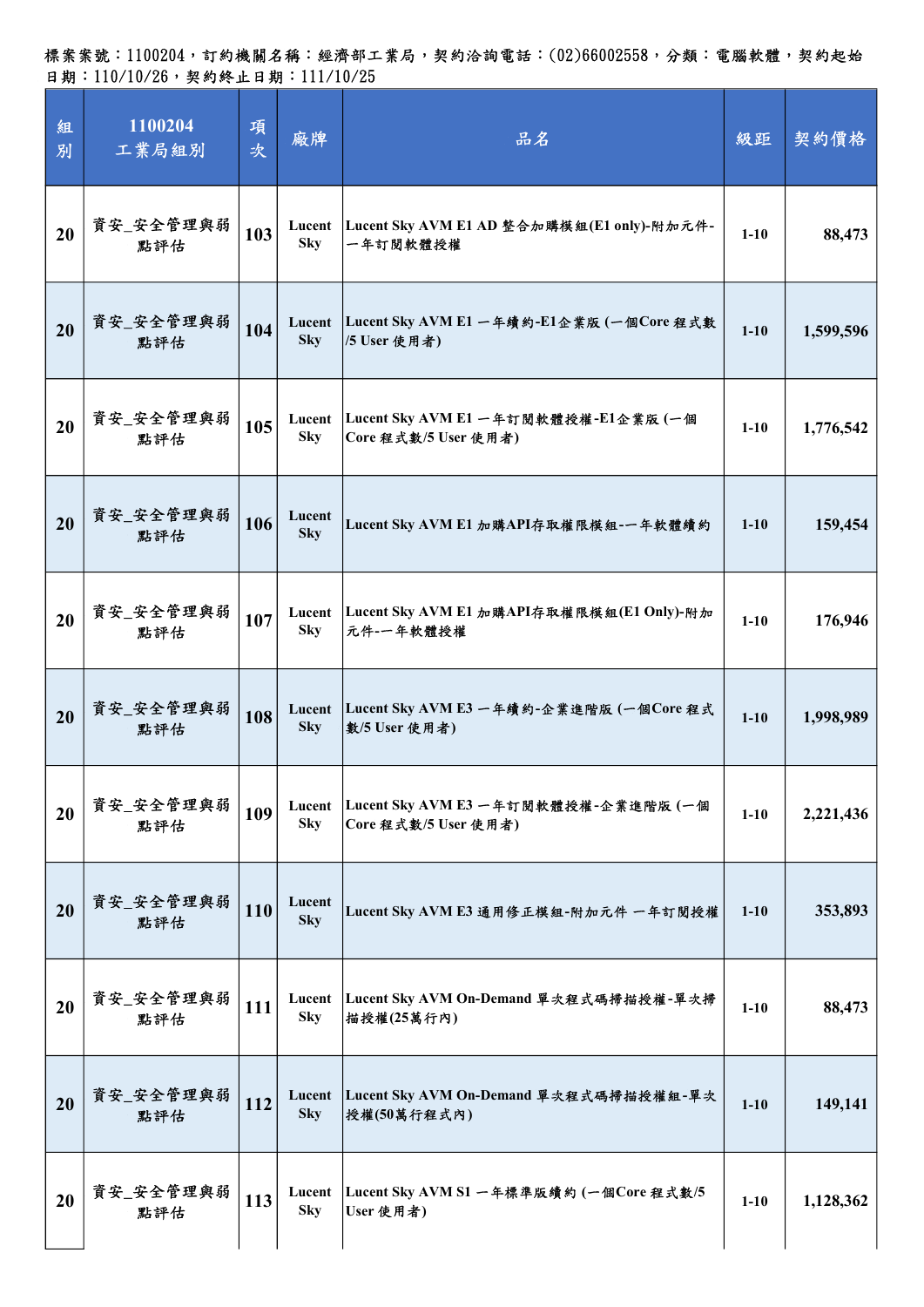| 組<br>別 | 1100204<br>工業局組別 | 項<br>次     | 廠牌                   | 品名                                                                     | 級距        | 契約價格      |
|--------|------------------|------------|----------------------|------------------------------------------------------------------------|-----------|-----------|
| 20     | 資安_安全管理與弱<br>點評估 | 114        | Lucent<br><b>Sky</b> | Lucent Sky AVM S1 一年訂閱軟體授權-標準版(一個Core<br>程式數/5 User 使用者)               | $1 - 10$  | 1,331,648 |
| 20     | 資安_安全管理與弱<br>點評估 | 115        | <b>Sky</b>           | Lucent Lucent Sky AVM S1 每增加 5 User 使用者-一年軟體訂閱授<br>權                   | $1-10$    | 52,578    |
| 20     | 資安_安全管理與弱<br>點評估 | 116        | Lucent<br><b>Sky</b> | Lucent Sky AVM S1 每增加一個Core 程式數-一年軟體訂閱<br> 授權                          | $1 - 10$  | 212,841   |
| 20     | 資安_安全管理與弱<br>點評估 | <b>117</b> | <b>McAfee</b>        | McAfee Threat Intelligence Exchange (McAfee TIE 威脅情<br>資共享平台最新版一年軟體授權) | $5 - 250$ | 758       |
| 20     | 資安_安全管理與弱<br>點評估 | 118        | <b>McAfee</b>        | McAfee Threat Intelligence Exchange (McAfee TIE 威脅情<br>資共享平台最新版一年軟體授權) | 251-1000  | 505       |
| 20     | 資安_安全管理與弱<br>點評估 | 119        | <b>McAfee</b>        | McAfee 安全資訊及事件管理系統(SIEM)8核心VM版3合1<br>或ESM/ELM/ELS/ERC/ACE(5選1)新購軟體授權一年 | $1 - 12$  | 2,761,375 |
| 20     | 資安_安全管理與弱<br>點評估 | 120        | <b>McAfee</b>        | McAfee 安全資訊及事件管理系統(SIEM)8核心VM版3合1<br>或ESM/ELM/ELS/ERC/ACE(5選1)軟體更新授權一年 | $1 - 12$  | 476,239   |
| 20     | 資安_安全管理與弱<br>點評估 | 189        | TeamT5               | ThreatSonar進階持續威脅程式鑑識工具專業版(支援<br>Linux/MacOS/100 Credits/一年授權)         | $1 - 250$ | 156,690   |
| 20     | 資安_安全管理與弱<br>點評估 | 190        | TeamT5               | ThreatSonar進階持續威脅程式鑑識工具標準版(支援<br>Windows/50 Credits/一年授權)              | $1 - 500$ | 77,856    |
| 20     | 資安_安全管理與弱<br>點評估 | 191        | TeamT5               | ThreatVision威脅情資訂閱平台標準版(2個帳號授權/1年授<br>權)                               | $1-5$     | 2,507,078 |
| 20     | 資安_安全管理與弱<br>點評估 | 192        | TeamT5               | ThreatVision進階持續威脅(APT)辨識平台標準版(2個帳號<br> 授權/1年授權)                       | $1 - 20$  | 587,462   |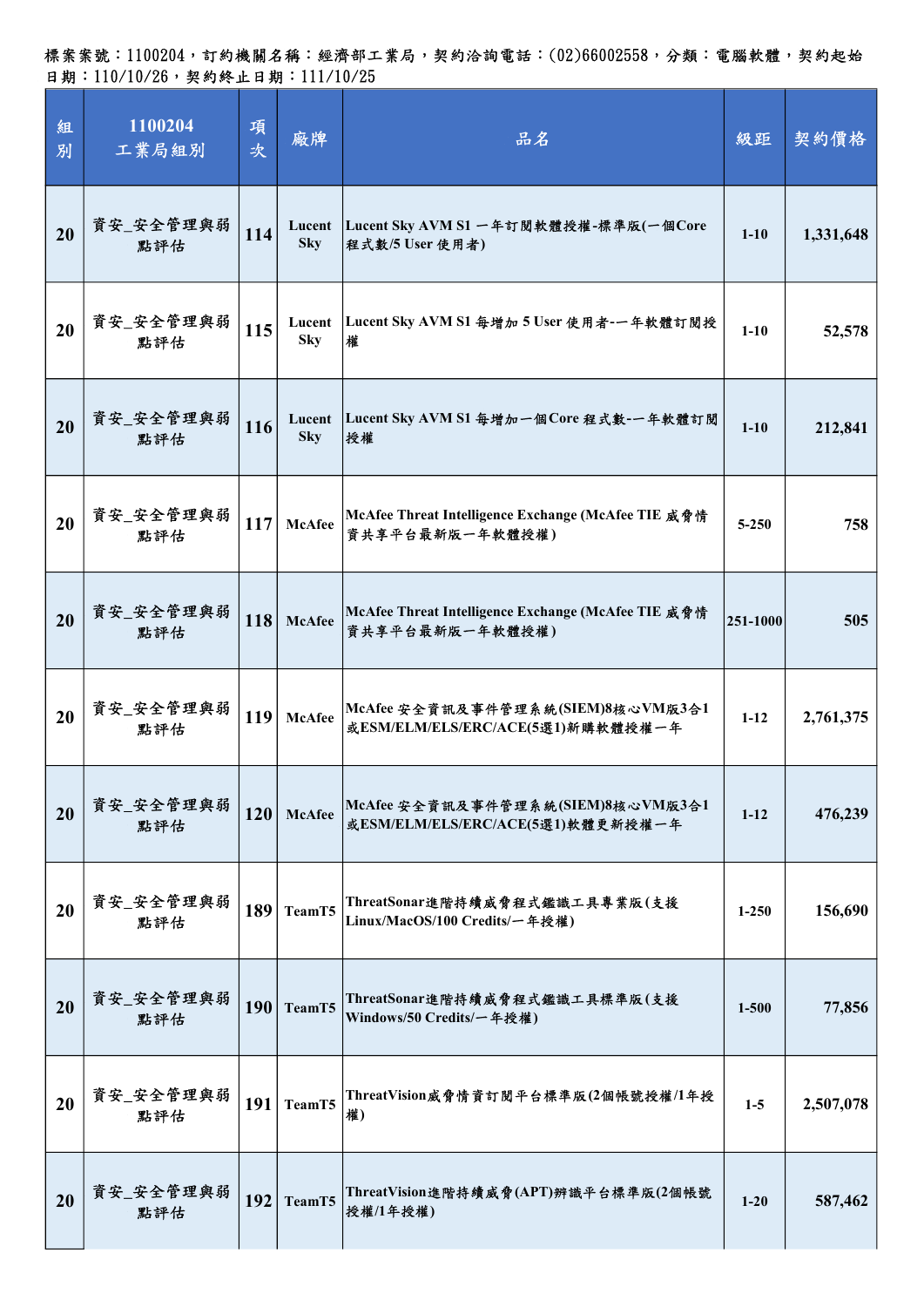| 組<br>別 | 1100204<br>工業局組別 | 項<br>次         | 廠牌                            | 品名                                                          | 級距       | 契約價格    |
|--------|------------------|----------------|-------------------------------|-------------------------------------------------------------|----------|---------|
| 20     | 資安_安全管理與弱<br>點評估 | 193            | Inc.                          | Tenable Nessus Professional (專業版), 含一年內軟體授權、資料庫更<br>新及進階服務。 | $1 - 10$ | 128,918 |
| 20     | 資安_安全管理與弱<br>點評估 |                |                               | 217 漢昕科技 BCCS 資安大師-管理系統工具授權 (一年訂閱)                          | $1 - 50$ | 201,719 |
| 20     | 資安_安全管理與弱<br>點評估 |                |                               | $218$ 漢昕科技 BCCS資安大師-ISMS管理系統-旗艦10人版授權 (一年訂閱)                | $1 - 50$ | 637,007 |
| 20     | 資安_安全管理與弱<br>點評估 |                |                               | 219 漢昕科技 BCCS資安大師-ISMS管理系統-旗艦1人版授權 (一年訂閱)                   | $1 - 50$ | 97,068  |
| 20     | 資安_安全管理與弱<br>點評估 |                |                               | 220 漢昕科技 BCCS資安大師-ISMS管理系統-旗艦20人版授權 (一年訂閱)                  | $1 - 50$ | 979,778 |
| 20     | 資安_安全管理與弱<br>點評估 |                |                               | 221 漢昕科技 BCCS資安大師-ISMS管理系統-旗艦5人版授權 (一年訂閱)                   | $1 - 50$ | 381,193 |
| 20     | 資安_安全管理與弱<br>點評估 |                |                               | 223 漢昕科技 BCCS資安大師-ISMS管理系統-雲端1人版授權 (一年訂閱)                   | $1 - 50$ | 80,890  |
| 20     | 資安_安全管理與弱<br>點評估 |                |                               | 224 漢昕科技 BCCS資安大師-ISMS管理系統-雲端20人版授權 (一年訂閱)                  | $1 - 50$ | 816,987 |
| 20     | 資安_安全管理與弱<br>點評估 |                |                               | 225 漢昕科技 BCCS資安大師-ISMS管理系統-雲端5人版授權(一年訂閱)                    | $1 - 50$ | 326,593 |
| 20     | 資安_安全管理與弱<br>點評估 | 229            | 趨勢科技<br>公司                    | 股份有限   TXOne Stellar Enforce Lockdown Edition               | 25-500   | 30,334  |
| 21     | 資安_檔案安全管理        | $\overline{7}$ | <b>Dell</b><br>$\mathbf{EMC}$ | Dell EMC Cyber Recovery Vault (避風港離線套件)                     | $2 - 50$ | 400,404 |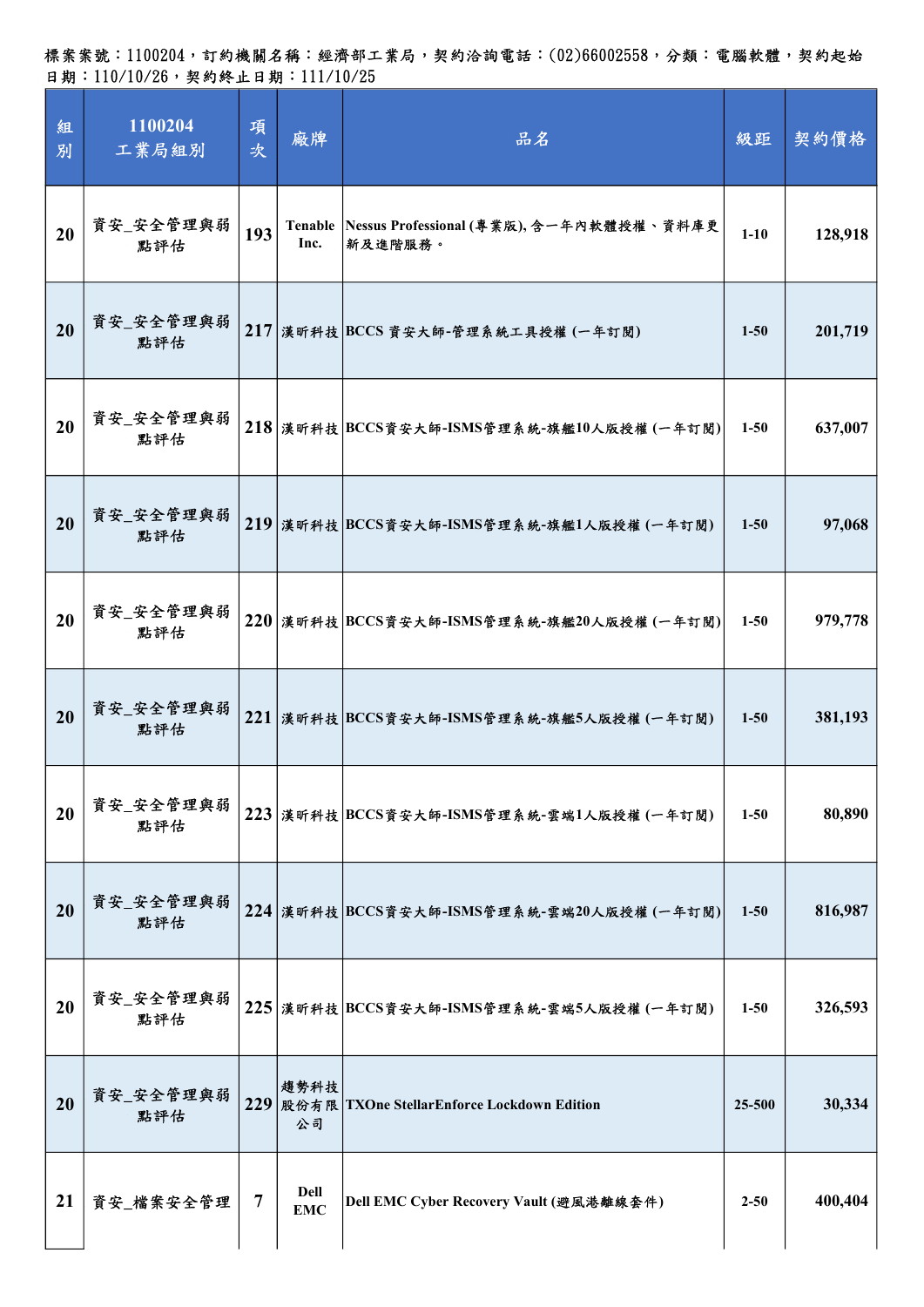標案案號:1100204,訂約機關名稱:經濟部工業局,契約洽詢電話:(02)66002558,分類:電腦軟體,契約起始 日期:110/10/26,契約終止日期:111/10/25

| 組<br>別 | 1100204<br>工業局組別 | 項<br>次 | 廠牌                        | 品名                                                                                               | 級距        | 契約價格      |
|--------|------------------|--------|---------------------------|--------------------------------------------------------------------------------------------------|-----------|-----------|
| 21     | 資安_檔案安全管理        | 8      | <b>Dell</b><br><b>EMC</b> | Dell EMC CyberSence軟體主程式(10 TB)(訂閱)                                                              | $1 - 20$  | 573,306   |
| 21     | 資安_檔案安全管理        | 9      | Dell<br><b>EMC</b>        | Dell EMC CyberSence軟體擴充1 TB(訂閱)                                                                  | $1 - 500$ | 57,634    |
| 21     | 資安_檔案安全管理        | 26     |                           | McAfee DLP網路型資料外洩防禦系統單一模<br>McAfee   组: Monitor/Discover(2選1)或Prevent(for Email/Web)新購軟<br>體授權一年 | 5-5000    | 3,741     |
| 21     | 資安_檔案安全管理        | 32     |                           | Progress MOVEit安全檔案傳輸解決方案組合包                                                                     | $1-5$     | 2,134,479 |
| 21     | 資安_檔案安全管理        | 33     |                           | Progress MOVEit安全檔案傳輸解決方案組合包-一年更新授權                                                              | $1-5$     | 532,861   |
| 21     | 資安_檔案安全管理        | 34     |                           | Progress MOVEit檔案傳輸自動化軟體組合包                                                                      | $1-5$     | 1,940,344 |
| 21     | 資安_檔案安全管理        | 35     |                           | Progress MOVEit檔案傳輸自動化軟體組合包-一年更新授權                                                               | $1-5$     | 484,328   |
| 21     | 資安_檔案安全管理        | 69     |                           | 漢昕科技 BCCS資安大師-資料庫稽核合規服務包 (一年訂閱)                                                                  | $5 - 50$  | 330,637   |
| 22     | 資安_其他            | 5      | Aruba                     | Aruba AirWave網路管理系統50 End-System使用授權                                                             | $1 - 100$ | 212,336   |
| 22     | 資安_其他            | 6      | Aruba                     | Aruba IMC 標準版網路管理軟體50個設備管理授權                                                                     | $1-100$   | 106,673   |
| 22     | 資安_其他            | 7      | Aruba                     | Aruba IMC 標準版網路管理軟體50個設備管理擴充授權                                                                   | $1 - 100$ | 84,348    |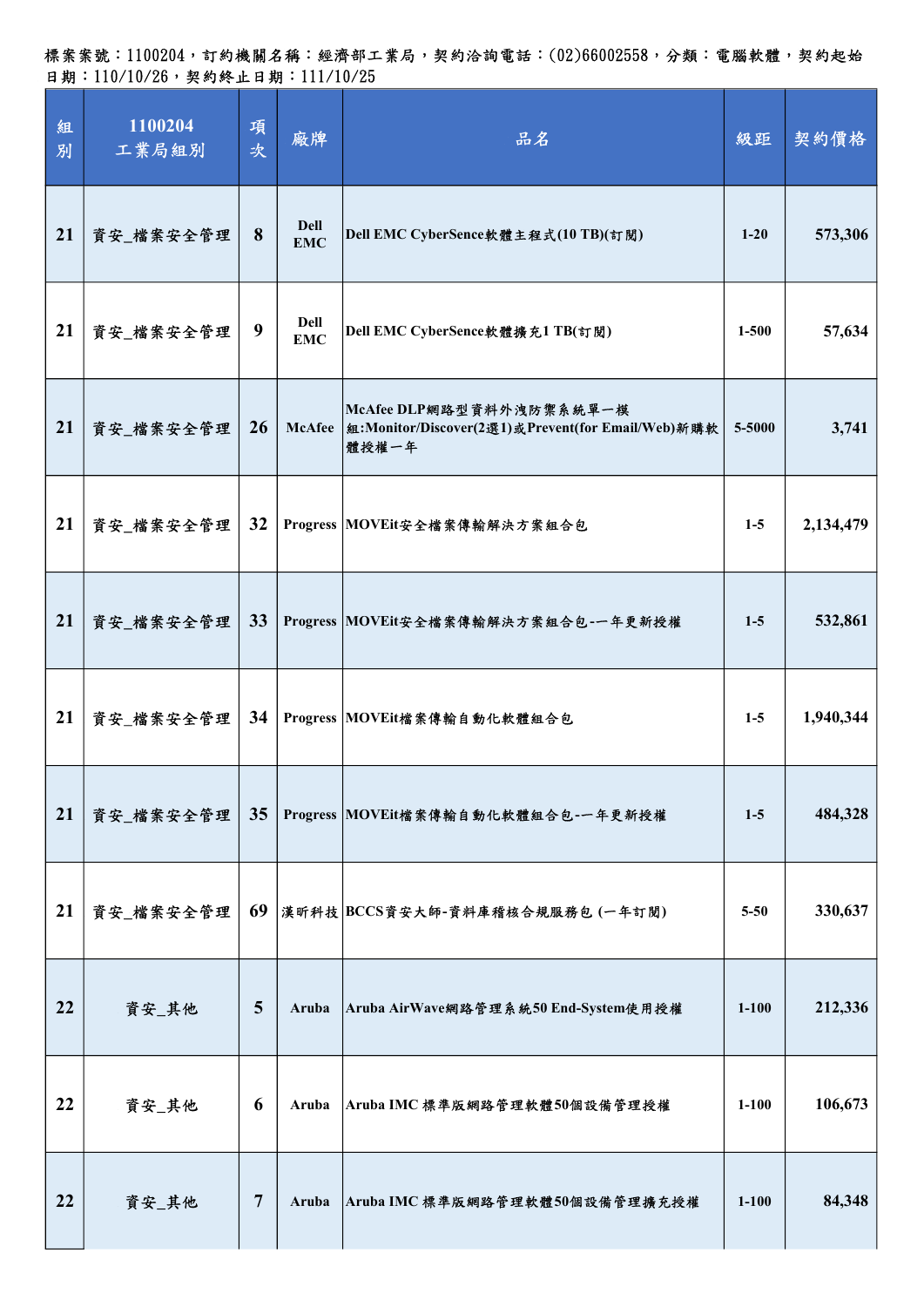標案案號:1100204,訂約機關名稱:經濟部工業局,契約洽詢電話:(02)66002558,分類:電腦軟體,契約起始 日期: 110/10/26, 契約終止日期: 111/10/25

| 組<br>別 | 1100204<br>工業局組別 | 項<br>次 | 廠牌                                | 品名                                        | 級距        | 契約價格       |
|--------|------------------|--------|-----------------------------------|-------------------------------------------|-----------|------------|
| 22     | 資安_其他            | 8      | Aruba                             | Aruba 網路管理主系統                             | $1 - 100$ | 288,170    |
| 22     | 資安_其他            | 21     |                                   | Cellopoin Cellopoint郵件加密模組(一年期)-50人版      | $1 - 100$ | 49,467     |
| 22     | 資安_其他            | 22     |                                   | Cellopoin Cellopoint郵件數位簽章模組(一年期)-50人版    | $1 - 100$ | 40,445     |
| 22     | 資安_其他            | 23     | <b>Cellopoin</b><br>$\mathbf{t}$  | Cellopoint郵件歸檔模組(一年期)-50人版                | $1 - 100$ | 40,445     |
| 22     | 資安_其他            | 24     | Cellopoin<br>$\ddot{\phantom{1}}$ | Cellopoint郵件稽核模組(一年期)-50人版                | $1 - 100$ | 49,039     |
| 22     | 資安_其他            | 31     |                                   | Cyberbit Cyberbit Range 攻防演練訓練場景,一年軟體授權   | $1 - 50$  | 909,505    |
| 22     | 資安_其他            | 32     | Cyberbit                          | Cyberbit Range 超仿真模擬網路攻防訓練基礎系統,一年維<br>镬包  | $1-3$     | 3,639,535  |
| 22     | 資安_其他            | 33     | Cyberbit                          | Cyberbit Range 超仿真模擬網路攻防訓練基礎系統,一年軟<br>體授權 | $1-3$     | 14,559,656 |
| 22     | 資安_其他            | 34     | r                                 | CyCarrie RiskINT政府暗網曝險訂閱系統                | $1 - 123$ | 319,009    |
| 22     | 資安_其他            | 35     |                                   | CyCarrie 敦位疫苗防勒索系統(100IP/一年授權)            | $1 - 82$  | 484,328    |
| 22     | 資安_其他            | 36     | CyCarrie<br>r                     | 紅藍隊演練檢測包在地版(每年訂閱)                         | $1-8$     | 4,882,204  |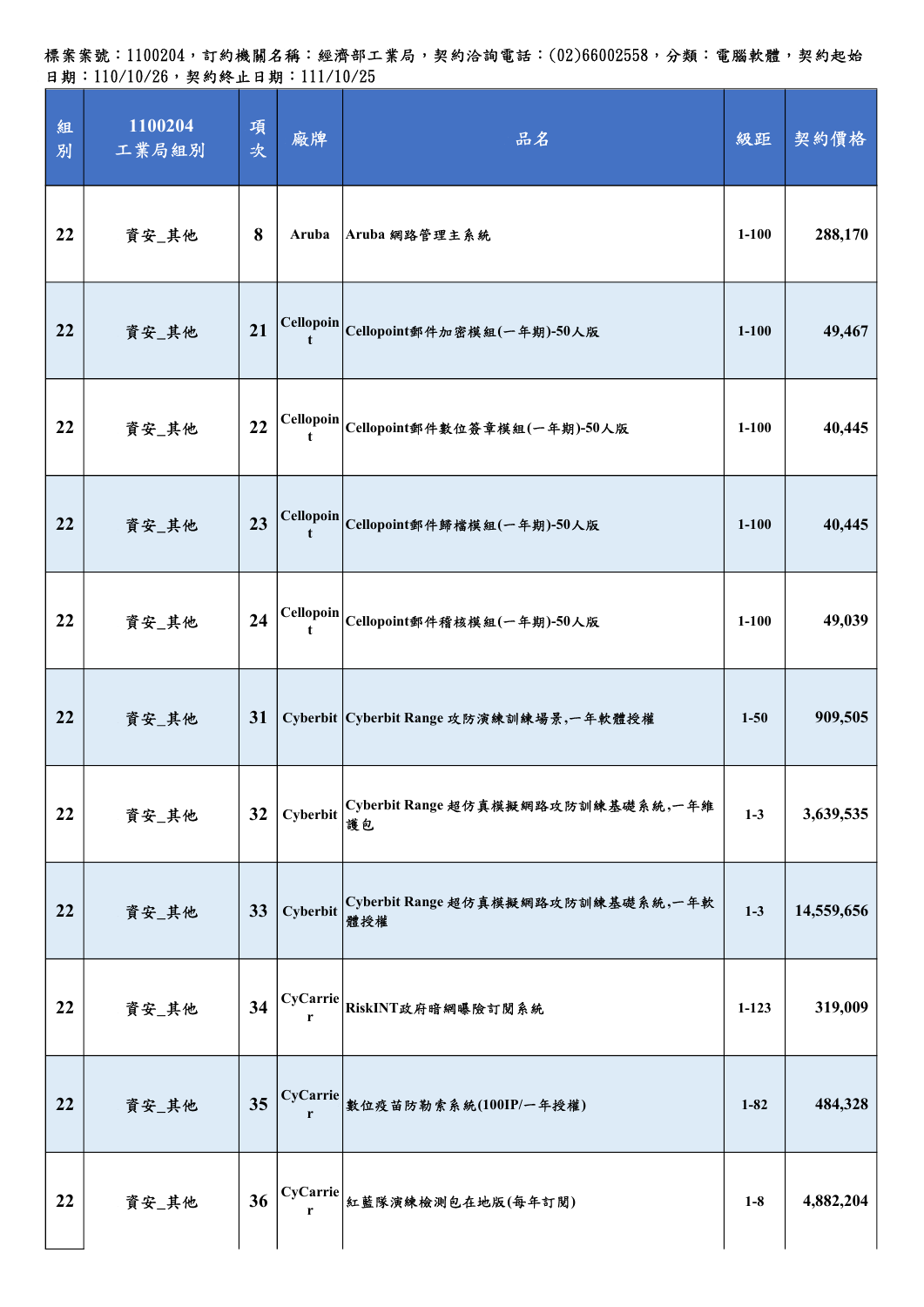標案案號:1100204,訂約機關名稱:經濟部工業局,契約洽詢電話:(02)66002558,分類:電腦軟體,契約起始 日期:110/10/26,契約終止日期:111/10/25

| 組<br>別 | 1100204<br>工業局組別 | 項<br>次 | 廠牌                 | 品名                                                            | 級距       | 契約價格      |
|--------|------------------|--------|--------------------|---------------------------------------------------------------|----------|-----------|
| 22     | 資安_其他            | 37     |                    | CyCarrie 紅藍隊演練檢測包雲端版(每年訂閱)                                    | $1 - 24$ | 1,613,246 |
| 22     | 資安_其他            | 67     | t                  | ForeScou OT安全管理平台 Forescout Platform(151-400 assets) 永久<br>授權 | $1-9$    | 4,020,020 |
| 22     | 資安_其他            | 88     | keysight<br>(ixia) | Keysight (Ixia) Advanced - InLine Feature                     | $1-10$   | 607,245   |
| 22     | 資安_其他            | 90     | keysight<br>(ixia) | Keysight (Ixia) AppStack - Mask Feature                       | $1-10$   | 1,049,320 |
| 22     | 資安_其他            | 91     | keysight<br>(ixia) | Keysight (Ixia) AppStack - Netflow Feature                    | $1 - 10$ | 607,245   |
| 22     | 資安_其他            | 92     | keysight<br>(ixia) | Keysight (Ixia) AppStack - SSL Decryption Feature             | $1-10$   | 874,433   |
| 22     | 資安_其他            | 94     | keysight<br>(ixia) | Keysight (Ixia) NetStack - Aggregation Feature                | $1 - 10$ | 404,829   |
| 22     | 資安_其他            | 96     | keysight<br>(ixia) | Keysight (Ixia) NetStack - Packet Filtering Feature           | $1 - 10$ | 404,829   |
| 22     | 資安_其他            | 97     | keysight<br>(ixia) | Keysight (Ixia) PacketStack - De-Duplication Feature          | $1 - 10$ | 425,071   |
| 22     | 資安_其他            | 101    | keysight<br>(ixia) | Keysight (Ixia) 標準版 一年續約授權                                    | $1 - 10$ | 504,044   |
| 22     | 資安_其他            | 102    | keysight<br>(ixia) | Keysight (Ixia) 網路性能評估平台 (含30種應用程式資料庫)                        | $1-10$   | 1,209,908 |